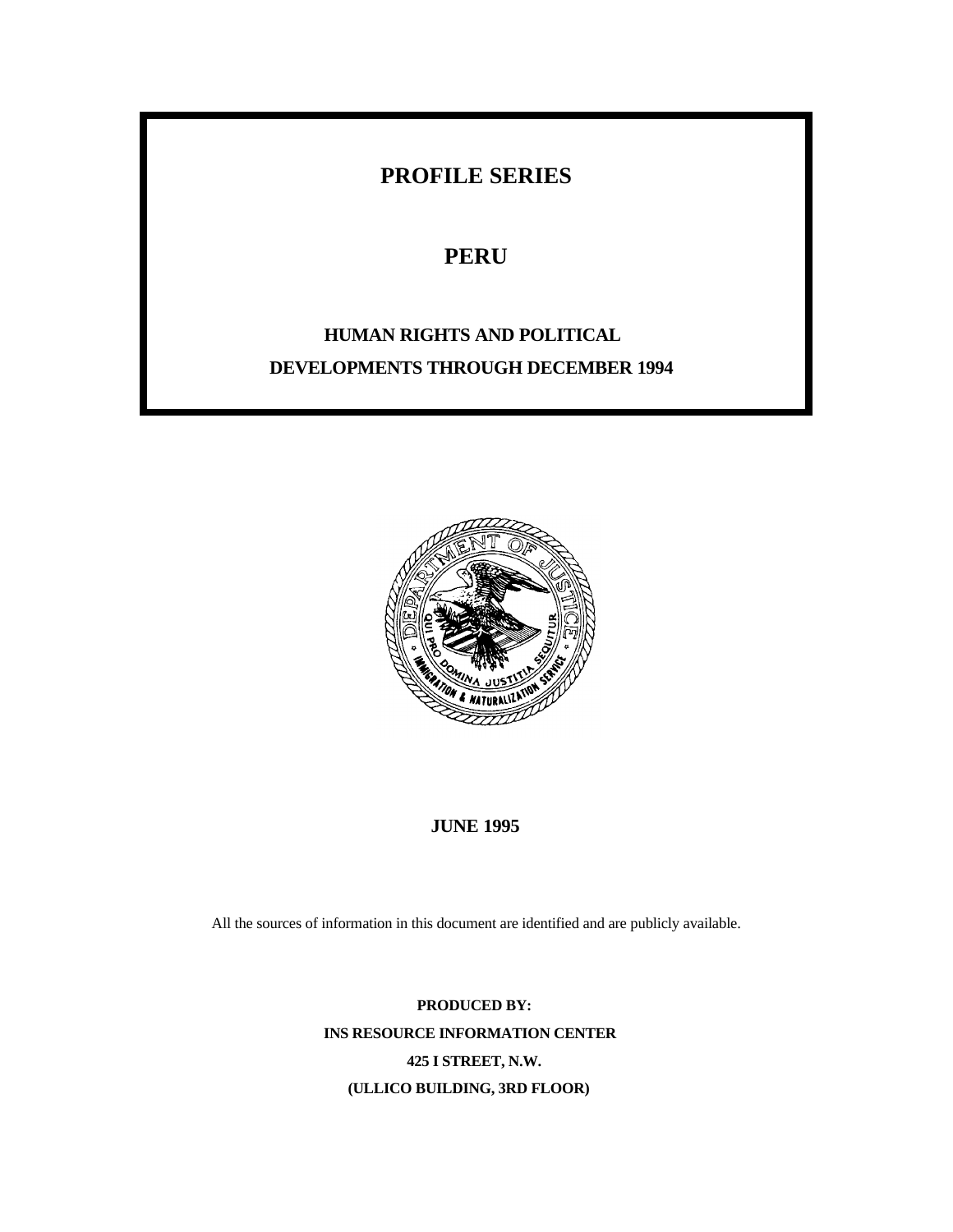## **DISCLAIMER**

The July 27, 1990 Regulations, "Aliens and Nationality: Asylum and Withholding of Deportation Procedures," mandated the creation of a new corps of Asylum Officers to provide an initial, nonadversarial adjudication o f asylum claims. Asylum Officers use asylum law, interviews with asylum applicants, and relevant information on country conditions to determine the merits of individual claims for asylum.

The Resource Information Center was created to assist Asylum Officers domestically, and Immigration Officers determining refugee status overseas, by collecting and disseminating credible and objective information on human rights conditions. As specified in the Regulations (8 CFR 208.12), such information may be obtained from the Department of Justice, the Department of State, and "other credible sources, such as international organizations, private voluntary organizations, or academic institutions."

Resource Information Center Papers are one of the means by which information reflecting a wide range o f credible sources is summarized for easy access by Asylum and Immigration Officers. The views expressed in Resource Information Center papers do not necessarily represent official U.S. Government opinion, nor do they reflect U.S. foreign policy concerns. This paper was written on the basis of publicly available information , analyses, and comment. All sources are cited. This paper cannot be, an d does not purport to be, either exhaustive with regard to the country surveyed, or conclusive as to the merits of any claim to refugee status or asylum . Updates to this paper may be made from time to time.

NOTE: This paper has been particularly written to address the information needs and issues of concern to U.S. Asylum Officers and other Immigration Officers. As such, it may not be exhaustive in its coverage of human rights issues within the country. To facilitate timely acess, certain information may be repeated in several sections of this paper.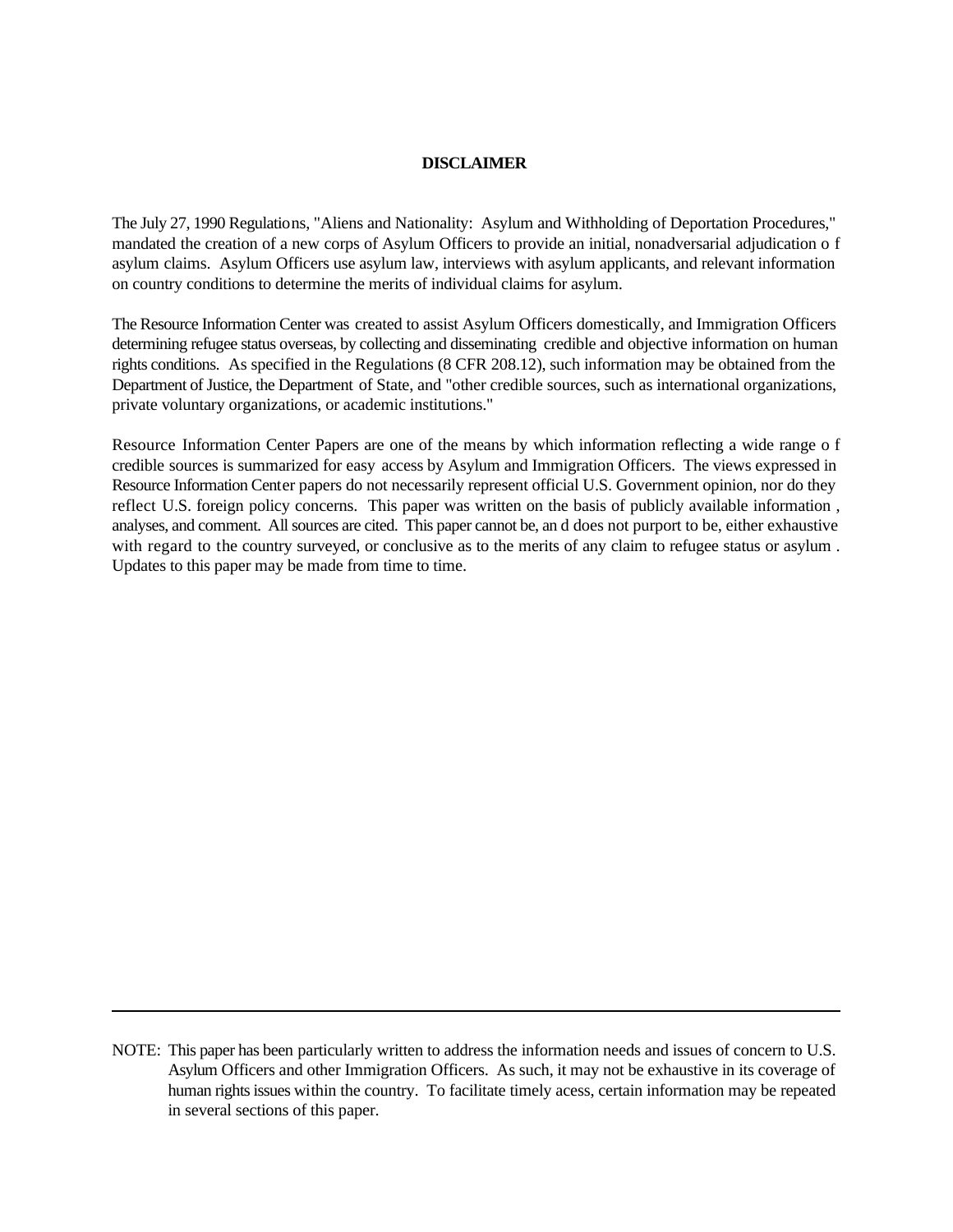| <b>EXECUTIVE SUMMARY</b>                                                             | $\mathbf{1}$   |
|--------------------------------------------------------------------------------------|----------------|
| I. POLITICAL AND ECONOMIC BACKGROUND                                                 | $\mathfrak{Z}$ |
| A. Introduction                                                                      |                |
| <b>B.</b> Recent Political History                                                   | $\frac{3}{5}$  |
| 1. 1968-1980                                                                         | 5              |
| 2. 1980-1985                                                                         | 6              |
| 3. 1985-1990                                                                         | 6              |
| 4. 1990-Present                                                                      | 8              |
| C. Economic Conditions                                                               | 12             |
| D. The Guerrilla Insurgencies                                                        | 14             |
| 1. Sendero Luminoso (Shining Path)                                                   | 15             |
|                                                                                      | 21             |
| 2. Movimiento Revolucionario Túpac Amaru (MRTA)                                      |                |
| II. PERPETRATORS OF HUMAN RIGHTS ABUSES                                              | 22             |
| A. Peruvian Government and Security Forces                                           | 24             |
| 1. Security Forces                                                                   | 26             |
| 2. Death Squads Linked to the Security Forces                                        | 27             |
| 3. Civil Defense Patrols (Rondas Campesinas)                                         | 30             |
| <b>B.</b> Guerrilla Movements                                                        | 32             |
| 1. Sendero Luminoso                                                                  | 32             |
| 2. MRTA                                                                              | 35             |
| C. Drug Traffickers                                                                  | 35             |
| III. LEGAL STRUCTURE AND CONSTITUTIONAL DEVELOPMENTS                                 | 36             |
| A. The 1979 Constitution                                                             | 36             |
| B. Suspension of Guarantees in the Emergency Zones                                   | 37             |
| C. Effect of the Fujimori Coup on Constitutional Rule in Peru                        | 39             |
| 1. Decree Laws since the Fujimori Self-coup and the Deterioration of Civil Liberties |                |
| and Freedom                                                                          | 41             |
| 2. Effect of the Decrees on Civil Liberties and Due Process                          | 43             |
|                                                                                      |                |
| D. The 1993 Constitution -- Codification of Strong Executive Authority and Weakene d |                |
| Individual Protections against Government Abuse                                      | 46             |
| E. De Facto and De Jure Impunity for Human Rights Abuses                             | 49             |
| 1. Military Impunity                                                                 | 50             |
| 2. The Absence of Judicial Protection                                                | 54             |
| IV. HUMAN RIGHTS ABUSES                                                              | 60             |
| A. Abuses Committed by Government Security Forces                                    | 61             |
| 1. Forced Disappearances                                                             | 61             |
| 2. Extrajudicial Executions                                                          | 64             |
| 3. Arbitrary Arrests and Prolonged Detention                                         | 67             |
| 4. Torture                                                                           | 70             |
| 5. Forced Participation in Civil Defense Patrols                                     | 74             |
| B. Abuses Committed by Guerrilla Forces                                              | 74             |
| 1. Assassinations                                                                    | 74             |
| 2. Torture                                                                           | 76             |
|                                                                                      |                |

# **TABLE OF CONTENTS**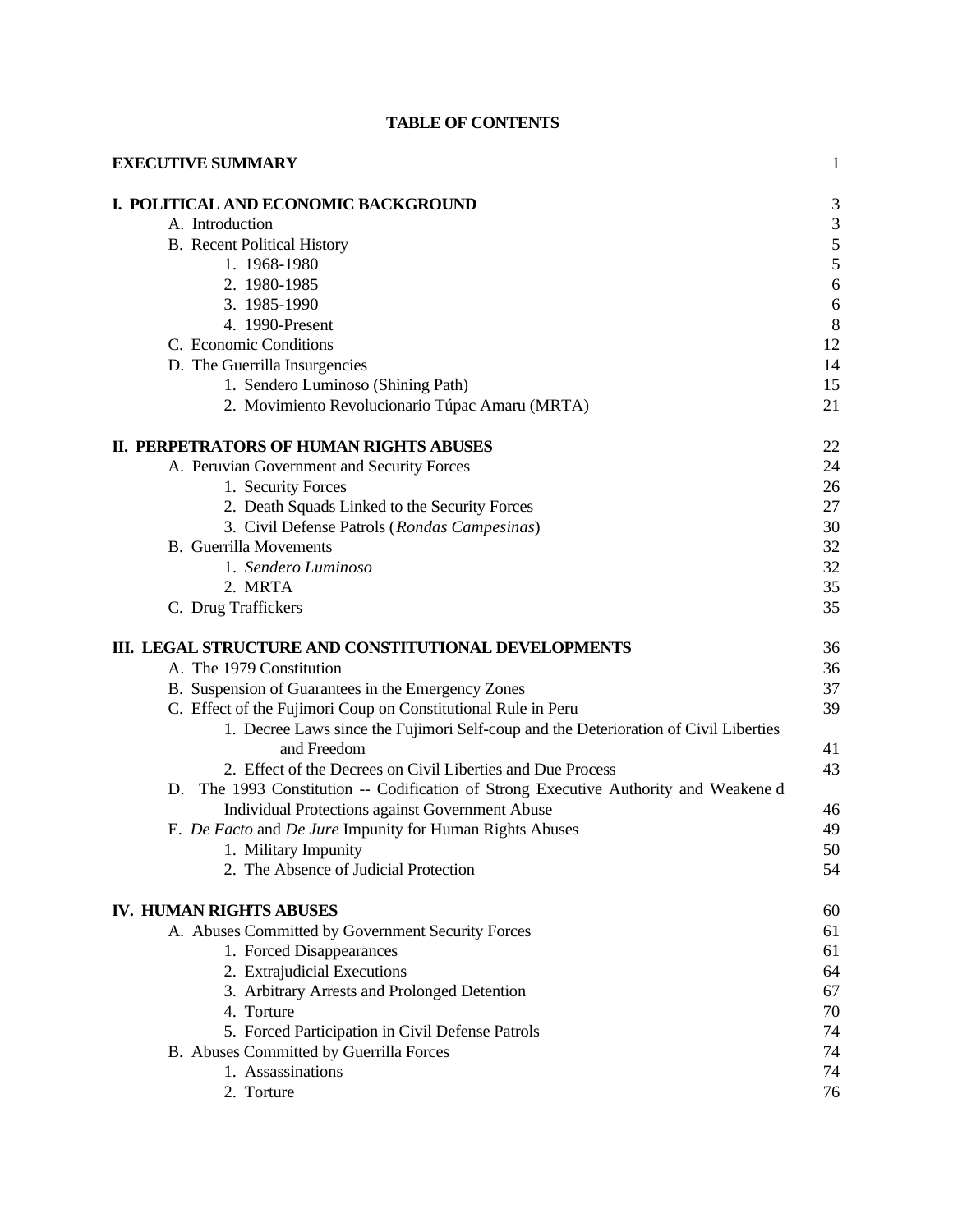| 3. Kidnapping                                                                        | 77  |
|--------------------------------------------------------------------------------------|-----|
| 4. Forced Enlistment in Guerrilla Units                                              | 77  |
| V. GROUPS AT RISK                                                                    | 77  |
| A. Government Officials and Members of Political Parties                             | 78  |
| 1. Targeting By Guerrilla Forces                                                     | 78  |
| 2. Targeting By Peruvian Security Forces                                             | 79  |
| <b>B.</b> Trade Unionists                                                            | 80  |
| 1. Targeting By Guerrilla Forces                                                     | 80  |
| 2. Targeting By Peruvian Security Forces                                             | 81  |
| C. Human Rights Activists and Lawyers                                                | 81  |
| 1. Targeting By Guerrilla Forces                                                     | 82  |
| 2. Targeting By Peruvian Security Forces                                             | 82  |
| D. Witnesses to Human Rights Abuses and Family Members of Victims or Targets         | 85  |
| 1. Targeting By Guerrilla Forces                                                     | 86  |
| 2. Targeting By Peruvian Security Forces                                             | 87  |
| E. Community Leaders and Active Members of Non-Governmental Organizations            | 88  |
| 1. Targeting By Guerrilla Forces                                                     | 89  |
| 2. Targeting By Peruvian Security Forces                                             | 90  |
| F. Civil Defense Patrols (Rondas Campesinas)                                         | 91  |
| G. Academics and Students                                                            | 92  |
| H. Journalists                                                                       | 95  |
| 1. Targeting By Guerrilla Forces                                                     | 95  |
| 2. Targeting By Peruvian Security Forces                                             | 95  |
| I. Judges, Prosecutors, and Court Officials                                          | 98  |
| 1. Targeting By Guerrilla Forces                                                     | 99  |
| 2. Targeting By Peruvian Security Forces                                             | 99  |
| J. Members of the Security Forces Who Criticize Military Impunity and Their Families | 100 |
| K. Displaced People and Forced Migrants                                              | 101 |
| L. Members of Religious Groups                                                       | 101 |
| 1. Targeting By Guerrilla Forces                                                     | 102 |
| 2. Targeting By Peruvian Security Forces                                             | 102 |
| M. Health Professionals                                                              | 103 |
| N. Women                                                                             | 104 |
| 1. Targeting by Guerrilla Forces                                                     | 105 |
| 2. Targeting by Peruvian Security Forces                                             | 105 |
| O. Residents of the Emergency Zones                                                  | 107 |
| 1. Targeting By Guerrilla Forces                                                     | 108 |
| 2. Targeting By Peruvian Security Forces                                             | 108 |
| P. Homosexuals                                                                       | 109 |
| 1. Targeting by Guerrilla Forces                                                     | 109 |
| 2. Targeting by Peruvian Security Forces                                             | 110 |
| VI. INDEX                                                                            | 111 |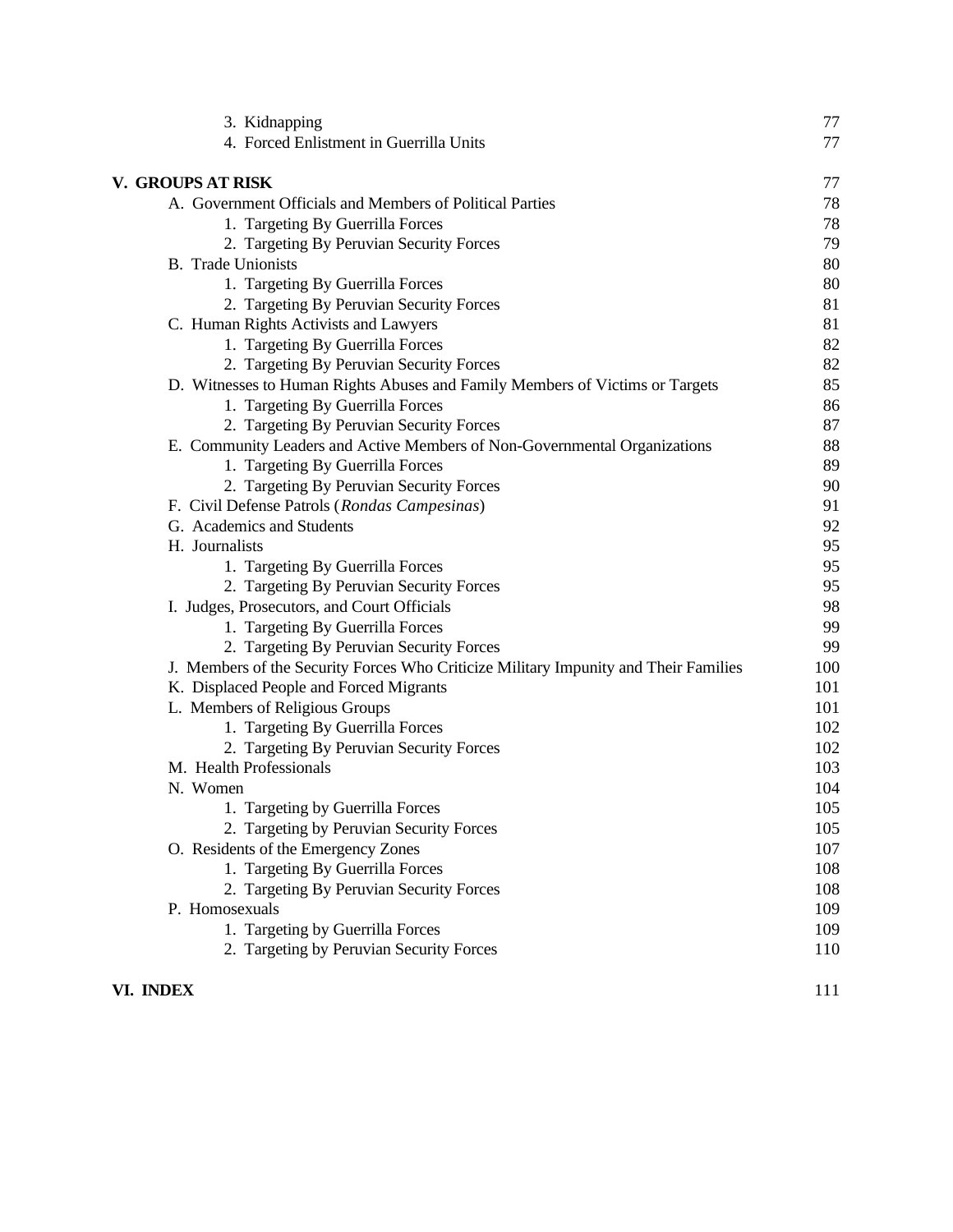## **EXECUTIVE SUMMARY**

Peru is a country experiencing profound economic and political transition. Of the calamities that may befall a nation, Peru has suffered a disproportionate share over the past fifteen years, falling victim to a cycle of political upheaval and economic disruption. More than half of the population suffers extreme poverty. Fourteen years of political violence have taken over 20,000 lives, caused billions of dollars in material damage, and displaced more than half a million people. A cholera epidemic has killed thousands of Peruvians since 1991. Peru has been labeled one of the poorest and most violent nations in South America.<sup>1/</sup>

Since 1980, successive Peruvian governments have fought a brutal war agains **S**endero *Luminoso* (Shining Path), a violent, self-proclaimed Marxist movement which seeks to overthrow the government. In the course of the conflict, both the guerrillas and government security forces have committed grave violations of human rights. *Sendero* has employed both targeted and indiscriminate violence to terrorize the government and the population. Despite the September 1992 capture of *Sendero's* leader, Abimael Guzmán, the guerrillas continue to carry out attacks, though at a significantly reduced level.<sup>2/</sup>

The Peruvian government's response to the threat posed by *Sendero* has been similarly brutal. Disappearances, extrajudicial executions, and torture have proliferated as the government security forces have used broad powers to combat the insurgent movement. In April 1992, President Alberto Fujimori suspended the Peruvian Constitution in a "self-coup" (*autogolpe*) that strengthened the executive and military at the expense of democratic institutions and human rights. Abuses perpetrated by the security forces, particularly arbitrary arrest and prolonged detention generally accompanied by torture or other brutal treatment, have continued since Fujimori's coup.

<sup>1/</sup> The World Bank, *World Bank Development Report 1993* (Washington, D.C.: 1993), p. 238. Among South American nations, only Ecuador and Bolivia have per capita GNP that is lower than Peru. Human Rights Watch, *Human Rights Watch World Report 1992* (New York: December 1991), p. 309. National Coordination Committee for Human Rights, *Peru 1990-1991: Report of the National Human Rights Coordinator* (Lima: 1991) p 1-9. "Shining Path Remains Force to be Reckoned With in Peru," Report by Lucia Newman, *CNN* (transcript #455-4, 28 September 1993).

<sup>2/</sup> U.S. Department of State, "Peru," *Country Reports on Human Rights Practices for 1994* (Washington, D.C.: U.S. Government Printing Office, February 1995), p. 481. Human Rights Watch, *Human Rights Watch World Report 1993* (New York, December 1992), p. 138.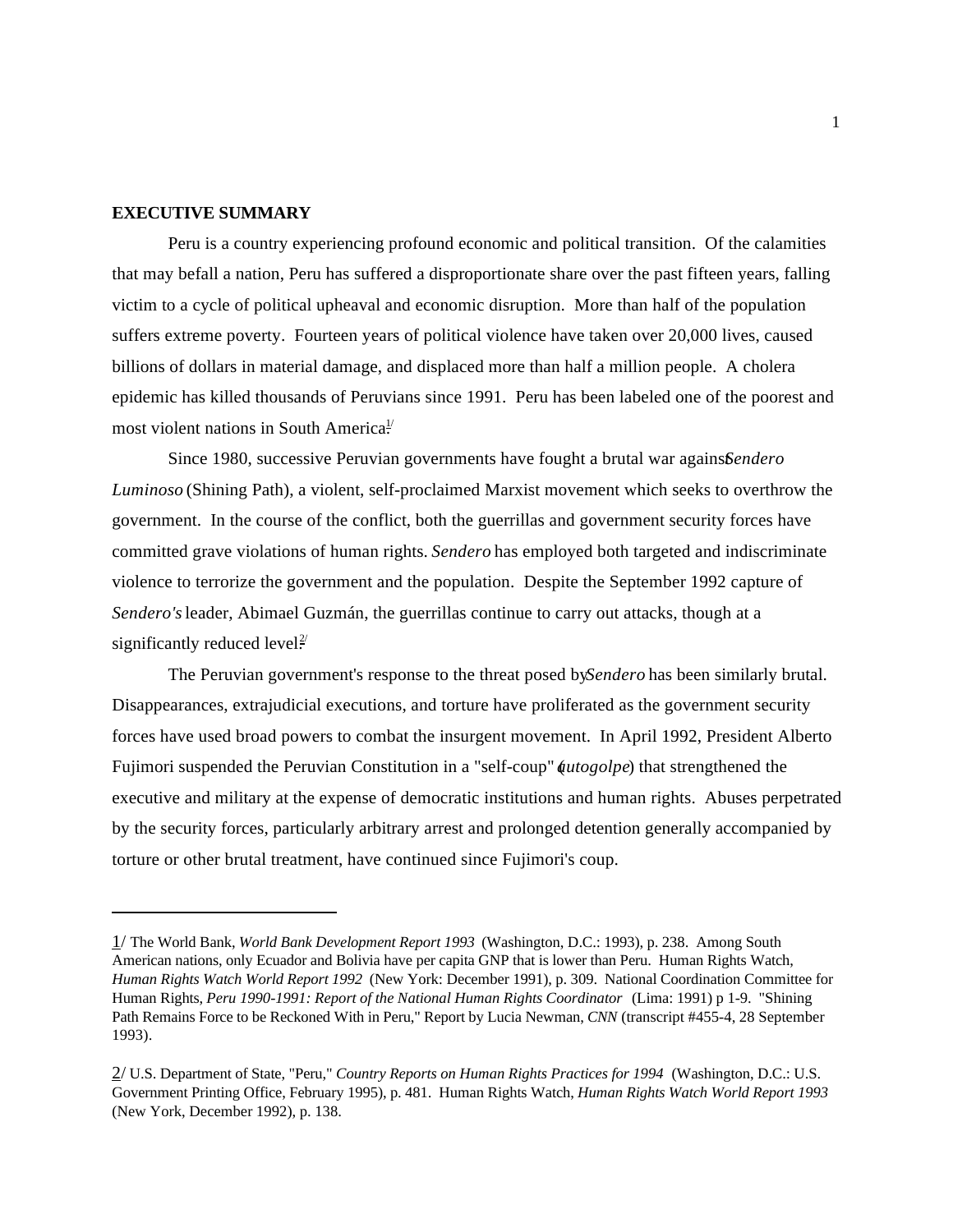The population of Peru has been caught between the guerrilla insurgency and the government counter-insurgency. The victims of the abuses perpetrated by both sides in the conflict are many: elected and appointed government officials; members of political parties; trade unionists; human rights activists and lawyers; witnesses to human rights abuses and family members of victims; members of non-governmental organizations; community leaders; members of civil defense patrols (*rondas campesinas*); academics and students; journalists; judges, prosecutors, and other court officials; relatives of members of the security forces; displaced people and forced migrants; members of religious groups; health professionals; women; homosexuals; and residents of the Emergency Zones.

Amid this tragic recent history are some hopeful signs that the cycle of economic and political calamity may have been broken. The economic situation has improved considerably since 1990. Inflation dropped from 7,650 per cent in 1990 to 15 per cent (est.) annually in 1994, economic growth rose from -20 per cent to +12 per cent, foreign reserves increased from under \$500 million to almost \$6 billion, net capital flows increased from -\$600 million to +\$2 billion, and the country has successfully rejoined the international financial community. Nevertheless, despite these impressive economic achievements, over half the population remains in absolute poverty and 70-80 per cent of Peruvians are under- or unemployed $\frac{4}{1}$ 

Since 1992, political violence has decreased substantially, from close to 4,000 deaths in 1992 to fewer than 1,700 in 1993; this downward trend continued at almost the same rate in 1994. Over 5,000 guerrilla sympathizers turned themselves in under the limited amnesty law, which expired on November 1, 1994, and some 1,500 leaders and militants have been captured. Disappearances are down dramatically since 1992, from around 200 to fewer than 40 in 1994. Peruvians are returning to areas formerly under attack by the guerrillas, and the number of departments under emergency provisions has been significantly reduced (from over 80 -- of 185 -- to approximately 60).

 $3/$  A more complete discussion of these groups at risk is included in Section V. Groups at Risk, below.

<sup>4/</sup> Brooke, James, "Peru: On the Very Fast Track," *New York Times* (New York: 31 January 1995), p. D1. Bowen, Sally, "Peru Steps Out to Woo Investors," *Financial Times* (London: 7 November 1994), p. 23. *Latin American Weekly Report* (London: 29 December 1994), p. 592-595. Vogel, Thomas, "Peru's Big Rebound Sets Off Foreign Investors' Enthusiasm," *Wall Street Journal* (New York: 15 September 1994), p. C1.

<sup>5/</sup> Escobar, Gabriel, "Peru's Shining Path Maoists: Leaderless, Decimated, Divided," *Washington Post* (Washington, D.C.: 21 November 1994), p. A1. For earlier estimates, see "Toll in Peru's War with Rebels is Down By Half," *New York Times* (New York: 7 January 1994). "Hundreds of Peruvian Rebels Surrender under Leniency Law," *United Press International* (21 October 1993) - as reported on NEXIS database.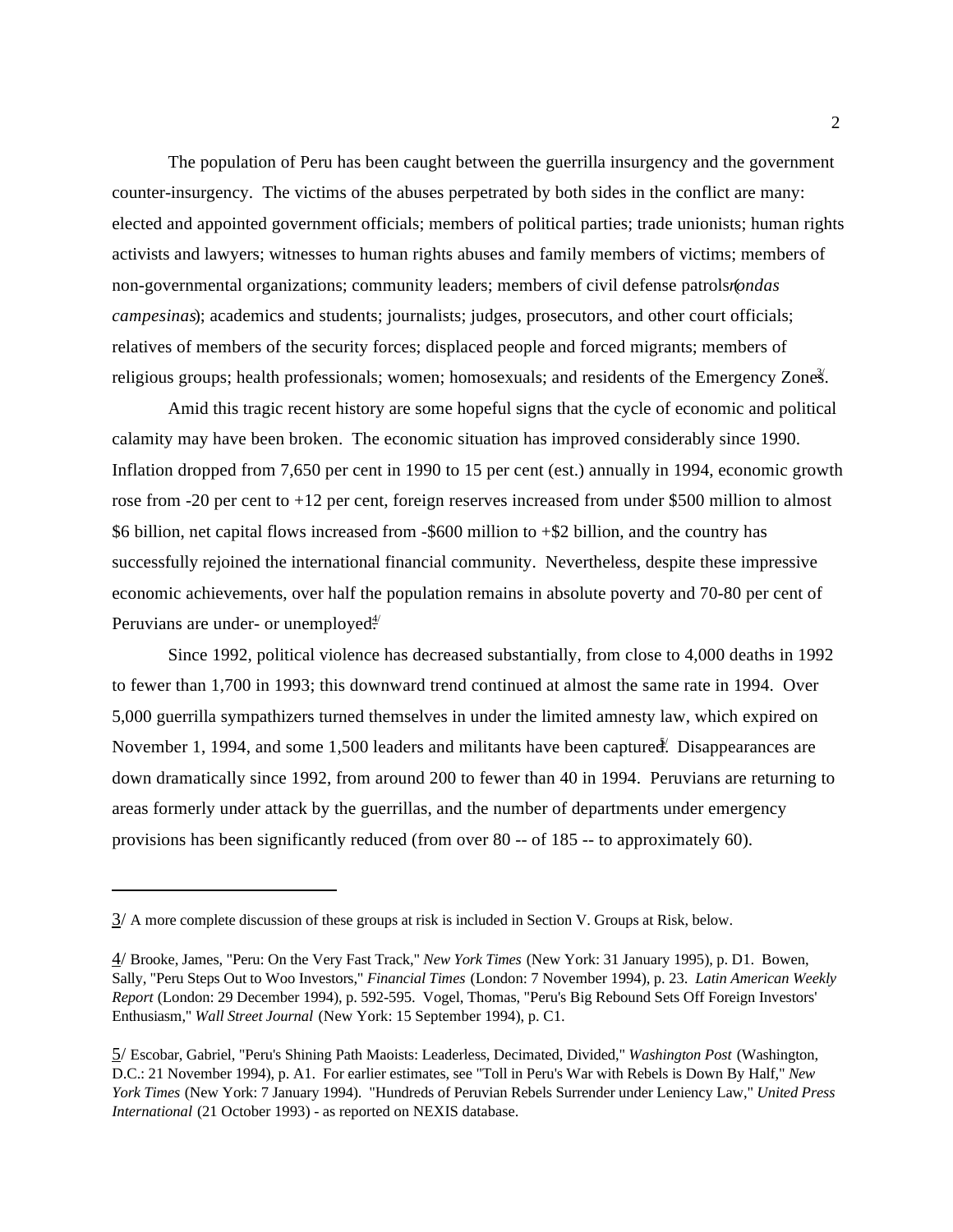Nevertheless, disturbing levels of violence persist, with the government demonstrating greater willingness to sacrifice the rights to due process and civil liberties of citizens -- and to tolerate abuses committed against them by security forces -- in order to advance its military and related political objectives. Despite these apparent improvements, Peruvians continue to suffer one of the worst situations of political violence in the hemisphere.<sup>6/</sup>

# **I. POLITICAL AND ECONOMIC BACKGROUND**

## **A. Introduction**

Since the Republic of Peru, South America's third-largest country, achieved independence from Spain in 1826, its political history has oscillated between constitutional civilian rule and extra-constitutional military dictatorship.

Peru is made up of twenty-four political departments (states) containing more than 170 provinces. Political and economic power in Peru has remained in the hands of the white landowning class based in urban areas along the coast, who compose no more than 15 per cent of the country's 23 million inhabitants. Indians, who constitute 45 per cent of the population, *mestizos* (individuals of mixed Caucasian and Indian ancestry), who form 37 per cent, and other ethnic groups (of African, Asian or Middle Eastern ancestry) who fill out the balance, have traditionally wielded little political power. Legal obstacles to voting were removed only gradually in Peru: women received the right to vote in 1955, and only in 1980 was literacy removed as a prerequisite to voting rights.

If economic and political power has historically been exercised by Peru's economic elite, the country's military is drawn primarily from the middle and working classes. The Peruvian armed forces, which in 1991 totaled more than 100,000 soldiers and officers, constitute a tightly organized institution which has jealously guarded its institutional autonomy and its monopoly on weapons.

<sup>6/</sup> Washington Office on Latin America, *After the Autogolpe: Human Rights in Peru and the U.S. Response* (Washington, D.C.: July 1994), p. 8, 10.

<sup>7/</sup> Klaren, Peter F., "The Origins of Modern Peru," *The Cambridge History of Latin America* (Cambridge: Vol. 5, 1986), p. 587.

<sup>8/</sup> "Peru," *Kaleidoscope: Current World Data 1992* - as reported on NEXIS database. Mauceri, Philip, "Military Politics and Counter-Insurgency in Peru," *Journal of Interamerican and World Affairs* (Vol. 33, 1991), p. 83. Villanueva, Victor, "Military Professionalization in Peru," and "The Military in Peruvian Politics, 1919-45," *The Politics of Antipolitics: The Military in Latin America* (Lincoln and London: University of Nebraska Press, 2nd ed., 1989), p. 75, 126.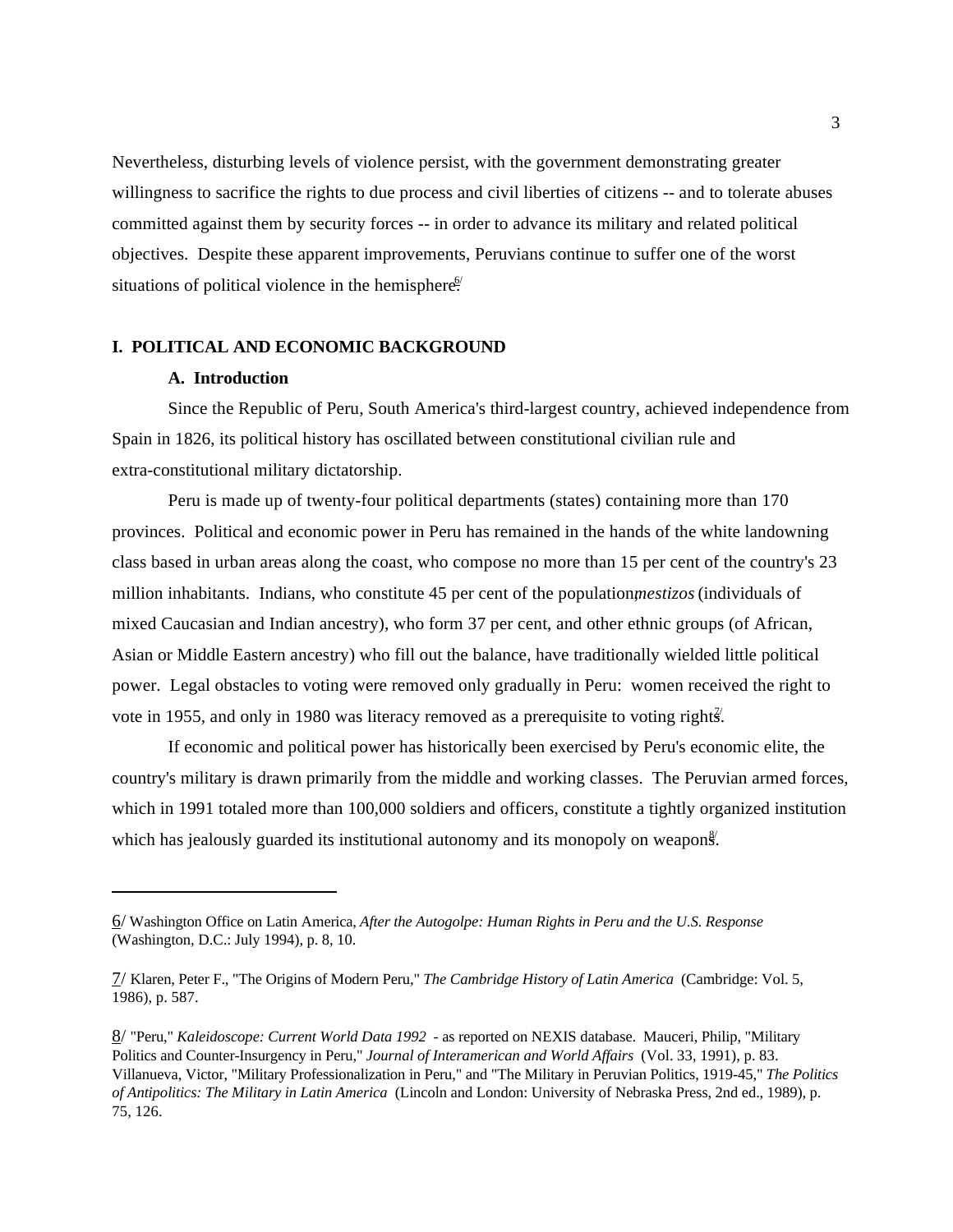The rural, predominantly *mestizo*, population historically has been permitted to play only a marginal role in Peruvian society. Shut out of their country's attempts at economic development, many have turned to growing coca for the drug trade or have migrated to urban areas looking for work. According to recent estimates, 70 per cent of Peru's population now lives in urban areas. Lima, the capital, has mushroomed to become a city of over six million inhabitants. Denied meaningful access to their country's political process, Peruvians have been attracted by -- or forced into -- the armed insurgency movements that launched campaigns in the 1980's.

The consequences of the economic, political and military struggles have been particularly severe for Peru's poor. Peru has remained one of the poorest countries in Latin America. Per capita income stagnated at around \$1,000 for the entire decade of the 1980's and has not improved in the 1990's. Income distribution has been traditionally one of the most unequal in the world; the wealthiest 20 per cent of the population receive more than 50 per cent of the nation's income, while the poorest 20 per cent receive less than 5 per cent. A World Bank report in September 1990 found that 55 per cent of all Peruvians live in extreme poverty. A United Nations sponsored study in October-November 1991 found that more than a third of the population lives in "critical poverty.<sup> $\frac{10}{2}$ </sup>

<sup>9/</sup> The World Bank, *World Bank Development Report 1993* (Washington, D.C.: 1993), p. 298. Banks, Arthur S., ed., *Political Handbook of the World 1992* (Binghamton, NY: CSA Publications, 1992), p. 601-608. "Peru," *Kaleidoscope: Current World Data 1992* - as reported on NEXIS database.

<sup>10/</sup> The World Bank, *World Bank Development Report 1993* (Washington, D.C.: 1993), p. 296 (income distribution data for 1986). U.S. Department of State, "Peru," *Country Reports on Human Rights Practices for 1990* (Washington, D.C.: U.S. Government Printing Office, February 1991), p. 754. 1993 National Trade Data Bank, "Peru-Country Marketing Plan FY 93," *Market Reports* (16 February 1993) - as reported on NEXIS database.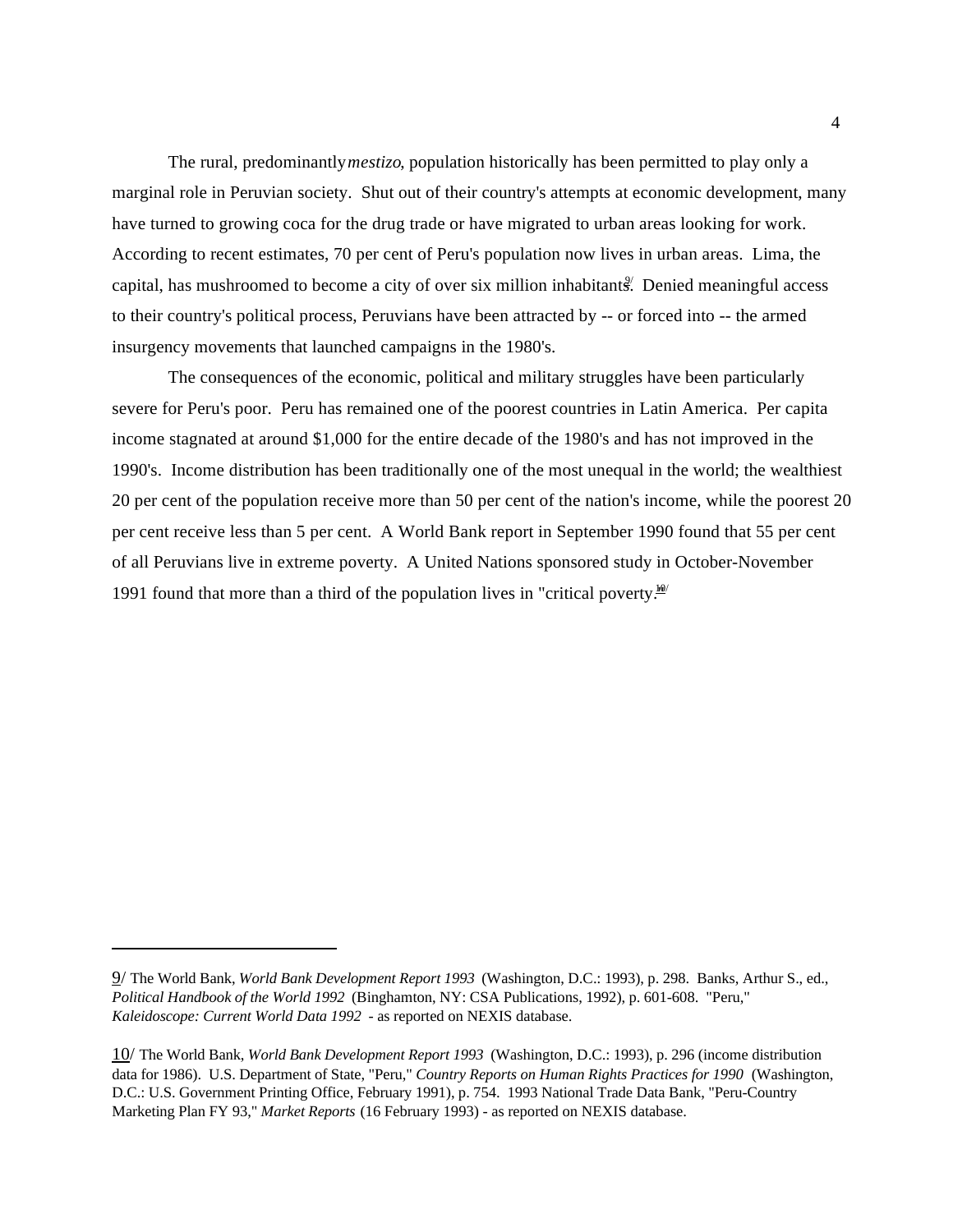#### **B. Recent Political History**

#### **1. 1968-1980**

The ongoing conflict between military and civilian rule in Peru erupted in 1968 when a military coup led by General Juan Velasco Alvarado deposed President Fernando Belaúnde Terry. Velasco's government, reflecting the military's distrust of civilian politicians and political parties, adopted "depoliticization" reforms that established local popular organizations to support the national "revolution," while rejecting national elections.<sup>11</sup> This period was marked by an explosion of new grassroots organizations -- such as peasant federations, shantytown associations and trade unions - created with the encouragement of the new government. The military-controlled administration was notable for its leftist policies in the 1968-76 period, which included expanded contacts with communist countries, collective state/worker management of virtually all enterprises, a sweeping agrarian reform, and the expropriation of foreign investment<sup> $2/2$ </sup> Under the military regime, Marxism more widely entered popular culture, the public education system, and popular organizations.

In 1975, General Francisco Morales Bermúdez ousted Velasco in a bloodless coup. Morales gradually moved away from Velasco's radical policies and ultimately handed power back to civilians, following the election of a Constituent Assembly in 1978. By the end of the military administration, right-wing officers had pushed out all of the reformist officers who had assumed power under Velasco.<sup>13/</sup>

A worsening economic situation contributed to the fall of Velasco. The industrial growth rate fell by 50 per cent between 1973 and 1975, foreign debt rose to \$3.1 billion, and the cost of living rose 139 per cent while real wages fell more than 11 per cent between 1968 and 1975. Austerity measures implemented by Morales in 1976 precipitated a series of popular uprisings, riots, and strikes which led to the military's decision to allow national elections $\frac{14}{1}$ 

<sup>11/</sup> McClintock, Cynthia; Lowenthal, Abraham, *The Peruvian Experiment Revisited* (Princeton, NJ: Princeton University Press, 1983), p. 460, 469-74.

<sup>12/</sup> Gorman, Stephen M., "Antipolitics in Peru 1968-80," *The Politics of Antipolitics: The Military in Latin America* (Lincoln and London: University of Nebraska Press, 2nd ed., 1989), p. 456.

<sup>13/</sup> Gorman, Stephen M., "Antipolitics in Peru, 1968-80," *The Politics of Antipolitics: The Military in Latin America* (Lincoln and London: University of Nebraska Press, 2nd ed., 1989), p. 456.

<sup>14/</sup> Poole, Deborah; Rénique, Gerardo, *Peru: Time of Fear* (London: Latin America Bureau, 1992), p. 120-122.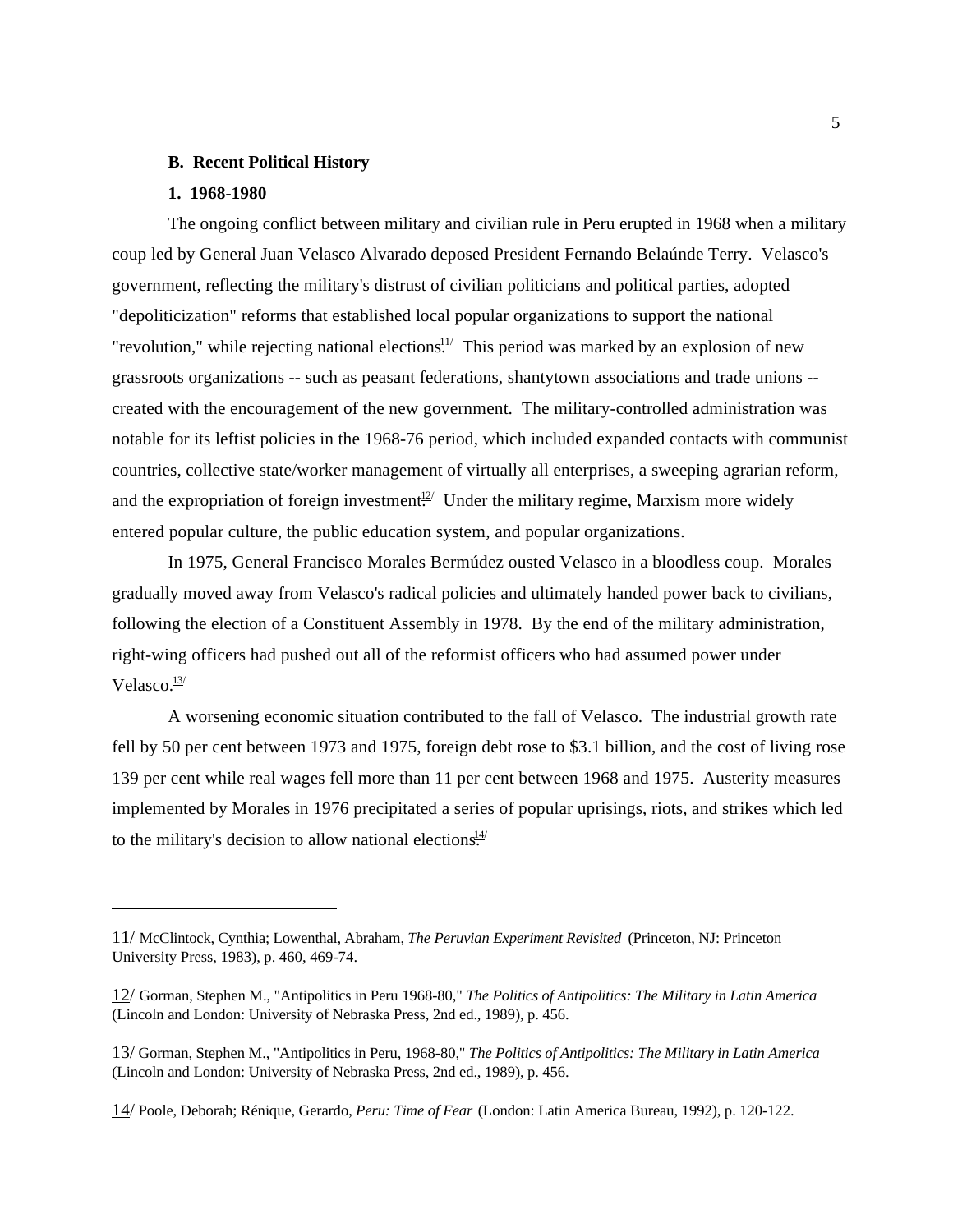### **2. 1980-1985**

In 1980, democratic elections returned President Fernando Belaúnde Terry and the moderately rightist *Acción Popular* (AP, Popular Action Party) to power in Peru. At the same time, Marxist parties and alliances emerged as a major political force. By 1982, a member of the *Izquierda Unida* (IU, United Left) coalition had been elected mayor of Lima, and scores of other provinces and districts had elected left-wing mayors and council members.

Peru's economic crisis continued during this period. From 1980 to 1985, Peruvian GNP per capita decreased by 16 per cent, while military expenditures increased by 17 per cent.

In 1980, *Sendero Luminoso* launched its violent campaign against the government. In 1983, Peruvian government security forces were deployed in rural areas to directly engage the insurgents. Shortly thereafter, the first cases of disappearance perpetrated by the security forces were reported.

### **3. 1985-1990**

When democratic elections were held in Peru in 1985, Alán García Pérez of the moderately leftist *Alianza Popular Revolucionaria Americana* (APRA, American Popular Revolutionary Alliance) was elected President and the IU became the second largest political bloc in Congress.

García's government faced increasingly adversarial relations with the United States and the International Monetary Fund due to García's initial refusal to pay interest greater than ten per cent of export earnings on Peru's foreign debt. The Peruvian economy worsened following severe austerity measures adopted by the government in September 1988. Annual inflation, which had averaged 287 per cent from 1980 to 1991 reached a high of 7,650 per cent in 1990 $\frac{1}{2}$ 

During this period, *Sendero* broadened its attacks against the government and population. By 1990, some commentators felt that the guerrillas were in a position to take control of the Peruvian state

<sup>15/</sup> Wilke, James W.; Ochoa, Enrique, eds., "U.S. Data on Military Expenditures, Armed Forces, GNP, and Central Government Expenditures, 20 LRC, 1975-85," *Statistical Abstract of Latin America* (1989), p. 265.

<sup>16/</sup> U.S. Department of State, "Peru," *Country Reports on Human Rights Practices for 1987* (Washington, D.C.: U.S. Government Printing Office, February 1987), p. 589. ECO-Andes, *A Call to Action* (February 1984). Americas Watch, *Human Rights in Peru: After President García's First Year* (New York: Human Rights Watch, September 1986), p. 16, 19. Amnesty International, *Violations of Human Rights in the Emergency Zones* (London: AMR 46/25/88, August 1988). For additional information on *Sendero*, see Section I.D.1. *Sendero Luminoso* (Shining Path) below. For additional information on the phenomenon of disappearance, see Section IV.A.1., Forced Disappearances, below.

<sup>17/</sup> The World Bank, *World Bank Development Report 1993* (Washington, D.C.: 1993), p. 238.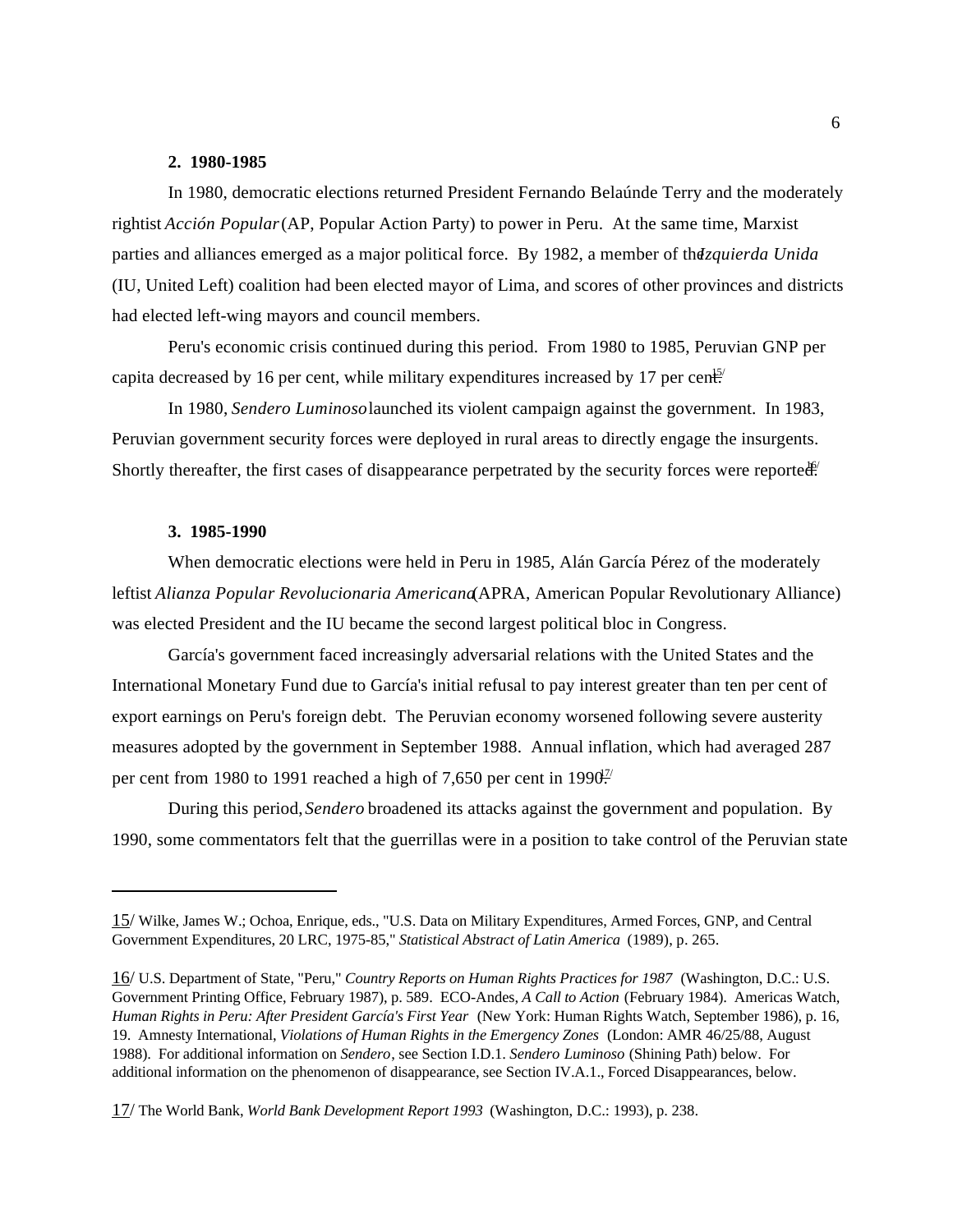in the near future. $\frac{18}{10}$ 

The improvements in the human rights situation in Peru that followed García's election to the presidency in 1985 were short-lived. With a 96 per cent public approval rating in Lima, García was initially able to exert strong leadership from the executive branch over the military, and human rights abuses by the security forces decreased<sup>19</sup> However, as *Sendero* intensified its attacks and the security forces asserted broad powers in the emergency zones, the deterioration in human rights quickly resumed. The Washington Office on Latin America (WOLA), a non-governmental organization, found in 1987 that "[i]n practice,...[the] security forces regularly deny all aspects of due process including habeas corpus and the very right to life and physical integrity." In 1988, WOLA concluded that "President Alán García has been unable to reign in military forces responsible for many of these violations."<sup>20/</sup>

García's public statements between 1985 and 1989 reflect his government's changing commitment to control the military and promote respect for human rights. In his inaugural address in 1985, President García declared, "The law will be strictly applied to those who violate human rights by killings, extrajudicial executions and torture through the abuse of their functions, for it is not necessary to fall into barbarism to fight barbarism. $\frac{d1}{2}$ 

In his 1988 State of the Union address, García included no mention of human rights. He praised the military's counter-insurgency efforts and called for broader measures to be used against the guerrillas. Moreover, despite the country's historic conflict between civilian and military authority, García declared his support for taking responsibility for investigating crimes away from the public prosecutor and placing it with police authorities $\frac{22}{2}$ 

By 1989, García favored expanding the military's control over civilian authority. In his final

<sup>18/</sup> McCormack, Gordon, *Hearings Before the House Committee on Western Hemispheric Affairs: The Threat of the Shining Path to Democracy in Peru* (Washington, D.C.: U.S. Government Printing Office, 1992), p. 9-23.

<sup>19/</sup> "Peru: State of Fear," *The New Internationalist* (Vol. 197, July 1989), p. 24. Americas Watch, *Human Rights in Peru: After President García's First Year* (New York: Human Rights Watch, September 1986), p. 2-3.

<sup>20/</sup> Washington Office on Latin America, *Peru in Peril* (Washington, D.C.: November 1987), p. 22. Washington Office on Latin America, *Latin American Update* (Washington, D.C.: Vol. 13, No. 3, June 1988), p. 3.

<sup>21/</sup> Washington Office on Latin America, *Peru in Peril* (Washington, D.C.: November 1987), p. 1.

<sup>22/</sup> Washington Office on Latin America, *Latin American Update* (Washington, D.C.: Vol. 13, No. 4, July-August 1988), p. 1.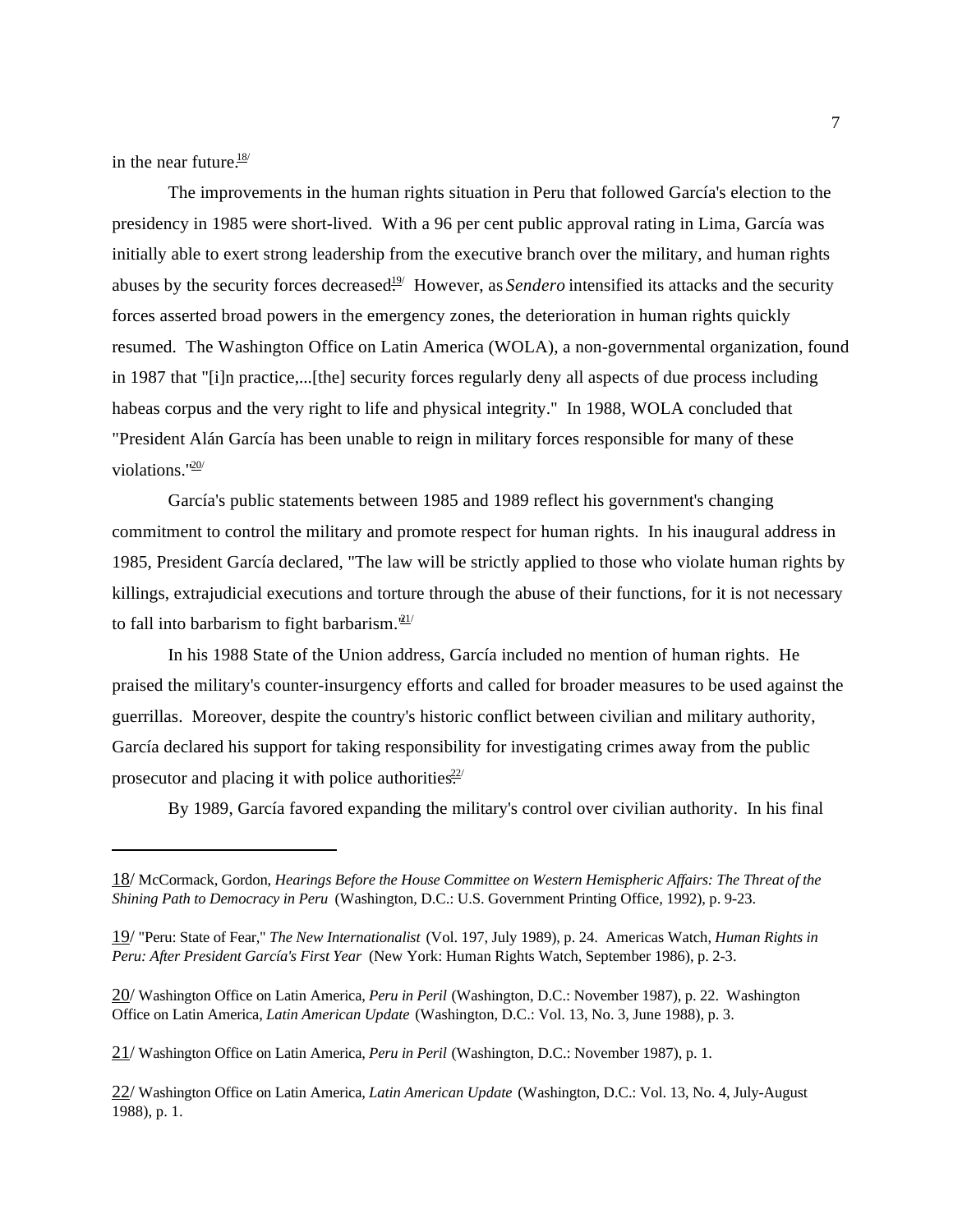State of the Union Address, the President pleaded for national conciliation and called for a more central role for the military in combatting the alleged link between *Sendero* and drug traffickers. He removed the prohibition on military involvement in the drug war and endorsed military trials for suspected guerrillas. $\frac{23}{3}$ 

# **4. 1990-Present**

In Peru's 1990 national elections, Alberto Fujimori, the son of Japanese immigrants, ran for president as a political outsider with no clear base among any of the country's traditional political parties. In a result that surprised observers, Fujimori led his *Cambio 90* (Change 90) movement to victory over Peruvian novelist Mario Vargas Llosa and the right-wing *Frente Democrático* (Democratic Front). $24$  Marxist and other parties lost seats in the elections.

Fujimori had campaigned for office on a populist platform that opposed Vargas Llosa's harsh economic proposals and called for moderate economic measures that would fight inflation, maintain job stability, improve social services, renegotiate the foreign debt with the IMF, and provide incentives for the informal sector, entrepreneurs, and small industry. Once elected, the Fujimori government reversed its position and implemented a stringent austerity program to reinsert Peru into international markets, regain its good standing with international credit organizations, and attract foreign investment. $25/$ 

Lacking any clear connection to Peru's political establishment, the new government was forced to look elsewhere for legitimacy and support. Fujimori showed an increasing reliance on the armed forces because of his lack of an organized political backing. In effect, the army became his political party.<sup>26/</sup>

<sup>23/</sup> Americas Watch, *Peru Under Fire: Human Rights Since the Return to Democracy* (New Haven and London: Yale University Press, 1992), p. 24, 128-133.

<sup>24/</sup> *Acción Popular* supported Vargas Llosa as part of the *Frente Democrático* in the 1990 election.

<sup>25/</sup> Poole, Deborah; Rénique, Gerardo, *Peru: Time of Fear* (London: Latin America Bureau, 1992), p. 146. Immigration and Refugee Board, Documentation Centre, *Peru: Impact of the April 1992 Coup* , Question and Answer Series (Ottawa: August 1992), p. 9.

<sup>26/</sup> Von Hagen, Adriana, "Fujimori Bows to Peru's Army in Handing Over Rights Case," *Los Angeles Times* (Los Angeles: 18 February 1994), p. 4. Brooke, James, "18 Months Later, 10 Killings Haunt Peru's Army," *New York Times* (New York: 12 January 1994), p. A3. Bowen, Sally, "Human Rights Case in Peru Comes to Controversial Close," *Christian Science Monitor* (Boston: 24 February 1994), p. 7.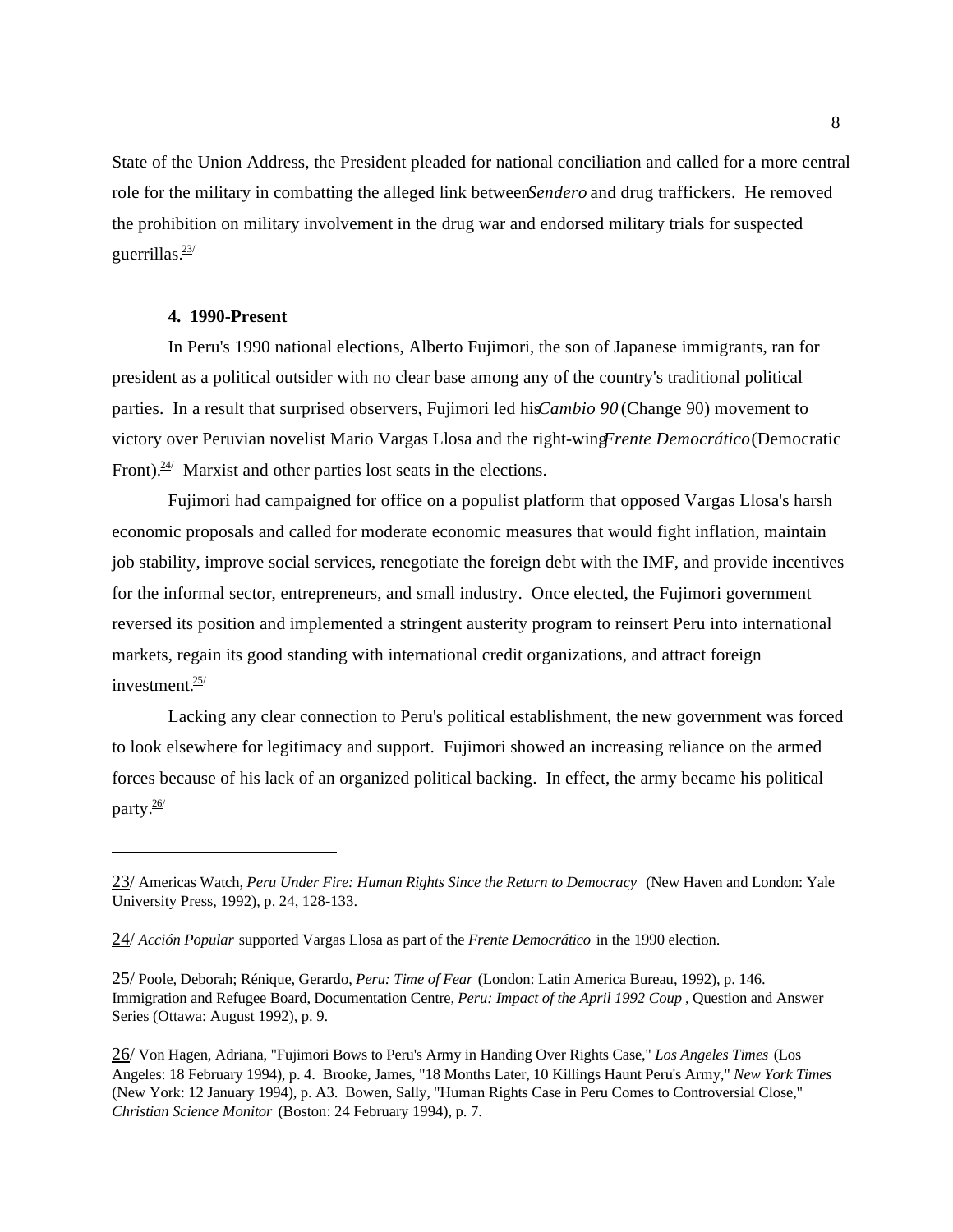During the first twenty months of his administration, Fujimori was unable to solve the institutional crisis brought about by ten years of escalating violence, increasing inflation and unemployment, and deteriorating social services. Though Fujimori's economic measures began to control inflation, unemployment and poverty increased, and *Sendero* became stronger than ever before.

In May 1991, Congress granted Fujimori extraordinary power to enact legislation in the areas of national pacification, employment law, and promotion of private investment. Two days before this extraordinary legislative power was to expire, Fujimori proposed a package of decrees which would restructure the economy, place all international aid and non-governmental organizations under direct government control, expand the power of the armed forces in the emergency zones, impose criminal penalties on journalists for reporting on counter-insurgency operations and on all citizens for publishing abroad any criticism of the counter-insurgency operations, and give the President sole authority to appoint top military officers. In a special January 1992 session, Congress approved Fujimori's economic proposals, but amended or rejected the decrees which would have concentrated power in the executive or expanded the role of the military. In subsequent months, Fujimori publicly confronted Congress and the opposition over the budget, judicial nominations, and investigations into corruption by members of the president's family, past human rights abuses by General José Valdivia Dueñas, then chief of the General Staff, and undue influence in military appointments by the president's personal advisor, Vladimiro Montesinos $\frac{27}{2}$ 

On April 5, 1992, Fujimori declared to the nation that he had assumed exclusive control of the government in a "self-coup" (*autogolpe*) with the support of the military. His government moved quickly to shut down all independent branches of the government, dissolving Congress, eviscerating the justice system, and summarily firing thirteen Supreme Court justices as well as all the judges on the Tribunal of Constitutional Guarantees. The regime detained more than 50 politicians, journalists and unionists, holding the vast majority of them without charge in clandestine detention centers for periods ranging from less than a day to several weeks. Following the disruption of constitutional government, Fujimori ruled by executive decree, implementing the measures previously rejected by the Peruvian Congress.<sup>28/</sup>

<sup>27/</sup> Poole, Deborah; Rénique, Gerardo, *Peru: Time of Fear* (London: Latin America Bureau, 1992), p. 157-159.

<sup>28/</sup> Freedom House, "Peru," *Freedom in the World 1993-1994* (New York: 1994), p. 452-454. Americas Watch, *Peru: Civil Society and Democracy Under Fire* (New York: Human Rights Watch, August 1992), p. 5-6. Immigration and Refugee Board, Documentation Centre, *Peru: Impact of the April 1992 Coup* , Question and Answer Series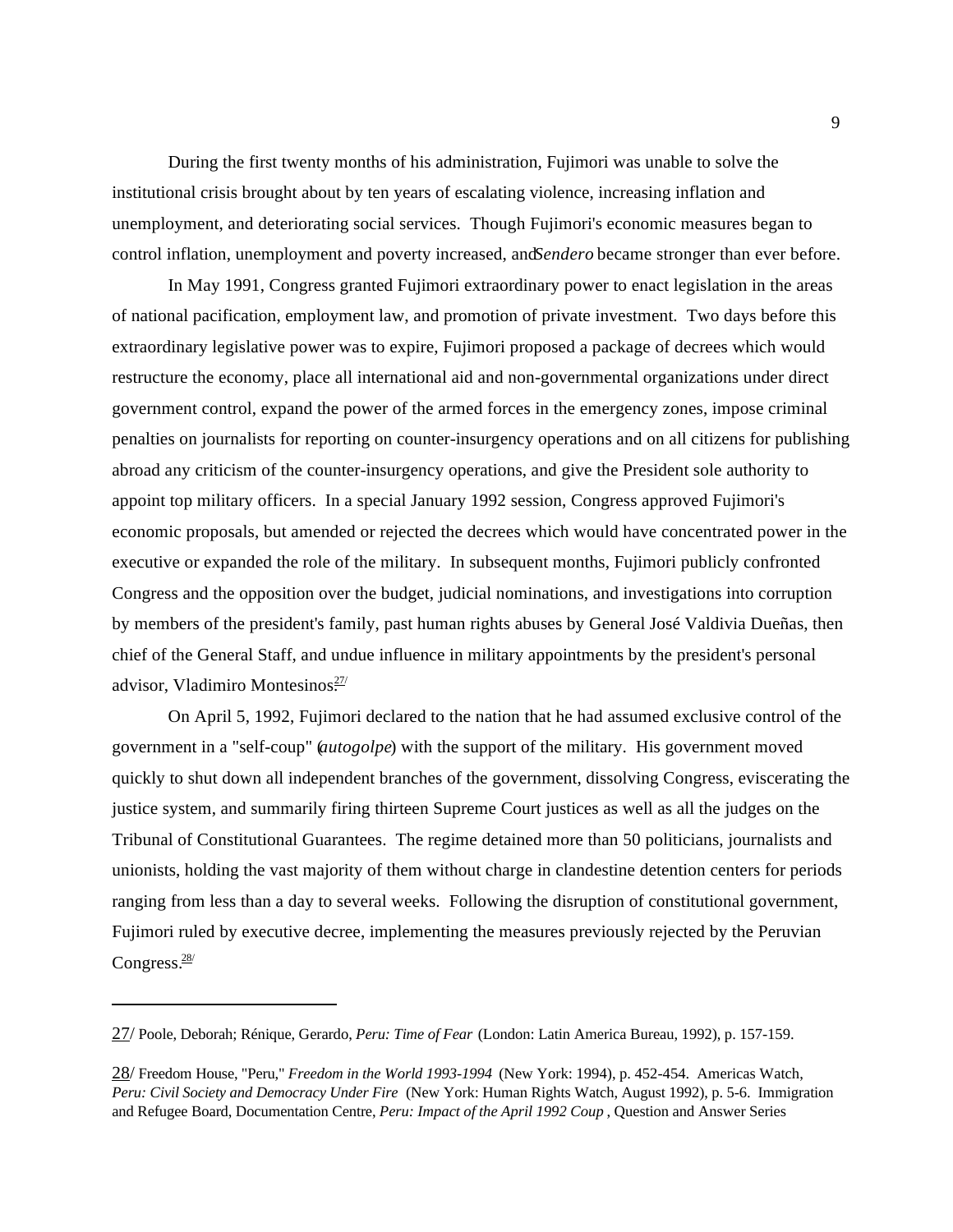The Peruvian public responded with apparent support. Fujimori's approval rating rose 15 percentage points in Lima following the coup to more than 60 per cent. To some observers, this acceptance indicated that the public wanted an "exceptional response to a crisis situation," due to the threat from *Sendero Luminoso* and the weakened economy.<sup>29/</sup>

Military support for the *autogolpe* was not universal, however, and opposition burst into the open on November 13, 1992, when a small group of military officers were arrested and accused of planning a *coup d'etat*. The plotters were apprehended after their plan to arrest the chief of the armed forces and assassinate Fujimori was uncovered by the military intelligence network, headed by Vladimiro Montesinos. $30/2$  The coup leaders claimed that their intention was to restore the constitutional order which existed prior to Fujimori's dissolution of Congress. The government claimed that the revolt was an attempt to block the November elections. Observers noted that the coup may have been precipitated more by self interest, pointing to a decree that gave Fujimori control over the firing and assignment of all military officers above the level of lieutenan $\frac{\partial 1}{\partial x}$ 

The two national elections held after April 1992 solidified Fujimori's power while demonstrating that Peru's traditional political establishment had lost the confidence and support of the electorate. As a result of international pressure, Fujimori authorized popular elections for a unicameral *Congreso Constituyente Democrático* (CCD, Democratic Constituent Congress), consisting of 80 members elected at large. The November 1992 elections gave Fujimori's *Cambio 90*/*Nueva Mayoría* alliance (Change 90/New Majority) a majority with 44 seats. The *Partido Popular Cristiano* (PPC, Popular Christian Party), led by Lourdes Flores Nano, became the largest opposition group with 8

30/ "Reportage on 13 Nov Army Officials' Coup Attempt," *Radio Programas del Peru* (Lima: 13 November 1992), as reported in Foreign Broadcast Information Service, *Daily Report: Latin America* , 16 November 1992, p. 31. Johnson, Marguerite, "The President's Shadow: Controversy Gathers Around the Second Most Powerful Figure in the Country," *Time* (New York: 23 August 1993), p. 31. Inter-Church Committee on Human Rights in Latin America, *Human Rights Situation in Peru: 1992 Annual Report, January - December* (Toronto: January 1993), p. 4-5.

<sup>(</sup>Ottawa: August 1992), p. 11. Amnesty International, *Peru: Human Rights During the Government of President Alberto Fujimori*, (London: AMR 46/18/92, May 1992), p. 10-11.

<sup>29/</sup> *Estudios de medios, opinión y mercado datum* (Lima: May 1992). Ames, Rolando, "Fujimori's Peru: Between the Real Powers and the People," *Prospects for Democracy and Peace in Peru: Briefing Papers* (Washington, D.C.: George Washington University & Washington Office on Latin America, 1993), p. 3.

<sup>31/</sup> Inter-Church Committee on Human Rights in Latin America, *Human Rights Situation in Peru: 1992 Annual Report, January - December* (Toronto: January 1993), p. 4-5.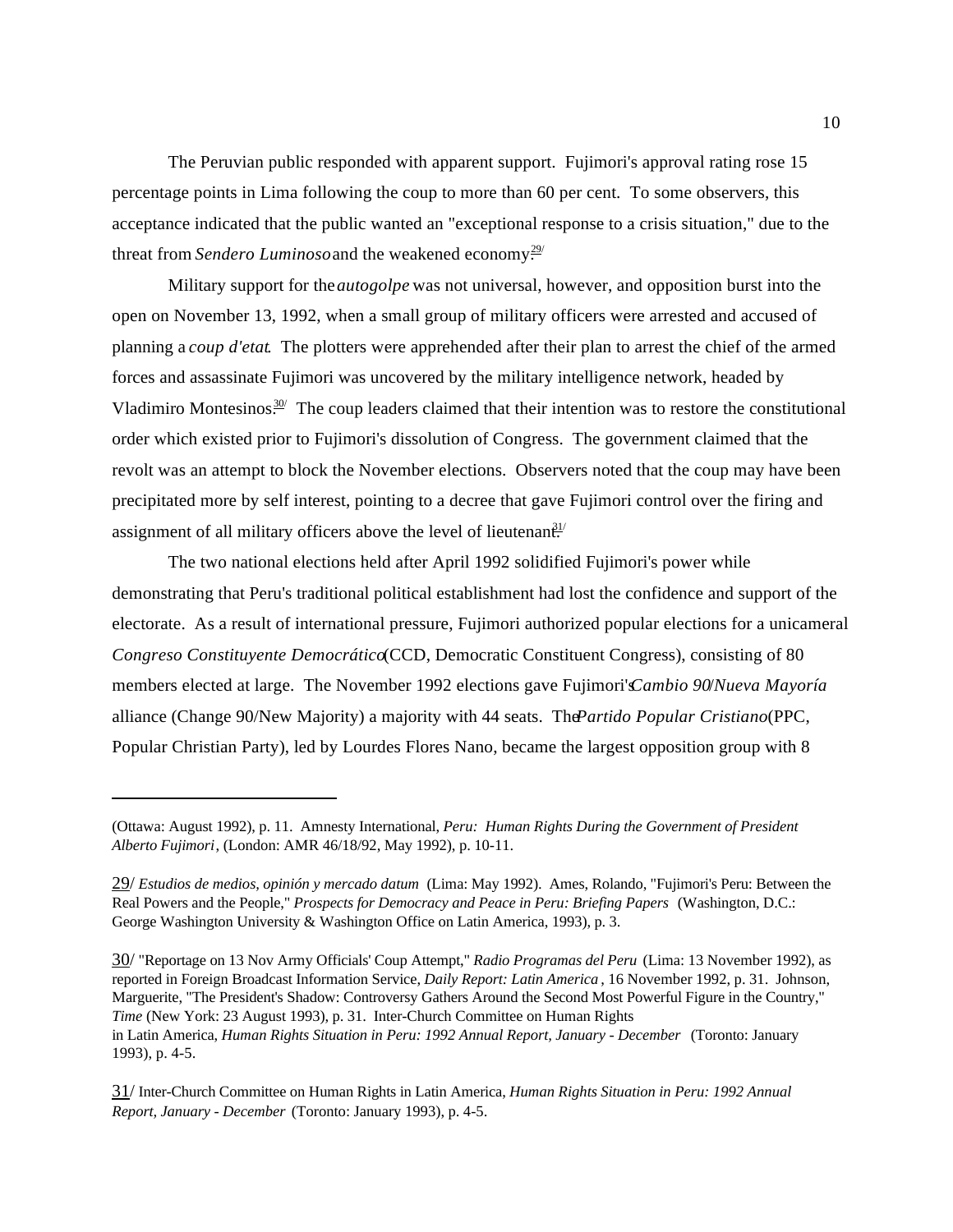seats. The two largest opposition parties, APRA andAcción Popular (AP, Popular Action Party), refused to participate in the elections, in protest of their extra-constitutionality. Opposition groups also alleged fraud in the tabulation of the election results.<sup>32/</sup>

The results of municipal elections held in January 1993 also indicated the extent of voter disenchantment with traditional political parties. APRA, the PPC, the IU, and even Fujimori's *Cambio 90*/*Nueva Mayoría* did poorly at the polls, losing many races to independent candidates. Independent candidates were elected in important cities such as Cuzco, Arequipa, and Juliaca. Ricardo Belmont, an independent, was reelected as mayor of  $\text{Lima}^{\frac{33}{2}}$ 

The CCD was charged with drafting a constitution to consolidate Fujimori's power and institutionalize many of the actions taken by Fujimori after he had disbanded Peru's legislature. Fujimori had attempted to justify his self-coup by pointing to the inability of traditional political parties to respond to national crises.<sup> $34$ </sup> The new Constitution reduces the role of political parties, dissolves regional assemblies, and (of great concern to human rights monitors inside and outside the country) places jurisdiction for the crimes of terrorism and treason in military courts. The new Constitution also removes the restrictions of the preceding one that prohibited a president from running for a second five-year term -- a liberty Fujimori is expected to exercise in 199 $\frac{35}{25}$ 

The 1993 Constitution was narrowly approved by a margin of 53 per cent to 47 per cent in a national referendum on October 31, 1993 and went into effect on December 31, 1993. More than 30 per cent of the population did not participate in the constitutional referendum. The new Constitution clearly threatens respect for human rights in Peru. By strengthening the executive at the expense of the legislature, it significantly reduces the voice of opposition in Peru's political process. By strengthening the role of the military at the expense of the civilian authorities, it facilitates military impunity for

<sup>32/</sup> U.S. Central Intelligence Agency, "Peru," *The World Factbook 1994* (Washington, D.C.: 1994), p. 313. Many opposition groups believe that the voting results suffered from significant "irregularities" and they do not accept them as valid. *Letter from Professor Cynthia McClintock, George Washington University, to John D. Evans, Director, INS Resource Information Center* , (Washington, D.C.: 13 November 1994), p. 1.

<sup>33/</sup> Inter-Church Committee on Human Rights in Latin America, *Systematic Violations and a New Legal Order: Human Rights in Peru* (Toronto: December 1993), p. 5.

<sup>34/</sup> "Message to the Nation by Peruvian President Alberto Fujimori," *Televisión Panamericana* (Lima: 6 April 1992), British Broadcasting Corporation, *Summary of World Broadcasts* (7 April 1992).

<sup>35/</sup> Freedom House, "Peru," *Freedom in the World - 1993-1994* (New York: 1994), p. 454.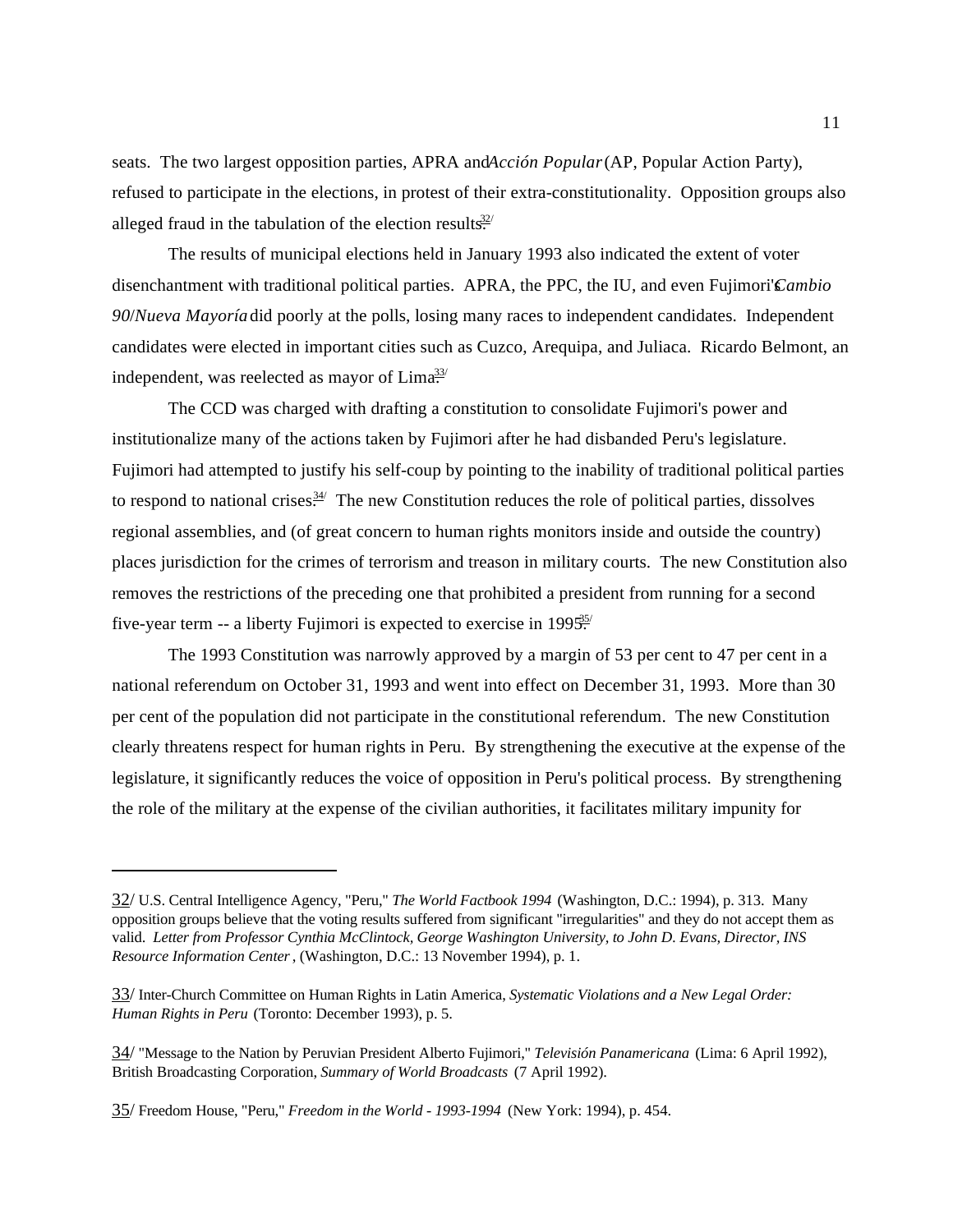violations of human rights $\frac{36}{10}$ 

#### **C. Economic Conditions**

The severe structural adjustment measures adopted by the Fujimori government have helped to stem the economic crisis -- high inflation, low growth, inability to pay foreign debt, and large balance of payment deficits -- that Peru has experienced since 1974. However, these measures have not succeeded in remedying the critical social situation in which more than half of Peruvians live in extreme poverty.

After his election, President Fujimori instituted a severe economic stabilization and structural adjustment program. Fujimori's economic measures have reduced inflation, which had declined to 139 per cent in 1991, to approximately 39 per cent in 1993, and to less than 2 per cent per month since September 1993. Peru enjoyed a growth rate of 7 per cent in 1993 and was expected to grow by 9 per cent in  $1994 \frac{37}{3}$ 

The Fujimori government began a drastic privatization program in 1991 and announced plans to remove the state from all productive activities by 1995. Approximately 30 government-run companies have been sold to private investors. Enterprises slated for sale include state mining, oil, electricity, steel, banking and railroad companies. The number of government employees has been drastically reduced. These measures could lead to higher rates of unemployment.<sup>38</sup>

The severe structural adjustment programs put in place by the Fujimori government have resulted in a dramatic impoverishment of all strata of Peruvian society, with the poor affected most severely. This decline has been even more dramatic in per capita terms. Per capita income has

<sup>36/</sup> Inter-Church Committee on Human Rights in Latin America, *Systematic Violations and a New Legal Order: Human Rights in Peru* (Toronto: December 1993), p. 11. Washington Office on Latin America, *After the Autogolpe: Human Rights in Peru and the U.S. Response* (Washington, D.C.: July 1994), p. 35. For additional information on the 1993 Constitution and its impact on the protection of individual freedom and liberties, see Sections III.D., The 1993 Constitution, and III.E., *De Facto* and *De Jure* Impunity for Human Rights Abuses, below.

<sup>37/</sup> 1993 National Trade Data Bank, "Peru - Country Marketing Plan FY 93," *Market Reports* (February 1993) - as reported on NEXIS database. U.S. Central Intelligence Agency, "Peru," *The World Factbook 1994* (Washington, D.C.: 1994), p. 314. "Toll in Peru's War with Rebels is Down by Half," *New York Times* (New York: 7 January 1994).

<sup>38/</sup> Brogan, Chris, "Peru - Europe: Government and Industry Aim for European Investment," *Inter Press Service* (6 October 1993) - as reported on NEXIS database. Long, William R., "Telecom Sale Gives Boost to Peru's Privatization Plans," *Los Angeles Times* (Los Angeles: 28 April 1994). 1993 National Trade Data Bank, "Peru-Country Marketing Plan FY 93," *1993 Market Reports* (16 February 1993) - as reported in NEXIS database.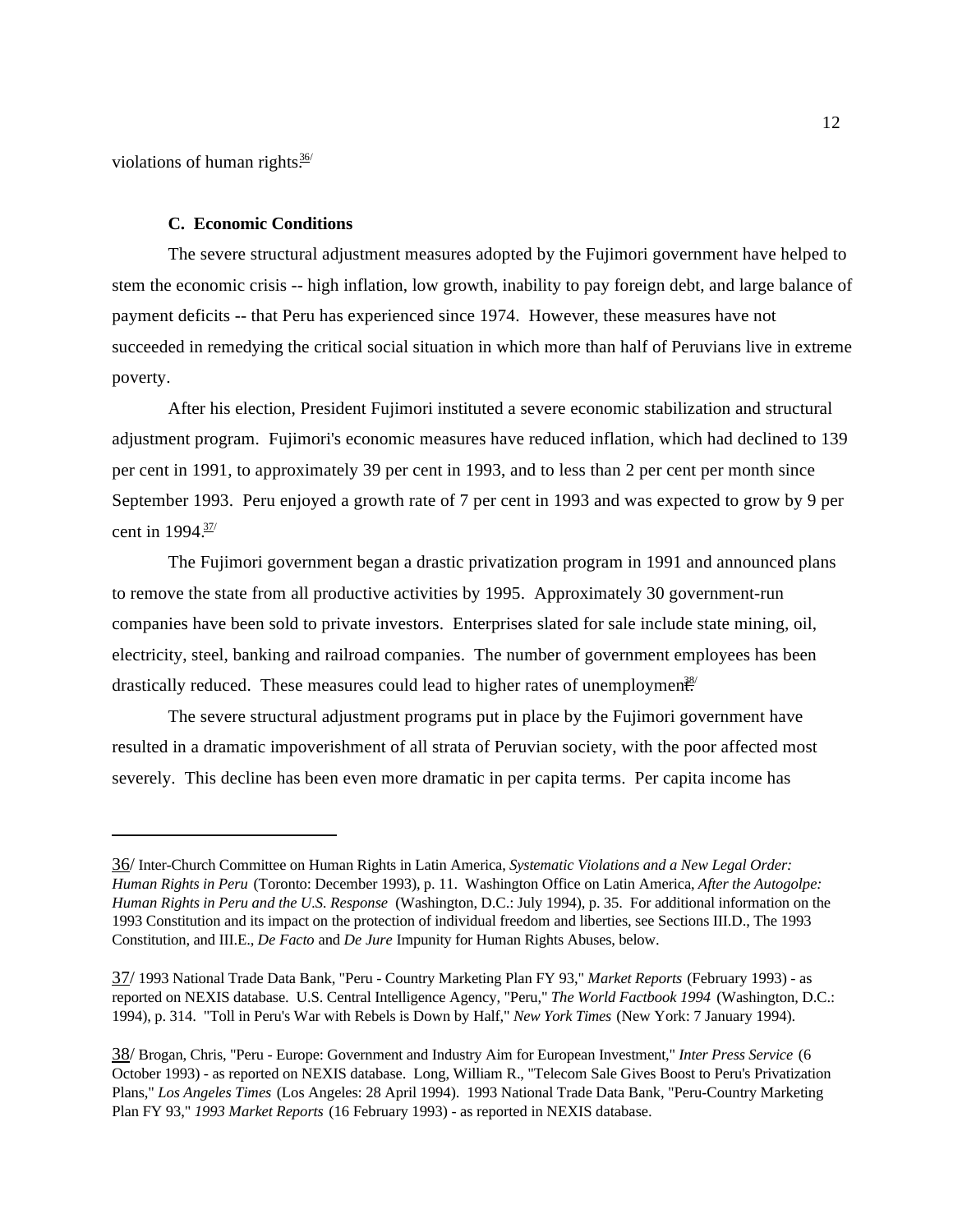remained around \$1,000 since 1980. Malnourishment and declining family incomes resulted in a public school drop out rate of 50 per cent in 1991. Many children left school to supplement their family income.<sup>39/</sup>

A World Bank report in September 1990 found that 55 per cent of all Peruvians live in extreme poverty. A United Nations sponsored study in October-November 1991, found that more than a third of the population lives in "critical poverty." The report concluded that "[a]t least 68 per cent of the rural highland population falls into this group, as do 55 per cent of the rural coast population and 47 per cent of those in highland cities. Those in critical poverty make up 49 per cent of Lima residents, up from 44 per cent in 1990. $\frac{40}{1}$ 

Such extreme poverty has led to dramatic increases in death, disease and illness. According to the World Bank, Peruvians have among the lowest life expectancies of residents of South America. A major cholera epidemic has killed 2,000 Peruvians since 1991 and more than 500,000 cases have been reported. One million Peruvian children under five years of age suffer chronic malnutrition.  $4^{1/2}$ 

#### **D. The Guerrilla Insurgencies**

The economic hardship experienced by Peru's poor and their historic lack of meaningful participation in the political direction of their country facilitated the emergence of armed guerrilla movements seeking to overthrow the government. Since 1980, the government of Peru has fought a fierce battle against the radical guerrilla group *Sendero Luminoso* (Shining Path). A smaller guerrilla organization, the *Movimiento Revolucionario Túpac Amaru* (MRTA, Túpac Amaru Revolutionary Movement), has also been active.

The losses resulting from armed conflict have devastated Peru. According to Enrique Bernales

<sup>39/</sup> Paredes, Carlos E.; Sachs, Jeffrey D., *Peru's Path to Recovery: A Plan for Economic Stabilization and Growth* , (Washington, D.C.: Brookings Institution, 1991). 1993 National Trade Data Bank, "Peru-Country Marketing Plan FY 93," *Market Reports* (16 February 1993) - as reported in NEXIS database. Poole, Deborah; Rénique, Gerardo, *Peru: Time of Fear* (London: Latin America Bureau, 1992), p. 152.

<sup>40/</sup> U.S. Department of State, "Peru," *Country Reports on Human Rights Practices for 1992* (Washington, D.C.: U.S. Government Printing Office, February 1993), p. 483. 1993 National Trade Data Bank, "Peru-Country Marketing Plan FY 93," *Market Reports* (16 February 1993) - as reported in NEXIS database.

<sup>41/</sup> The World Bank, *World Bank Development Report 1993* (Washington, D.C.: The World Bank, 1993), p. 238. Kirk, Robin, *To Build Anew: An Update on Peru's Internally Displaced People* (Washington, D.C.: U.S. Committee for Refugees, October 1993), p. 6. Inter-Church Committee on Human Rights in Latin America, *Systematic Violations and a New Legal Order: Human Rights in Peru* (Toronto: December 1993), p. 14.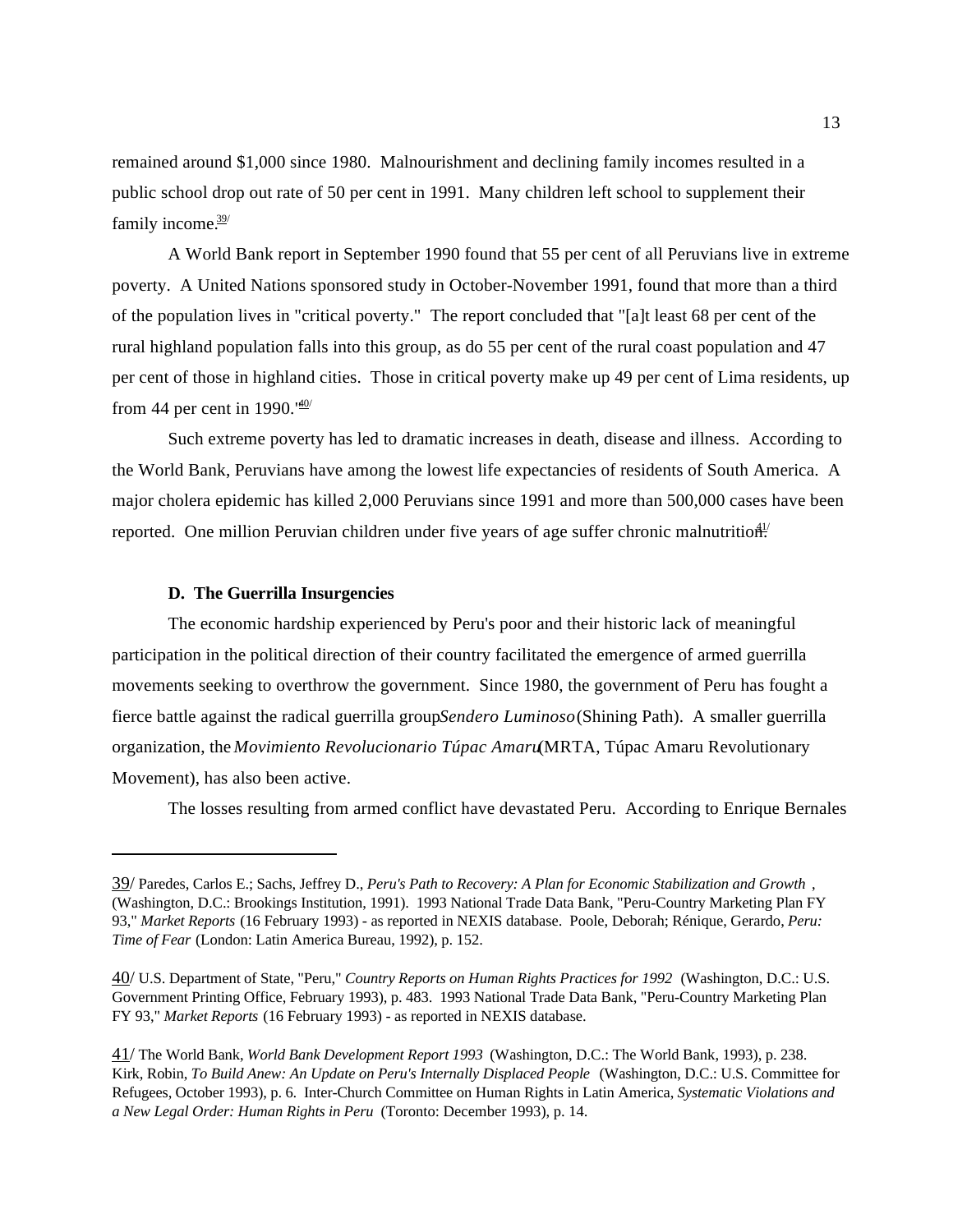of the *Instituto Constitución y Sociedad* (Constitution and Society Institute), the war has cost more than 27,000 lives and billions of dollars. Four thousand people are missing, more than half a million have been displaced from their homes, and nearly 90,000 children have been orphaned due to the conflict. The *Instituto Constitución y Sociedad* reported that, in 1993 alone, 1,692 people died in political violence that caused \$1 billion of damage in Peru. Virtually all observers agree that the guerrilla insurgencies are weaker now than ever before and less active in battling the government. Nevertheless, these movements continue to use violent means to demonstrate their opposition to the Fujimori government, violence which fans the fears of Peruvian civilians and which the government has used to justify its harsh restrictions on civil liberties and due process and to excuse abuses of human rights by Peruvian security forces $\frac{42}{1}$ 

#### **1. Sendero Luminoso (Shining Path)**

*Sendero Luminoso* was founded as a political party in 1970 by Abimael Guzmán, a philosophy professor at San Cristóbal de Huamanga University in Ayacucho. The party is a descendant of the *Bandera Roja* faction of the *Partido Comunista Peruano* (PCP, Peruvian Communist Party). In 1964, the PCP split into pro-Soviet (PCP-*Unidad*) and pro-Chinese (PCP-*Bandera Roja*) factions; six years later, Guzmán broke away from the pro-Chinese party and formed his own -Sendero Luminoso.<sup>43/</sup> After a decade of political organizing in the central highlands department of Ayacucho -- one of the poorest Andean regions of Peru -- Guzmán launched *Sendero's* armed campaign against the Peruvian state in 1980.

*Sendero* has followed a classic Maoist strategy for guerrilla war, concentrating their efforts in rural areas in hopes of eventually encircling and isolating the cities. The guerrilla organization includes a central committee, regional committees for each of the five strategic zones into which *Sendero* has

<sup>42/</sup> U.S. Department of State, "Peru," *Country Reports on Human Rights Practices for 1994* (Washington, D.C.: U.S. Government Printing Office, February 1995), p. 481. Human Rights Watch, "Peru," *Human Rights Watch World Report 1995* (New York: December 1994), p. 114-117. Human Rights Watch, *Human Rights Watch World Report 1992* (New York: December 1991), p. 309. National Coordination Committee for Human Rights, *Peru 1990-1991: Report of the National Human Rights Coordinator* (Lima: 1991), p. 1-9. "Shining Path Remains Force to be Reckoned With in Peru," Report by Lucia Newman, *CNN* (transcript #455-4, 28 September 1993). "Toll in Peru's War with Rebels is Down by Half," *New York Times* (New York: 7 January 1994).

<sup>43/</sup> Poole, Deborah; Rénique, Gerardo, "The Shining Path," *Peru: Time of Fear* (London: Latin America Bureau, 1992), p. 30. Gorriti, Gustavo, "The War of the Philosopher King," *The New Republic* (Washington, D.C.: 18 June 1990), p. 15.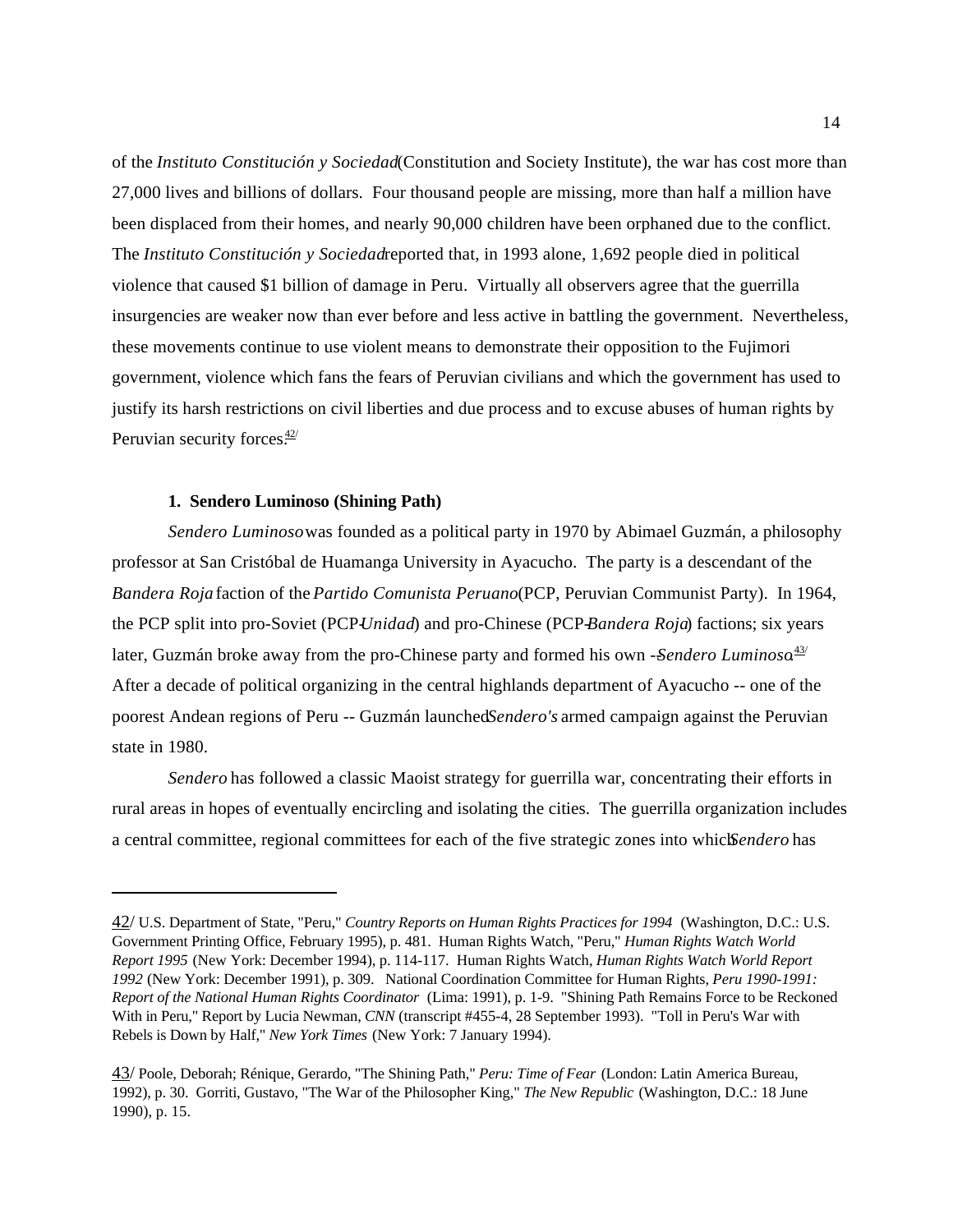divided Peru, and local cells made up of *Sendero* militants. In party manifestos, Guzmán outlined a strategy that targets followers of rival communist and leftist parties as well as any group connected to the government as enemies of the people $\frac{44}{5}$ 

*Sendero* began its violent campaign against the Peruvian state by burning ballot boxes in Chuschi, Ayacucho during Peru's 1980 presidential election. Adopting a strategy of guerrilla warfare, sabotage, selective assassinations and propaganda, Sendero began a series of operations throughout Peru. *Sendero's* first civilian targets for torture and assassination, frequently in the form of public execution, were village authorities considered to have abused their power, and local criminals. *Sendero's* imposition of "justice" and "new morals" gained significant initial support from the peasants of the impoverished department of Ayacucho<sup>45/</sup> Building on its political work in the area, *Sendero* made surprising headway against the police forces deployed from Lima, which initially regarded the fighting as a minor distraction. In December 1982, the government deployed treasury forces in the Ayacucho area in response to *Sendero's* advances.<sup>46/</sup> Despite the government's counter-insurgency operations and the guerrillas own tactics, *Sendero* grew in numbers and strength throughout the 1980's. *Sendero* gradually extended the focus of its military operations to surrounding areas, especially the departments of Puno along the Bolivian border and Junín towards Lima. In 1986, one analyst declared *Sendero* to be "virtually ineradicable" and argued that in the next three years the guerrillas could be in a position to destroy the democratic state $\frac{47}{1}$ 

The government appeared to retake the initiative in 1985-87, but the relative drop-off in subversive activity and casualties merely covered up the nationwide expansion of *Sendero*. Bombings, murders, and the destruction of property increased steadily. By 1989, Sendero had spread beyond its

<sup>44/</sup> Americas Watch, *Abdicating Democratic Authority: Human Rights in Peru* (New York: Human Rights Watch, October 1984), p. 62. Poole, Deborah; Rénique, Gerardo, "The Shining Path," *Peru: Time of Fear* (London: Latin America Bureau, 1992), p. 30, 43, 48.

<sup>45/</sup> Poole, Deborah; Rénique, Gerardo, "The Shining Path," *Peru: Time of Fear* (London: Latin America Bureau, 1992), p. 30, 57-65.

<sup>46/</sup> Degregori, Carlos Iván, *Ayacucho 1969-79: El surgimiento de Sendero Luminoso: Del movimiento por la gratitud de la enseñanza al inicio de la lucha armada* (Lima: Instituto de Estudios Peruanos, 1990). Gorriti, Gustavo, *Sendero: Historia de la guerra milenaria en el Perú* (Lima: APOYO, 1990).

<sup>47/</sup> Americas Watch, *Abdicating Democratic Authority: Human Rights in Peru* (New York: Human Rights Watch, October 1984), p. 68. Anderson, James, "Peru's Maoist Guerrillas," *Control Risks Information Services Study* (August 1986).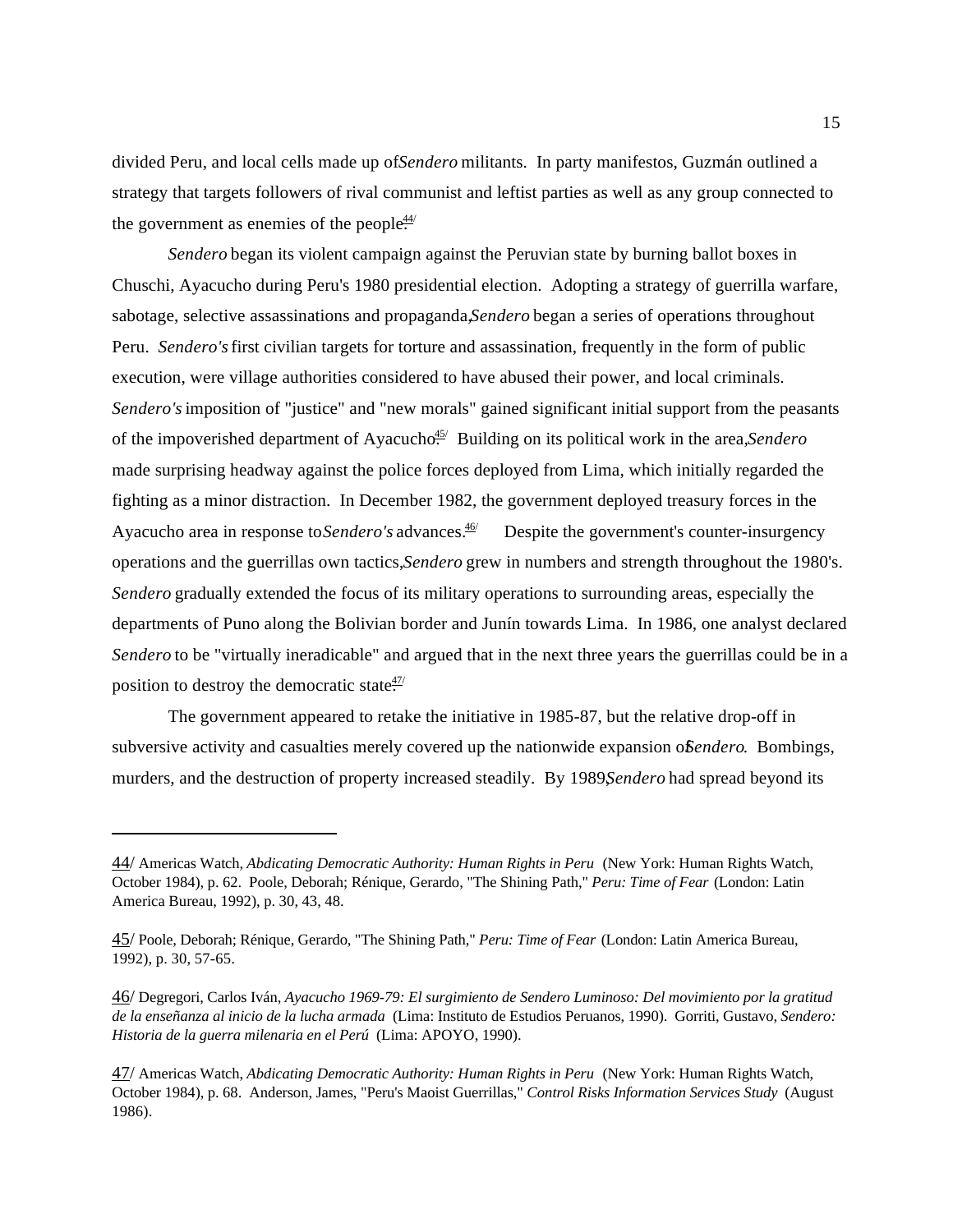mountain stronghold to become a national threat. In addition to the southern highland departments, *Sendero* developed strongholds in the Upper Huallaga River Valley and in the Central Valley departments of Pasco, Junín, and Huánuco. *Sendero* increased its attacks on Peru's urban centers. The group's estimated 4,000 armed members launched a campaign to disrupt the November 1989 municipal elections and have been blamed for the assassination of more than 120 mayors, local officials, political leaders, and candidates during the campaign. More than 500 municipal candidates were forced to withdraw from the 1989 election $\frac{48}{15}$ 

*Sendero* has been credited with an acute skill for nosing out conflicts and utilizing them to create a social and political dynamic which serves its political goals. While the insurgents have no links with any foreign government, *Sendero* reportedly has formed an alliance with Peru's coca-growers and, according to one estimate, receives between \$20 million and \$100 million per year from taxes on coca sales and transport. The guerrillas have gained control of some coca-growing areas in the Upper Huallaga Valley.<sup>49/</sup>

Popular support for the guerrillas declined as *Sendero* employed increasingly brutal tactics. *Sendero* escalated its attacks on the police and armed forces, conducted bombing campaigns against electric power stations, bridges and mines, and employed indiscriminate violence against civilians as part of its strategy to "sabotage the national economy, disrupt provision of food and energy to Lima and undermine the viability of independent peasant and labor movements. $\frac{50}{10}$ 

In 1991 and early 1992, *Sendero* comprised more than 5,000 combatants and represented a major threat to the viability of effective government in Peru<sup>51</sup>. The apparent public support for Fujimori's April 1992 self-coup seemed to fulfill one analyst's pre-Fujimori prediction thas *endero* "might indirectly achieve the overthrow of the elected regime by making people perceive democracy as

<sup>48/</sup> Treaster, Joseph B., "Rebels Step Up Killings in Peru to Disrupt Election," *New York Times* (New York: 26 October 1989), p. A6. "Peruvian Rebels Said to Kill 2 Mayors in Andean Region," *New York Times* (New York: 21 September 1989), p. A5. Treaster, Joseph B., "Despite Guerrillas Threats, Elections Go On in Peru," *New York Times* (New York: 12 November 1989), p. A3.

<sup>49/</sup> Smith, Michael L., "Shining Path's Urban Strategy: Ate Vitarte," Palmer, David Scott, ed., *The Shining Path of Peru* (New York: St. Martins Press, 2nd ed., 1994), p. 145-165. Gonzales, José E., "Guerrillas and Cocoa in the Upper Huallaga Valley," Palmer, David Scott, ed., *The Shining Path of Peru* (New York: St. Martins Press, 2nd ed., 1994), p. 139. Day, Mark, "Cocaine Country," *The New Internationalist* (Vol. 197, July 1989), p. 13-15.

<sup>50/</sup> Poole, Deborah; Rénique, Gerardo, *Peru: Time of Fear* (London: Latin America Bureau, 1992), p. 80.

<sup>51/</sup> Poole, Deborah; Rénique, Gerardo, *Peru: Time of Fear* (London: Latin America Bureau, 1992), p. 30.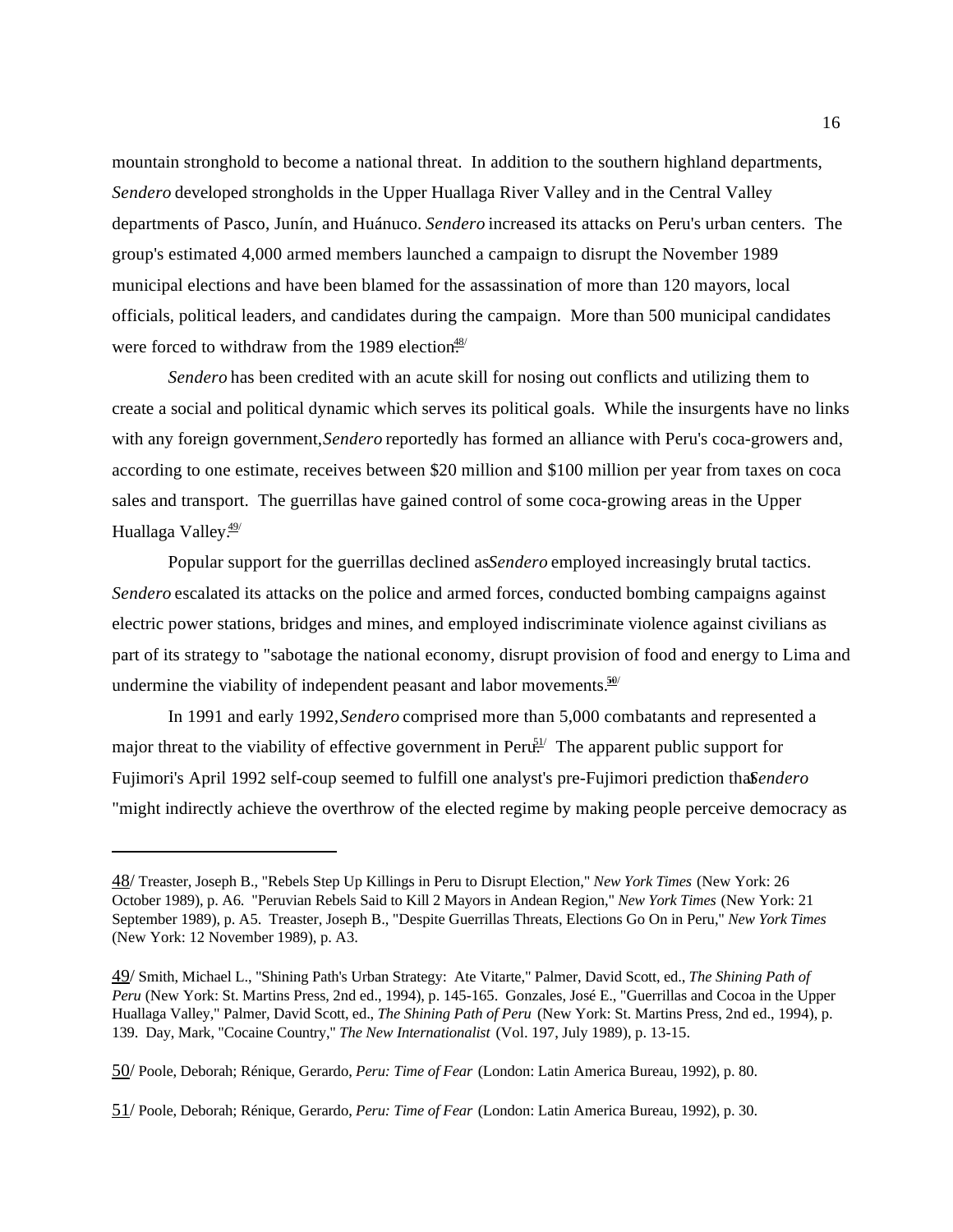ineffectual in dealing with an extreme threat.<sup> $62/$ </sup> At the height of its military strength, in the months of June and July 1992, the group targeted Lima itself, bombing residential and commercial areas, attacking police posts, and assassinating government officials and grassroots leaders. In July 1992, *Sendero* also staged a nationwide "armed strike" against the Peruvian government and military. Large parts of the interior were under guerrilla control. Some foreign analysts felt that the Peruvian armed forces and government were incapable of halting *Sendero's* offensive.<sup>53/</sup>

In September 1992, the Peruvian anti-terrorist police dealt a severe blow to *Sendero* by capturing its leader, Abimael Guzmán, in Lima. On October 7, 1992, Guzmán was convicted of treason by a military tribunal and sentenced to life imprisonment and a fine of the equivalent of \$20 million. Central Committee members and cadres belonging to urban support organizations were subsequently arrested, tried, convicted, and given long sentences by military tribunal $\frac{54}{3}$ .

The capture of Guzmán and other top *Sendero* leaders dismembered *Sendero's* urban network and seriously impaired the guerrilla's nationwide organization. According to Carlos Tapia, an expert on *Sendero*, the guerrilla organization lost 3,000 militants and cadres -- approximately half its ranks -- in the year after Guzmán's capture.<sup>55/</sup> The government claims that more than 6,000 guerrillas and sympathizers took advantage of the provisions of the "Law of Repentance" (which offered reduced sentences to rebels who turned themselves in and cooperated with the government) from the time it was enacted in 1992 until it expired on November 1, 1994 $\frac{36}{5}$ 

55/ Brooke, James, "Leader's New Image Saps Shining Path's Strength," *New York Times* (New York: 27 November 1993), p. A3.

<sup>52/</sup> Gorriti, Gustavo, "The War of the Philosopher King," *The New Republic* (18 June 1990), p. 15, 22.

<sup>53/</sup> Federation of American Scientists, *The Sendero File No. 2* (August 1992), p. 1-3. McCormack, Gordon, *Hearings before the House Committee on Western Hemispheric Affairs: The Threat of the Shining Path to Democracy in Peru* , (Washington, D.C.: U.S. Government Printing Office, 1992), p. 9-23.

<sup>54/</sup> Brooke, James, "Fugitive Leader of Maoist Rebels is Captured by the Police in Peru," *New York Times* (New York: 14 September 1992), p. A1. Federation of American Scientists, "Guzmán's Speedy Conviction Sends Harsh Message to Followers," *The Sendero File No. 3* (November 1992). "Edición Especial," *Caretas* (Lima: 17 September 1992), p. 10- 32, 80-81. "Rigor Non Mortis," *Caretas* (Lima: 15 October 1992), p. 26-31, 78-79. Brooke, James, "Peru Convicts Maoist Rebel Leader and Sentences Him to Life," *New York Times* (New York: 7 October 1992). Smolowe, Jill, "His Turn to Lose," *Time* (New York: 28 September 1992), p. 47-48.

<sup>56/</sup> Escobar, Gabriel, "Peru's Shining Path Maoists: Leaderless, Decimated, Divided," *Washington Post* (Washington, D.C.: 21 November 1994), p. A. Note that this figure undoubtedly includes individuals linked with the MRTA as well as those affiliated with *Sendero*. For earlier estimates, see "Toll in Peru's War with Rebels is Down by Half," *New York Times* (New York: 7 January 1994). "Hundreds of Peruvian Rebels Surrender under Leniency Law," *United Press*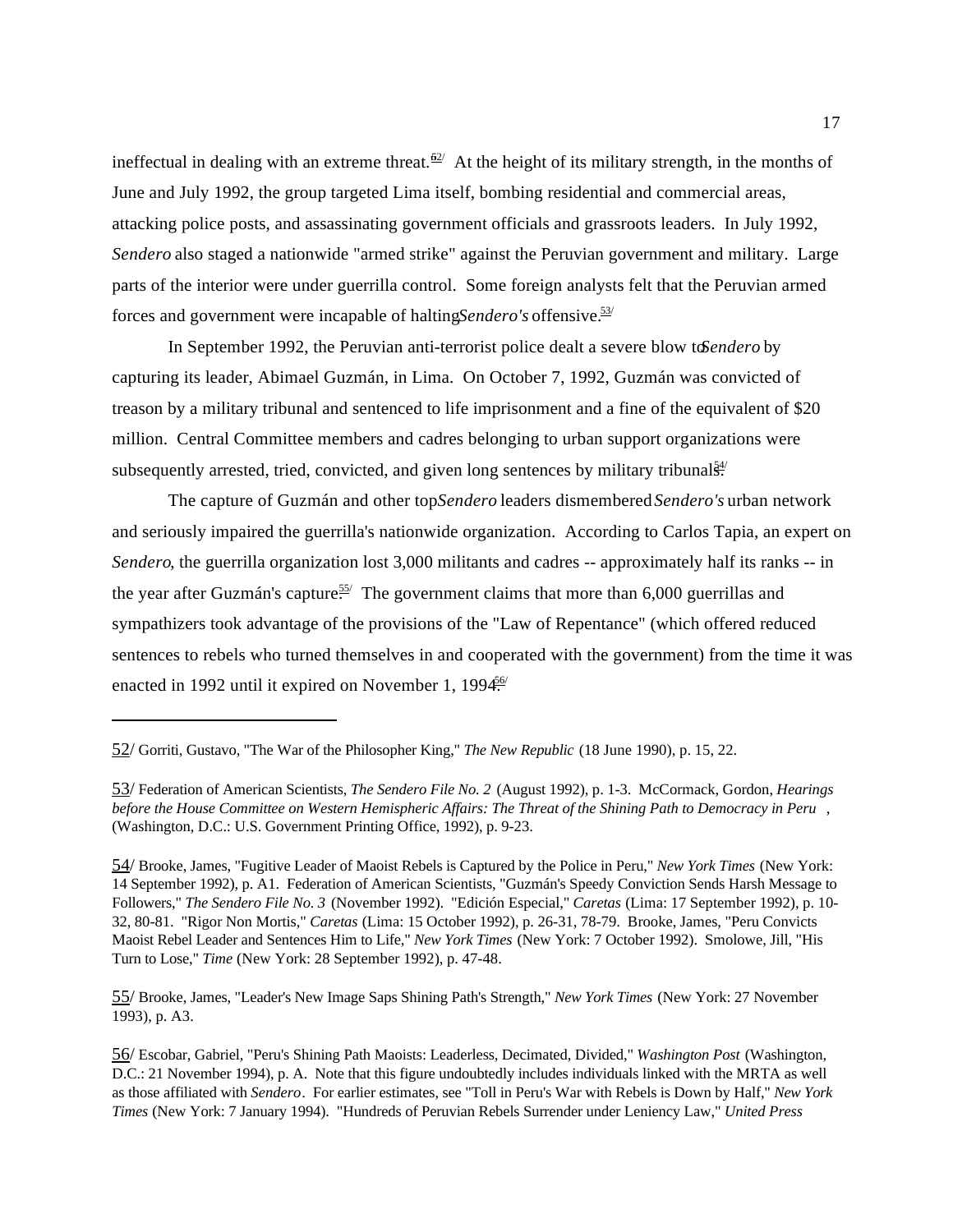Some analysts argue that the failure of *Sendero* to stage a major bombing on the anniversary of Guzmán's arrest in September 1993 indicated that the group has been significantly weakened. Fujimori himself has publicly heralded the defeat of *Sendero Luminoso*<sup>57</sup> While many experts agree that there is now no chance of *Sendero* seizing power, the insurgents may still pose a serious threat to Peruvian institutions and individuals. The operational capacity of the guerrillas has been reduced, but not destroyed. According to Enrique Obando Arbulu, a specialist on *Sendero* and a researcher with the Peruvian Center for International Studies, *Sendero* "is no longer a strategic danger as it was in 1992...There is no possibility of destabilizing the government or putting in danger the security of the state."<sup>58/</sup> While it may no longer be strong enough to attack the security forces directly, however, *Sendero* is still capable of executing destructive operations such as assassinations and bombing attacks. $\frac{59}{3}$ 

*Sendero* can still exert pressure because of the unique characteristics of the organization and its following. Because Sendero is divided into small, quasi-independent "cells," Guzmán's capture has not devastated the guerrillas as it would have an organization with a more heavily centralized structure. It is believed that *Sendero's* committees continue to function throughout the country.<sup>60/</sup>

Since the arrest of Guzmán, *Sendero* appears to have divided into two factions, one led by Guzmán and the other headed by Oscar Ramírez Durand, the former third-in-command of the guerrilla organization. Guzmán has penned a series of letters from prison calling for the guerrillas to suspend

58/ Escobar, Gabriel, "Peru's Shining Path Maoists: Leaderless, Decimated, Divided," *Washington Post* (Washington, D.C.: 21 November 1994), p. A1.

59/ Shining Path analyst Raúl González predicts that the Shining Path has no chance of coming to power, but will continue terrorist attacks for a few years. "Sendero Back on Offensive," *Latin American Weekly Report* (London: 23 September 1993), p. 436-37.

60/ Poole, Deborah; Rénique, Gerardo, *Peru: Time of Fear* (London: Latin America Bureau, 1992), p. 100. Escobar, Gabriel, "Peru's Shining Path Maoists: Leaderless, Decimated, Divided," *Washington Post* (Washington, D.C.: 21 November 1994), p. A1. "Lima Magazine Says Shining Path Split into 2 Groups," *EFE* as reported in *BBC Summary of World Broadcasts* (12 January 1994). "Expert Predicts Continuing Shining Path Operations," *EFE* as reported in Foreign Broadcast Information Service, *Daily Report: Latin America* , 7 September 1993. "Sendero Back on Offensive," *Latin American Weekly Report* (London: 23 September 1993), p. 436-37.

*International* (21 October 1993) - as reported on NEXIS database.

<sup>57/</sup> Bowen, Sally, "Reign of Terror Over in Seat of Peru's Maoist Revolution," *Christian Science Monitor* (Boston: 29 April 1993), p. 7. Brogan, Chris, "Peru - Europe: Government and Industry Aim for European Investment," *Inter Press Service* (6 October 1993) - as reported on NEXIS database. "Fujimori Claims Sendero is Beaten," *Latin American Weekly Report* (London: 15 July 1993), p. 322.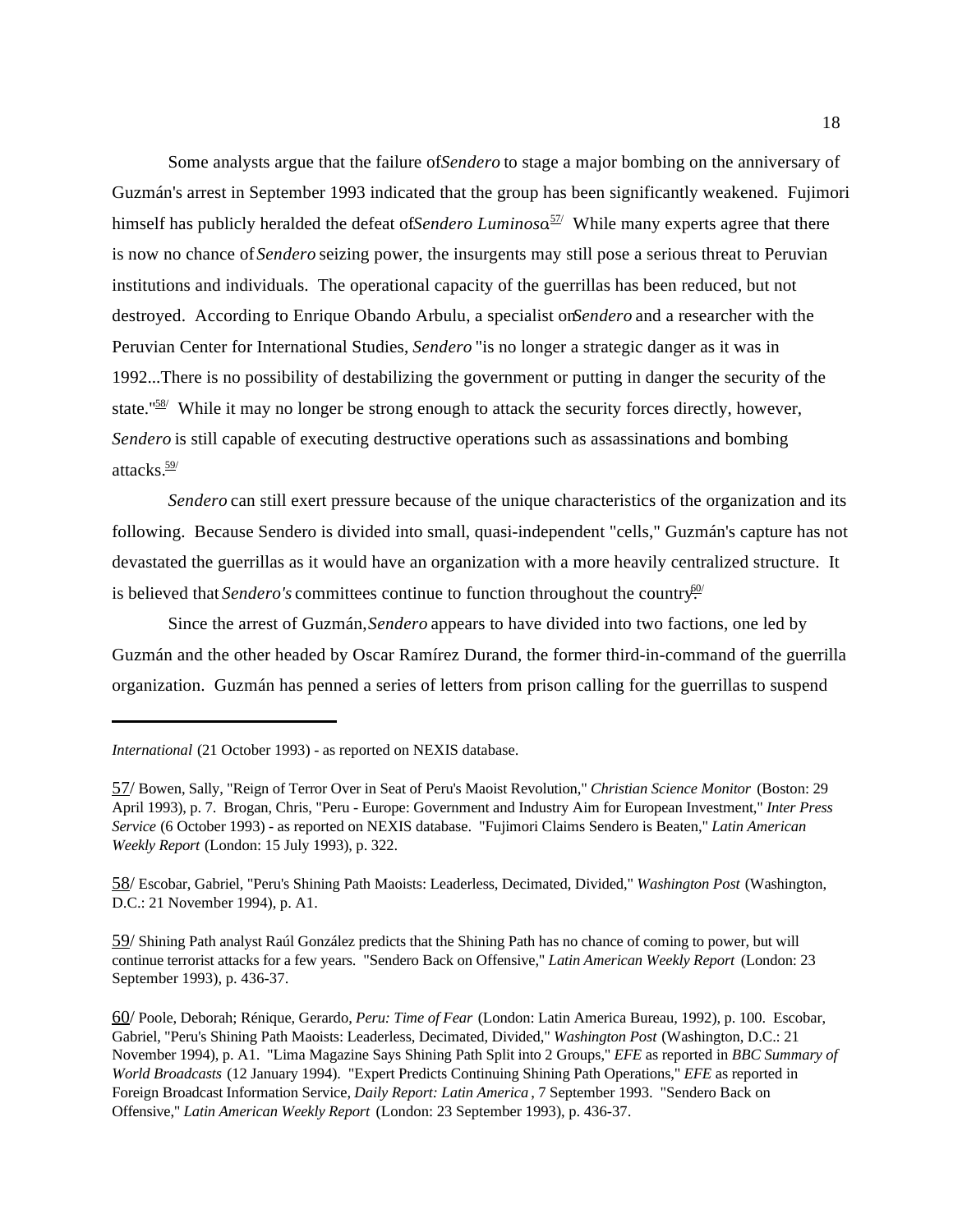armed actions. The new group, according to the Lima news magazine *Sí*, claims to reject the leadership of Guzmán and advocates the continuation of violent attacks. Attacks in Lima during the last week of 1993 and throughout 1994 were attributed to this faction.<sup>62/</sup>

Governmental and non-governmental sources confirm that Sendero is still actively recruiting, organizing and working politically, especially in its rural strongholds. Guzmán left the guerrilla organization with a firm ideology, a military organization capable of operating nationwide, a multi-faceted/multi-front strategy, a reliable source of funding, and penetration into urban area<sup> $63/$ </sup>

[T]he underlying causes for revolt -- deep-seated poverty, wildly unequal distribution of income, hidden racism-- remain untouched. Though gravely wounded, the Shining Path retains some organizational strength. Its last member may not yet have been  $horn \frac{64}{ }$ 

### **2. Movimiento Revolucionario Túpac Amaru (MRTA)**

The *Movimiento Revolucionario Túpac Amaru* (MRTA, Túpac Amaru Revolutionary Movement) launched an armed campaign against the state in the northeast jungle department of San Martín in 1984, and it remains strongest in this region -- the Central Huallaga valley. Modeled on Latin American leftist guerrilla movements in Cuba, Nicaragua and El Salvador, MRTA views itself as the

<sup>61/</sup> Other observers believe that their position is more nuanced, designed to continue pressure on the Fujimori government in order to strengthen Guzmán's ability to negotiate a political solution. *Letter from Robin Kirk, Research Associate, Human Rights Watch/Americas to U.S.I.N.S. Resource Information Center* (New York: 8 November 1994), p. 1.

<sup>62/</sup> *EFE News Agency* (Madrid: 11 January 1994) as reported in *BBC Summary of World Broadcasts* (London: 12 January 1994). "Interview with Fujimori," *Televisión Panamericana* (Lima: 25 October 1993) as reported in *BBC Summary of World Broadcasts* (London: 29 October 1993). Fujimori asserts that Guzmán maintains the political leadership of the Shining Path despite the existence of two factions. For examples of specific incidents, see Section II.B.1., Sendero Luminoso, below.

<sup>63/</sup> U.S. Department of State, "Peru," *Country Reports on Human Rights Practices for 1994* (Washington, D.C.: U.S. Government Printing Office, February 1995), p. 481, 488, 489. "Peru: El Chino or Chinochet," *The Economist* (London: 30 October 1993), p. 44. Federation of American Scientists, "Guzmán's Legacy Makes Sendero an Enduring Threat," *The Sendero File* (October 1992), p. 3. Bernales, Enrique, "Confronting Political Violence," *Prospects for Democracy and Peace in Peru* (Washington, D.C.: Washington Office on Latin America & George Washington University, 28 April 1993), p. 6.

<sup>64/</sup> Interview with Coletta Youngers, Washington Office on Latin America (Washington, D.C.: 26 July 1994).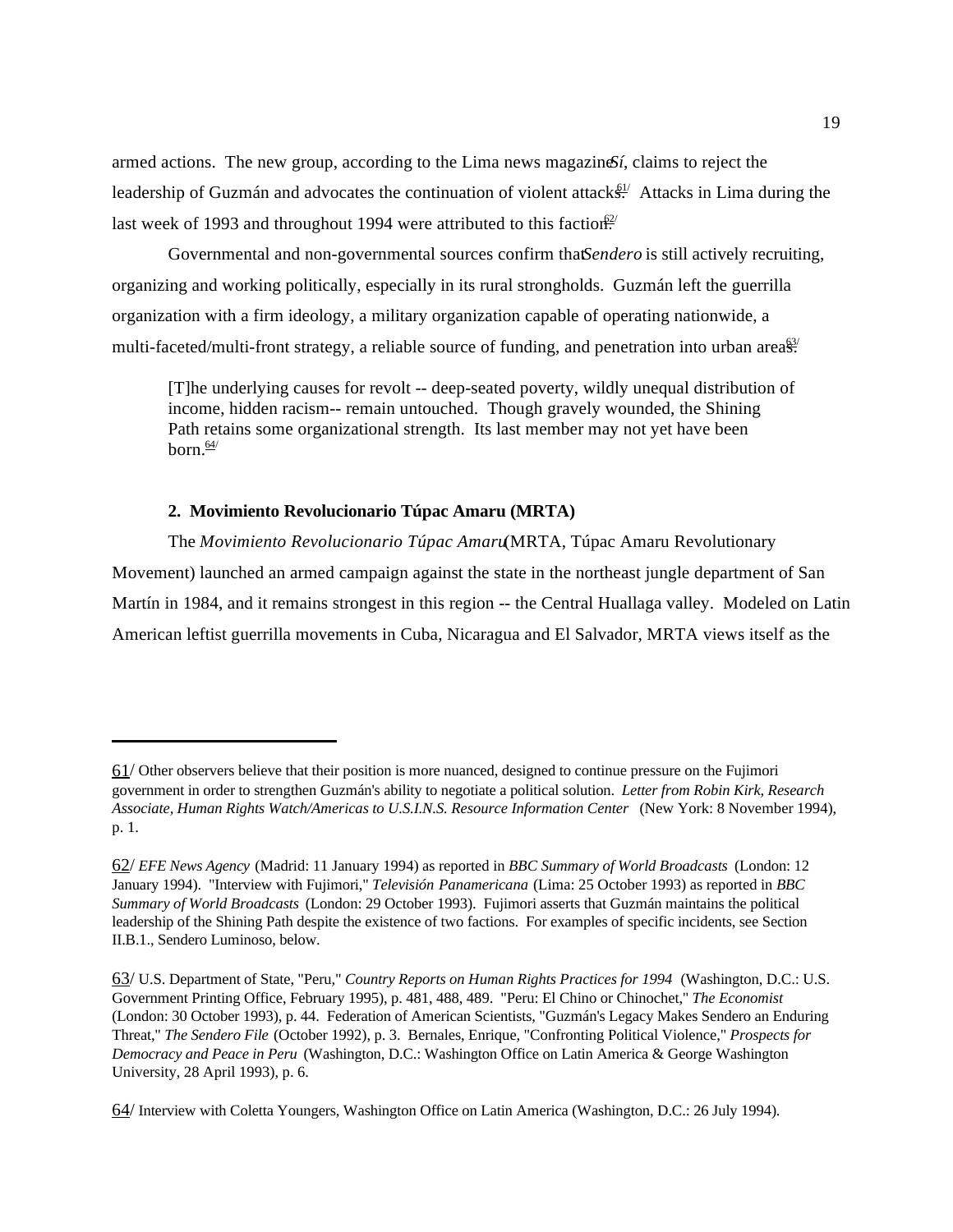armed wing of the Soviet-style left<sup>65</sup> this contrasts with *Sendero Luminoso*, which follows a Chinese Maoist model. MRTA guerrillas have clashed with *Sendero* columns in rural areas.<sup>66/</sup>

The MRTA has been implicated in cases of torture and deliberate and arbitrary killings of civilians and members of the security forces. According to the *Coordinadora Nacional de Derechos Humanos* (CNDH, National Human Rights Coordinating Committee), the MRTA was responsible for 18 political assassinations in 1992. Unlike *Sendero*, the MRTA does not target leaders of grassroots movements or local politicians, although it has been responsible for assassinations of high-level armed forces personnel and other public figures. $\frac{67}{ }$ 

In April 1991, MRTA guerrillas attacked Petro-Peru's oil operations in the Upper Huallaga valley, and in May 1991, the MRTA carried out military operations in the cities of Rioja, Moyobamba, Tarapoto, and Saposoa, provincial capitals in San Martín.<sup>68/</sup>

By 1993, the MRTA was reportedly close to political extinction because of feuding among its leadership, the capture of top leaders like Víctor Polay, and corruption due to the organization's reliance on drug money. The 1992 Law of Repentance has led to wholesale desertions within its ranks. Only one known leader is still thought to be active.<sup>69/</sup>

67/ Amnesty International, *Peru: Human Rights Since the Suspension of Constitutional Government* (London: AMR 46/13/93, May 1993), p. 41. Human Rights Watch/Americas, *Human Rights in Peru One Year After Fujimori's Coup* (New York: April 1993), p. 17. Washington Office on Latin America, "Human Rights Atrocities Committed by Rebel Forces," *Peru Under Scrutiny: Human Rights and U.S. Drug Policy* , WOLA Briefing Series: Issues in International Drug Policy (Washington, D.C.: Issue Brief #5, 13 January 1992), p. 14-15.

68/ Washington Office on Latin America, "Human Rights Atrocities Committed by Rebel Forces," *Peru Under Scrutiny: Human Rights and U.S. Drug Policy* , WOLA Briefing Series: Issues in International Drug Policy (Washington, D.C.: Issue Brief #5, 13 January 1992), p. 14-15. World Council of Churches, "Violence by Insurgent Forces," *Peru One Year Later: Report of an International Ecumenical Delegation to Peru* (Geneva: 7 October 1991), p. 10-11.

<sup>65/</sup> Smith, Michael L., *Rural Development in the Crossfire* (Ottawa: International Development Research Centre, 1991), p. 23-25. González, Raúl, "MRTA: La historia desconocida," *Quehacer* (Lima: No. 51, March-April 1988), p. 32-44.

<sup>66/</sup> Washington Office on Latin America, *Peru Under Scrutiny: Human Rights and U.S. Drug Policy* , WOLA Briefing Series: Issues in International Drug Policy (Washington, D.C.: Issue Brief #5, 13 January 1992), p. 14-15.

<sup>69/</sup> Instituto de Defensa Legal, "MRTA: El final del juego," *Ideéle* (Lima: Vol. 52, June 1993), p. 17. "Surrendered Leaders Say Peru's MRTA is on the Verge of Total Defeat," *Latin American Regional Reports - Andean Group* (London: 29 July 1993), p. 1. "Sendero Squads Keep on Killing," *Latin American Weekly Report* (London: 28 October 1993), p. 495.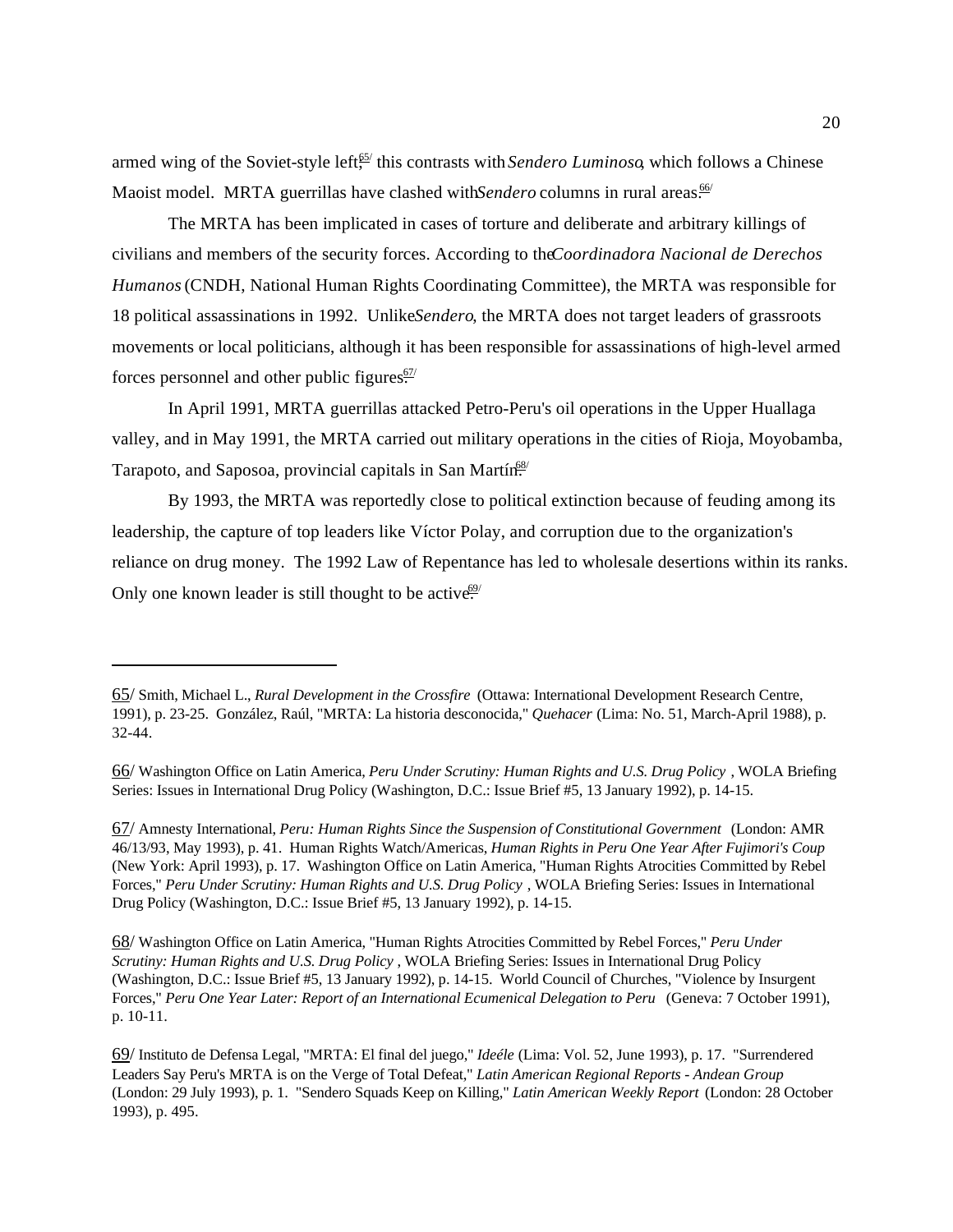# **II. PERPETRATORS OF HUMAN RIGHTS ABUSES**

While observers dispute whether government security forces or guerrillas are responsible for more abuses, three facts about responsibility for repression in Peru find common agreement:

- Both the Peruvian security forces and the guerrilla insurgencies are responsible for grave violations of human rights. The *Coordinadora Nacional de Derechos Humanos* (CNDH, National Human Rights Coordinating Committee), an umbrella organization of human rights groups in Peru, claimed that 26,149 people had been killed by political violence in the period 1980-1992. Of these, the CNDH found that 45 per cent were killed by *Sendero Luminoso*, 1 per cent by the MRTA, and 53 per cent by the government's security forces. Citing independent human rights organizations in Peru, Amnesty International reported that the vast majority (up to 85 per cent) of disappearances, extrajudicial executions, and cases of torture between 1983 and 1993 had been committed by the armed forces. The U.S. Department of State reported that the chief sources of abuses in 1992, 1993, and 1994 were the guerrilla activities of *Sendero Luminoso* and, "to a lesser degree," the excesses of the security forces. By the end of 1994, more than 27,000 Peruvians had died due to actions and abuses by both sides.<sup>70/</sup>
- The level of the most violent forms of abuse, extrajudicial execution and disappearance dropped substantially in 1993 and 1994, but political violence and abuses of basic rights perpetrated by guerrillas and security forces persist. Human Rights Watch/Americas, for example, reported that "political violence decreased markedly" in 1994, including a fall in disappearances from 168 in 1993 to 8 in the first eight months of 1994. Nevertheless, information collected by independent non-governmental sources documents that elements of the military and police continue to carry out disappearances, extrajudicial executions, torture, rape, arbitrary arrests, and prolonged detention. Members of the security forces responsible for such violations continue to act with impunity from civilian authority. Though its ranks have been depleted since the arrest of its leader and the Law  $6$ Repentance, *Sendero* continues to be responsible for assassinations and acts of terror against civilians. $\frac{71}{7}$

<sup>70/</sup> U.S. Department of State, "Peru," *Country Reports on Human Rights Practices for 1994* (Washington, D.C.: U.S. Government Printing Office, February 1995), p. 481. U.S. Department of State, "Peru," *Country Reports on Human Rights Practices for 1993* (Washington, D.C.: U.S. Government Printing Office, February 1994), p. 530. U.S. Department of State, "Peru," *Country Reports on Human Rights Practices for 1992* (Washington, D.C.: U.S. Government Printing Office, February 1993), p. 472. Amnesty International, *Peru: Human Rights Since the Suspension of Constitutional Government* (London: AMR 46/13/93, May 1993), p. 2.

The CNDH is a respected independent Peruvian human rights monitoring committee made up of local private human rights organizations including the Commission for Human Rights (COMSEDH), the Institute for Legal Defense (IDL), the Association for Human Rights (APRODEH), the Catholic Church's Episcopal Commission for Social Action (CEA), the Center for Studies and Action for Peace (CEAPAZ), and several smaller regional groups.

<sup>71/</sup> Human Rights Watch, *Human Rights Watch World Report 1995* (New York: December 1994), p. 114, 115. U.S. Department of State, "Peru," *Country Reports on Human Rights Practices for 1994* (Washington, D.C.: U.S. Government Printing Office, February 1995), p. 481.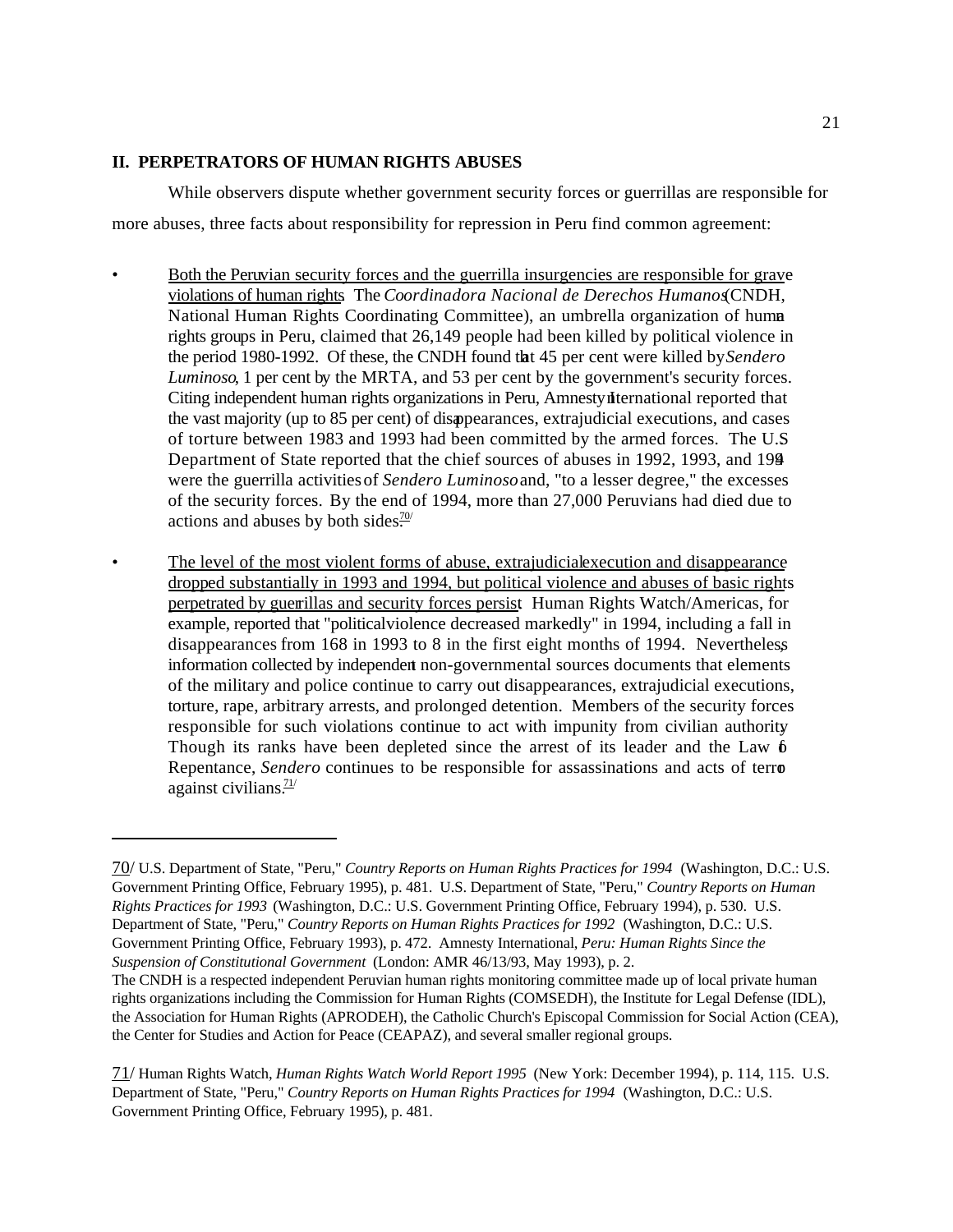The legacy of Peru's armed struggle is a climate of fear and insecurity that crosses all strata of citizens. Fifteen years of violence have taken a devastating toll on all Peruvians, cutting a wide swath of bloodshed and brutality which has left an impact on virtually every economic and social sector of the country. Many of the institutions critical to developing and maintaining civil society became politicized or were viewed as politicized by one side or another to the conflict. The leaders or active participants of those institutions als became politicized or were viewed as political actors and remain targets for retribution.<sup>72/</sup>

#### **A. Peruvian Government and Security Forces**

Successive civilian governments have progressively ceded control of counter-insurgency operations against *Sendero Luminoso* to the Peruvian military.<sup> $73/$ </sup> In the course of their battle against *Sendero*, the Peruvian security forces have committed summary executions, disappearances, torture and rape.<sup> $74$ </sup> Death squads linked to the military have operated with impunity. Civil defense patrols (*rondas campesinas*), armed by the Fujimori administration and supported by the military, have also committed serious human rights abuses $\frac{75}{10}$ 

The original counter-insurgency strategy of the Peruvian military grew out of a combination of national security doctrine, longstanding racist hostility towards Peru's indigenous population, and an apparent disregard for human rights. The military targeted the civilian population and popular

 $72/$  For a discussion of the groups at risk, see Section V., Groups at Risk, below. For a discussion of the impact of the government's counter-insurgency campaign on non-combatants, see Section II.A., Peruvian Government and Security Forces, below. For a discussion of the impact of the guerrilla insurgency on non-combatants, see Section II.B., Guerrilla Movements, below.

<sup>73/</sup> U.S. Department of State, "Peru," *Country Reports on Human Rights Practices for 1993* (Washington, D.C.: U.S. Government Printing Office, February 1994), p. 534 (1992 law giving counterterrorism police the power to decide whether defendants are tried before civilian or military courts), p. 533 (judicial protections suspended in emergency zones). Amnesty International, *Violations of Human Rights in the Emergency Zones* (London: AMR 46/25/88, August 1988), p. i, 2-3 (President García expands powers of the military in the emergency zones). Washington Office on Latin America, *Latin American Update* (Washington, D.C.: Vol. 13, No. 4, July-August 1988). Americas Watch, *Human Rights in Peru: After President García's First Year* (New York: Human Rights Watch, September 1986), p. 39-43, 85- 86. Washington Office on Latin America, *Peru in Peril* (Washington, D.C.: November 1987), President Belaúnde deploys security forces in rural areas and declares emergency zones.

<sup>74/</sup> U.S. Department of State, "Peru," *Country Reports on Human Rights Practices for 1993* (Washington, D.C.: U.S. Government Printing Office, February 1994), p. 530, 531, 533, 535. Organization of American States, *Report on the Situation of Human Rights in Peru* (Washington, D.C.: OEA/Ser.L/V/II.83 doc. 31, 12 March 1993), p. 25, 26. Gonzales-Lara, Jorge, *Human Rights Violations in Peru against Women* (New York: 1992), p. 1-16. For additional information, see Section IV.A., Abuses Committed by Government Security Forces, below.

<sup>75/</sup> For more information on *Rondas Campesinas*, see Section II.A.3., "Civil Defense Patrols (*Rondas Campesinas*)," below.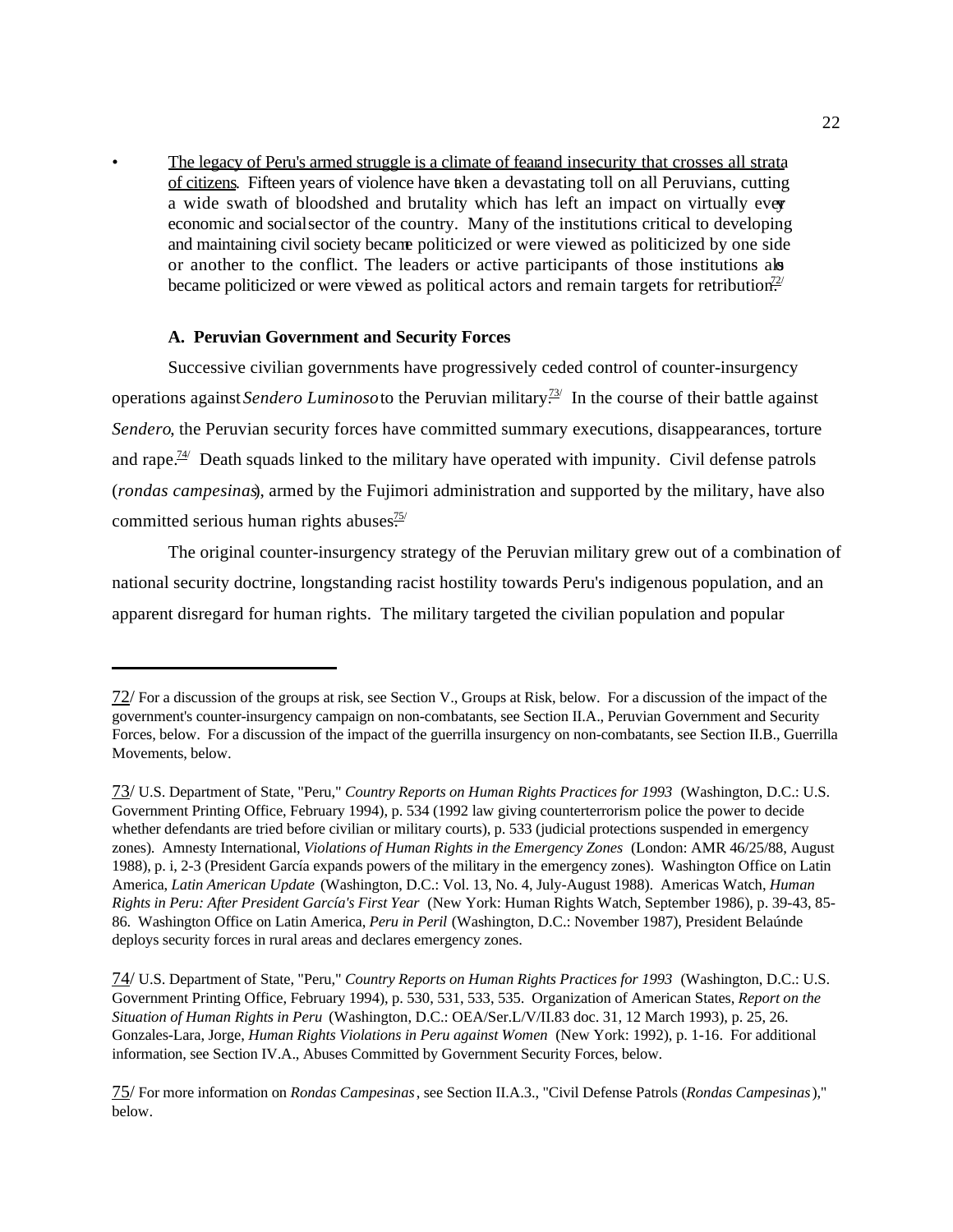organizations from which they believed *Sendero* drew its support. Moreover, the military's counter-insurgency strategy reflected the doctrine of "collective responsibility" in which communities are held responsible for *Sendero* operations. This approach has led to widespread abuses against civilian populations in areas where *Sendero* or the MRTA is active. Human rights abuses were justified, in the eyes of the military, if the repressive measures ultimately led to the defeat of *Sendero*.<sup>76/</sup>

This military strategy in many ways complemented the strategy of *Sendero*, which included the provocation of human rights abuses by the security forces as an important element. Abuses committed by security forces serve to promote general distrust of the governmental/legal system, and in turn ultimately help to create the impression that *Sendero* is the only alternative. The armed forces made a deliberate decision to use terror as the principal weapon agains *Sendero Luminoso's* terror.<sup>77/</sup>

Under the Fujimori regime, counter-insurgency operations involving violence have become somewhat more selective. As the former commander-in-chief of the Ayacucho military zone described the Army's strategy in 1993, "We're not using repression anymore -- instead, 80 percent of our time and effort is spent on pacification and winning the confidence of the population.<sup>78</sup> Rather than targeting the general population, the military forces systematically focus on suspected guerrillas. The criteria by which individuals are labeled suspect, however, remains broad. Membership in or association with any group whose work bears any direct connection to the military struggle, indirectly touches the political life of the country, or which is the subject of general public mistrust or discrimination invites targeting by the military authorities. The affected groups include residents of the Emergency Zones, displaced persons and forced migrants, witnesses to human rights abuses and family members of victims, health professionals, judges, prosecutors, lawyers and human rights activists, government officials, trade unions, political parties, journals and magazines, community groups, religious groups, ethnic groups,

<sup>76/</sup> Poole, Deborah; Rénique, Gerardo, *Peru: Time of Fear* (London: Latin America Bureau, 1992), p. 6, 7. International League for Human Rights, *Peru: Human Rights Under States of Emergency* (New York: March 1992), p. 6. "MRTA Activity in Huallaga Investigated," *Quehacer* as reported in Foreign Broadcast Information Service, *Daily Report: Latin America*, 22 June 1993, p. 68-79.

<sup>77/</sup> Washington Office on Latin America, *Peru in Peril* (Washington, D.C.: November 1987), p. 22, 23. Brown, Cynthia, ed., *With Friends Like These* (New York: Human Rights Watch, 1985).

<sup>78/</sup> Bowen, Sally, "Reign of Terror Over in Seat of Peru's Maoist Revolution," *Christian Science Monitor* (Boston: 29 April 1993), p. 7.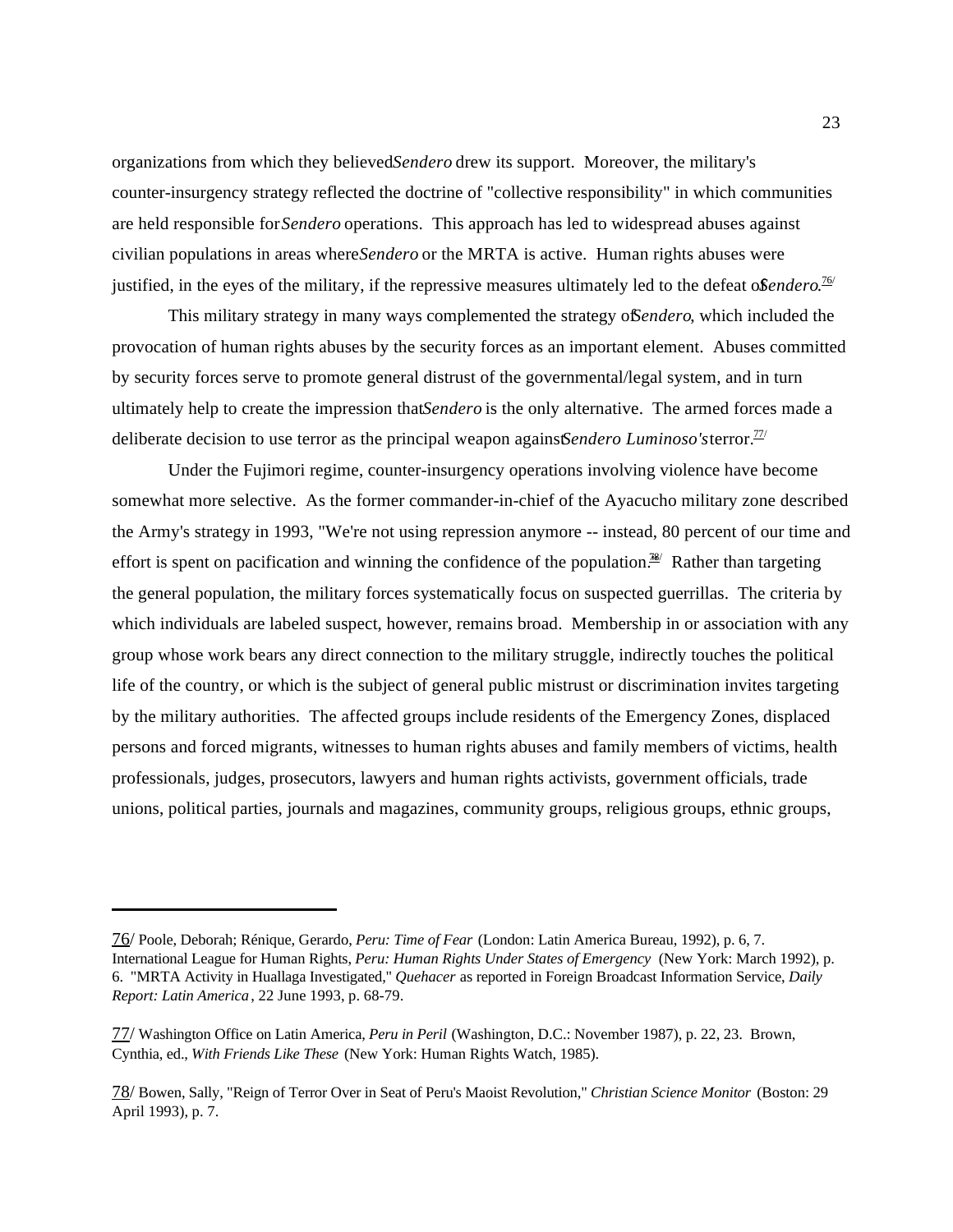universities and student groups, environmental groups, women, homosexuals, and ethnic minorities.

Human rights organizations have reported on the components of the current counter-insurgency strategy under Fujimori. These include:

- impunity for military personnel from political or legal reprisals for their actions;
- the adoption of harsh legislation and a reorganization and politicization of he judiciary, both to ensure that suspected members of insurgent groups will not be released;
- the use of *rondas campesinas* (civilian patrols) to contain the advancement of *Sendero Luminoso* in the countryside;
- improved police intelligence work;
- aggressive public relations to link human rights abuses to the insurgents and to show that the government is winning the war against terrorism;
- covert operations against individuals believed to be linked to *Sendero*.<sup>80/</sup>

# **1. Security Forces**

The Peruvian security forces are made up of the armed services and police forces.<sup>81</sup> Military units under the control of the Army carry out counter-insurgency operations in the emergency zones. The *Servicio de Inteligencia Nacional* (SIN, National Intelligence Service) is devoted to combating terrorism. The *Dirección Nacional Contra el Terrorismo* (DINCOTE, National Directorate Against Terrorism) is a special anti-terrorist police unit. Under the provisions of a December 1991 law,

<sup>79/</sup> Bowen, Sally, "Reign of Terror Over in Seat of Peru's Maoist Revolution," *Christian Science Monitor* (Boston: 29 April 1993), p. 7. Human Rights Watch/Americas, *Human Rights in Peru One Year After Fujimori's Coup* (New York: April 1993), p. 10. For a detailed discussion, with examples, of these groups at risk, see Section V., Groups at Risk, below.

<sup>80/</sup> U.S. Department of State, "Peru," *Country Reports on Human Rights Practices for 1993* (Washington, D.C.: U.S. Government Printing Office, February 1994), p. 529-533. Human Rights Watch, *Human Rights Watch World Report 1995* (New York: December 1994), p. 114-117. Washington Office on Latin America, *After the Autogolpe: Human Rights in Peru and the U.S. Response* (Washington, D.C.: July 1994), p. 10-31. Chipoco, Carlos, "Peru 1980-1991: More than Ten Years of Violence and Human Rights Violations," *Informativo* (No. 12-13, March-April/May-June 1991), p. 4-6. Organization of American States, Inter-American Commission on Human Rights, *Report on the Situation of Human Rights in Peru* (Washington, D.C.: OEA/Ser.L/V/II.83, Doc. 31, 12 March 1993), p. 16-26.

<sup>81/</sup> Iglesias, Carlos Basombrió, "La Estrategia," *Ideéle* (Lima: Instituto de Defensa Legal, No. 55-56, September 1993), p. 22-28, as cited in Inter-Church Committee on Human Rights in Latin America, *Systematic Violations and a New Legal Order: Human Rights in Peru* (Toronto: December 1993), p. 16-17.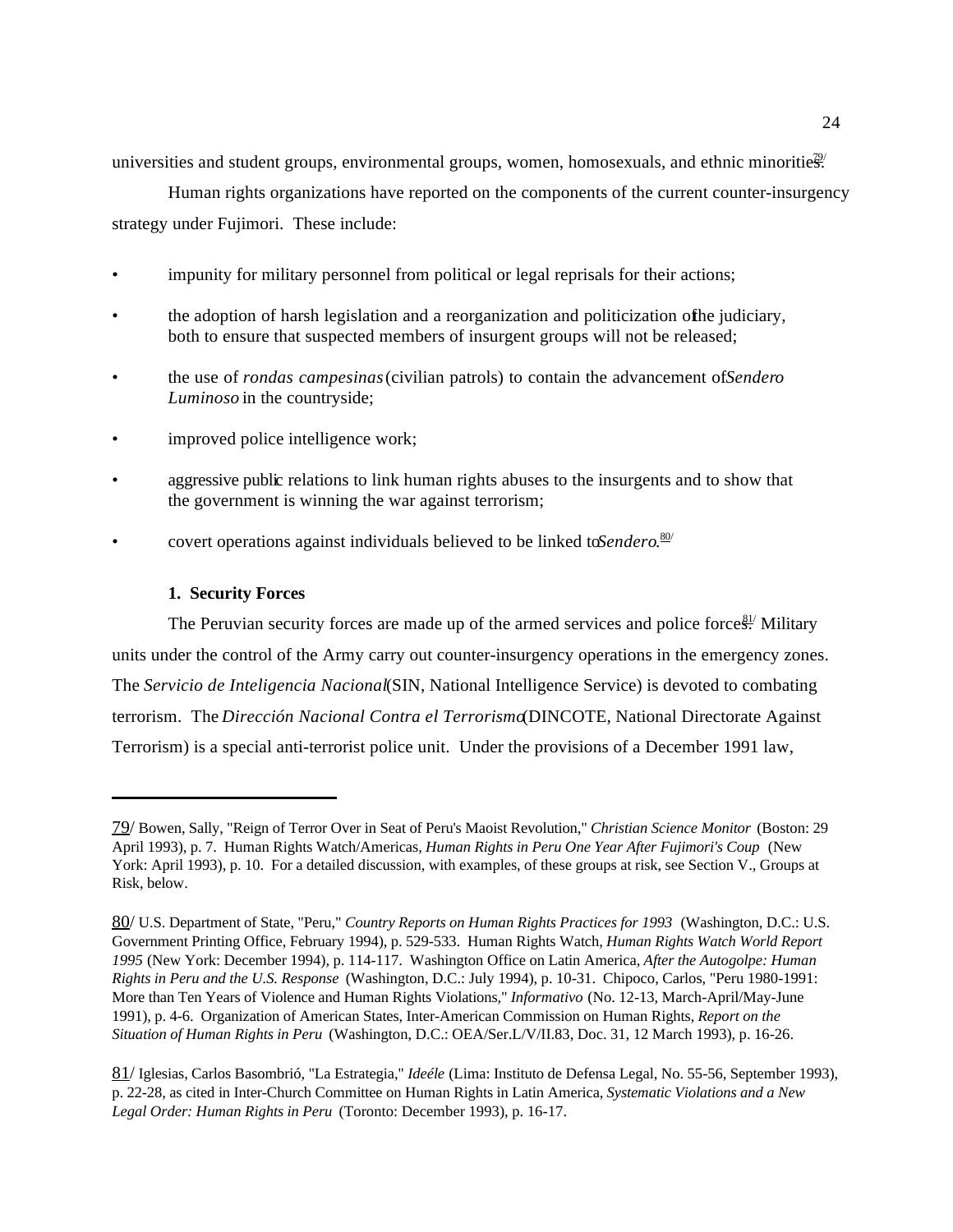President Fujimori was given the authority to name top military and police officers. Fujimori now has the authority to appoint the Chairman of the Joint Chiefs of Staff, as well as to intervene in personnel and promotion issues. $\frac{82}{7}$ 

The SIN has become increasingly powerful under Fujimori. Vladimiro Montesinos, a former army captain, is Fujimori's unofficial national intelligence service chief and key personal advisor. Montesinos is widely believed to be responsible for military promotion decision $\frac{83}{50}$ 

Two lists of alleged *Sendero* sympathizers prepared by the SIN in September 1992 included human rights defenders, journalists, academics, popular leaders, and Peruvians residing abroad. The first list of "Sixty-Seven Sendero Luminoso Ambassadors" included **Angélica Mendoza Almeida de Ascarza**, a respected human rights activist. A second list included 190 neighborhood activists and community leaders. A few days after the second list was published, **Hector Medina Bonnet**, a Lima shantytown leader identified in the document, was disappeared by members of the security forces.

## **2. Death Squads Linked to the Security Forces**

The escalating insurgency and counter-insurgency activities in Peru have been marked by the operation of paramilitary "death squads" which commit abuses with the support or acquiescence of the official security forces. Death squads are frequently formed by active members of the security forces.

Paramilitary groups believed to have ties to the military and police first appeared during the García Administration (1985-90). On July 28, 1988 (Peruvian Independence Day), the Rodrigo Franco Command, a death squad linked to the police and to García's APRA party, murdered Manuel Febres Cordero, a lawyer who had defended a *Sendero* leader. The death squad subsequently targeted lawyers, journalists, judges, union leaders, church members, and congressmen throughout Peru. No suspects were ever identified in the group's activities.<sup>85/</sup>

<sup>82/</sup> "President Will Name Top Military in Peru," *Reuters* (London: 10 August 1993) - as reported on NEXIS database. de Althaus, Jaime, *Prospects for Peace and Democracy in Peru* (Washington, D.C.: Washington Office on Latin America & George Washington University, 28 April 1993).

<sup>83/</sup> Nash, Nathaniel C., "Fugitive General Accuses Peruvian Army, Saying Officers Run Hit Squad," *New York Times* (New York: 12 May 1993), p. A10. Bowen, Sally, "Peru's President Faces Challenges on Rights Abuses," *Christian Science Monitor* (Boston: 18 May 1993), p. 1 - as reported on NEXIS database.

<sup>84/</sup> Human Rights Watch/Americas, *Human Rights in Peru One Year After Fujimori's Coup* (New York: April 1993), p. 3-4.

<sup>85/</sup> Poole, Deborah; Rénique, Gerardo, *Peru: Time of Fear* (London: Latin America Bureau, 1992), p. 9.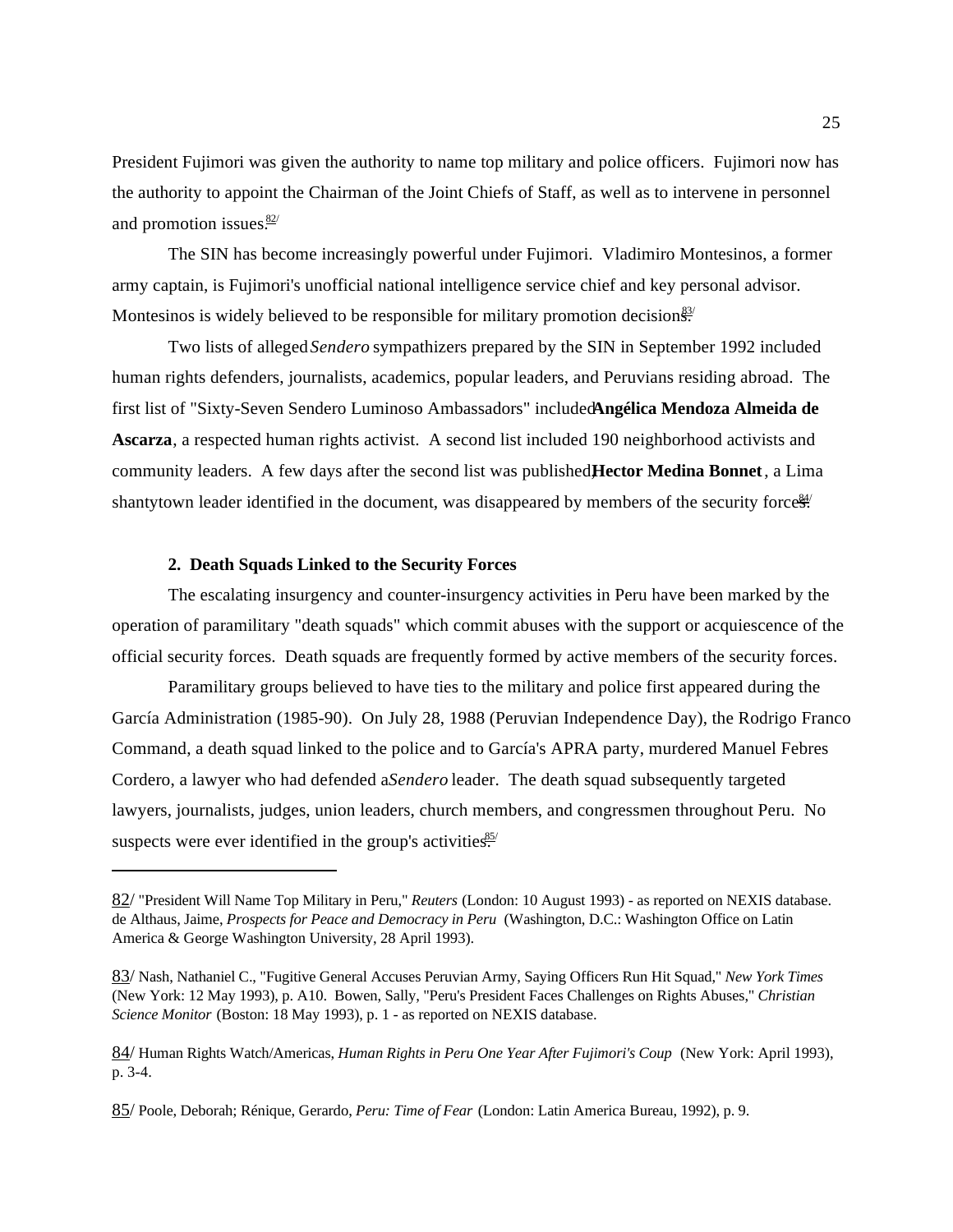Since Fujimori took office, death squads linked to military intelligence and the police have been implicated in death threats, disappearances, bombings, and assassinations. In early 1990, the Lima offices of both Amnesty International and the Andean Commission of Jurists were bombed. Although no organization claimed responsibility, human rights sources suspect paramilitary groups.

A number of letter bombs were used by paramilitary groups between 1990 and 1992. Dr. Augusto Zúñiga Paz, Director of the Office of Legal Affairs of the Human Rights Commission of Peru, lost his forearm to a letter bomb in March 1991<sup>87</sup> Another letter bomb killed Melissa Alfaro, Senior Editor of the newspaper *Cambio*, on October 10, 1991<sup>88</sup> Neither incident has resulted in an investigation that identified suspects or led to any arrests.

A 25-man anti-terrorism unit named *Grupo Colina* has been linked to a string of killings in Lima between 1991-1993, including:

• The disappearance and extrajudicial execution of **Professor Hugo Muñoz Sánchez** and nine students from **La Cantuta** University in July 1992. In 1993, there were "credible and detailed" accusations that the La Cantuta disappearances, as well as the Barrios Altos massacre (described below), had been committed by a SIN death squad formed in 1991 to combat *Sendero* in Lima. The third-ranking general of the Peruvian Army, **Rodolfo Robles**, publicly accused presidential intelligence advisor **Vladimiro Montesinos** of operating an execution squad of 20 to 25 officers. Robles further claimed that Peru' Army Commander in Chief, **General Nicolás de Bari Hermoza** had approved its operations in advance. Senior government and army officials were alleged to have known of the unit's existence. In February 1994, a military court found nine army officials guilty of the killings and sentenced them to terms ranging from four to twenty years.<sup>89/</sup>

88/ Organization of American States, Inter-American Commission for Human Rights, *Report on the Situation of Human Rights in Peru* (Washington, D.C.: OEA/Ser.L/V/II.83, Doc. 31, 12 March 1993), p. 12, para. 38.

89/ U.S. Department of State, "Peru," *Country Reports on Human Rights Practices for 1993* (Washington, D.C.: U.S. Government Printing Office, February 1994), p. 529, 530, 531. Americas Watch, *Peru: Anatomy of a Cover-Up, the Disappearances at La Cantuta* (New York: Human Rights Watch, September 1993), p. 7-8. Washington Office on Latin America, *After the Autogolpe: Human Rights in Peru and the U.S. Response* (Washington, D.C.: July 1994), p. 24-28. "Victims of `Army Death Squad' Found," *The Guardian* (London: 26 November 1993). Nash, Nathaniel C., "Fugitive General Accuses Peruvian Army, Saying Officers Run Hit Squad," *New York Times* (New York: 12 May

<sup>86/</sup> Poole, Deborah; Rénique, Gerardo, *Peru: Time of Fear* (London: Latin America Bureau, 1992), p. 17.

<sup>87/</sup> U.S. Department of State, "Peru," *Country Reports on Human Rights Practices for 1992* (Washington, D.C.: U.S. Government Printing Office, February 1993), p. 474. Poole, Deborah; Rénique, Gerardo, *Peru: Time of Fear* (London: Latin America Bureau, 1992), p. 17. Though responsibility was never determined, suspicion focused on the police since Zúñiga had assumed the case of a disappeared student thought to have been killed by an elite anti-terrorist squad. *Letter from Robin Kirk, Research Associate, Human Rights Watch/Americas, to U.S.I.N.S. Resource Information Center* (New York: 8 November 1994), p. 1.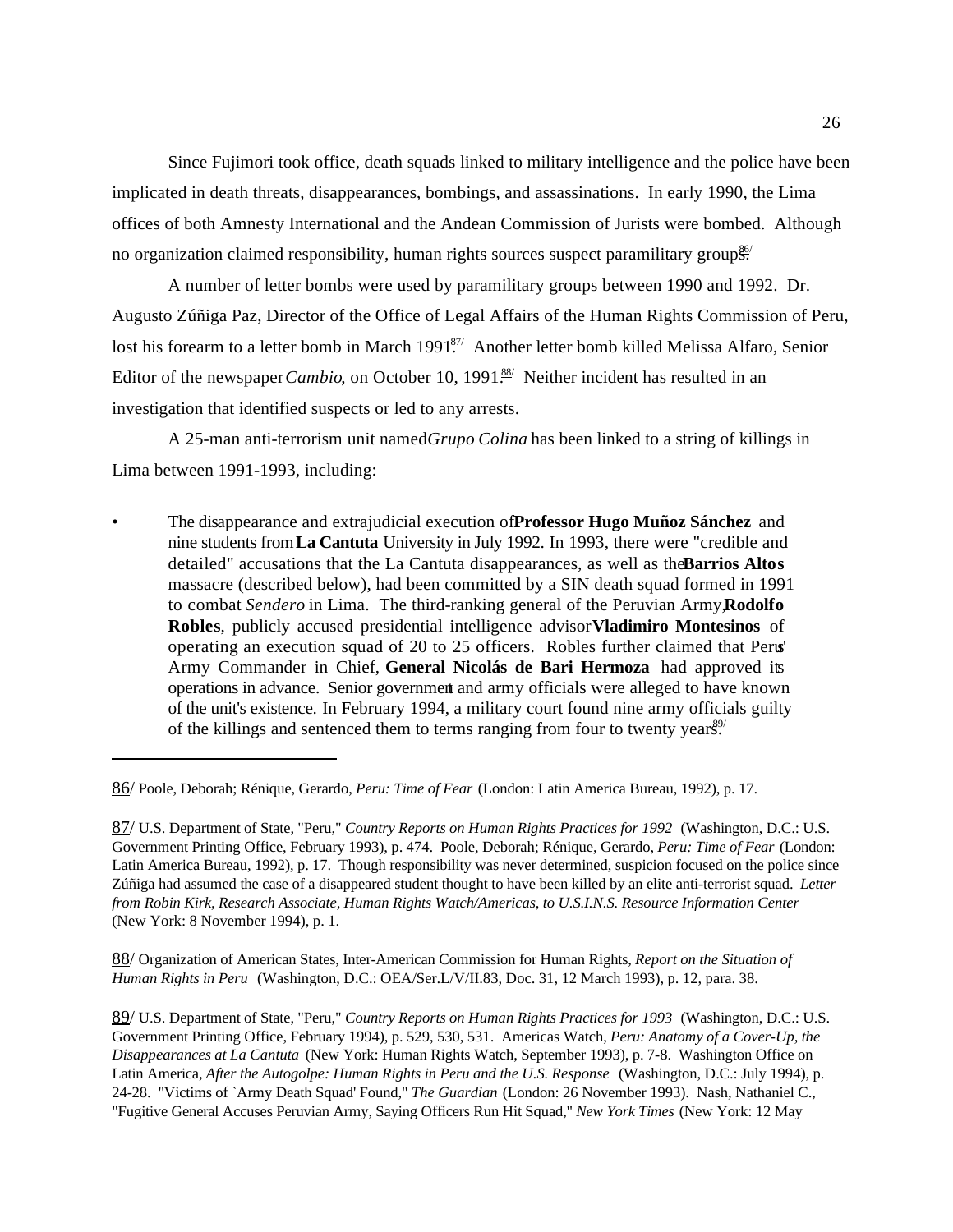- The June 24, 1992 disappearance of **Pedro Yauri Bustamante** , a left-wing radio journalist, in **Huacho**, Lima Department.<sup>90/</sup>
- The November 3, 1991, massacre of seventeen suspected *Sendero* fund-raisers attending a barbecue in the **Barrios Altos** neighborhood of Lima<sup>91/</sup>

On June 24, 1993, the majority of a Special Commission of Inquiry established by the CCD to investigate the *La Cantuta* disappearances presented its report to the full Congress. The report documented the formation and operation of the *Colina* group and its connection to the military hierarchy. Subsequent inquiry by human rights groups and journalists also connected the squad to the disappearance of at least 35 students from Huancayo, the killing of six members of the Ventocilla family in Santa Maria de Huara, and the disappearance of nine persons from the Santa province in Ancash $\frac{92}{4}$ 

# **3. Civil Defense Patrols (***Rondas Campesinas***)**

Community self-defense has a long tradition in Peru and the Andes. The historic indifference of the central government to Peru's Indian communities has led residents to form village patrols for protection against strangers, robbers, cattle rustlers, and neighboring communities with scores to settle. In the northwest of Peru, *rondas campesinas* have existed for many years as an important expression of

91/ U.S. Department of State, "Peru," *Country Reports on Human Rights Practices for 1992* (Washington, D.C.: U.S. Government Printing Office, February 1993), p. 474. Washington Office on Latin America, *After the Autogolpe: Human Rights in Peru and the U.S. Response* (Washington, D.C.: July 1994), p. 26.

<sup>1993),</sup> p. A10. Bowen, Sally, "Peru's President Faces Challenges on Rights Abuses," *Christian Science Monitor* (Boston: 18 May 1993), p. 1. For additional information on the La Cantuta case, particularly as it demonstrates military impunity from any serious accountability for abuses, particularly from civilian judicial authority, see Sections III.E.1., Military Impunity, and III.E.2., The Absence of Judicial Protection, below.

<sup>90/</sup> U.S. Department of State, "Peru," *Country Reports on Human Rights Practices for 1992* (Washington, D.C.: U.S. Government Printing Office, February 1993), p. 475. Human Rights Watch/Americas, *Human Rights in Peru One Year After Fujimori's Coup* (New York: Human Rights Watch, April 1993), p. 14. Organization of American States, Inter-American Commission on Human Rights, *Report on the Situation of Human Rights in Peru* (Washington, D.C.: OEA/Ser.L/V/II.83, Doc. 31, 12 March 1993), p. 26, para. 90. Washington Office on Latin America, *After the Autogolpe: Human Rights in Peru and the U.S. Response* (Washington, D.C.: July 1994), p. 26.

<sup>92/</sup> Washington Office on Latin America, *After the Autogolpe: Human Rights in Peru and the U.S. Response* (Washington, D.C.: July 1994), p. 26. Speck, Mary, "Swift Military-Court Trial Seen as Cover-Up in Peru," *Miami Herald* (Miami: 18 March 1994), p. 18A. "Army Officers' Trials to Test Democracy in Peru," *New York Times* (New York: 12 January 1994).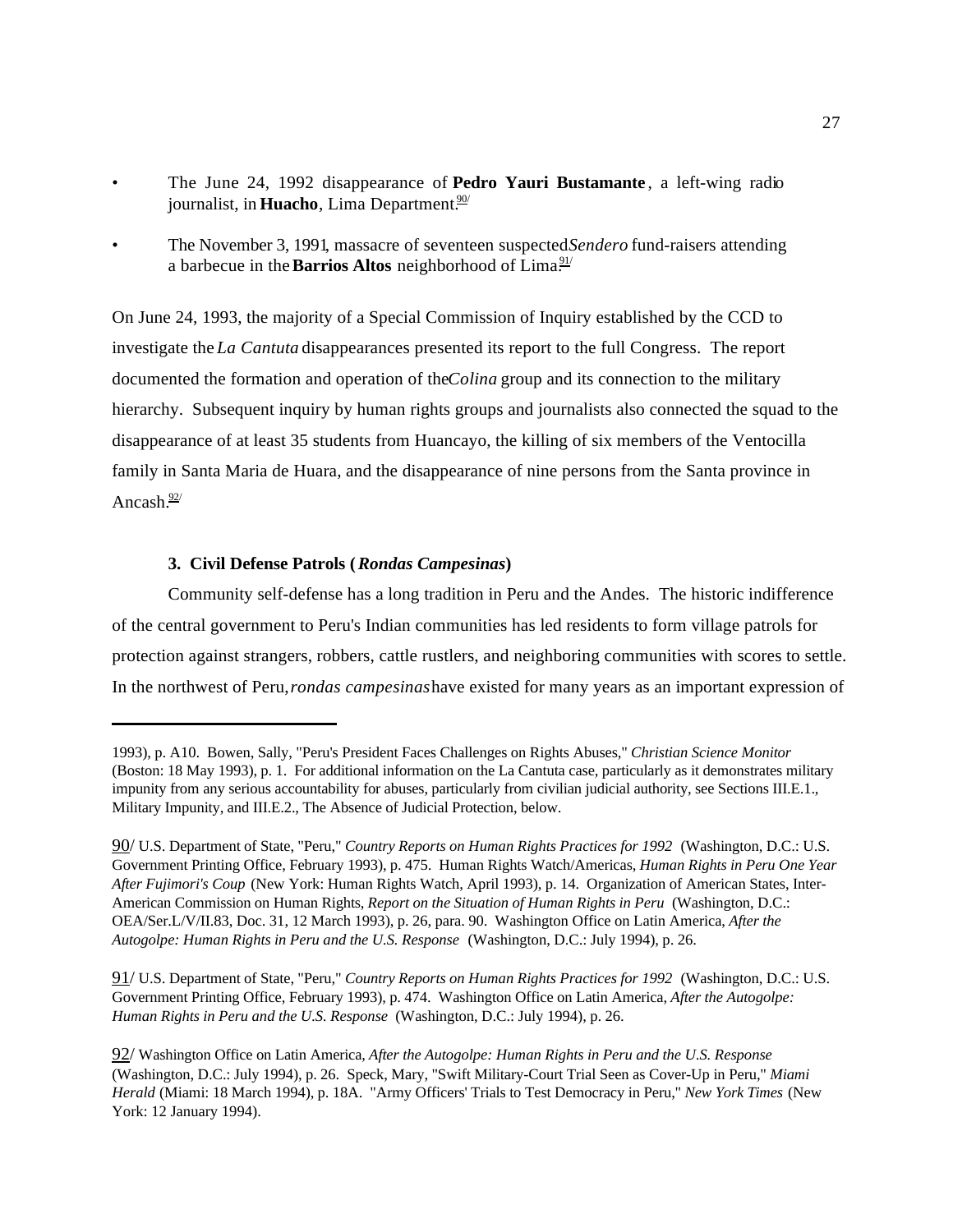community self-rule. $\frac{93}{7}$ 

As early as 1982, evidence existed that the military was using this model of self-protection to enlist peasants in the counter-insurgency campaign. Many of the newerondas were organized under the direction of military authorities. As part of this initiative, the military began to register, train, and drill *ronda* groups. In 1991, the government began to supply them with weapons. Because these militias differ so greatly from traditional *rondas campesinas*, they are occasionally referred to by the name *montoneras*, or, as the campesino population nicknames them, *montos*. Another colloquial name for them is *defensistas*. 94/

In many areas, *rondas* have become a vital element of counter-insurgency operations. The military has used *rondas* to collect information on the guerrillas. In some instances, peasants have been coerced into participation by the military -- those who refuse to serve in the patrols are suspected of *senderista* sympathies; they may be jailed for a few days or forced to work in the camps established by the *rondas*. As the militia gained greater importance in counter-insurgency activities, and as they were supplied with increasing quantities of weaponry, violence associated with *rondas* also increased. *Rondas* have been linked to disappearances and extrajudicial executions in the countryside.<sup>95/</sup>

• Human Rights Watch/Americas reported that on February 12, 1994, friends of **Hugo Zapata Gutiérrez**, a teacher in **Ulcumayo**, Junín, found his body with other burned remains in a gorge two hours from the village. Gutiérrez had been detained and threatened by members of the local civil patrol at his home two months earlier. According to one of the five patrol members accused of killing Zapata, they murdered suspected subversives

<sup>93/</sup> Americas Watch, *Peru Under Fire: Human Rights Since the Return to Democracy* (New Haven and London: Yale University Press, 1992), p. 104. U.S. Department of State, "Peru," *Country Reports on Human Rights Practices for 1993* (Washington, D.C.: U.S. Government Printing Office, February 1994), p. 530, 535.

<sup>94/</sup> U.S. Department of State, "Peru," *Country Reports on Human Rights Practices for 1993* (Washington, D.C.: U.S. Government Printing Office, February 1994), p. 530, 531, 535. U.S. Department of State, "Peru," *Country Reports on Human Rights Practices for 1992* (Washington, D.C.: U.S. Government Printing Office, February 1993), p. 475-78. Americas Watch, *Peru Under Fire: Human Rights Since the Return to Democracy* (New Haven and London: Yale University Press, 1992), p. 104. Bowen, Sally, "Reign of Terror Over in Seat of Peru's Maoist Revolution," *Christian Science Monitor* (Boston: 29 April 1993), p. 7. Instituto de Defensa Legal, "Militarizan rondas sin consultar a campesinos," *Ideéle* (Lima: February 1993), p. 21.

<sup>95/</sup> U.S. Department of State, "Peru," *Country Reports on Human Rights Practices for 1993* (Washington, D.C.: U.S. Government Printing Office, February 1994), p. 530, 531, 535. U.S. Department of State, "Peru," *Country Reports on Human Rights Practices for 1992* (Washington, D.C.: U.S. Government Printing Office, February 1993), p. 473, 475. Bowen, Sally, "Reign of Terror Over in Seat of Peru's Maoist Revolution," *Christian Science Monitor* (Boston: 29 April 1993), p. 7.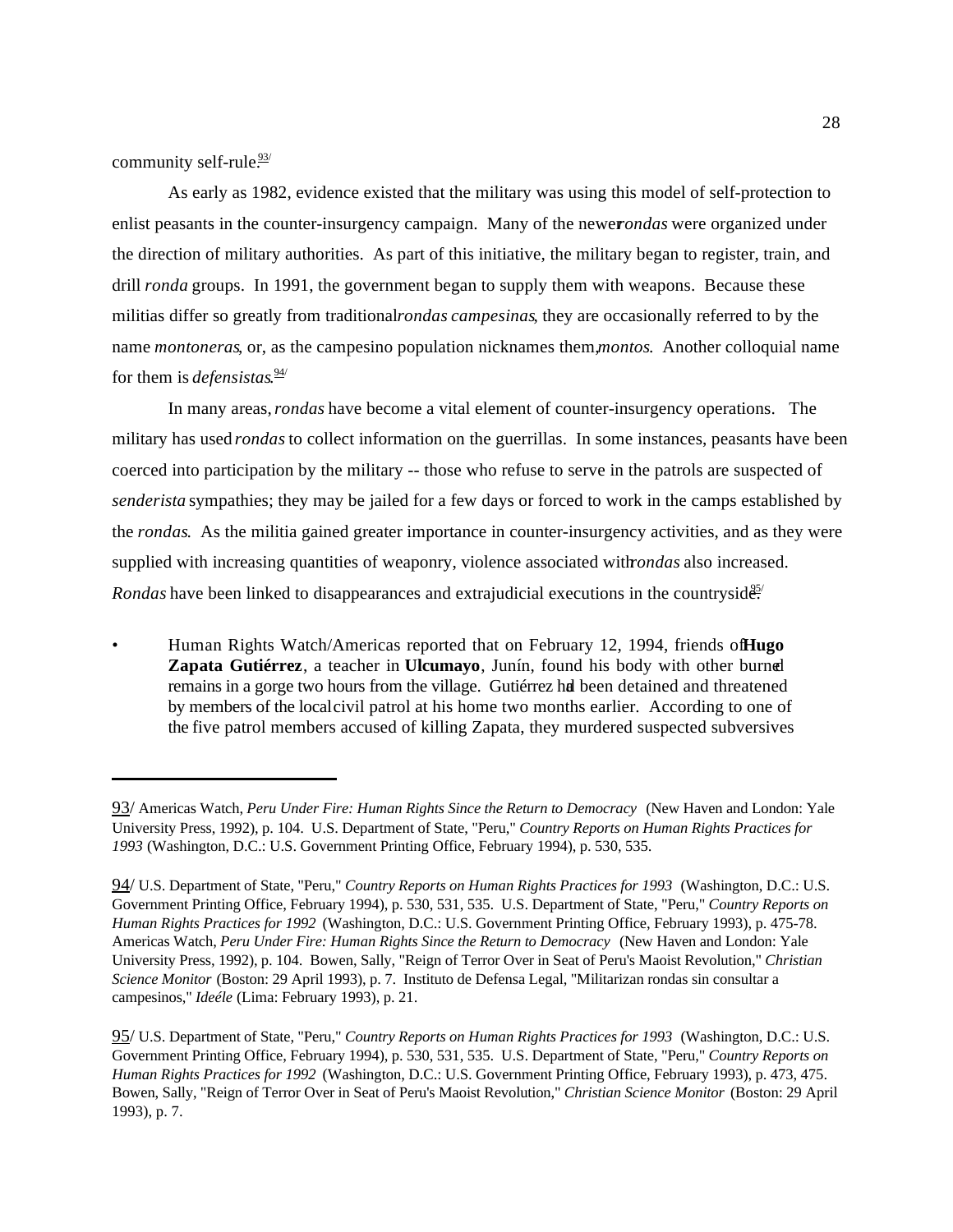on orders from the local base commander<sup>96/</sup>

- On September 11, 1993, *ronda* members reportedly used bows and arrows, knives, and machetes to kill 10 residents of the jungle village of **Delta-Pichanaki**. Despite being identified by survivors of the massacre, all but 4 of the 21 alleged perpetrators were released by local authorities after questioning $\frac{97}{7}$
- Ten residents of **Paccha**, **Huancayo**, Department of Junín, were beaten and subsequently disappeared by forty hooded members of a civil defense patrol on February 27,  $1992$ <sup>89</sup>/
- On August 22, 1990, at least 16 campesinos from **Iquicha**, a community near **Uchuraccay** in **Huanta**, Ayacucho, were reported killed by members of civil defense groups accompanied by security forces. Iquicha leaders had refused to cooperate with the military in confrontations with *Sendero*. 99/

## **B. Guerrilla Movements**

#### **1.** *Sendero Luminoso*

*Sendero Luminoso* shares responsibility with the Peruvian government for the serious human rights abuses committed against the country's citizens. *Sendero's* tactics include bombings, assassinations and torture carried out against members of the security forces and civilians. The CNDH reports that *Sendero* was responsible for 516 assassinations of noncombatants in 1993, down from 958 in 1992. Eighty per cent of *Sendero's* victims have been civilians. "The objective of these murders is to sweep away all democracy and independent organizations, leaving the population with only two alternatives: the Shining Path or the army. $\frac{100}{100}$ 

*Sendero* rarely takes prisoners or attends to the wounded in armed confrontations and, according to Amnesty International, has "routinely tortured, mutilated, and murdered" captives.

<sup>96/</sup> Human Rights Watch, *Human Rights Watch World Report 1995* (New York: December 1994), p. 115.

<sup>97/</sup> U.S. Department of State, "Peru," *Country Reports on Human Rights Practices for 1993* (Washington, D.C.: U.S. Government Printing Office, February 1994), p. 531.

<sup>98/</sup> Americas Watch, *Peru: Civil Society and Democracy Under Fire* (New York: Human Rights Watch, August 1992), p. 24.

<sup>99/</sup> Burt, Jo-Marie; Panfichi, Aldo, *Peru: Caught in the Crossfire* (Jefferson City, MO: Peru Peace Network USA, 1992), p. 32.

<sup>100/</sup> U.S. Department of State, "Peru," *Country Reports on Human Rights Practices for 1993* (Washington, D.C.: U.S. Government Printing Office, February 1994), p. 530-532. Americas Watch, *Peru: Civil Society and Democracy Under Fire* (New York: Human Rights Watch, August 1992), p. 4.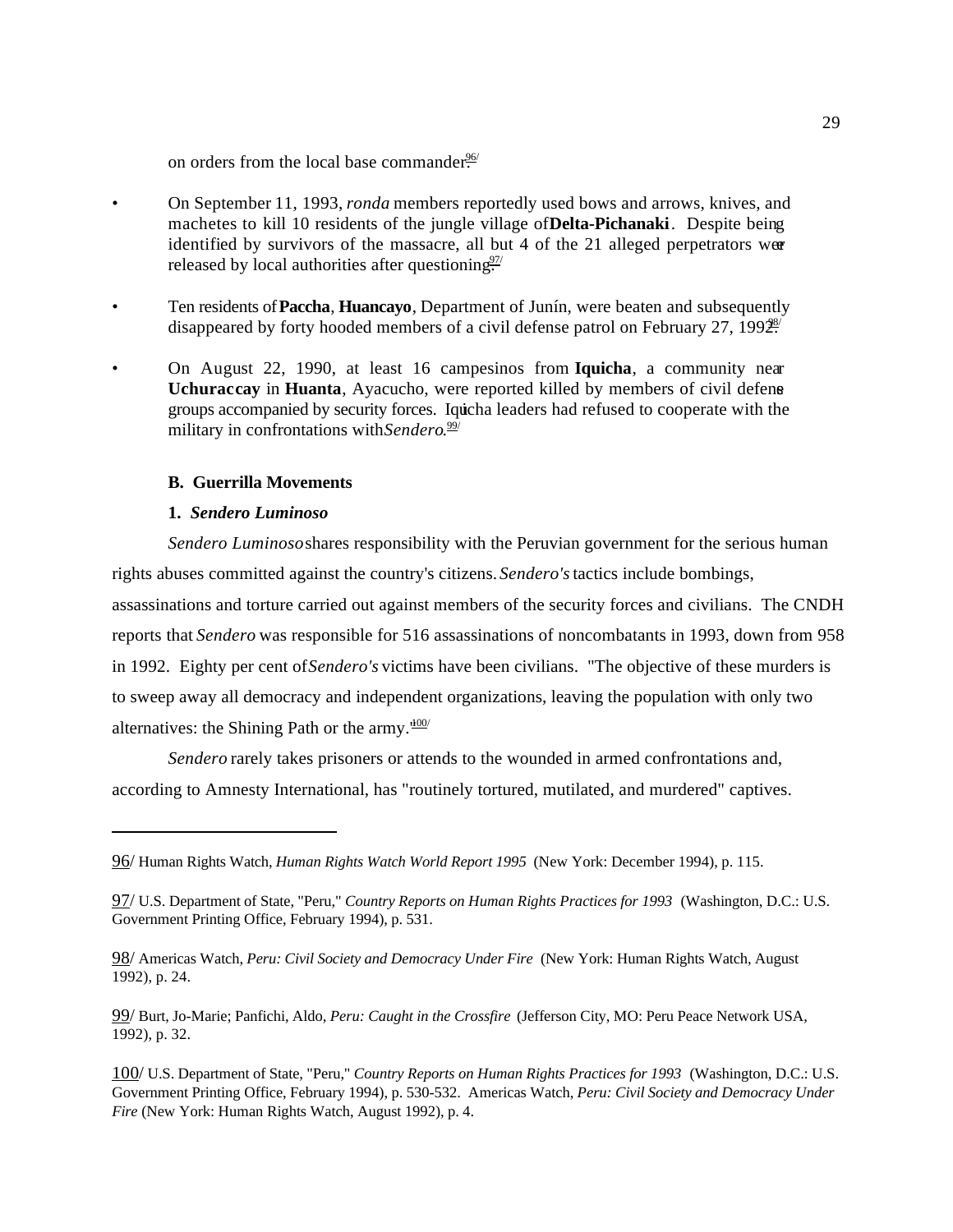*Sendero* has coerced peasants, both adults and children, to join its military ranks, often for extended periods, forcing them to participate in guerrilla attacks and assassination $\frac{101}{101}$ 

Victims of *Sendero's* attacks have included government leaders and officials, community leaders, trade unionists, ethnic minorities, religious workers, human rights activists, and foreign tourists. Among the civilians assassinated by *Sendero* in 1992 were 29 neighborhood leaders, 28 peasant activists, ten political leaders, and eight trade union organizers.<sup>102/</sup>

- In attacks in December 1993 and January 1994, *Sendero* targeted military and police installations, banks, and groups working to solve war-related problems, such as the Limabased *Centro de Promoción de Desarrollo Poblacional* (CEPRODEP, Center for Promotion of Population Development), whose officials have publicly opposed Sendero.<sup>103/</sup>
- Renewed bombings in Lima in November 1993 left 6 dead and more than 60 injure following televised calls for peace talks by the imprisoned leaders of *Sendero Luminoso* in the days leading up to the constitutional referendum<sup>104/</sup>

In many cases, *Sendero's* attacks target specific individuals. Anyone linked to the state or leftist political parties -- *Sendero's* declared enemies in its "people's war" -- as well as anyone who refuses to cooperate with *Sendero's* demands and policies -- is subject to attack.

• More than a dozen candidates were killed by *Sendero* in the days before municipal elections in January 1993. **Humberto Pantigoso**, a municipal candidate in the Lima shantytown of **Villa El Salvador**, was killed with his wife in front of several of their eleven

<sup>101/</sup> U.S. Department of State, "Peru," *Country Reports on Human Rights Practices for 1994* (Washington, D.C.: U.S. Government Printing Office, February 1995). Amnesty International, *Peru: Human Rights in a State of Emergency* (London: August 1989).

<sup>102/</sup> "Bomb on Tourist Train Kills 7 in Peru," *Miami Herald* (Miami: 26 June 1986). Human Rights Watch/Americas, *Human Rights in Peru One Year After Fujimori's Coup* (New York: April 1993), p. 15.

<sup>103/</sup> Powers, Mary, "Shining Path Shows It Can Still Strike Despite Setbacks," *Reuters* (London: 30 December 1993) as reported on NEXIS database. "Lima Magazine Says Shining Path Split into 2 Groups," *EFE* - as reported in *BBC Summary of World Broadcasts* (London: 12 January 1994).

<sup>104/</sup> Brooke, James, "Vote for Constitution in Peru Buttresses its Leader," *New York Times* (New York: 1 November 1993), p. A6. Coad, Malcolm, "Peruvians Give Fujimori's New Constitution the Go-Ahead," *The Guardian* (London: 1 November 1993), p. 11.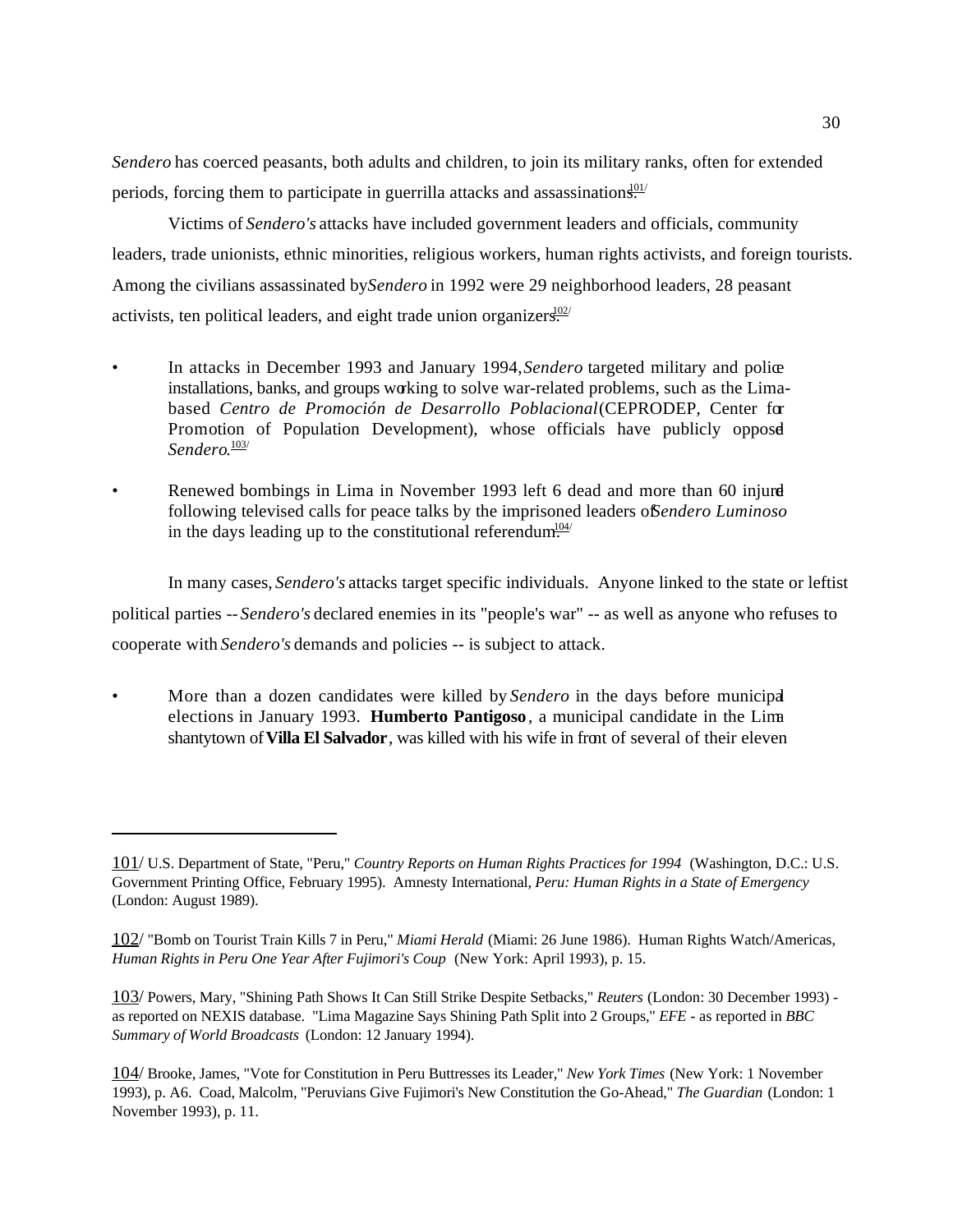children. $\frac{105}{ }$ 

• On February 15, 1992, **María Elena Moyano**, founder of the Lima shantytown women's movement and an advocate of peaceful opposition to *Sendero*, was shot dead and her body blown to pieces by dynamite in front of her children<sup>106/</sup>

In other cases, *Sendero* has engaged in collective punishment against entire communities. The guerrillas regularly attack villages and neighborhoods which have resisted *Sendero* control or have formed civil defense patrols (*rondas*) against them.

- In April 1994, a *Sendero* column entered the village of **Monterrico** in the **Mazamari** district of Junín department, burned down houses, and tortured and beheaded \$ residents.<sup>107/</sup>
- Between September 4 and 6, 1993, a *Sendero* column killed 25 civilians -- many of them *ronda* members -- and two policemen in several towns in Huánuco department<sup>os/</sup>
- On August 18-19, 1993, *Sendero* units massacred at least 60 **Asháninka** Indians, an indigenous community that lives on the Ene river in the **Satipo** region of Junín, an area under military control. Many of the victims were reported to be children. Of the adul victims, many were members or supporters of *rondas*.<sup>109/</sup>
- On October 10, 1992, a Shining Path unit killed 48 peasant, including the elderly, women, children, and infants, in the village of **Huayllao**, Ayacucho, in retribution for its formation of a civil defense patrol. Eleven people in nearby **Rumi-Rumi**, which had also formed a

106/ U.S. Department of State, "Peru," *Country Reports on Human Rights Practices for 1992* (Washington, D.C.: U.S. Government Printing Office, February 1993), p. 472. Americas Watch, *Untold Terror: Violence against Women in Peru's Armed Conflict* (New York: Human Rights Watch, December 1992), p. 46-57.

107/ U.S. Department of State, "Peru," *Country Reports on Human Rights Practices for 1994* (Washington, D.C.: U.S. Government Printing Office, February 1995), p. 489.

108/ U.S. Department of State, "Peru," *Country Reports on Human Rights Practices for 1993* (Washington, D.C.: U.S. Government Printing Office, February 1994), p. 532.

109/ Inter-Church Committee on Human Rights in Latin America, *Systematic Violations and a New Legal Order: Human Rights in Peru* (Toronto: December 1993), p. 19. Coad, Malcolm, "Sendero Luminoso Back; Sendero Slaughters 62," *The Guardian* (London: 21 August 1993), p. 12. "Victims in the Forest," *The Economist* (London: 28 August 1993), p. 37. U.S. Department of State, "Peru," *Country Reports on Human Rights Practices for 1993* (Washington, D.C.: U.S. Government Printing Office, February 1994), p. 530, 532. Reports on the number of dead vary between 60 and 63.

<sup>105/</sup> Americas Watch, *Human Rights in Peru One Year after Fujimori's Coup* (New York: Human Rights Watch, April 1993), p. 6.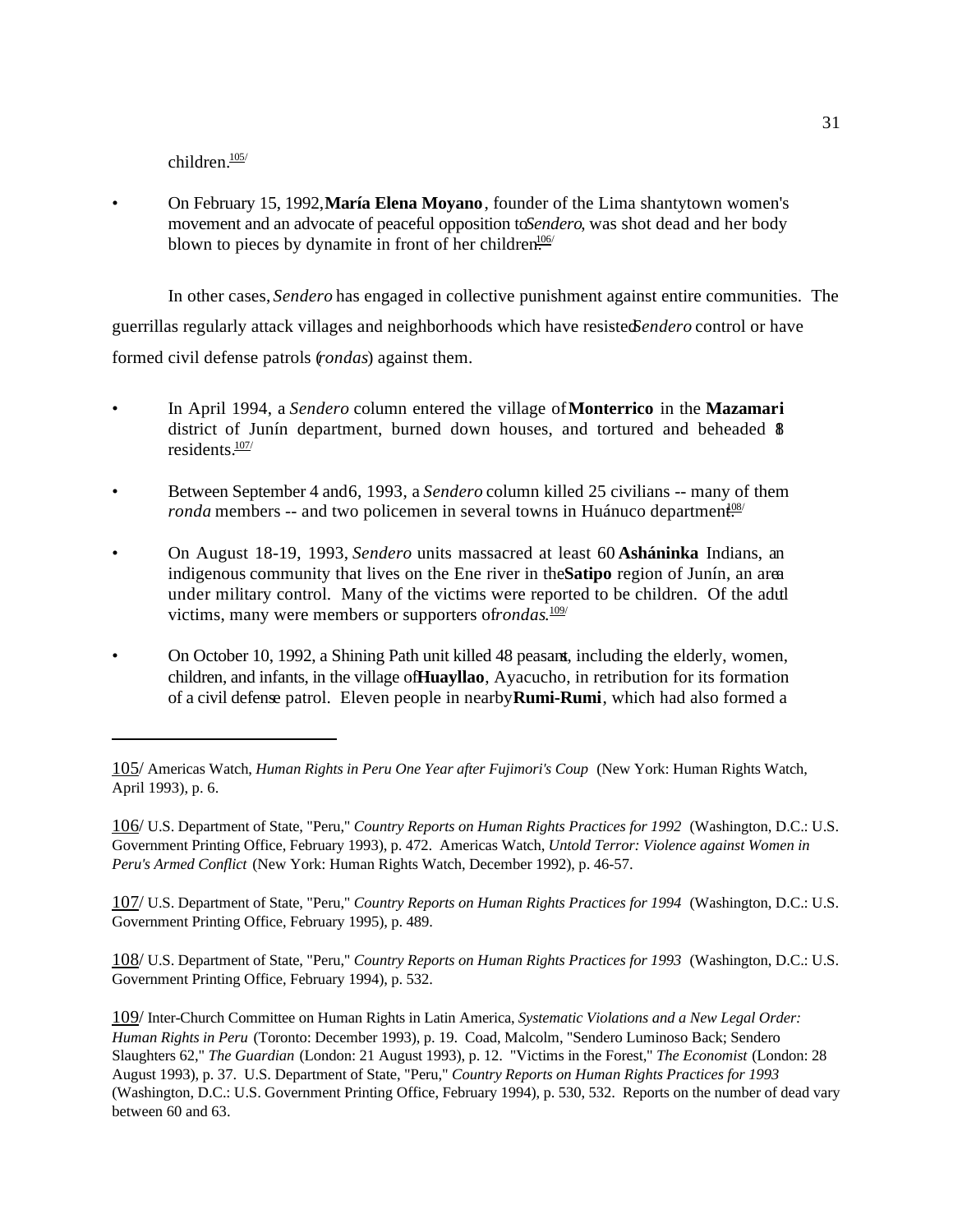*ronda*, were killed by a *Sendero* unit two weeks later.<sup>110/</sup>

• On May 17, 1990, *Sendero* massacred 30 men, women and children who lived in a communal indigenous family house in the district of **San Martín de Pangoa, Satip o** province, Junín department $\frac{111}{11}$ 

### **2. MRTA**

MRTA actions in 1993 included attacks on police stations, selective assassinations and kidnappings, and forcing radio stations to broadcast their messages.<sup>112/</sup>

## **C. Drug Traffickers**

Peru is the world's top producer of coca leaf for cocaine -- about 65 per cent of the world's total. Peruvian coca leaf, grown primarily in the Huallaga Valley, is converted into approximately 600 metric tons of cocaine annually. The dollars generated by the drug trade are Peru's primary source of foreign exchange. $\frac{114}{11}$ 

Over the past decade, drug trafficking has become a primary concern of U.S. foreign policy towards Peru. Since 1991, coca production has spread into new areas of the country and Peruvian

113/ Inter-Church Committee on Human Rights in Latin America, *Systematic Violations and a New Legal Order: Human Rights in Peru* (Toronto: December 1993), p. 20. Americas Watch, *Human Rights in Peru One Year after Fujimori's Coup*, (New York: Human Rights Watch, April 1993), p. 17.

<sup>•</sup> On February 24, 1993, the MRTA killed businessman **David Ballón Vera**, whom they had kidnapped and held for ransom for five months $\frac{113}{11}$ 

<sup>110/</sup> U.S. Department of State, "Peru," *Country Reports on Human Rights Practices for 1992* (Washington, D.C.: U.S. Government Printing Office, February 1993), p. 472. Americas Watch, *Human Rights in Peru One Year after Fujimori's Coup* (New York: Human Rights Watch, April 1993), p. 16. Kirk, Robin, *To Build Anew: An Update on Peru's Internally Displaced People* (Washington, D.C.: U.S. Committee for Refugees, October 1993), p. 11.

<sup>111/</sup> Amnesty International, *Peru: Human Rights since the Suspension of Constitutional Government* (London: AMR 46/13/93, May 1993), p. 39.

<sup>112/</sup> Inter-Church Committee on Human Rights in Latin America, *Systematic Violations and a New Legal Order: Human Rights in Peru* (Toronto: December 1993), p. 20.

<sup>114/</sup> Washington Office on Latin America, *Clear and Present Dangers: The U.S. Military and the War on Drugs in the Andes* (Washington, D.C.: November 1991). González, Jose, "Guerrillas and Coca in the Upper Huallaga Valley," *The Shining Path of Peru* (New York: St. Martins Press, 2nd ed., 1994), p. 138-139. Bowen, Sally, "Fujimori Claims Successes; Critics See Long-Term Rule," *Christian Science Monitor* (Boston: 5 April 1993), p. 7.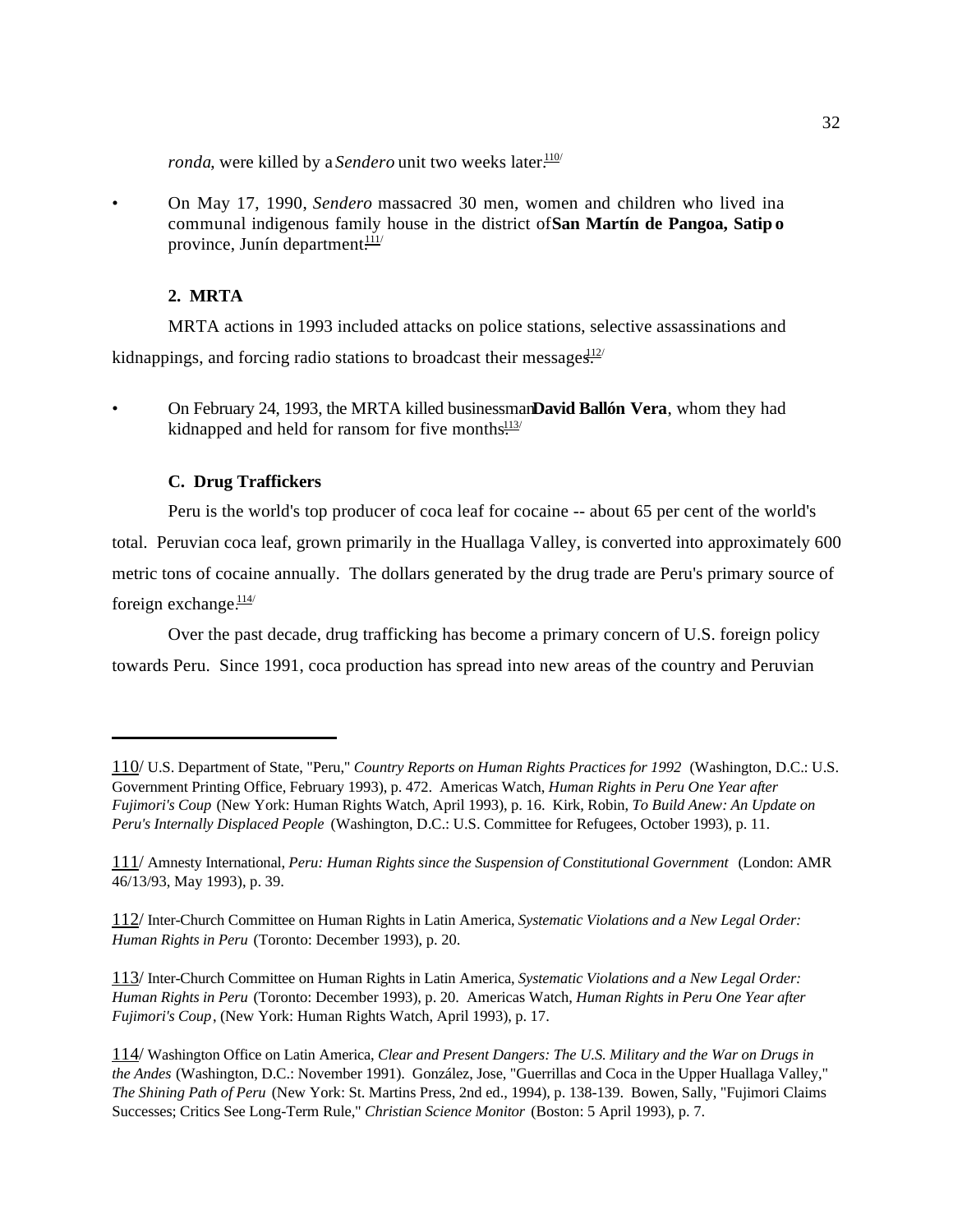cartels have become involved in the drug trade.<sup> $115/$ </sup> Narco-trafficking groups frequently ally themselves with guerrillas or the military for control of coca-growing areas and clandestine airports<sup>16/</sup> Drug traffickers often use violence and intimidation to secure supplies, and bribery to assure compliance from local authorities. There have also been reports that Vladimiro Montesinos, the head of the SIN (National Intelligence Service), has used his position to shield drug trafficker $\frac{117}{2}$ 

# **III. LEGAL STRUCTURE AND CONSTITUTIONAL DEVELOPMENTS**

## **A. The 1979 Constitution**

Prior to Fujimori's April 1992 coup, the 1979 Constitution defined the structure of the government and the rights of Peruvian citizens. The 1979 Constitution detailed the independent powers of the legislative, executive, and judicial branches. A popularly elected president, two vice-presidents, and a 240-member bicameral Congress (the Senate and the Chamber of Deputies) were elected for five-year terms. The president appointed cabinet members and Supreme Court judges, with Senate approval required for judges. The president could not be re-elected to a consecutive term.

The 1979 Constitution also guaranteed broad rights for Peruvian citizens. It protected the right to life, to freedom from torture, to equality before the law, and to personal liberty and security. Neither searches nor arrests could be conducted by government officials without a written warrant issued by the appropriate authority. Persons arrested were to be considered innocent until proven guilty, had to be informed immediately of the reason for their detention, were to be given access to a defense lawyer,

<sup>115/</sup> Washington Office on Latin America, *WOLA Policy Recommendations for Peru: Memo from George Vickers and Coletta Youngers to Dr. Richard Feinberg, Ambassador Alexander Watson and Mark Schneider* (Washington, D.C.: 11 January 1994). Poole, Deborah; Rénique, Gerardo, *Peru: Time of Fear* (London: Latin America Bureau, 1992), p. 174-175.

<sup>116/</sup> Long, William R., "Did Peru Army Alter Case to Hide Drug Role?," *Los Angeles Times* (Los Angeles: 19 March 1994), p. 2. "Arrested Peruvian Journalist Beaten by Military," *United Press International* (21 September 1993) - as reported on NEXIS database. Bowen, Sally, "Fujimori Claims Successes; Critics See Long-Term Rule," *Christian Science Monitor* (Boston: 5 April 1993), p. 7.

<sup>117/</sup> Poole, Deborah; Rénique, Gerardo, *Peru: Time of Fear* (London: Latin America Bureau, 1992), p. 174. Dillon, Sam, "Peru Advisor Linked to Drug Cartels," *Miami Herald* (Miami: 18 April 1992).

<sup>118/</sup> *Constitución Política del Peru, promulgada 12 de Julio de 1979* (Lima: Edición Oficial, Julio de 1985).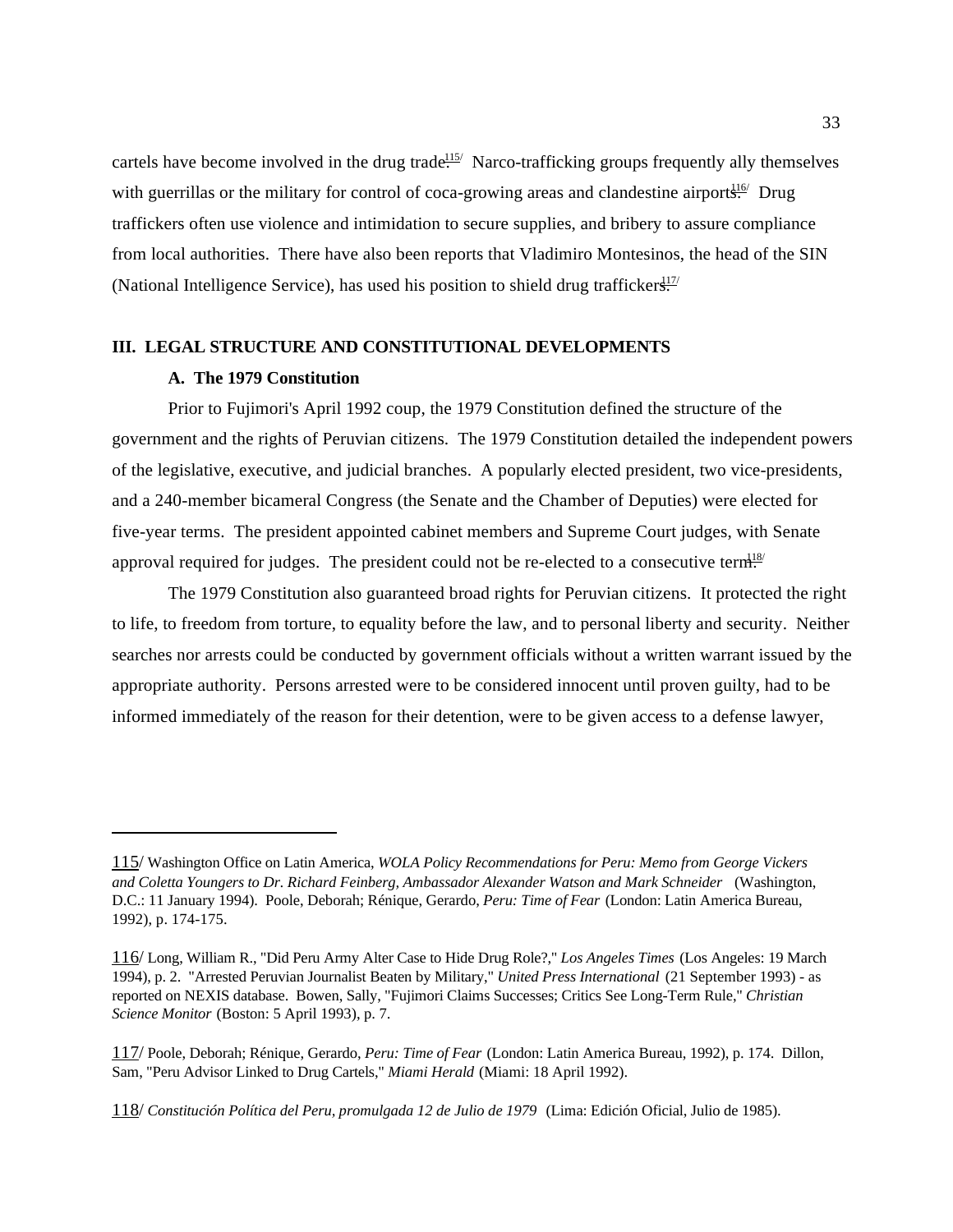and could not be held *incommunicado*.<sup>119</sup> The 1979 Constitution also extended to citizens the civil liberties of free expression and association and the freedom to travel within national territory.

The 1979 Constitution permitted the suspension of some rights under tightly prescribed circumstances. The armed forces could assume control in times of emergency to maintain internal order and certain rights could be suspended during states of emergency or siege: the requirement of a search warrant to enter a private dwelling, the requirement of a warrant to make an arrest, freedom of movement within the national territory, and the right to hold a public meeting.<sup>20/</sup> The constitution, however, prohibited any further derogations of rights, such as the right to be immediately informed of the reasons for detention and the rights of *habeas corpus* and *amparo*, and the military was prohibited from exceeding its constitutional limits $\frac{121}{1}$ 

The provisions of the 1979 Constitution were subverted as the government progressively augmented the power of the military in the course of implementing and expanding its counterinsurgency strategy.

## **B. Suspension of Guarantees in the Emergency Zones**

In 1982, President Belaúnde designated portions of the departments of Ayacucho, Huancavelica, and Apurímac as an "emergency zone. $\frac{\omega_2}{2}$ " When the military was deployed in Ayacucho in December of that year, civilian control of the emergency zone passed to a "political-military" command with broad powers. The central command over the zone was transferred from civilian authority to the armed forces in July 1984. By 1985, the government had declared six provinces threatened by *Sendero*, including parts of the departments of Pasco and Huánuco, to be emergency

122/ U.S. Department of State, "Peru," *Country Reports on Human Rights Practices for 1983* (Washington, D.C.: U.S. Government Printing Office, February 1984), p. 673.

<sup>119/</sup> *Constitución Política del Peru, promulgada 12 de Julio de 1979* (Lima: Edición Oficial, Julio de 1985), art. 2(20).

<sup>120/</sup> *Constitución Política del Peru, promulgada 12 de Julio de 1979* (Lima: Edición Oficial, Julio de 1985), arts. 231, 275.

<sup>121/</sup> *Constitución Política del Peru, promulgada 12 de Julio de 1979* (Lima: Edición Oficial, Julio de 1985), art. 278. Amnesty International, *Peru: Violations of Human Rights in the Emergency Zones* (London: AMR 46/25/88, August 1988), p. 15-17. *Amparo* is an action brought by an individual seeking judicial protection from the unconstitutional actions of government officials. *Habeas corpus* is an action brought by an individual seeking judicial protection from illegal imprisonment or detention.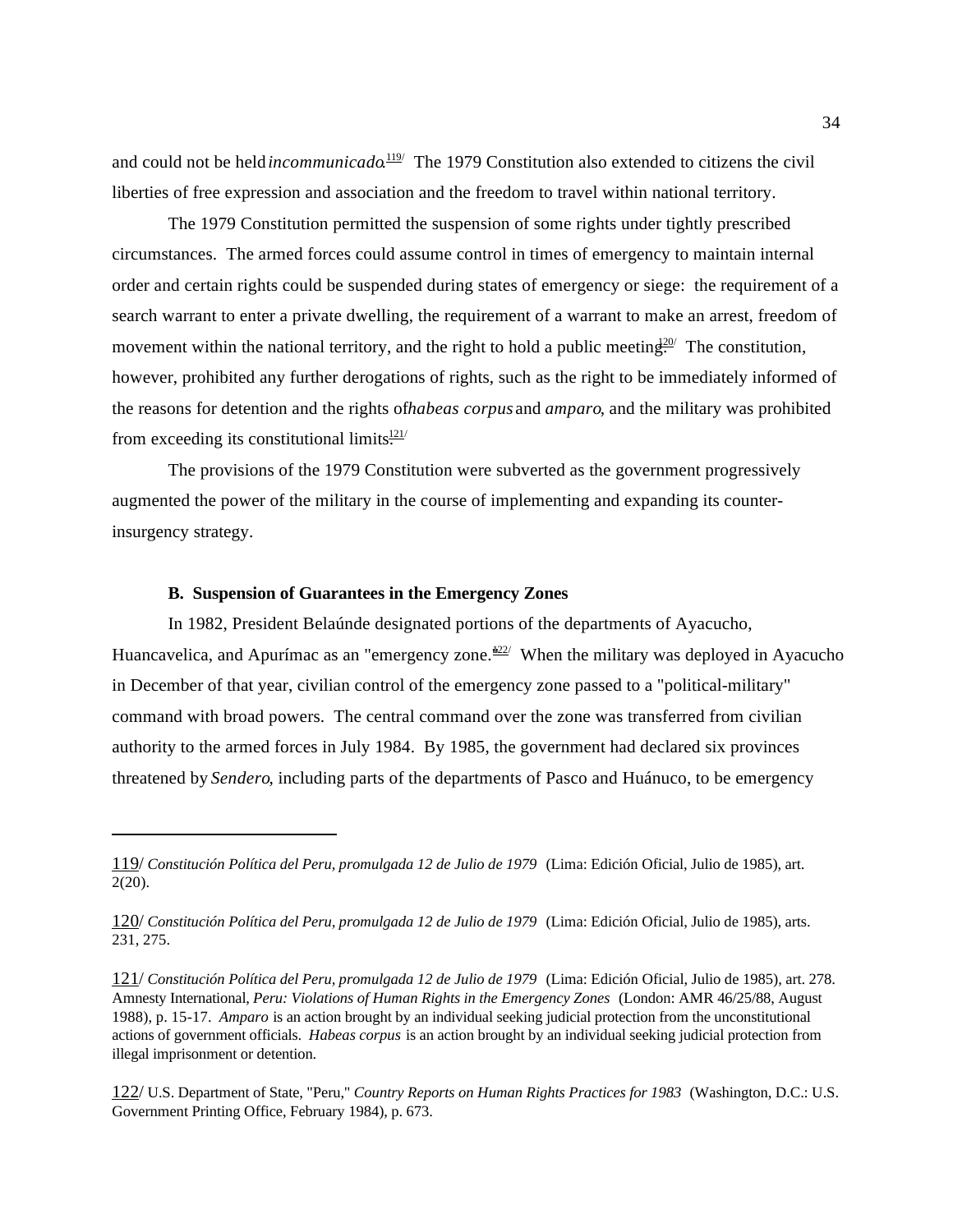zones.<sup>123/</sup>

The provision for emergency zones controlled by military units was formalized by Law 24.150 in June 1985. Elaborating Articles 231 and 275 of the 1979 Constitution, broad powers were granted to the political-military commands to battle the insurgents. These were elaborated further with the promulgation of Law 24.700, which allowed for up to ten days of incommunicado detention and the suspension of *habeas corpus*; it also established special tribunals for those accused of acts of terrorism $\frac{124}{ }$ 

As *Sendero's* activities escalated, more and more areas were declared emergency zones, and constitutional guarantees were suspended for ever-increasing numbers of Peru's citizens. At its peak, more than 11 million Peruvians, fully 59 per cent of the country's population, lived in emergency zones. $\frac{125}{ }$ 

Since the arrest of the leadership of *Sendero Luminoso* and the resulting decline in guerrilla activity, the Fujimori government has moved to reduce the number of territories designated as emergency zones. As of August 30, 1994, a total of 62 provinces were declared emergency zones in the following departments: Apurímac, Huánuco (all but one district), Loreto, Lima (every province), Ucayali, Puno, Cuzco, Ayacucho, Huancavelica, Junín, Pasco (every province), Piura and San Martín (every province). The U.S. Department of State reported in January 1995 that "48 percent of Peru's 22 million people currently live" in emergency zones $\frac{126}{1}$ 

125/ Cirulizza, Javier, *Coordinadora Nacional de Derechos Humanos* , personal interview, 28 September 1993.

126/ Human Rights Watch, *Human Rights Watch World Report 1995* (New York: December 1994), p. 115. U.S. Department of State, "Peru," *Country Reports on Human Rights Practices for 1993* (Washington, D.C.: U.S. Government Printing Office, February 1994), p. 529. Some observers argue that any gains in civil liberty protections Peruvians might have obtained from the lifting of emergency legislation have been taken away as a result of the adoption (since the self-coup) of legislation granting the military broad powers over the administration of justice nationwide. *Letter from Robin Kirk, Research Associate, Human Rights Watch/Americas, to John D. Evans, Director, U.S.I.N.S. Resource Information Center* (Washington, D.C.: November 8, 1994). U.S. Department of State, Bureau of Democracy, Human Rights and Labor, *Peru - Profile of Asylum Claims & Country Conditions* (Washington, D.C.: January 1995), p. 6.

<sup>123/</sup> Amnesty International, *Peru: Violations of Human Rights in the Emergency Zones,* (London: AMR 46/25/88, August 1988), p. 2-3. Americas Watch, *Human Rights in Peru: After President García's First Year* (New York: Human Rights Watch, September 1986), p. 39.

<sup>124/</sup> Americas Watch, *Human Rights in Peru: After President García's First Year* (New York: Human Rights Watch, September 1986), p. 39-40. Amnesty International, *Peru: Violations of Human Rights in the Emergency Zones* (London: AMR 46/25/88, August 1988), p. 16. Americas Watch, *Tolerating Abuses: Violations of Human Rights in Peru* (New York: Human Rights Watch, October 1988), p. 26-27.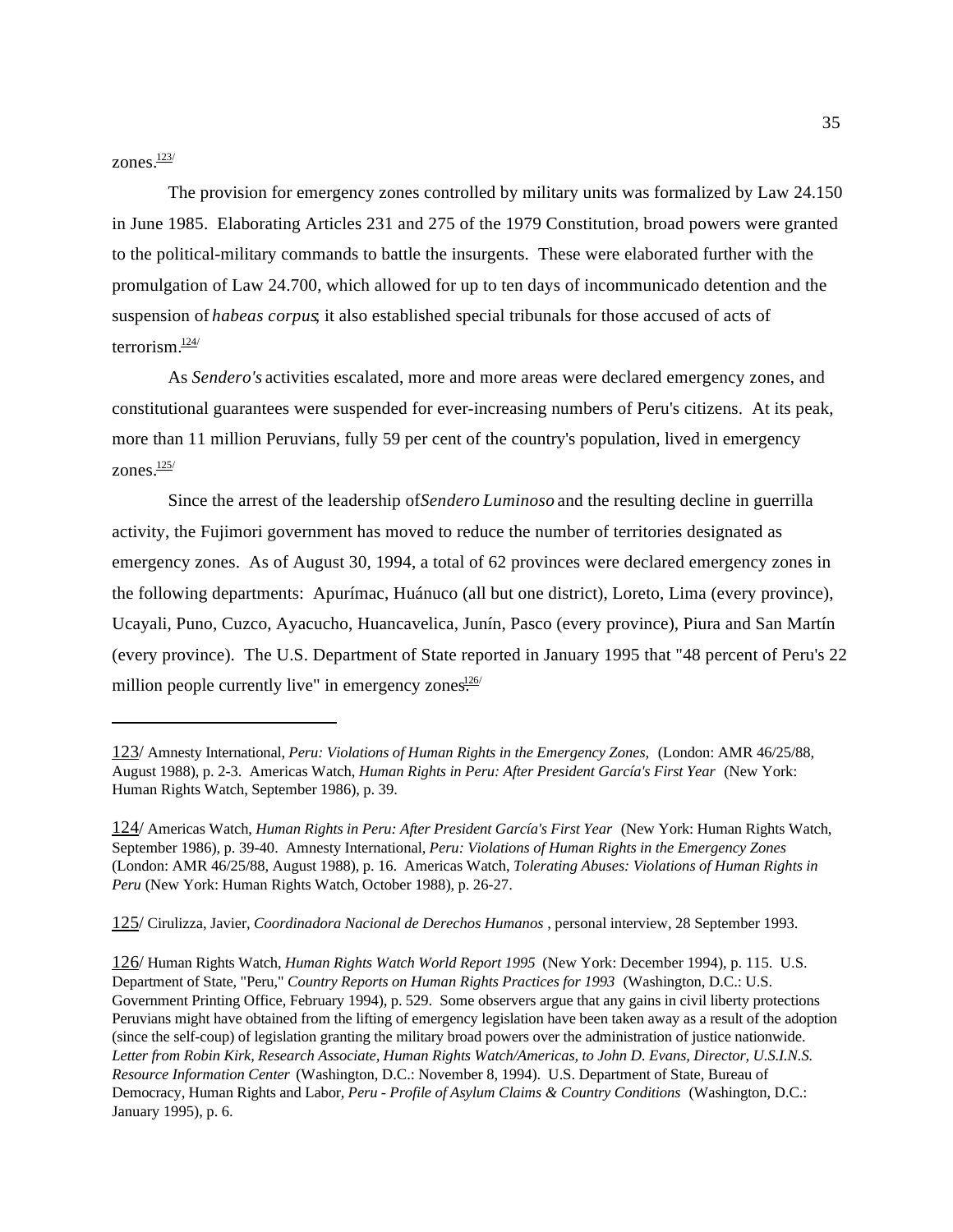As a practical matter, constitutional guarantees have virtually no meaning in the emergency zones. Illegal searches, restrictions on freedom of movement, and limitations on expression and association are routine. The incommunicado detention of suspects -- which can lead to disappearance and extrajudicial execution  $-$  is also a common practice of the security forces in these area $\frac{127}{5}$ 

Military practices in the emergency zones have gone unchecked by civilian authority. Once the government declares an emergency zone, security forces interpret this authorization as a complete suspension of legal guarantees. The declaration of a state of emergency subordinates civilian institutions to military authorities, and the military has consistently failed to cooperate with civilian prosecutors investigating disappearances. $\frac{128}{128}$ 

Most human rights abuses committed by the security forces have historically occurred in the emergency zones. According to reports by independent human rights organizations in Peru, 85 per cent of disappearances, extrajudicial executions, and torture cases have been committed by the armed forces in areas under a state of emergency. Since 1988, however, these practices have spread to nearly all parts of the country. $\frac{129}{129}$ 

## **C. Effect of the Fujimori Coup on Constitutional Rule in Peru**

On April 5, 1992, President Fujimori, with the support of the army, dissolved Congress and declared a state of emergency. He announced a "Government of National Emergency and Reconstruction" and suspended all articles of the 1979 Constitution that were "not compatible with the government's goals." As justification for his "self-coup," Fujimori cited the corruption of the legislative and judicial branches of government, which he claimed were thwarting his economic reforms, the counter-insurgency efforts, and the fight against narco-trafficking.<sup>130</sup>

<sup>127/</sup> U.S. Department of State, "Peru," *Country Reports on Human Rights Practices for 1993* (Washington, D.C.: U.S. Government Printing Office, February 1994), p. 533, 535-537. Human Rights Watch, *Human Rights Watch World Report 1995* (New York: December 1994), p. 114, 115.

<sup>128/</sup> Smith, Michael L., *Rural Development in the Crossfire* (Ottawa: International Development Research Centre, 1991). Human Rights Watch, *Human Rights Watch World Report 1995* (New York: December 1994), p. 114, 115.

<sup>129/</sup> Amnesty International, *Peru: Human Rights since the Suspension of Constitutional Government* (London: AMR 46/13/93, May 1993), p. 1.

<sup>130/</sup> *Televisión Panamericana* (Lima: 6 April 1992) - as reported in *BBC Summary of World Broadcasts* (London: 7 April 1992). Americas Watch, *Peru: Civil Society and Democracy Under Fire* (New York: Human Rights Watch, August 1992), p. 5-6. Immigration and Refugee Board, Documentation Centre, *Peru: Impact of the April 1992 Coup* ,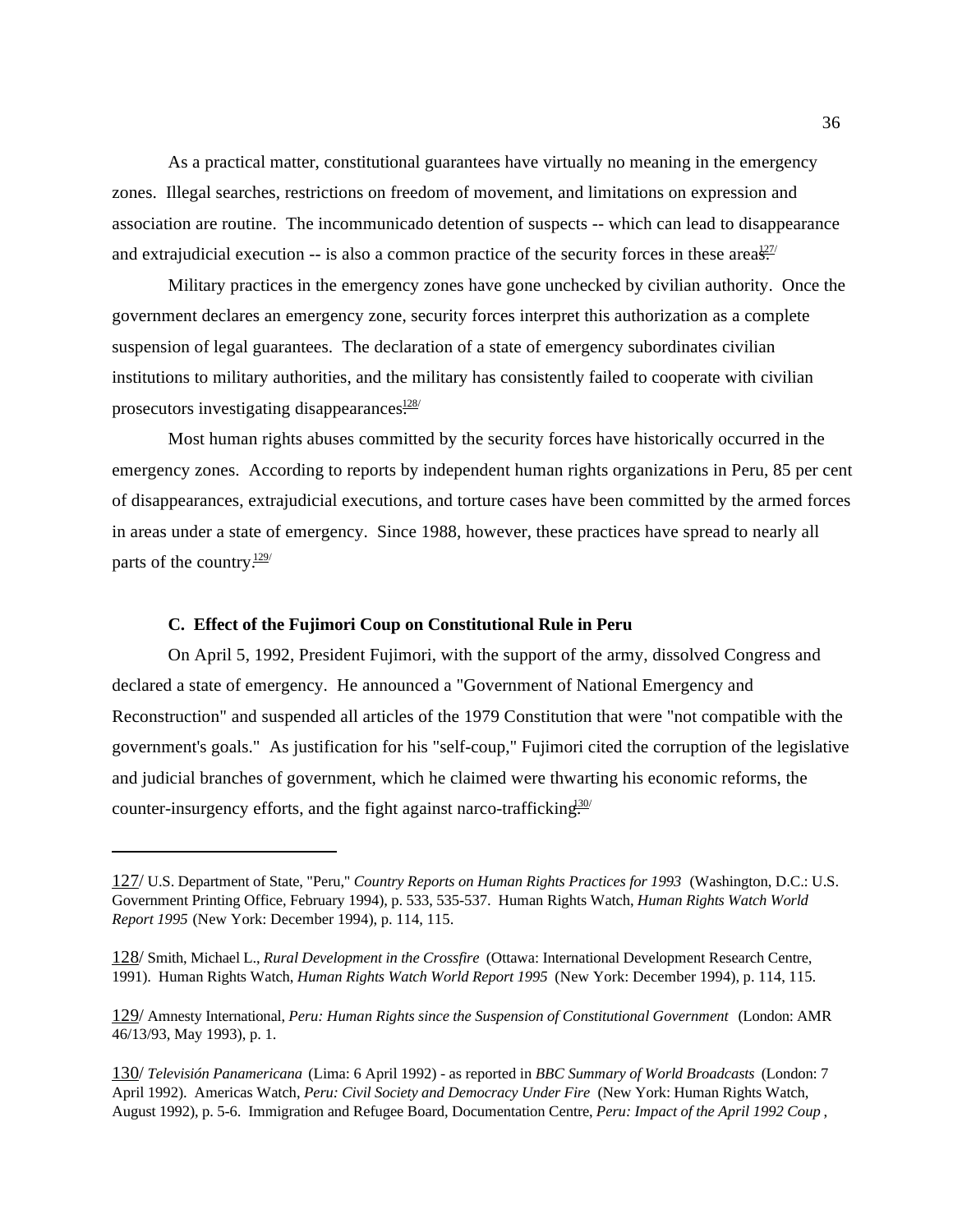The leaders of both houses of Congress (Senator Felipe Osterling and Deputy Roberto Ramírez del Villar) and Supreme Court Justice Horacio Valladares were placed under house arrest. Government critics, including journalist Gustavo Gorriti, were detained by members of the security forces. Former president Alán García was forced into hiding. Those attempting to present writs of *habeas corpus* for individuals detained in the coup were turned away from courthouses by soldiers. Pilar Nores de García, wife of former president Alán García, was among those turned away. Following international protest, most detainees were released within 48 hours.<sup>331/</sup>

Within weeks of the self-coup, Fujimori disbanded regional assemblies throughout Peru and replaced them with handpicked officials. Fujimori effectively destroyed the intra-governmental system of checks and balances by a series of decrees which reorganized many government institutions. Thirteen of twenty-eight Supreme Court justices were replaced by Fujimori appointees. Fujimori also disbanded the Tribunal of Constitutional Guarantees, the Attorney General's Office, the Central Reserve Bank, and the Comptroller General's Office. In its report on the judicial system in Peru, the Commission of International Jurists on the Administration of Justice in Peru found that Fujimori's "reorganization" of the judiciary has "grievously eroded, if not eliminated, the institutional independence of the judiciary.<sup> $132/$ </sup> All of Fujimori's actions were illegal under the 1979 Constitution<sup>133/</sup>

Question and Answer Series (Ottawa: August 1992), p. 11. Amnesty International, *Peru: Human Rights during the Government of President Alberto Fujimori* (London: AMR 46/18/92, May 1992), p. 10-11.

<sup>131/</sup> Organization of American States, Inter-American Commission on Human Rights, *Report on the Situation of Human Rights in Peru* (Washington, D.C.: OEA/Ser.L/V/II.83, Doc. 31, 12 March 1993), p. 22-25. Americas Watch, *Human Rights in Peru One Year after Fujimori's Coup* (New York: Human Rights Watch, April 1993), p. 19.

<sup>132/</sup> Commission of International Jurists on the Administration of Justice in Peru, *Press Statement of the Commission of International Jurists and Executive Summary of its Report* (Washington, D.C: 31 March 1994), p. 5. The Commission was created as the result of an agreement between the U.S. and Peruvian governments and included a professor at American University School of Law, a former Minister of Justice of Argentina, an Italian Congressman and former judge, and a U.S. Navy Commander and lawyer with the Pentagon's Judge Advocate General's office. The Commission's mandate was "[i] to evaluate all legal measures and procedures in force affecting the independence of the Peruvian judiciary; [ii] to determine the extent to which defendants are accorded basic due process rights, particularly in the case of persons prosecuted by "faceless" civilian courts and "faceless" military tribunals for the crimes of terrorism and treason; and [iii] to determine the manner in which [the new Constitution] addresses the concept of judicial independence and safeguards due process rights." *ibid*, p. 2. See also International Commission of Jurists, "Coup d'Etat in Peru," *The Review* (Geneva: No. 48, June 1992), p. 1-11.

<sup>133/</sup> Americas Watch, *Peru: Civil Society and Democracy Under Fire* (New York: Human Rights Watch, August 1992), p. 2.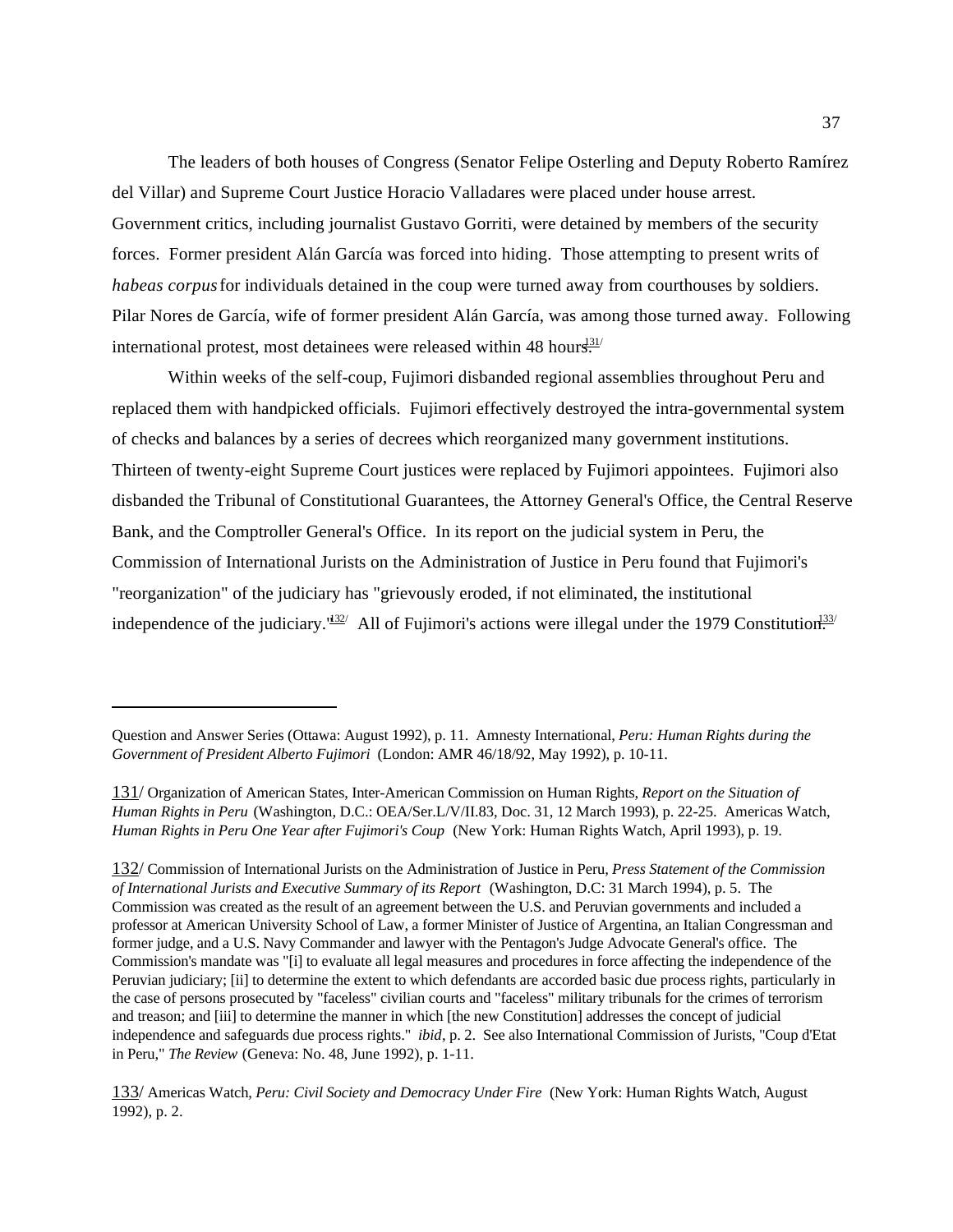# **1. Decree Laws since the Fujimori Self-coup and the Deterioration of Civil Liberties and Freedom**

Following the April 1992 coup, Fujimori ruled Peru by decree. His post-coup declarations concentrated power in the executive and facilitated the detention and conviction of suspected terrorists by the security forces. Forty-seven of Fujimori's first seventy-two decrees fired members of previously autonomous government institutions. Several hundred judicial officials were dismissed in 1992. After the coup, Fujimori, via decree, implemented the platform which he had not been able to persuade Congress to vote for in  $1992\frac{134}{12}$ 

Between May and November 1992, when the reconstituted *Congreso Constituyente Democrático* (CCD, Democratic Constituent Congress) was elected, Fujimori issued eleven anti-terrorism decrees. These decrees removed fundamental protections for citizens from government authority and severely restricted freedoms guaranteed to Peruvians by the 1979 Constitution and by international human rights standards. The dismissal of many members of the judiciary had already severely weakened the remedies of *amparo* and *habeas corpus*. Together with the debilitating restructure of the judicial branch, the decrees created a framework for the systematic violation of basic rights. In many ways, the regime of emergency legislation for selected regions was supplanted by a new nationwide regime that removed fundamental protections from all Peruvians.<sup>35/</sup>

Decree Law 25.475 defines the crime of terrorism.<sup>136/</sup> The broad language of the decree can be interpreted so as "to permit law enforcement officials to regard almost any violent act as a crime of terrorism." $137/$  "Terrorism" may encompass peaceful dissent, human rights advocacy, and investigative

<sup>134/</sup> U.S. Department of State, "Peru," *Country Reports on Human Rights Practices for 1993* (Washington, D.C.: U.S. Government Printing Office, February 1994), p. 529, 534. Americas Watch, *Human Rights in Peru One Year after Fujimori's Coup* (New York: Human Rights Watch, April 1993), p. 1.

<sup>135/</sup> *Letter from Robin Kirk, Research Associate, Human Rights Watch/Americas to John D. Evans, Director, U.S.I.N.S. Resource Information Center* (New York: 8 November 1994), p. 1. Lawyers Committee for Human Rights, *Peru: Lawyers Committee Concerns Regarding Anti-Terrorism Courts and the Administration of Justice since April 1992* (New York: July 1993), p. 1-2. Coordinadora Nacional de Derechos Humanos, *En Nombre de los Inocentes* (Lima: October 1993). Organization of American States, Inter-American Commission on Human Rights, *Report on the Situation of Human Rights in Peru* (Washington, D.C.: OEA/Ser.L/V/II.83, Doc. 31, 12 March 1993), p. 19, para. 61.

<sup>136/</sup> Decree Law 25.475 (May 6, 1992). Legislative Decree 046 of March 1981 first defined terrorism as a special crime subject to military jurisdiction. Any act of "apology or support" for terrorism was also prosecutable as terrorism. Poole, Deborah; Rénique, Gerardo, *Peru: Time of Fear* (London: Latin America Bureau, 1992), p. 59.

<sup>137/</sup> Commission of International Jurists on the Administration of Justice in Peru, *Press Statement of the Commission of International Jurists and Executive Summary of its Report* (Washington, D.C: 31 March 1994), p. 5.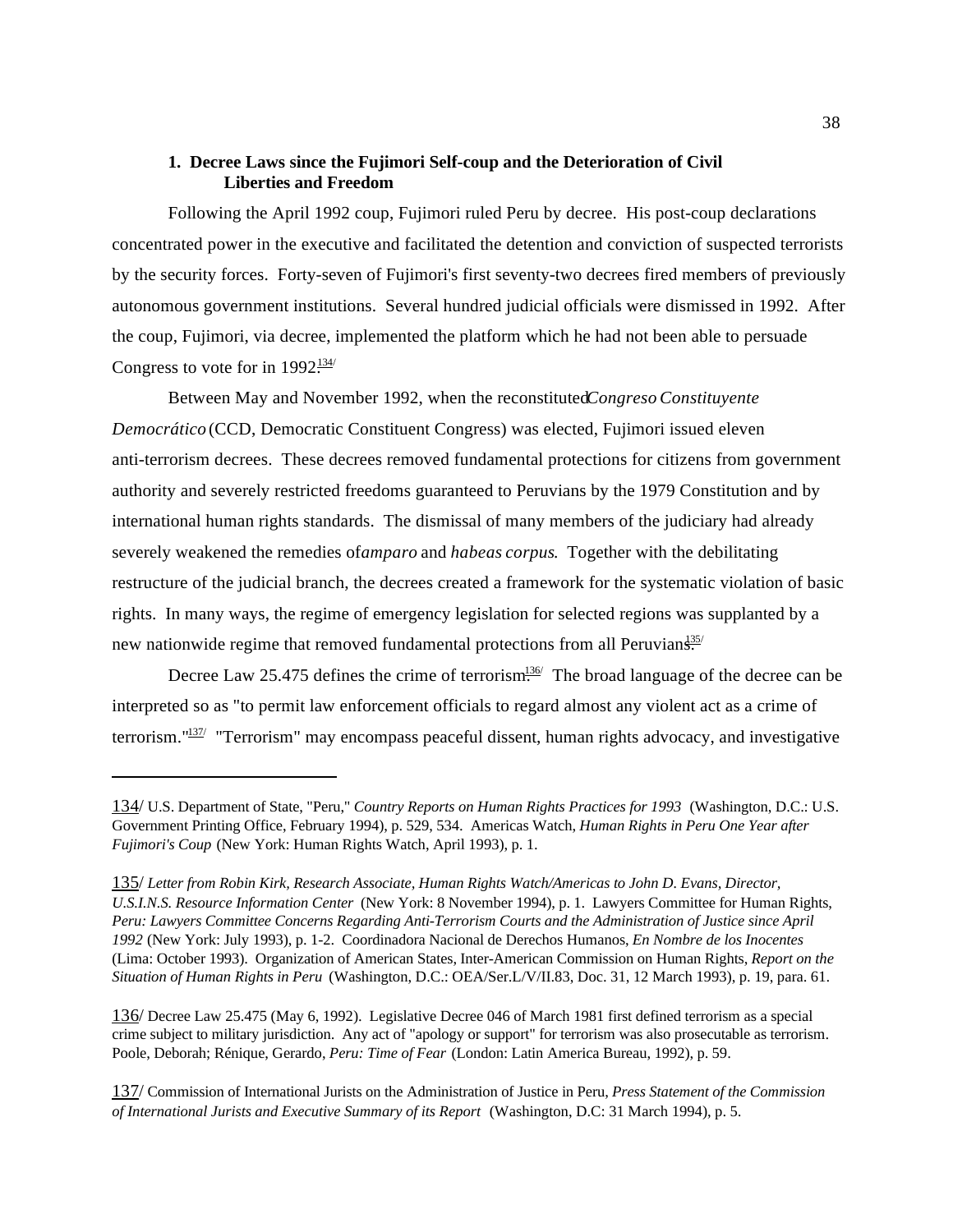reporting. Individuals who unwittingly assist a guerrilla risk being accused of "collaborating" with terrorism. Police investigations are carried out by the anti-terrorist branch, DINCOTE. The decree allows 15-day incommunicado detention of suspected "terrorists" and eliminates the requirement that an attorney be present during police interrogation. Police are permitted to move detainees without notifying judicial authorities. The identities of prosecutors, "faceless" judges and other officials in the civilian terrorism proceedings are kept secret.<sup>138/</sup>

Decree Law 25.659 (August 7, 1992) defines the crime of treason. Because its provisions are also broad, many acts which might be considered "terrorism" according to Decree Law 25.475 also constitute "treason" under the terms of Decree Law 25.659. A major difference between the decrees is that civilians charged with terrorism are tried in "faceless" civilian courts, while those accused of treason are brought before military tribunals. As a practical matter, DINCOTE, the counterterrorism police unit

formalizes the charges which are then invariably endorsed by the [civilian] prosecutor. Thus, DINCOTE ultimately decides whether the prisoner will be tried by a civilian court for terrorism or by a military court for treason.<sup>139/</sup>

Treason convictions generally carry a sentence of life imprisonment, although the death penalty is now possible under the 1993 Constitution.<sup>140</sup> The reach of this decree is potentially vast. Teachers and professors suspected of influencing students to hold anti-government opinions can be charged with treason, tried by a military court, and sentenced to life imprisonment.<sup>41/</sup>

<sup>138/</sup> Coordinadora Nacional de Derechos Humanos, *En Nombre de los Inocentes* (Lima: October 1993), p. 33. Lawyers Committee for Human Rights, *Peru: Lawyers Committee Concerns Regarding Anti-Terrorism Courts and the Administration of Justice since April 1992* (New York: July 1993), p. 4-9. Organization of American States, Inter-American Commission on Human Rights, *Report on the Situation of Human Rights in Peru* (Washington, D.C.: OEA/Ser.L/V/II.83, Doc. 31, 12 March 1993), p. 20, para. 67.

<sup>139/</sup> Commission of International Jurists on the Administration of Justice in Peru, *Press Statement of the Commission of International Jurists and Executive Summary of its Report* (Washington, D.C: 31 March 1994), p. 6. U.S. Department of State, "Peru," *Country Reports on Human Rights Practices for 1993* (Washington, D.C.: U.S. Government Printing Office, February 1994), p. 534. Lawyers Committee for Human Rights, *Peru: Lawyers Committee Concerns Regarding Anti-Terrorism Courts and the Administration of Justice since April 1992* (New York: July 1993), p. 9-11.

<sup>140/</sup> U.S. Department of State, "Peru," *Country Reports on Human Rights Practices for 1993* (Washington, D.C.: U.S. Government Printing Office, February 1994), p. 535.

<sup>141/</sup> Decree Law 25.880 (18 November 1992).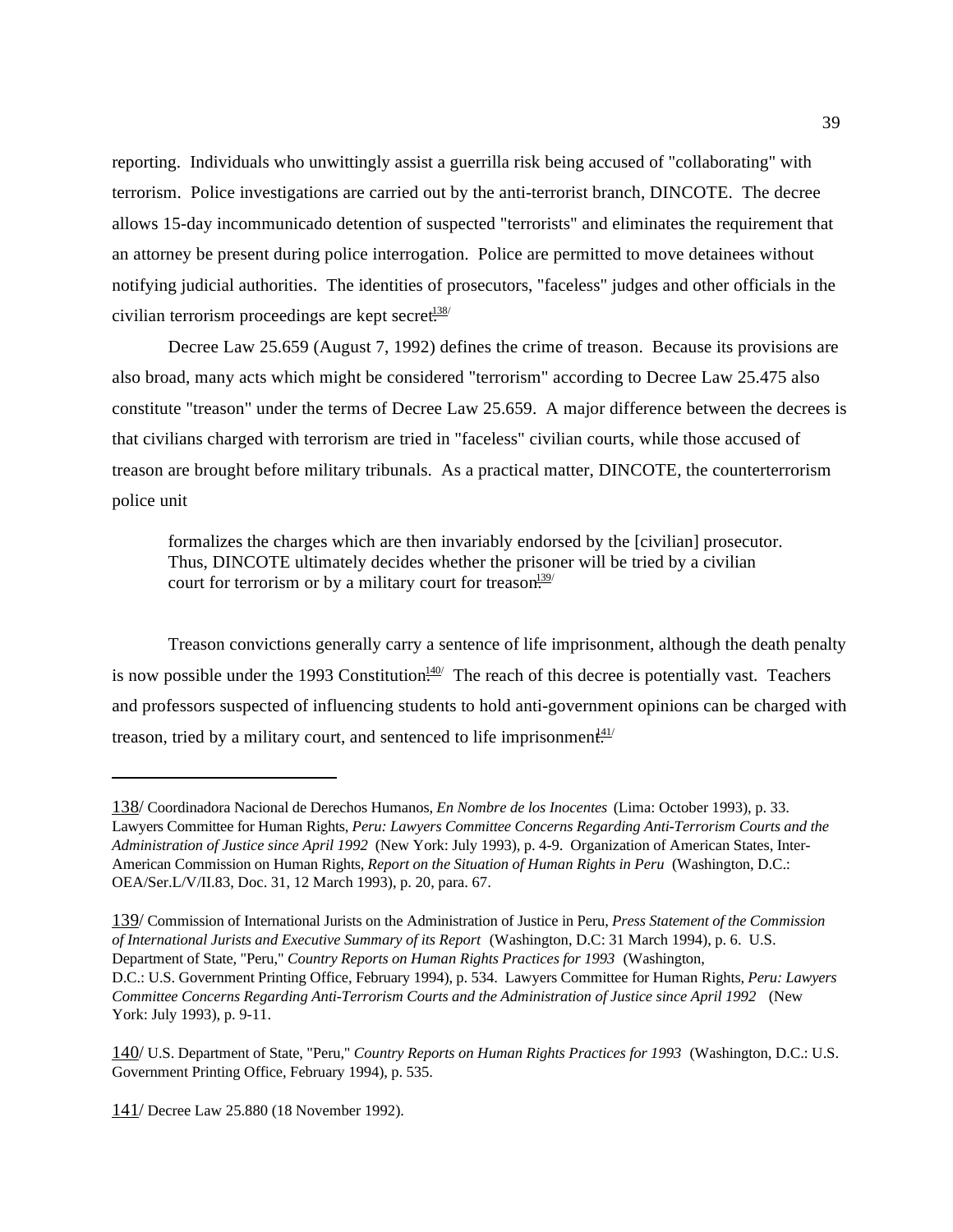In November 1993, the CCD took steps to correct some of the most egregious abuses of the previous decrees. It amended anti-terrorist legislation to reincorporate writs of *habeas corpus*, provide a procedure for the release of persons whose investigation produces no evidence, and establish procedures for the review by a military court of treason convictions if there is evidence of a procedural error. It also rescinded Decree Law 25.728, which allowed those charged with terrorism or treason to be tried *in absentia* and limited defense lawyers to one case of terrorism or treason per year.<sup>42/</sup>

## **2. Effect of the Decrees on Civil Liberties and Due Process**

Under the anti-terrorism decrees, thousands of individuals have been detained by the authorities for alleged "terrorism" offenses. As of April 1993, Amnesty International reported that at least 2,000 people who had been detained on charges of terrorism since the April 1992 coup either awaited trial or had been convicted and sentenced under "procedures which fell short of international standards.<sup>143/</sup> In September 1993, the head of the Peruvian Joint Chiefs of Staff claimed that more than 4,000 suspected terrorists had been detained since the coup<sup>144/</sup> In December 1994, Human Rights Watch/Americas reported that in the twenty months following their implementation, 7,667 people were arrested pursuant to the terrorism and treason laws. "Of that number, 1,219 individuals were sentenced by secret, or `faceless,' military and civilian courts. $145/2$  The vast majority of defendants brought before military courts are convicted -- estimates range from approximately 75 per cent to more than 95 per cent. More people have been arrested and convicted in Peru under the antiterrorist legislation since the coup

<sup>142/</sup> U.S. Department of State, "Peru," *Country Reports on Human Rights Practices for 1993* (Washington, D.C.: U.S. Government Printing Office, February 1994), p. 535. "Peru Congress Backs Changes in Anti-Terrorist Laws," *Reuters* (London: 12 November 1993) - as reported on NEXIS database.

<sup>143/</sup> Amnesty International, *Peru: Human Rights since the Suspension of Constitutional Government* (London: AMR 46/13/93, May 1993), p. 2.

<sup>144/</sup> Bowen, Sally, "Survey of Peru," *The Financial Times* (London: 29 September 1993).

<sup>145/</sup> Human Rights Watch, *Human Rights Watch World Report 1995* (New York: December 1994), p. 116.

<sup>146/</sup> U.S. Department of State, "Peru," *Country Reports on Human Rights Practices for 1993* (Washington, D.C.: U.S. Government Printing Office, February 1994), p. 534. "Toll in Peru's War with Rebels is Down by Half," *New York Times* (New York: 7 January 1994). Americas Watch reported that in 1993 the rate was closer to 97 per cent. Human Rights Watch, *Human Rights Watch World Report 1994* (New York: December 1993), p. 128. Its estimate for 1994 is 95 per cent. Human Rights Watch, *Human Rights Watch World Report 1995* (New York: December 1994), p. 116.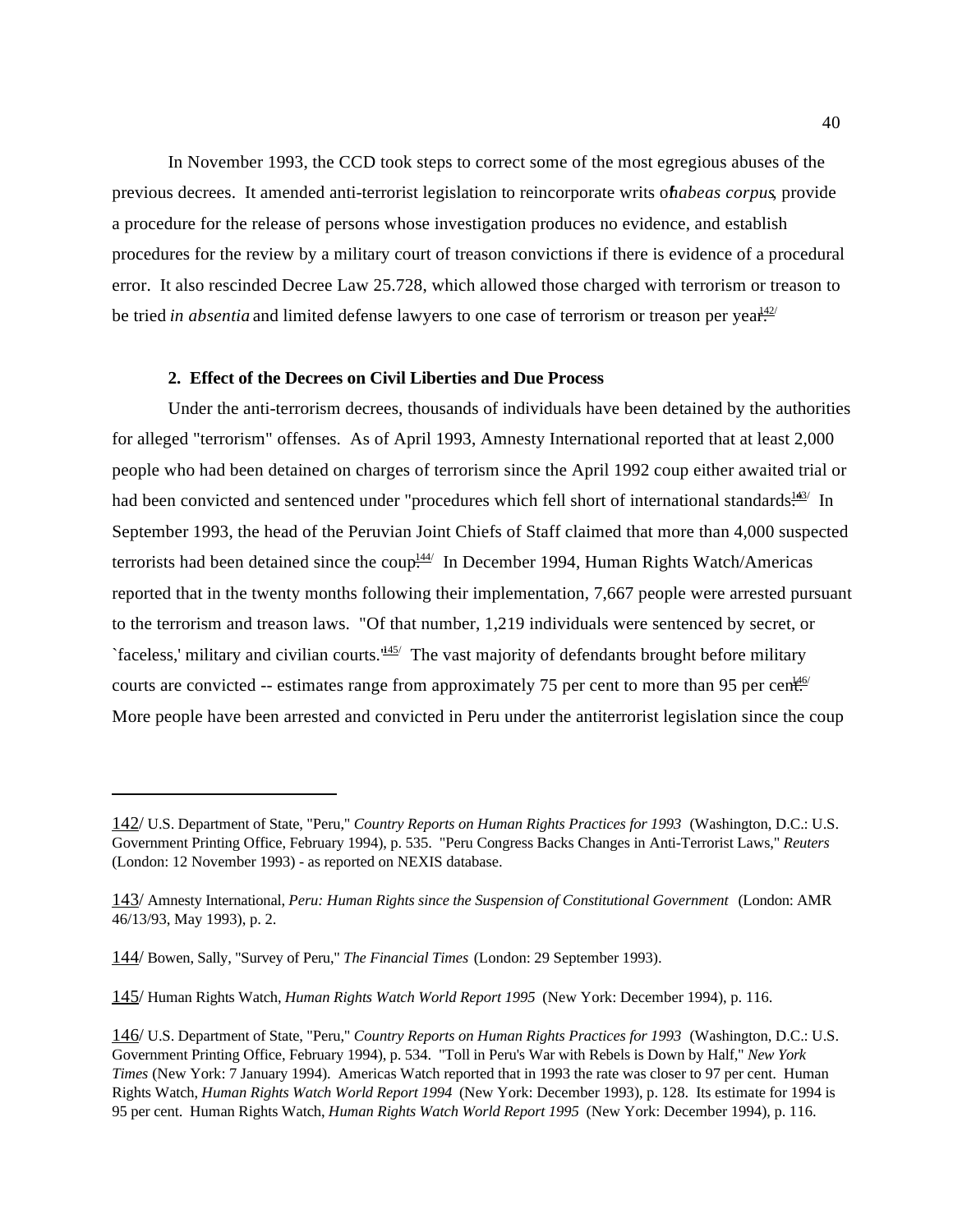than during the previous ten years $\frac{147}{12}$ 

Additionally, the removal of all institutional checks and balances on the executive has left innocent persons detained by security forces under the broad anti-terrorism laws with no effective recourse to protect their rights. According to the Inter-American Commission on Human Rights:

In consequence of elimination of the separation of powers, the remedies instituted to protect and guarantee the exercise of rights by individuals have been weakened, which situation has been made worse by the promulgation of decree laws whose provisions have placed the exercise of human rights in an extremely precarious situation. The result is increasing uncertainty and insecurity among large segments of the Peruvian population. $\frac{148}{1}$ 

Terrorism and treason proceedings in Peruvian courts do not meet internationally accepted standards for due process. In practice, DINCOTE formalizes charges of terrorism which are then endorsed by the civilian prosecutor. Defense attorneys in both terrorism and treason trials do not have access to the evidence or to witnesses before the trial. "Faceless" judges deny defendants the right to challenge a biased or partial court.<sup>149/</sup>

Military trials and those before "faceless" civilian courts are secret and brief. Decree Law 25.659 effectively "militarize[s] the entire administration of criminal justice in treason cases." In the military courts, only one of the five judges on the panel is an attorney; the other four members are career military officers with no legal training. Military justice, therefore, "becomes a derivative of the policies inspired and directed by the military command." DINCOTE, as well, is headed by a police general who reports to an army general. Consequently, personnel under the control of the armed forces "arrest, interrogate, gather evidence against, accuse, try and sentence persons suspected of treason.<sup>150/</sup>

The nature of [military] trials -- secret, brief, with little apparent time for the defense to

<sup>147/</sup> Human Rights Watch, *Human Rights Watch World Report 1995* (New York: December 1994), p. 116. Inter-Church Committee on Human Rights in Latin America, *Systematic Violations and a New Legal Order: Human Rights in Peru* (Toronto: December 1993), p. 23.

<sup>148/</sup> Organization of American States, Inter-American Commission on Human Rights, *Report on the Situation of Human Rights in Peru* (Washington, D.C.: OEA/Ser.L/V/II.83, Doc. 31, 12 March 1993), p. 24, para. 85.

<sup>149/</sup> Commission of International Jurists on the Administration of Justice in Peru, *Press Statement of the Commission of International Jurists and Executive Summary of its Report* (Washington, D.C: 31 March 1994), p. 6.

<sup>150/</sup> Commission of International Jurists on the Administration of Justice in Peru, *Press Statement of the Commission of International Jurists and Executive Summary of its Report* (Washington, D.C: 31 March 1994), p. 8, 9.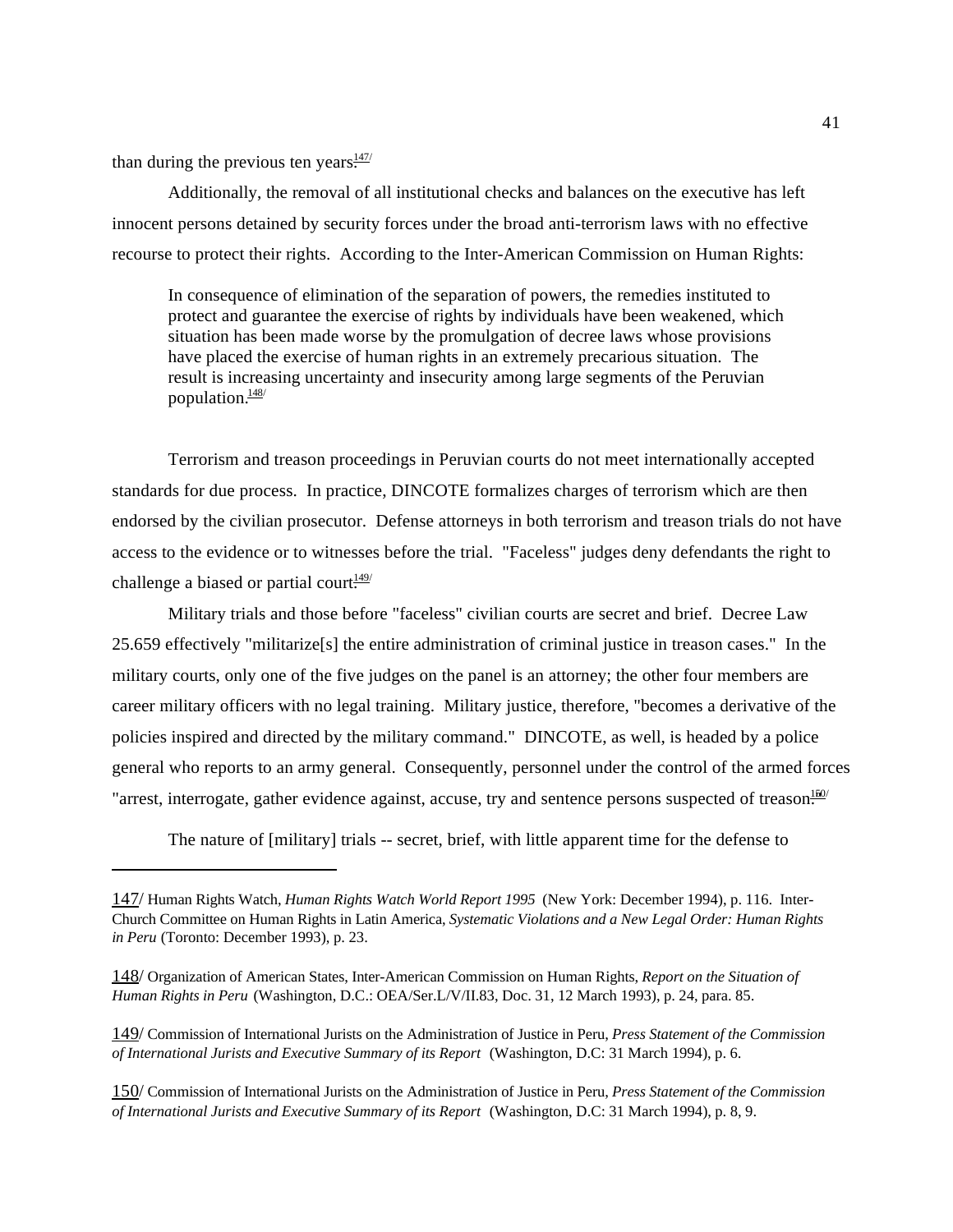act and limited ability to cross examine or impeach witnesses -- combined with a system in which the military makes arrests, prosecutes, and passes judgment raises serious questions about Peru's ability to ensure due process for persons who...plead  $innocence$  $^{\frac{151}{}}$ 

The decree laws may also help to explain the decrease in the number of reported disappearances in 1993. With broad discretion to detain and try individuals secretly, the Peruvian security forces have less need to disappear their perceived enemies by extra-legal means; they can legally place them in military detention. As the Commission of International Jurists on the Administration of Justice in Peru concluded, "DINCOTE, in theory, can hold suspects incommunicado indefinitely, since no maximum period of detention is specified in the governing law.<sup>152/</sup>

More generally, the decrees have politicized the judicial process in Peru. Human Rights Watch/Americas charges that the decree laws have been used to threaten and imprison human rights monitors, journalists, and lawyers who defend human rights monitors or those accused of terrorism, as well as environmental activists, the political opposition, health professionals, and common citizens with no previous contact with subversive groups.

The corrupt and ineffective Peruvian judiciary has been transformed into a highly politicized weapon of the executive branch deployed not only against suspected members of the armed opposition, but also against the unarmed opposition and various sectors of civil society. $\frac{153}{153}$ 

On several occasions, Fujimori has publicly expressed his opinions on appropriate verdicts or results for specific defendants and investigations prior to their conclusion.<sup>154/</sup>

153/ Americas Watch, *Human Rights in Peru One Year after Fujimori's Coup* (New York: Human Rights Watch, April 1993), p. 19, 20.

154/ Inter-Church Committee on Human Rights in Latin America, *Systematic Violations and a New Legal Order: Human Rights in Peru* (Toronto: December 1993), p. 7.

<sup>151/</sup> U.S. Department of State, "Peru," *Country Reports on Human Rights Practices for 1992* (Washington, D.C.: U.S. Government Printing Office, February 1993), p. 478.

<sup>152/</sup> Commission of International Jurists on the Administration of Justice in Peru, *Press Statement of the Commission of International Jurists and Executive Summary of its Report* (Washington, D.C: 31 March 1994), p. 5, 9.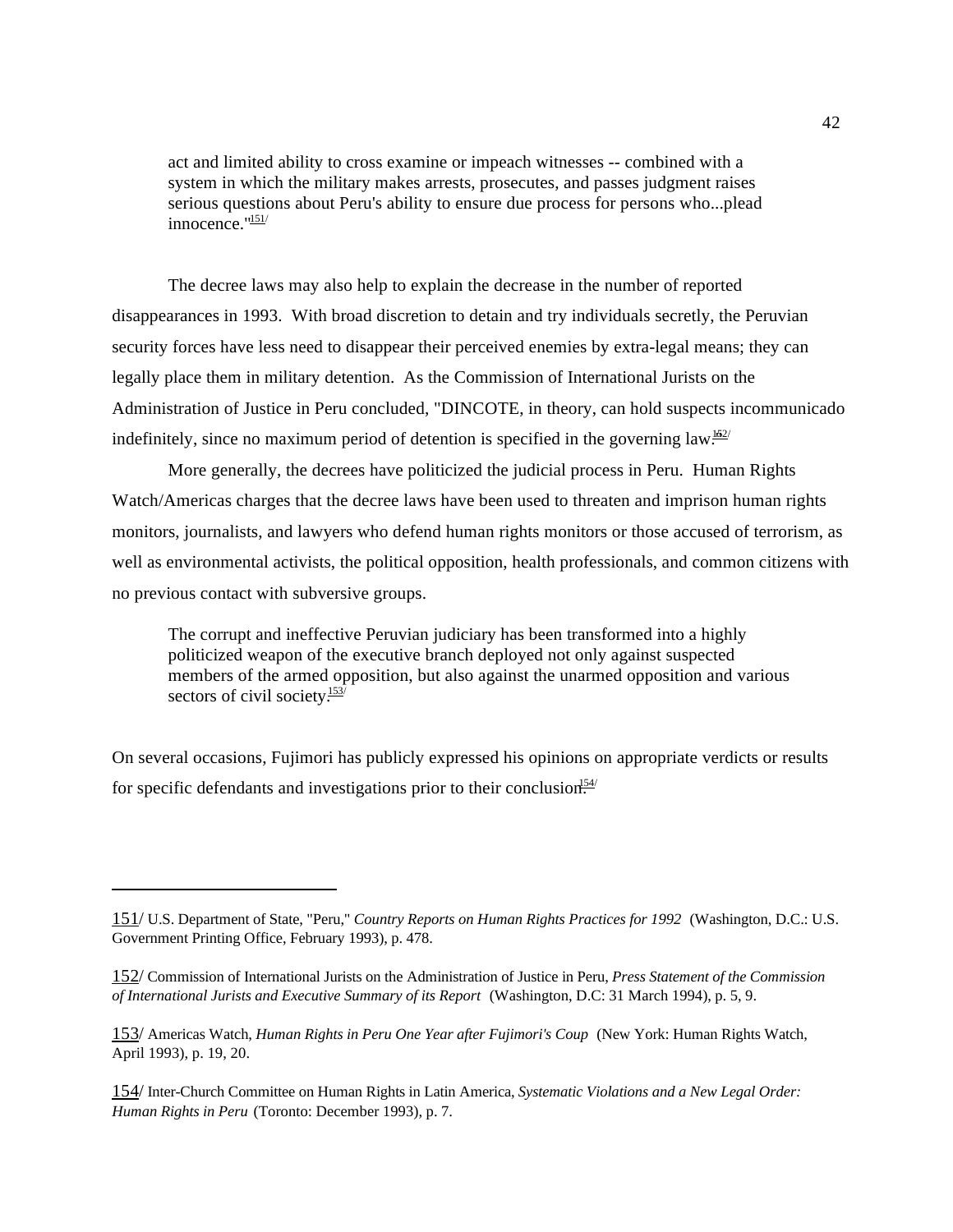# **D. The 1993 Constitution -- Codification of Strong Executive Authority and Weakened Individual Protections against Government Abuse.**

In October 1993, Peruvians went to the polls to vote on a new constitution written by a Constitutional Commission controlled by Fujimori<sup>155/</sup> Though President Fujimori's approval ratings averaged close to 70 per cent, the referendum passed by a very narrow margin, 52.2 per cent to 47.7 per cent, and the results were disputed by opposition groups<sup> $156/$ </sup> When the absentee rate of more than 30 per cent is taken into account, the "yes" vote won with little more than 30 per cent of the possible vote.  $157/2$  Divisions in Peruvian society are reflected by the fact that the Constitution was supported by voters in the capital by a margin of 60 to 40 per cent, while majorities in 14 of Peru's 24 departments opposed the new Constitution.<sup>158/</sup>

The 1993 Constitution ratifies many of the provisions of the decree laws by strengthening the executive branch and weakening the power of the legislature. It reduces the size of the legislature to one chamber containing 100 members and grants the President the power to dissolve Congress once, as long as it is not the first or last year of his or her term<sup>159</sup> It permits the President to make military

<sup>155/</sup> Coad, Malcolm, "Peruvians Give Fujimori's New Constitution the Go-Ahead," *The Guardian* (London: 1 November 1993). Human Rights Watch, *Human Rights Watch World Report 1994* (New York: December 1993), p. 127.

<sup>156/</sup> "New Peruvian Constitution Approved," *Agence-France Presse* (Paris: 12 December 1993) - as reported on NEXIS database. Many opposition groups believe that the referendum results suffered from significant "irregularities" and they do not accept them as valid. *Letter from Professor Cynthia McClintock, George Washington University, to John D. Evans, Director, U.S.I.N.S. Resource Information Center* (Washington, D.C: 13 November 1994).

<sup>157/</sup> Inter-Church Committee on Human Rights in Latin America, *Systematic Violations and a New Legal Order: Human Rights in Peru* (Toronto: December 1993), p. 11. Washington Office on Latin America, *After the Autogolpe: Human Rights in Peru and the U.S. Response* (Washington, D.C.: July 1994), p. 35. The result is even more remarkable given that voting is mandatory for all Peruvians between the ages of 18 and 70. U.S. Department of State, "Peru," *Country Reports on Human Rights Practices for 1993* (Washington, D.C.: U.S. Government Printing Office, February 1994), p. 537.

<sup>158/</sup> Schmidt-Lynch, Corinne, "Peru's New Constitution: A Half Win for Fujimori," *Washington Post* (Washington, D.C.: 2 November 1993), p. A16.

<sup>159/</sup> "Constitution of the Republic of Peru," *El Peruano* (Lima: 7 September 1993), p. 3-16 - as reported in Foreign Broadcast Information Service, *Daily Report Supplement: Latin America: Constitution of the Republic of Peru*, 5 January 1994, p. 11, 12, 17.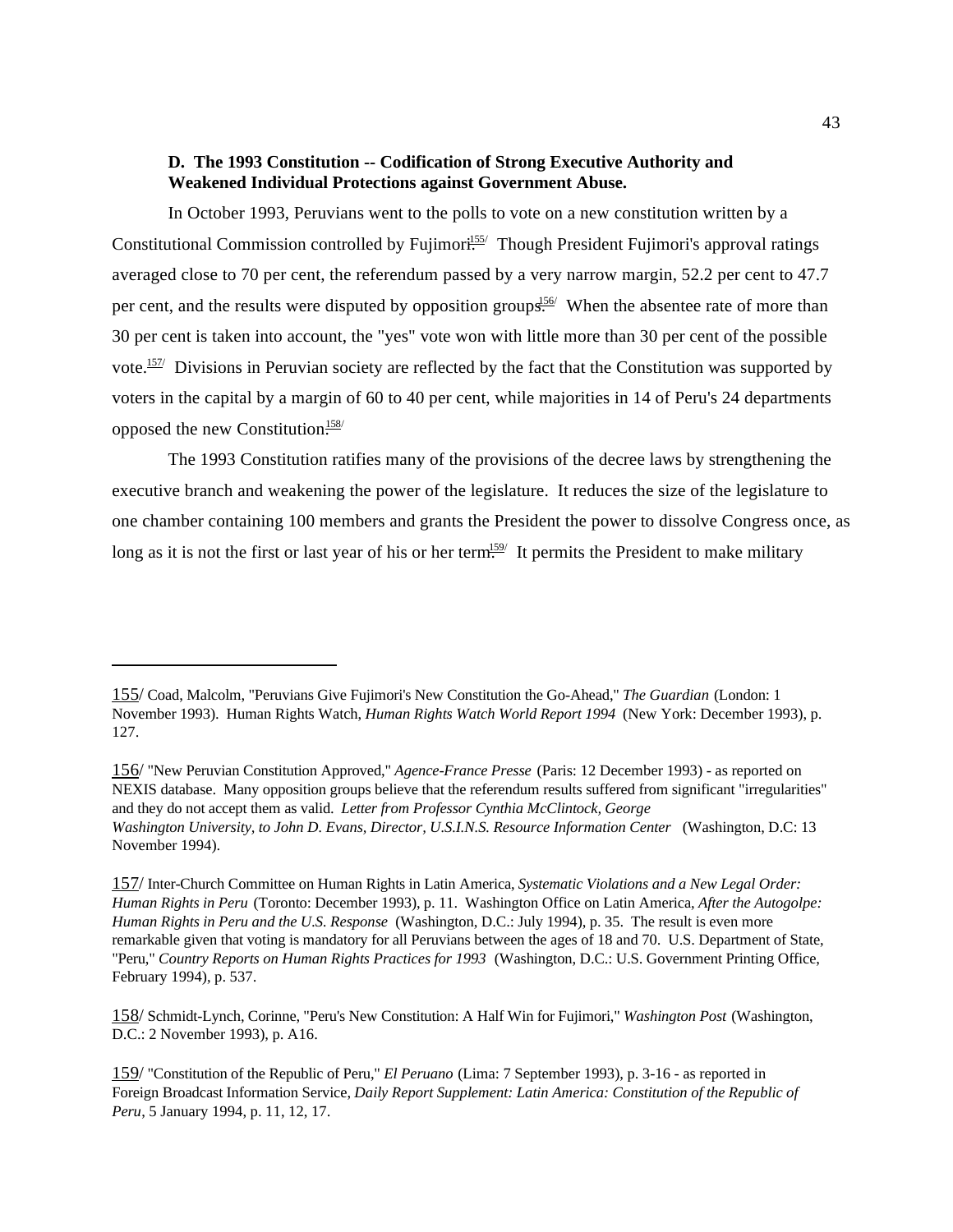promotions and appoint ambassadors without congressional approval<sup>60</sup> The 1993 Constitution also gives the President broad law-making power and provides for the frequent use of public referendums. $\frac{161}{ }$ 

Under the 1993 Constitution, an incumbent president may be re-elected once.<sup>62/</sup> Members of the pro-government party in Congress have argued that Fujimori's re-election in 1995 would count as his first term under the new constitution.<sup>163/</sup> This raises the possibility of Fujimori maintaining control of the executive through  $2005\frac{164}{16}$ 

The 1993 Constitution also reverses the 1980's trend of decentralizing representative government in Peru. Members of the CCD will be elected not as local representatives, but in a single national constituency.<sup> $165/$ </sup> The new constitution eliminates regional presidents and representative assemblies, which had provided a measure of political power to the traditionally marginalized rural population. Critics have charged that these provisions, combined with revised land tenure provisions that allow for unused lands to be declared "abandoned" and therefore property of the state, will severely limit indigenous political participation.<sup>166/</sup>

In the economic and social sphere, the 1993 Constitution restricts free education, limits labor

162/ This provision will allow Fujimori to run for another five-year term in July 1995. "Constitution of the Republic of Peru," *El Peruano* (Lima: 7 September 1993), p. 3-16 - as reported in Foreign Broadcast Information Service, *Daily Report Supplement: Latin America: Constitution of the Republic of Peru* , 5 January 1994, p. 14.

163/ Bowen, Sally, "Peru's New Constitution Seems Sure to Satisfy the President's Desires," *Christian Science Monitor* (Boston: 27 July 1993), p. 6.

164/ Freedom House, *Freedom in the World 1993-1994* (New York: 1994), p. 454.

165/ "Constitution of the Republic of Peru," *El Peruano* (Lima: 7 September 1993), p. 3-16 - as reported in Foreign Broadcast Information Service, *Daily Report Supplement: Latin America: Constitution of the Republic of Peru* , 5 January 1994, p. 12.

<sup>160/</sup> "Constitution of the Republic of Peru," *El Peruano* (Lima: 7 September 1993), p. 3-16 - as reported in Foreign Broadcast Information Service, *Daily Report Supplement: Latin America: Constitution of the Republic of Peru* , 5 January 1994, p. 15.

<sup>161/</sup> "Constitution of the Republic of Peru," *El Peruano* (Lima: 7 September 1993), p. 3-16 - as reported in Foreign Broadcast Information Service, *Daily Report Supplement: Latin America: Constitution of the Republic of Peru* , 5 January 1994, p. 5, 15.

<sup>166/</sup> Van Cott, Donna Lee, "In Peru, A Lack of Debate Obscures Referendum Issues," *Christian Science Monitor* (Boston: 29 October 1993). "Constitution of the Republic of Peru," *El Peruano* (Lima: 7 September 1993), p. 3-16 - as reported in Foreign Broadcast Information Service, *Daily Report Supplement: Latin America: Constitution of the Republic of Peru*, 5 January 1994, p. 11.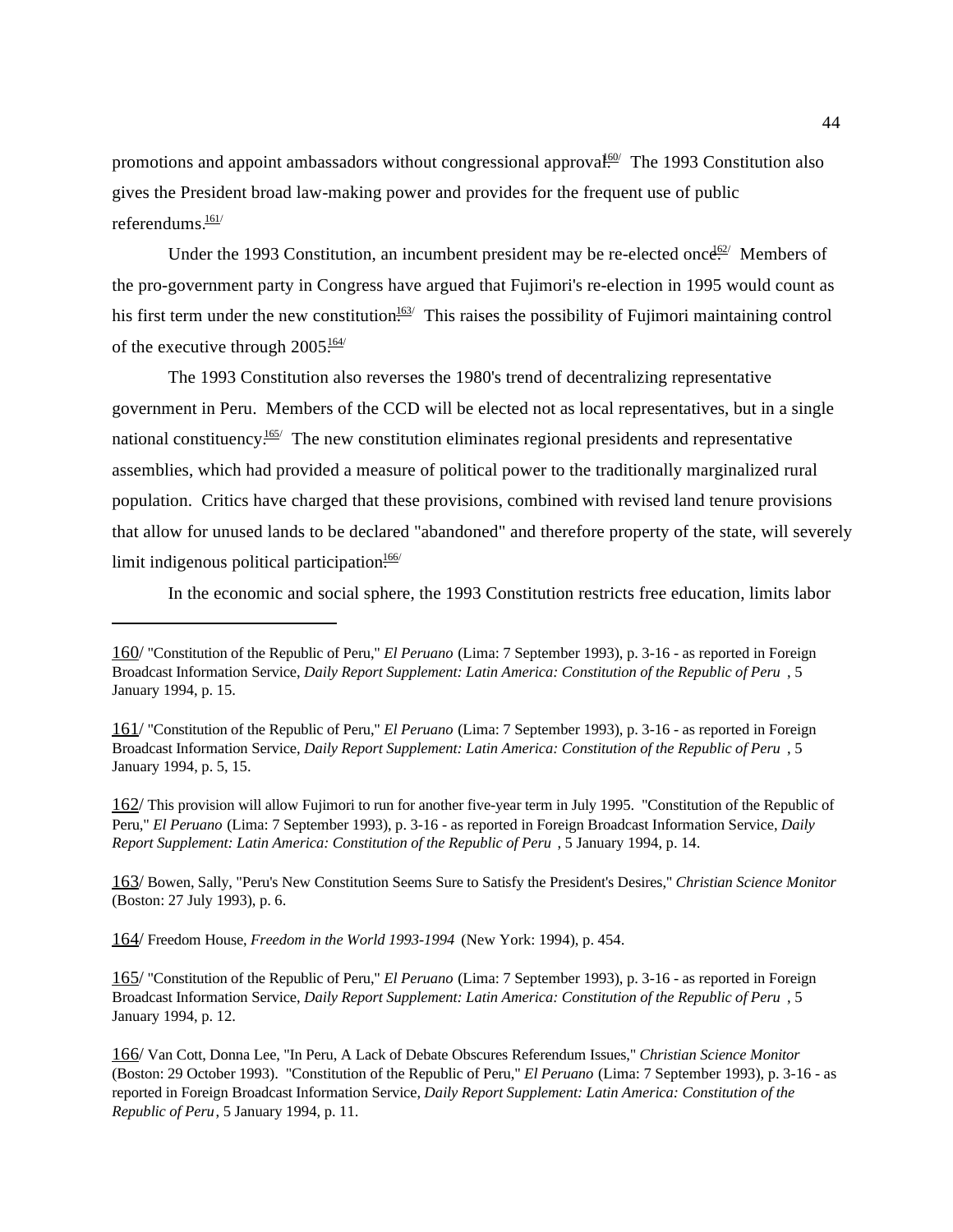rights, and opens the Peruvian economy to privatization and foreign investment.<sup>67/</sup>

The 1993 Constitution reduces the individual freedoms and liberties guaranteed in previous constitutions. It permanently grants jurisdiction over crimes of terrorism and treason to military courts and reinstates the death penalty for crimes of terrorism "that result in death. $^{168/}$  Amnesty International warns that this provision, in conjunction with secret military trials, could result in executions following military trials that fall short of international standards. Moreover, if the death penalty provision is enacted, Peru will have to withdraw from the American Convention on Human Rights, which prohibits signatories from expanding the application of the death penalty.<sup>169/</sup>

The Andean Commission of Jurists concluded that the 1993 Constitution

does not contribute to the strengthening of Peru's democratic institutions. While it does contain some positive elements, these are minimized, subordinated or deformed within an overall project which is oriented to formalize and legitimize a model which is markedly authoritarian and centralist. This project responds above all to the political interests of the present regime $\frac{170}{120}$ 

Some commentators question the viability of Peru's latest constitution. "Because the dominant force behind the new Constitution is President Fujimori himself and some provisions are so closely

<sup>167/</sup> "Constitution of the Republic of Peru," *El Peruano* (Lima: 7 September 1993), p. 3-16 - as reported in Foreign Broadcast Information Service, *Daily Report Supplement: Latin America: Constitution of the Republic of Peru* , 5 January 1994, p. 3-5, 8-10.

<sup>168/</sup> "Constitution of the Republic of Peru," *El Peruano* (Lima: 7 September 1993), p. 3-16 - as reported in Foreign Broadcast Information Service, *Daily Report Supplement: Latin America: Constitution of the Republic of Peru* , 5 January 1994, p. 17, 18.

<sup>169/</sup> "Constitution of the Republic of Peru," *El Peruano* (Lima: 7 September 1993), p. 3-16 - as reported in Foreign Broadcast Information Service, *Daily Report Supplement: Latin America: Constitution of the Republic of Peru* , 5 January 1994, p. 21, 22. Commission of International Jurists on the Administration of Justice in Peru, *Press Statement of the Commission of International Jurists and Executive Summary of its Report* (Washington, D.C.: 31 March 1994), p. 10-11. Peru ratified the American Convention on Human Rights in 1978. The Fujimori government has sought to obstruct cases that have reached the Inter-American Court of Human Rights under the American Convention. In a pending case based on disappearances following a government prison crackdown, for example, the Peruvian-appointed justice, after failing to convince the sitting justices of the Inter-American Court to dismiss the case on procedural grounds, in an unprecedented maneuver, refused to hear the merits of the case and asked the OAS to intervene in the proceedings.

<sup>170/</sup> Comisión Andina de Juristas, *Analysis del Proyecto de la Constitución* (Lima: July 1993), p. 1, cited in Inter-Church Committee on Human Rights in Latin America, *Systematic Violations and a New Legal Order: Human Rights in Peru* (Toronto: December 1993), p. 9-10.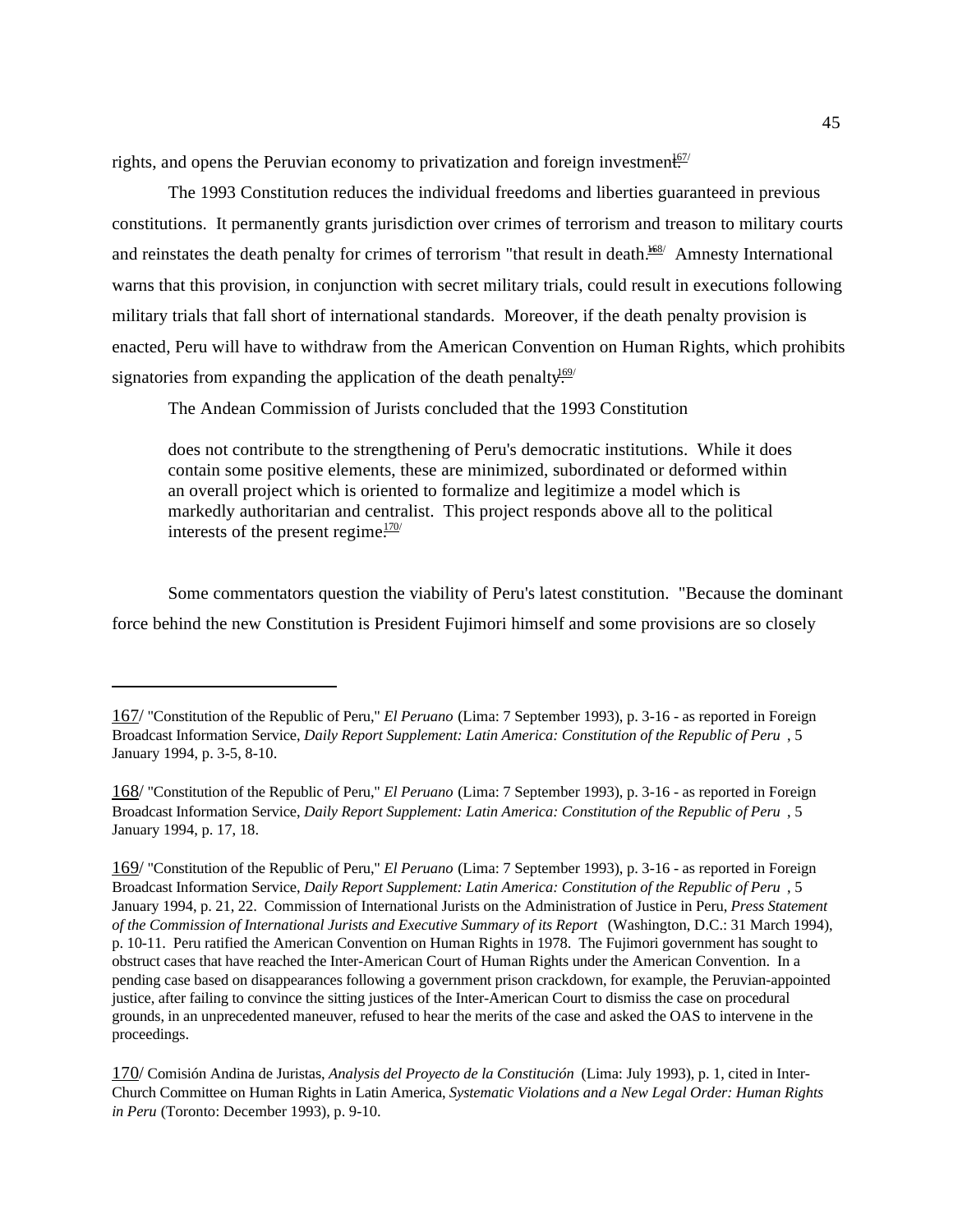identified with him, it may last only as long as he does. $\frac{101}{1}$ 

#### **E.** *De Facto* **and** *De Jure* **Impunity for Human Rights Abuses**

The Peruvian judiciary has failed to protect the Peruvian population from human rights violations by both guerrillas and the security forces. Since the coup, the reorganization of the judiciary and the severe anti-terrorist decrees have resulted in the detention of thousands of suspected terrorists. Many innocent people have been detained, tortured or brutalized while waiting to be freed. The security forces have continued to commit abuses without suffering any sanction.

#### **1. Military Impunity**

 The Peruvian security forces have acted with impunity throughout their counter-insurgency campaign. The attitude of judicial subordination to the military has in fact been codified by many of the laws and decrees instituted by Fujimori and his predecessors. Impunity is considered by many commentators and experts to be the primary cause of human rights abuses committed by the security forces  $\frac{172}{ }$ 

The broad powers ceded to the military in the emergency zones have prevented prosecutors and judges from addressing abuses perpetrated by members of the security forces. In areas subject to emergency controls, for example, the Public Ministry and civil courts receive no reports of arrest from the political-military commands and have only limited access to their detention facilities or barracks. The U.S. Department of State found in 1989 that "[t]here is little oversight of military activities in the emergency zones by civilian judges or prosecutors, and the constitutional rights of persons detained by

<sup>171/</sup> de Zevallos, Felipe Ortíz, "Peru's Economy: Is Optimism Warranted?," *Prospects for Peace in Peru* (Washington, D.C.: Washington Office on Latin America and George Washington University, 28 April 1993). "Interview with Marcial Rubio, Constitutional Law Professor," *Peru Report* (Lima: July 1993), p. 1-3.

<sup>172/</sup> U.S. Department of State, "Peru," *Country Reports on Human Rights Practices for 1994* (Washington, D.C.: U.S. Government Printing Office, February 1995), p. 481, 482. Americas Watch, *Human Rights in Peru One Year after Fujimori's Coup* (New York: Human Rights Watch, April 1993), p. 39-40. Amnesty International, *Peru: Human Rights since the Suspension of Constitutional Government* (London: AMR 46/13/93, May 1993), p. 32-35. Organization of American States, Inter-American Commission for Human Rights, *Report on the Situation of Human Rights in Peru* (Washington, D.C.: OEA/Ser.L/V/II.83, Doc. 31, 12 March 1993), p. 8, para. 26. Freedom House, *Freedom in the World 1993-1994* (New York: 1994), p. 454-455.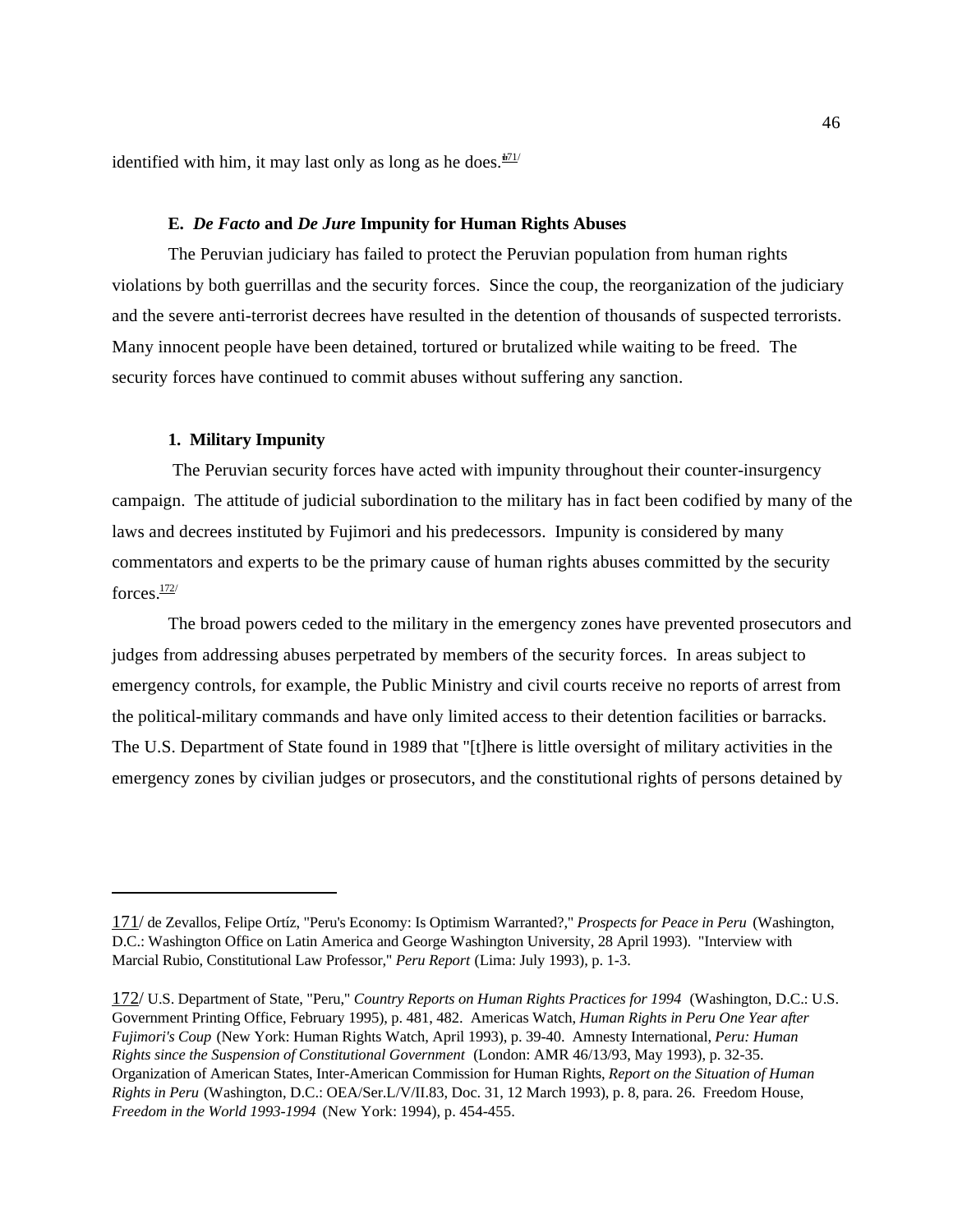the military are routinely ignored. $173/$ 

Even outside emergency zones, however, human rights violations committed by members of the security forces are either ignored or not seriously investigated by the Peruvian Government. Official inquiries into government abuses are infrequent and prosecutions are rare. On the rare occasions when judicial authority -- either civilian or military -- has attempted to reign in excesses committed by the security forces, those responsible have largely escaped serious punishment. This has been particularly true when evidence has indicated the involvement of senior military officials in authorizing, participating in, or attempting to cover up alleged abuses.

During the first five years of the counter-insurgency campaign (1982-87), a few cases, which had received much national and international publicity, were tried in civilian courts. In October 1987, the Supreme Court upheld the conviction of 11 members of the Civil Guard responsible for the November 1983 massacre of 33 peasant farmers in Soccos, Ayacucho. In 1986, the former political-military commander of Huanta, Ayacucho, Naval Captain Alvaro Artaza Adrianzen was charged with gross abuses of human rights. The charges were based on the 1984 discovery of 50 bodies in a mass grave at Pucayacu, the disappearance of a journalist, and the killings of six members of the Calqui Presbyterian Church. After the judicial proceedings were initiated, Artaza was allegedly taken out of the country by friends.<sup>175/</sup>

On November 9, [1993], a criminal court in Lima convicted several police agents of aggravated homicide for the June 1991 murder of three young men. Three of the policemen were sentenced to eighteen years each; two accomplices were sentenced to five and six years respectively. A major implicated as the intellectual author of the crime was not tried. $176/$ 

Military courts currently try all crimes committed by active duty personnel. The military has

174/ U.S. Department of State, "Peru," *Country Reports on Human Rights Practices for 1993* (Washington, D.C.: U.S. Government Printing Office, February 1994), p. 529, 530. U.S. Department of State, "Peru," *Country Reports on Human Rights Practices for 1992* (Washington, D.C.: U.S. Government Printing Office, February 1993), p. 472-473.

175/ Amnesty International, *Violations of Human Rights in the Emergency Zones* (London: AMR 46/25/88, August 1988), p. 17.

176/ Human Rights Watch, *Human Rights Watch World Report 1994* (New York: December 1993), p. 128.

<sup>173/</sup> U.S. Department of State, "Peru," *Country Reports on Human Rights Practices for 1989* (Washington, D.C.: U.S. Government Printing Office, February 1990), p. 708. Amnesty International, *Violations of Human Rights in the Emergency Zones* (London: AMR 46/25/88, August 1988), 21 p.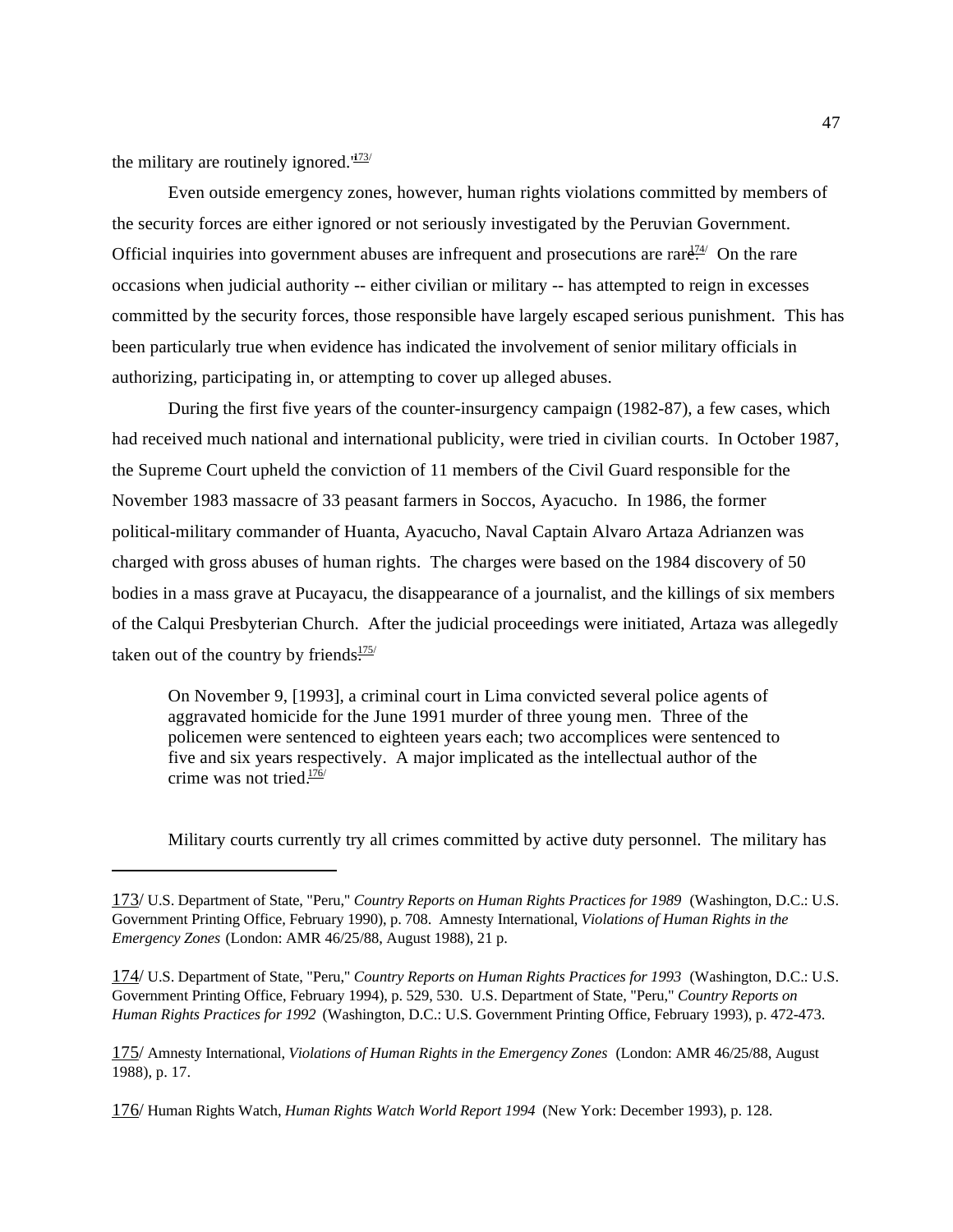typically neither investigated nor prosecuted its own members for human rights violation $\frac{177}{177}$  "The military has repeatedly used its court system to preempt civilian investigation and prosecution of cases involving military abuses..." $178$  Moreover, military courts have considered charges of rape, torture, and the murder of children as having been carried out legally by its members in the line of duty.

There have been only three confirmed cases in the past 10 years in which members of the Peruvian army have been tried, convicted and sentenced by military courts for the deliberate and arbitrary killing of civilians:

- On February 21, 1994, a military tribunal found nine army personnel guilty of the July 18, 1992, disappearance and extrajudicial execution of nine students and a professor from **La Cantuta** University. They received sentences ranging from four to twenty years. The convictions only came about after the notification of the press by a dissident army faction concerning the location of the bodies, intense international pressure to try those responsible, and the intervention of the Fujimori government to prevent the Supreme Court from turning the case over toa civilian court, which, it was feared, would have meted out harsher penalties. According to Human Rights Watch/Americas, the convicts, dubbe "Los Cantutos," received special treatment not accorded others convicted of similar crimes, including privileges such as color television, a bar, daily family visits, regular salary payments, cellular telephones, and free run of the prison tennis and indoor soccer courts.<sup>180/</sup>
- In February 1993, six members of the army were tried for crimes including homicide and rape committed during the July 4, 1991 massacre near **Santa Bárbara**, Huancavelica. The bodies of 14 peasants were found in an abandoned mine. A military court absolved army **Lieutenant Javier Bendezú Vargas** of the crime of aggravated homicide,

178/ U.S. Department of State, "Peru," *Country Reports on Human Rights Practices for 1992* (Washington, D.C.: U.S. Government Printing Office, February 1993), p. 473.

179/ Amnesty International, *Caught between Two Fires: Peru Briefing* (London: August 1989), p. 8.

180/ U.S. Department of State, "Peru," *Country Reports on Human Rights Practices for 1993* (Washington, D.C.: U.S. Government Printing Office, February 1994), p. 529-531. Human Rights Watch, *Human Rights Watch World Report 1995* (New York: December 1994), p. 115. Washington Office on Latin America, *After the Autogolpe: Human Rights in Peru and the U.S. Response* (Washington, D.C.: July 1994), p. 24-28. Americas Watch, *Peru: Anatomy of a Cover-Up, the Disappearances at La Cantuta* (New York: Human Rights Watch, September 1993), p. 7-8. "Victims of `Army Death Squad' Found," *The Guardian* (London: 26 November 1993). Nash, Nathaniel C., "Fugitive General Accuses Peruvian Army, Saying Officers Run Hit Squad," *New York Times* (New York: 12 May 1993), p. A10. Bowen, Sally, "Peru's President Faces Challenges on Rights Abuses," *Christian Science Monitor* (Boston: 18 May 1993), p. 1. Speck, Mary, "Swift Military-Court Trial Seen as Cover-Up in Peru," *Miami Herald* (Miami: 18 March 1994), p. 18A. For additional information on the steps taken by the government to avoid public inquiry and civilian prosecution, see Section III.E.2, The Absence of Judicial Protection.

<sup>177/</sup> U.S. Department of State, "Peru," *Country Reports on Human Rights Practices for 1993* (Washington, D.C.: U.S. Government Printing Office, February 1994), p. 529-531.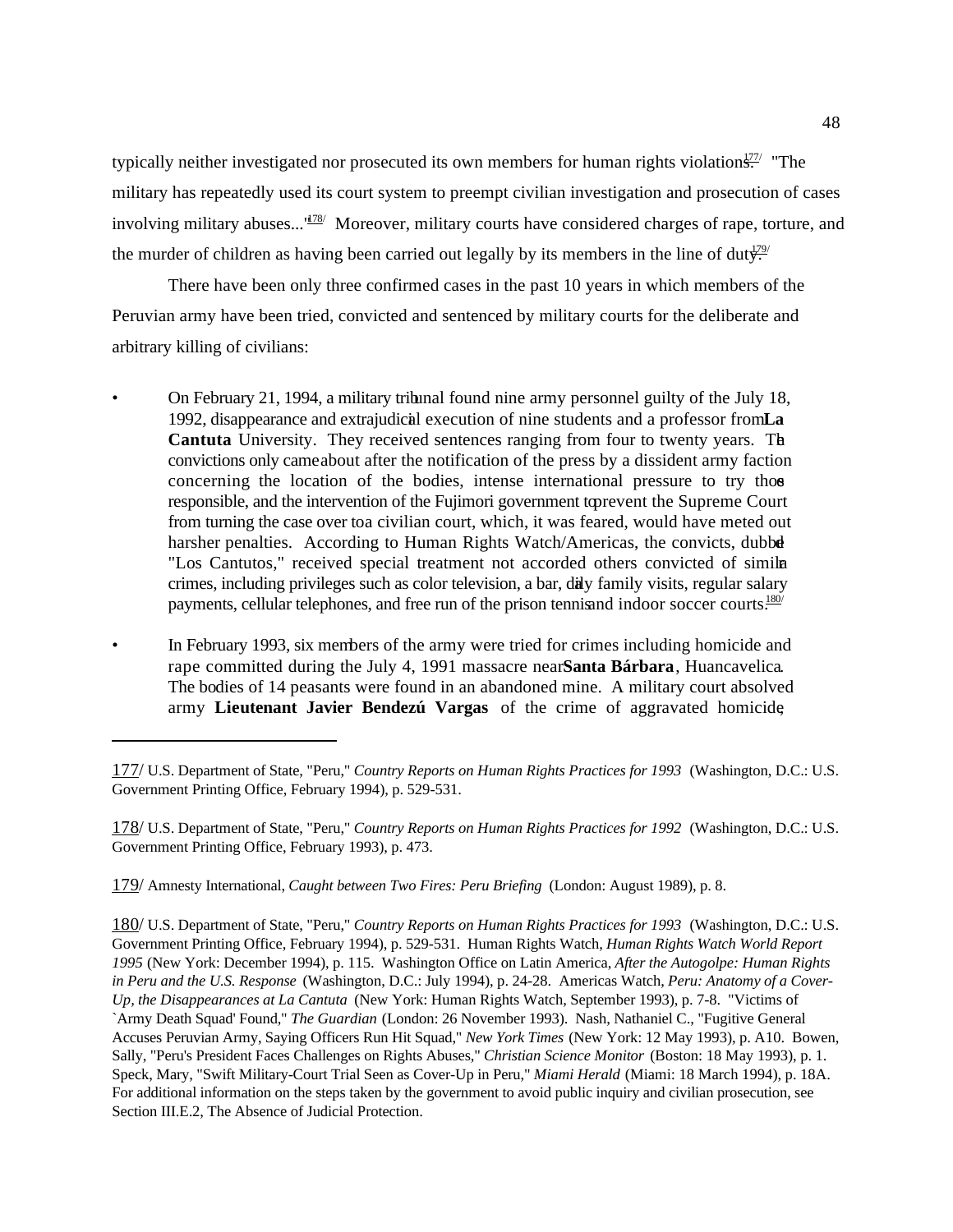convicting him of abuse of authority and perjury and sentencing him to 10 years in jail. Two subordinates were also convicted but received light sentences.<sup>81/</sup>

• In a case stemming from the August 1985 massacre of 69 peasants in**Accomarca** by an army patrol, **Captain Telmo Hurtado**, who commanded the patrol, was sentenced to six years in prison for abuse of authority. A military appeals court affirmed the sentence in February 1993 following years of international pressure, during which time Hurtado had been twice promoted. In its 1994 Country Report, the U.S. Department of State indicated that it had received credible reports that Hurtado was free and back on active duty in the  $army.$ <sup>182/</sup>

The two February 1993 convictions marked the first time that the Peruvian military had publicly announced the conviction of military personnel on charges related to human rights abuses. The charges were for "abuse of authority," because the military justice code does not include murder as a crime. One human rights organization commented:

While the Peruvian government has used these verdicts as showpieces of its commitment to sanction military personnel responsible for human rights abuses, the light sentences handed down in no way correspond to the gravity of the crimes committed. Moreover, they stand in sharp contrast to the twenty to thirty year sentences or terms of life imprisonment given to hundreds of civilians in [1993] under anti-terrorist legislation. In both cases, military personnel responsible for the slaying of defenseless peasants were acquitted of murder charges and sanctioned instead for "abuse of authority."<sup>183/</sup>

## **2. The Absence of Judicial Protection**

Even in cases where the law would permit civilian justice to hold members of the security forces accountable for human rights abuses, judges and prosecutors have failed to act. The response of civilian authorities to cases of disappearance in which military complicity is suspected is revealing. In

<sup>181/</sup> U.S. Department of State, "Peru," *Country Reports on Human Rights Practices for 1993* (Washington, D.C.: U.S. Government Printing Office, February 1994), p. 531. Inter-Church Committee on Human Rights in Latin America, *Systematic Violations and a New Legal Order: Human Rights in Peru* (Toronto: December 1993), p. 29. U.S. Department of State, "Peru," *Country Reports on Human Rights Practices for 1992* (Washington, D.C.: U.S. Government Printing Office, February 1993), p. 474. "Model Sentence," *Andean Newsletter* (22 February 1993), p. 5.

<sup>182/</sup> U.S. Department of State, "Peru," *Country Reports on Human Rights Practices for 1993* (Washington, D.C.: U.S. Government Printing Office, February 1994), p. 531. Inter-Church Committee on Human Rights in Latin America, *Systematic Violations and a New Legal Order: Human Rights in Peru* (Toronto: December 1993), p. 29.

<sup>183/</sup> Inter-Church Committee on Human Rights in Latin America, *Systematic Violations and a New Legal Order: Human Rights in Peru* (Toronto: December 1993), p. 29.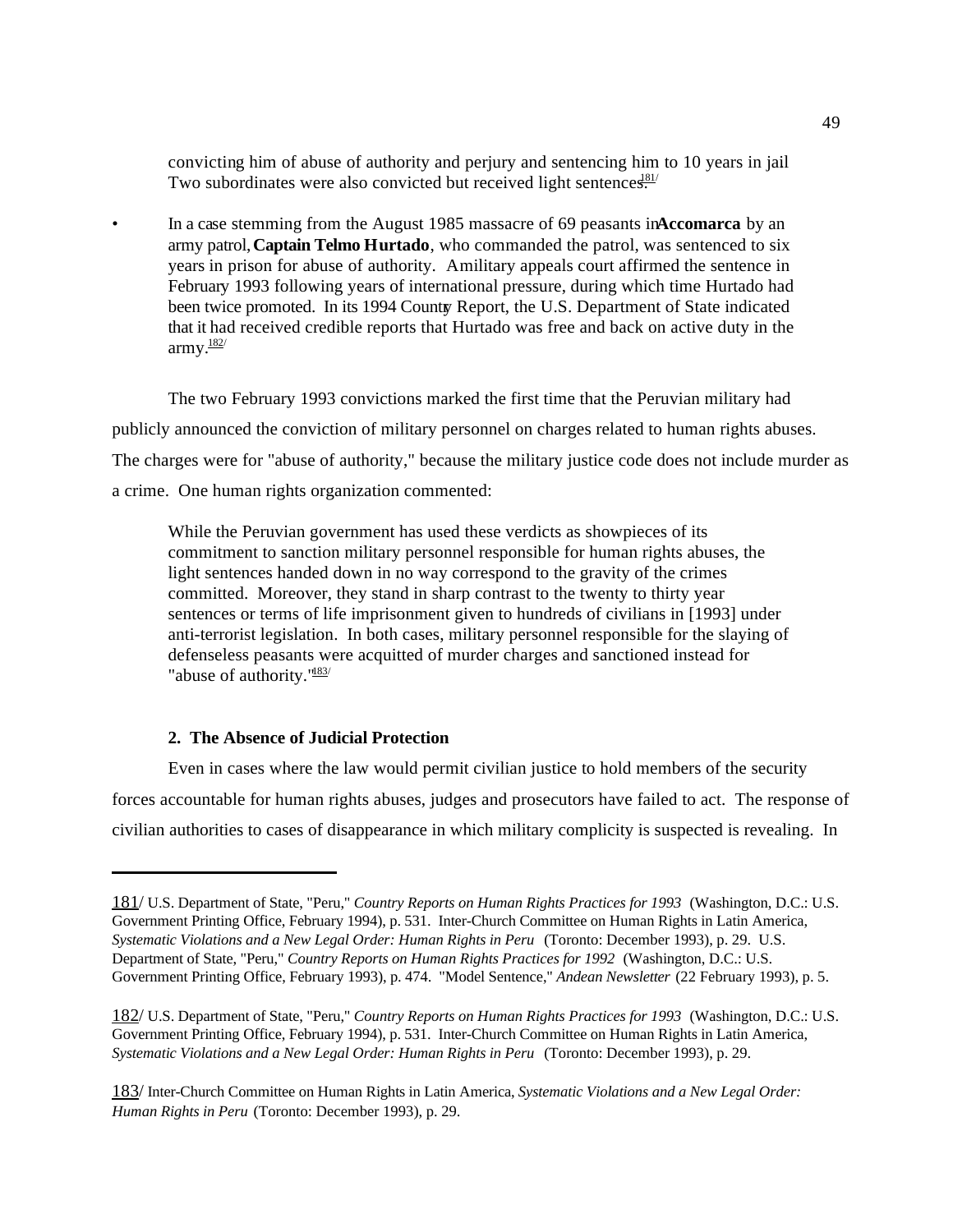cases of disappearance the victims' rights may be protected by submitting *habeas corpus* or *amparo* petitions to a public prosecutor. The prosecutor then attempts to find the individual and to identify his abductors. According to law, the prosecutors have investigatory power, and the civil judiciary may try and convict those responsible for rights violations. Yet despite their legal authority, Peruvian courts have only infrequently used writs of *habeas corpus* as a means of defending human rights. Over a seven and one half year period, only 7 per cent of allhabeas corpus cases were accepted by judges, with a decline in the acceptance rate from 25 per cent in 1984 to only 3 per cent in 199 $\theta_{\text{H}}^{\text{84}}$ 

To some extent, this reflects the historical weakness of judges and prosecutors in a society dominated by military institutions. Scarce resources, corruption, and inefficiency have traditionally hampered the Peruvian court system. Out of the Peruvian prison population of 17,000 in 1991, only a quarter were serving their sentence; the majority was awaiting trial. Of the 696 people in prison on terrorism charges, only 25 had been convicted and the remaining detainees were awaiting trial.  $\frac{185}{185}$ Moreover, judges and prosecutors have been threatened by both *Sendero* and members of the security forces or death squads linked to the military.<sup>186/</sup>

Rather than strengthen the civilian justice system and acknowledge the supremacy of the rule of law, the Fujimori government has acted to undermine it. While publicly recognizing the need to stem human rights abuses by government agents, the Fujimori government has consistently acted contrary to its public statements. Fujimori's dissolution of Congress in April 1992 ended the work of congressional commissions investigating human rights abuses. The Fujimori administration has criticized local and international human rights organizations, calling them apologists for terrorists. Following the arrest of Abimael Guzmán, the government published a list of alleged Sendero leaders living both in Peru and abroad. Among those identified was Carlos Chipoco, a respected human rights activist who has

<sup>184/</sup> Praeli, Francisco Eguiguren; Sumar, Milagros Maraví, "Análisis de las principales tendencias cuantativas en la jurisprudencia de *habeas corpus* en Perú (1983-1990)," *Boletín Comisión Andina de Juristas* (Lima: no. 28, March 1991), p. 9-21.

<sup>185/</sup> Americas Watch, *Human Rights in Peru One Year after Fujimori's Coup* (New York: Human Rights Watch, April 1993), p. 19. Comisión Especial de Investigación y Estudio sobre la Violencia y Alternativas de Pacificación, *Violencia y pacificación en 1991* (Lima: Senado de la República, 1992), p. 108-16. Smith, Michael L., "Beset Peru Seeks to Strengthen Courts," *Washington Post* (Washington, D.C.: 20 March 1987).

<sup>186/</sup> U.S. Department of State, "Peru," *Country Reports on Human Rights Practices for 1994* (Washington, D.C.: U.S. Government Printing Office, February 1995), p. 487. Organization of American States, Inter-American Commission on Human Rights, *Report on the Situation of Human Rights in Peru* (Washington, D.C.: OEA/Ser.L/V/II.83, Doc. 31, 12 March 1993), p. 7, para. 24.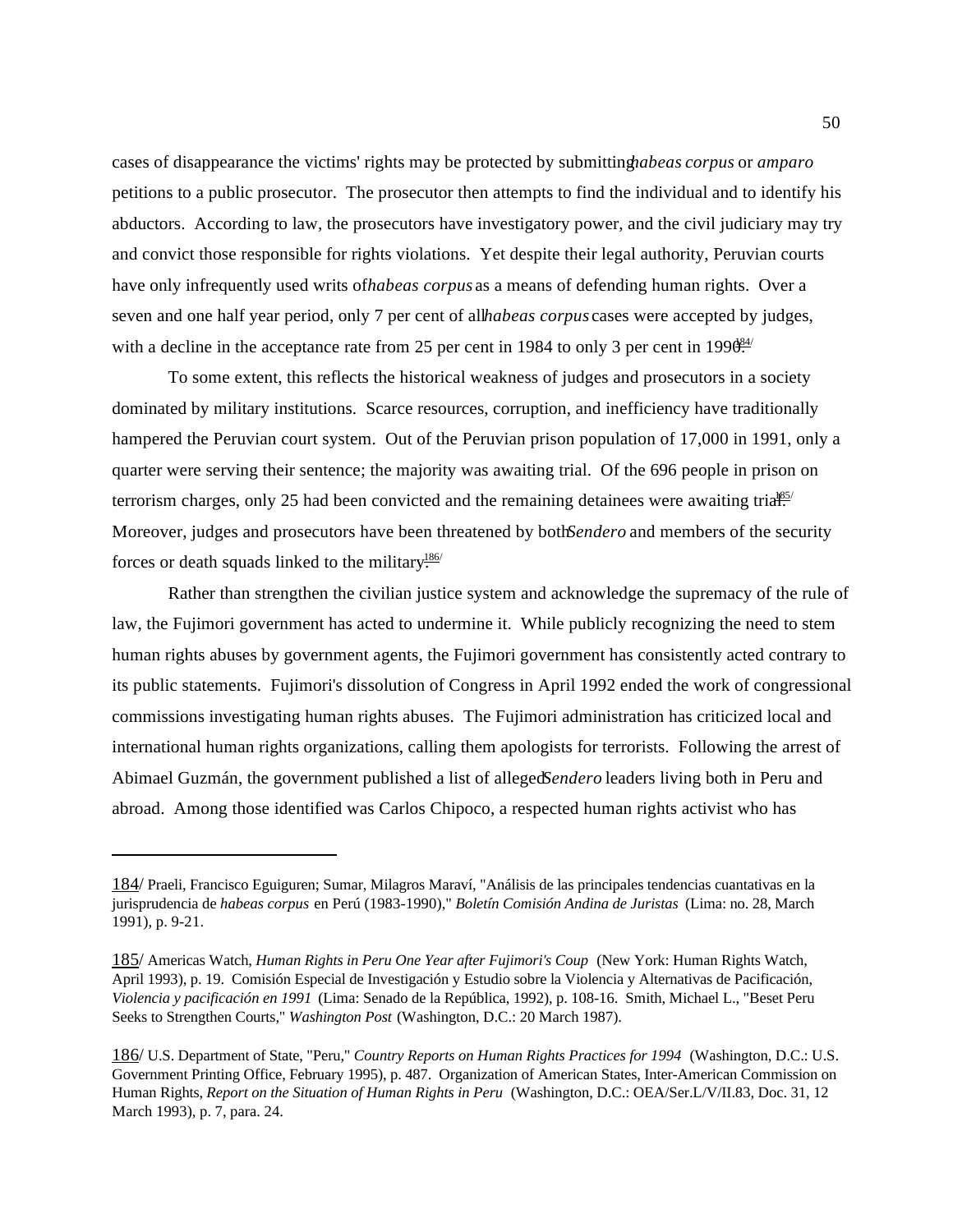represented the Inter-American Commission on Human Rights in international cases against the Peruvian government. High-ranking government officials have also attacked human rights organizations.187/

In contrast, the Fujimori government has rewarded elements of the military closely linked to human rights abuses. Fujimori has steadily increased the power of the SIN (National Intelligence Service), a branch of the armed services notorious for its involvement in human rights abuse $\frac{188}{5}$  and promoted two generals who have been implicated in human rights abuses.<sup>189</sup>/

The failure of the government to investigate the disappearance and extrajudicial execution of nine students and a professor from **La Cantuta** University, an incident in which the army and the SIN were implicated, demonstrates the *de facto* impunity enjoyed by members of the Peruvian security forces and the lengths the government and military will go to avoid public scrutiny of, or accountability for, military violations of human rights.

On July 18, 1992, Professor **Hugo Muñoz Sánchez** and nine students -- **Roberto Edgar Teodoro Espinoza, Luis Enrique Ortiz Perea, Armando Richard Amaro Cóndor, Marcelino Manuel Rosales Cárdenas, Heráclides Pablo Meza, Juan Gabriel Mariños Figueroa, Dora Oyague Fierro, Bertila Lozano Torres** and **Felipe Flores Chipana** -- disappeared from **Enrique Guzman y Valle University** outside Lima, widely known as "**La Cantuta**," while the campus was occupied by the military. In response to an official inquiry, the Peruvian Government informed the UN Centre for Human Rights on October 28, 1992, that following an army investigation, the Ministry of Defense had concluded that the individuals "had not been detained or captured by members of the army

<sup>187/</sup> U.S. Department of State, "Peru," *Country Reports on Human Rights Practices for 1992* (Washington, D.C.: U.S. Government Printing Office, February 1993), p. 481. Organization of American States, Inter-American Commission on Human Rights, *Report on the Situation of Human Rights in Peru* (Washington, D.C.: OEA/Ser.L/V/II.83, Doc. 31, 12 March 1993), p. 12-13, para. 40. Washington Office on Latin America, *After the Autogolpe: Human Rights in Peru and the U.S. Response* (Washington, D.C.: July 1994), p. 14, 28-29. Such official criticism has exposed human rights monitors and activists to violent retribution at the hands of government or quasi-government authority. See Section V.C., Human Rights Activists and Lawyers, below.

<sup>188/</sup> Americas Watch, *Human Rights in Peru One Year after Fujimori's Coup* (New York: Human Rights Watch, April 1993), p. 3.

<sup>189/</sup> General Rabanal (crimes committed in 1986) and General Valdivia (Cayara massacre). Organization of American States, Inter-American Commission on Human Rights, *Report on the Situation of Human Rights in Peru* (Washington, D.C.: OEA/Ser.L/V/II.83, Doc. 31, 12 March 1993), p. 12, para 38.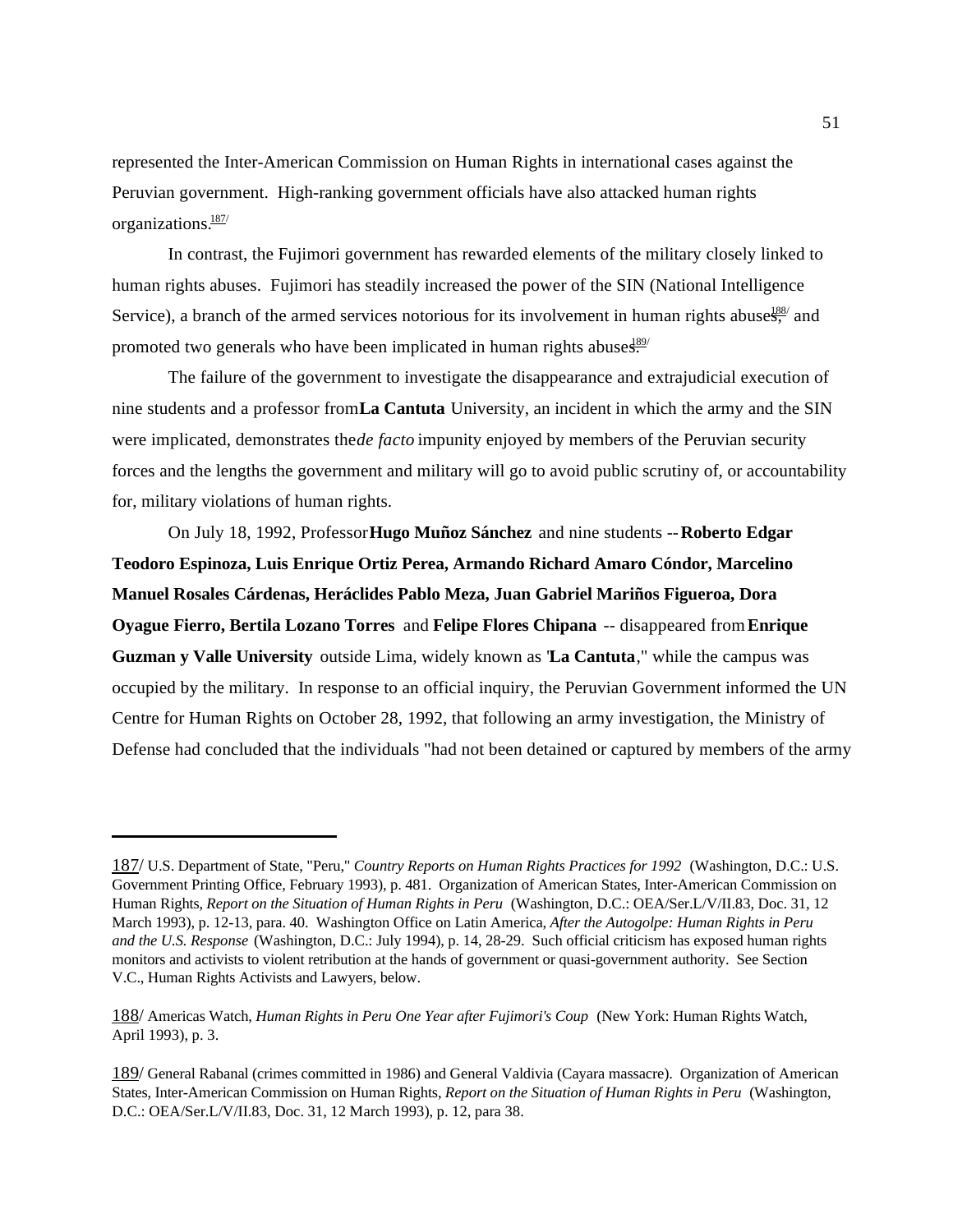under any circumstances. $1\frac{190}{ }$ 

In 1993, there were credible and detailed accusations that the La Cantuta disappearances had been committed by a SIN death squad. The third-ranking general of the Peruvian Army, Rodolfo Robles, publicly accused presidential intelligence advisor Vladimiro Montesinos of operating an execution squad of 20 to 25 officers; Robles further claimed that Peru's Army Commander in Chief, General Nicolás de Bari Hermoza had approved its operations in advance. Senior government and army officials were alleged to have had knowledge of the unit's existence.<sup>91/</sup>

When called before the CCD in April 1993, General Hermoza denied military involvement in the Cantuta case and accused a group of legislators of aiding guerrilla organizations. Hermoza sent tanks into the streets of Lima on April 21 and 22 as a show of force and warning against a proposed congressional investigation. Despite the intimidation, a congressional subcommittee continued its investigation. The majority's report concluded that the army was responsible for the massacre and accused General Hermoza of attempting to cover up the activities of a military death squad. It also found evidence of criminal wrong-doing by General Luis Pérez Documet, head of the army's special forces division (DIFE, *División de Fuerzas Especiales*), General Juan Rivero Lazo, head of the army intelligence service (DINTE, *Dirección de Inteligencia del Ejército*); General Luis Salazar Monroe, commander of the Second Military Region; General Julio Salazar Monroe, official head of the SIN; and others. However, President Fujimori had expressed his opposition to the majority report, and the CCD rejected it in favor of the minority's report, which exonerated the army.<sup>192/</sup>

<sup>190/</sup> Amnesty International, *Peru: Army Seeks a Cover-Up of Summary Killings* (London: AMR 46/12/93, April 1993), p. 1. Americas Watch, *Peru: Anatomy of a Cover-Up, the Disappearances at La Cantuta* (New York: Human Rights Watch, September 1993), p. 5.

<sup>191/</sup> U.S. Department of State, "Peru," *Country Reports on Human Rights Practices for 1993* (Washington, D.C.: U.S. Government Printing Office, February 1994), p. 531. Americas Watch, *Peru: Anatomy of a Cover-Up, the Disappearances at La Cantuta* (New York: Human Rights Watch, September 1993). Washington Office on Latin America, *After the Autogolpe: Human Rights in Peru and the U.S. Response* (Washington, D.C.: July 1994), p. 24-25. Nash, Nathaniel C., "Fugitive General Accuses Peruvian Army, Saying Officers Run Hit Squad," *New York Times* (New York: 12 May 1993), p. A10. Bowen, Sally, "Peru's President Faces Challenges on Rights Abuses," *Christian Science Monitor* (Boston: 18 May 1993), p. 1.

<sup>192/</sup> U.S. Department of State, "Peru," *Country Reports on Human Rights Practices for 1993* (Washington, D.C.: U.S. Government Printing Office, February 1994), p. 529. Washington Office on Latin America, *After the Autogolpe: Human Rights in Peru and the U.S. Response* (Washington, D.C.: July 1994), p. 25-26. "Army Officers' Trials to Test Democracy in Peru," *New York Times* (New York: 12 January 1994). Amnesty International, *Peru: Army Officers Charged With Murdering La Cantuta University Lecturer and Students* (London: AMR 46/12/93, January 1994), p. 3. Nash, Nathaniel C., "In Peru, A `Second Coup' Reveals the Upper Hand," *New York Times* (New York: 2 May 1993), p.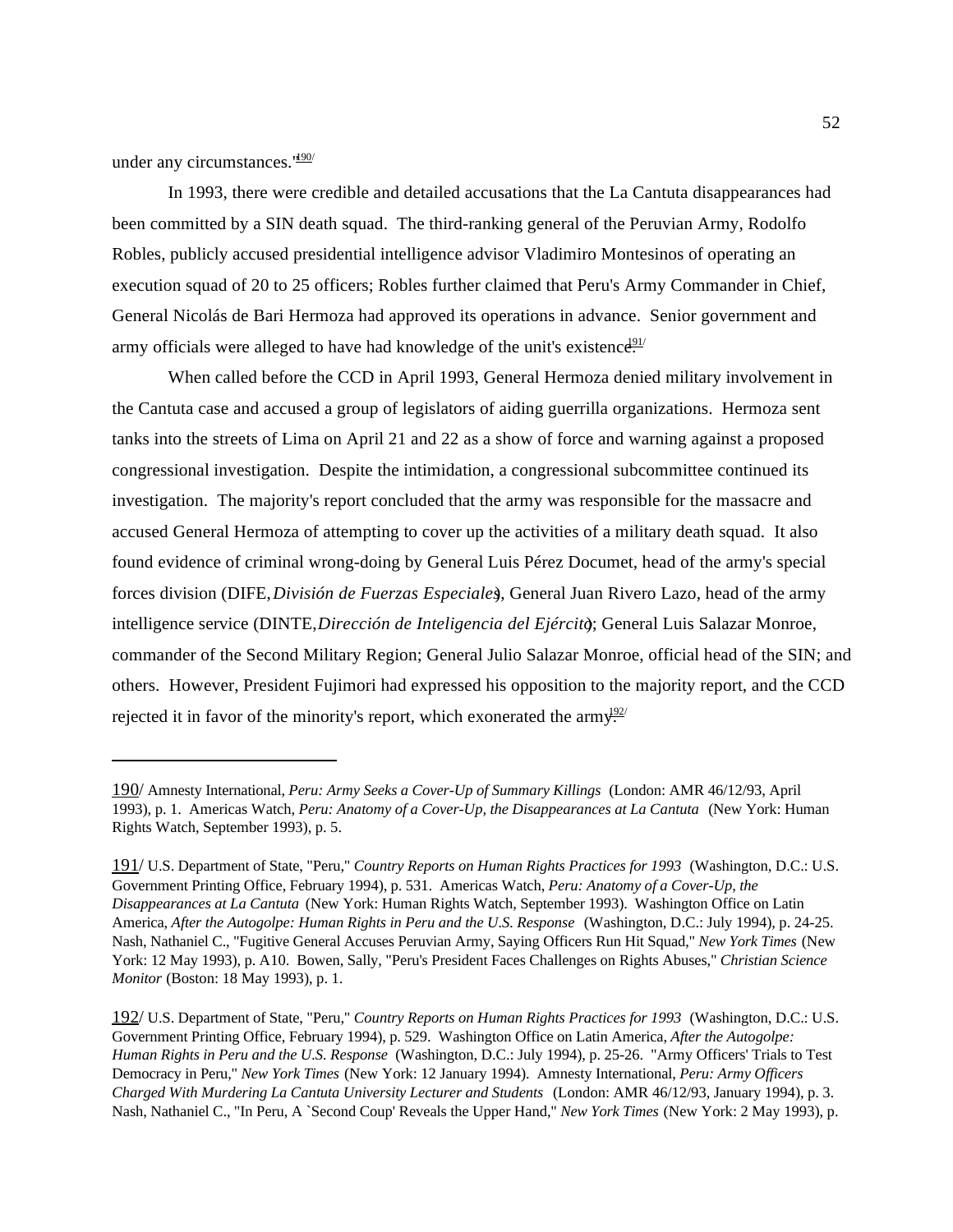In May 1993, General Robles sought exile in Argentina following death threats against himself and his family. On July 8, 1993, after an anonymous tip to journalists, human remains subsequently identified as the La Cantuta victims were discovered in a series of shallow graves near Lima. According to congressional documents, Hermoza had ordered the bodies exhumed and disposed of permanently. $\frac{193}{ }$ 

Despite the discovery of this important evidence, the Fujimori government hampered efforts by civilian authorities to investigate the case. The judiciary ignored writs of *habeas corpus* and offers of help from international forensic experts were rejected. General Hermoza was accused of telling the investigating judge to disregard the case, and refused to allow army personnel to testify in civilian court or before congressional investigators. While the civilian judge investigating the case was on vacation toward the end of August, his temporary replacement closed the investigation and handed it over to the military court. Under intense international pressure, the government reopened the case in November, and in December charges were brought against eleven members of the armed forces, although not against most of the higher ranking officials implicated. A civilian trial would have assured that senior military officers would be summoned as witnesses to testify publicly and would have provided for a public airing of the facts. $\frac{194}{12}$ 

As the civilian investigation reached its climax, military authorities were holding their own investigation. At the end of October, the Fujimori government first publicly acknowledged that four soldiers were being held by the military in the case; in late November, just before criminal charges were brought by the civilian judiciary, the military identified the accused. The Supreme Council of Military Justice did not issue arrest warrants until mid-December. In January 1994, the government announced that a military court had indicted 11 military personnel in the case. Eight officers, including General Juan Rivero Lazo and Majors Santiago Martín Rivas and Carlos Pichilingue were under barracks arrest.

D6. "Military Absolved in La Cantuta Case," *Latin American Weekly Report* (London: 8 July 1993), p. 303.

<sup>193/</sup> Washington Office on Latin America, *After the Autogolpe: Human Rights in Peru and the U.S. Response* (Washington, D.C.: July 1994), p. 25. Nash, Nathaniel C., "Fugitive General Accuses Peruvian Army, Saying Officers Run Hit Squad," *New York Times* (New York: 12 May 1993), p. A10. Bowen, Sally, "Peru's President Faces Challenges on Rights Abuses," *Christian Science Monitor* (Boston: 18 May 1993), p. 1.

<sup>194/</sup> U.S. Department of State, "Peru," *Country Reports on Human Rights Practices for 1993* (Washington, D.C.: U.S. Government Printing Office, February 1994), p. 531. "Army Officers' Trials to Test Democracy in Peru," *New York Times* (New York: 12 January 1994). Nash, Nathaniel C., "Fugitive General Accuses Peruvian Army, Saying Officers Run Hit Squad," *New York Times* (New York: 12 May 1993), p. A10. Bowen, Sally, "Peru's President Faces Challenges on Rights Abuses," *Christian Science Monitor* (Boston: 18 May 1993), p. 1.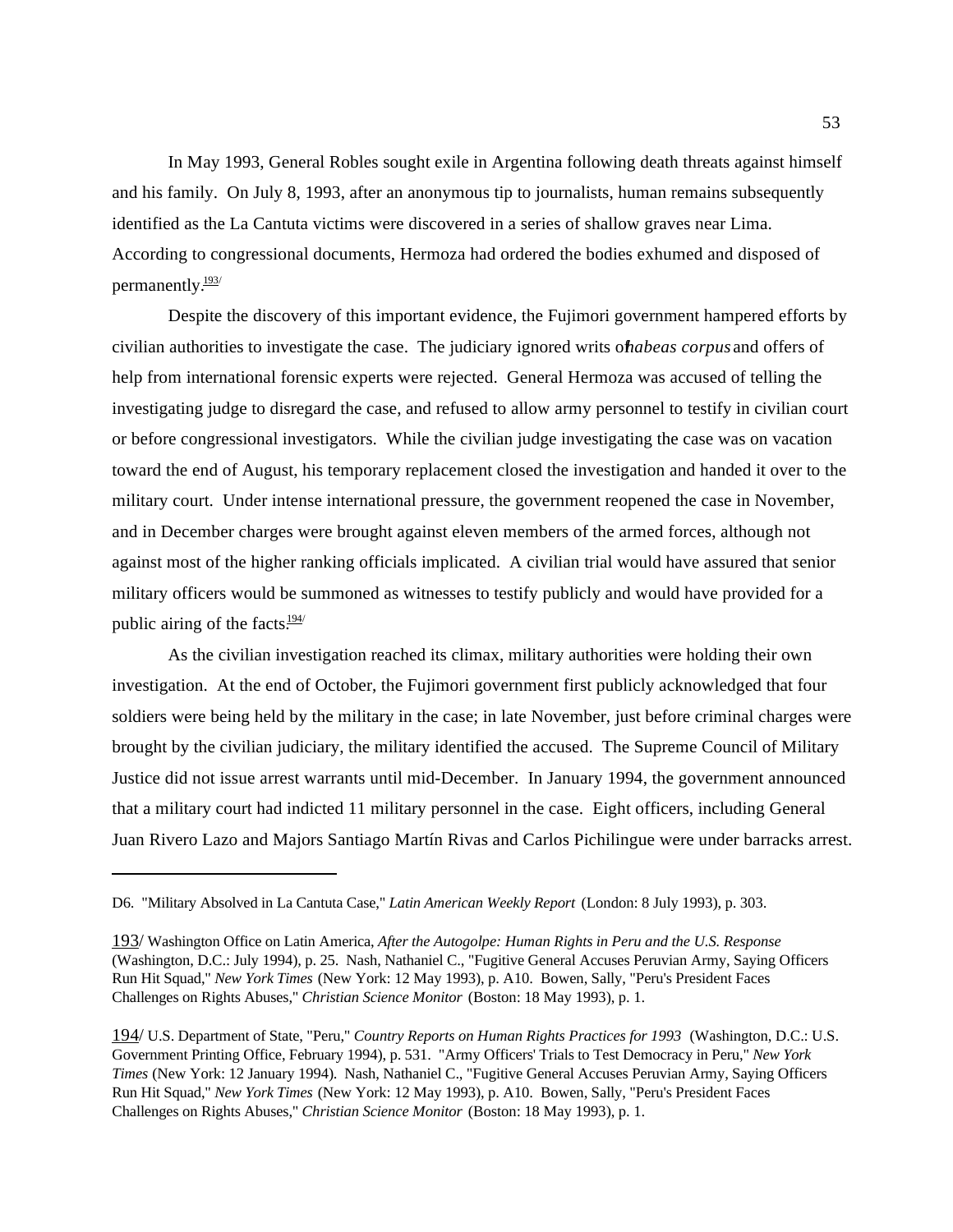All had been previously charged by the civilian judiciary.<sup>195/</sup>

Under Peru's Constitution, the Supreme Court resolves jurisdictional disputes. In the past, the Court had ruled for military jurisdiction in such cases, and there was little reason to suspect that it would do otherwise since most members of the court had been selected as Fujimori loyalists following the *autogolpe*. As the Court's deliberations proceeded on the La Cantuta case, however, it appeared as though the case could end up before a civilian court. Unexpectedly, on February 6, 1994, the CCD bypassed all normal congressional procedures to enact law 26291, which reduced the votes necessary to resolve jurisdictional disputes and effectively insured that the case would be heard in a military court. Fujimori signed the law a few days later. The justification offered for the legislation was the protection of the human rights of the members of the military accused in the case. Peruvian Prime Minister Alfonso Bustamante resigned in protest over the enactment of the  $law^{196/2}$ 

According to the Andean Commission of Jurists, law 26291 (or the La *Cantuta* law," as it became known) violates at least three articles of the new 1993 Constitution: article 139.2, which prohibits direct interference in judicial matters; article 103, which prohibits legislation from being applied retroactively; and article 139.4, which guarantees public processes for judicial procedures involving state employees or fundamental rights. The *La Cantuta* law eliminates public accountability by permitting secret votes to resolve jurisdictional conflicts. Despite these apparent illegalities, no legal recourse is available to contest the law. The Tribunal of Constitutional Guarantees, which heard such cases in the past, was suspended by Fujimori at the time of the *autogolpe*, and no new court has ever been installed<sup>197/</sup>

Within days of the passage of the *La Cantuta* law, the military court passed down a verdict against nine military personnel, with sentences ranging from four to twenty years. The military judge

<sup>195/</sup> U.S. Department of State, "Peru," *Country Reports on Human Rights Practices for 1993* (Washington, D.C.: U.S. Government Printing Office, February 1994), p. 531. "Army Officers' Trials to Test Democracy in Peru," *New York Times* (New York: 12 January 1994). Von Hagen, Adriana, "Fujimori Bows to Peru's Army in Handing Over Rights Case," *Los Angeles Times* (Los Angeles: 18 February 1994), p. 4. "Remains are Those of Missing Students," *Reuters* (London: 1 December 1993) - as reported on NEXIS database. "Missing Students Haunt Peruvian Government," *Latinamerica Press* (2 December 1993), p. 1-2.

<sup>196/</sup> Washington Office on Latin America, *After the Autogolpe: Human Rights in Peru and the U.S. Response* (Washington, D.C.: July 1994), p. 27. See also: Human Rights Watch, *Human Rights Watch World Report 1995* (New York: December 1994), p. 115. "Peru's Prime Minister Quits," *Washington Post*

<sup>(</sup>Washington, D.C.: 17 February 1994), p. A36. Von Hagen, Adriana, "Fujimori Bows to Peru's Army in Handing Over Rights Case," *Los Angeles Times* (Los Angeles: 18 February 1994), p. 4. Bustamante was replaced by Foreign Minister Efraín Goldenberg.

<sup>197/</sup> Washington Office on Latin America, *After the Autogolpe: Human Rights in Peru and the U.S. Response* (Washington, D.C.: July 1994), p. 27.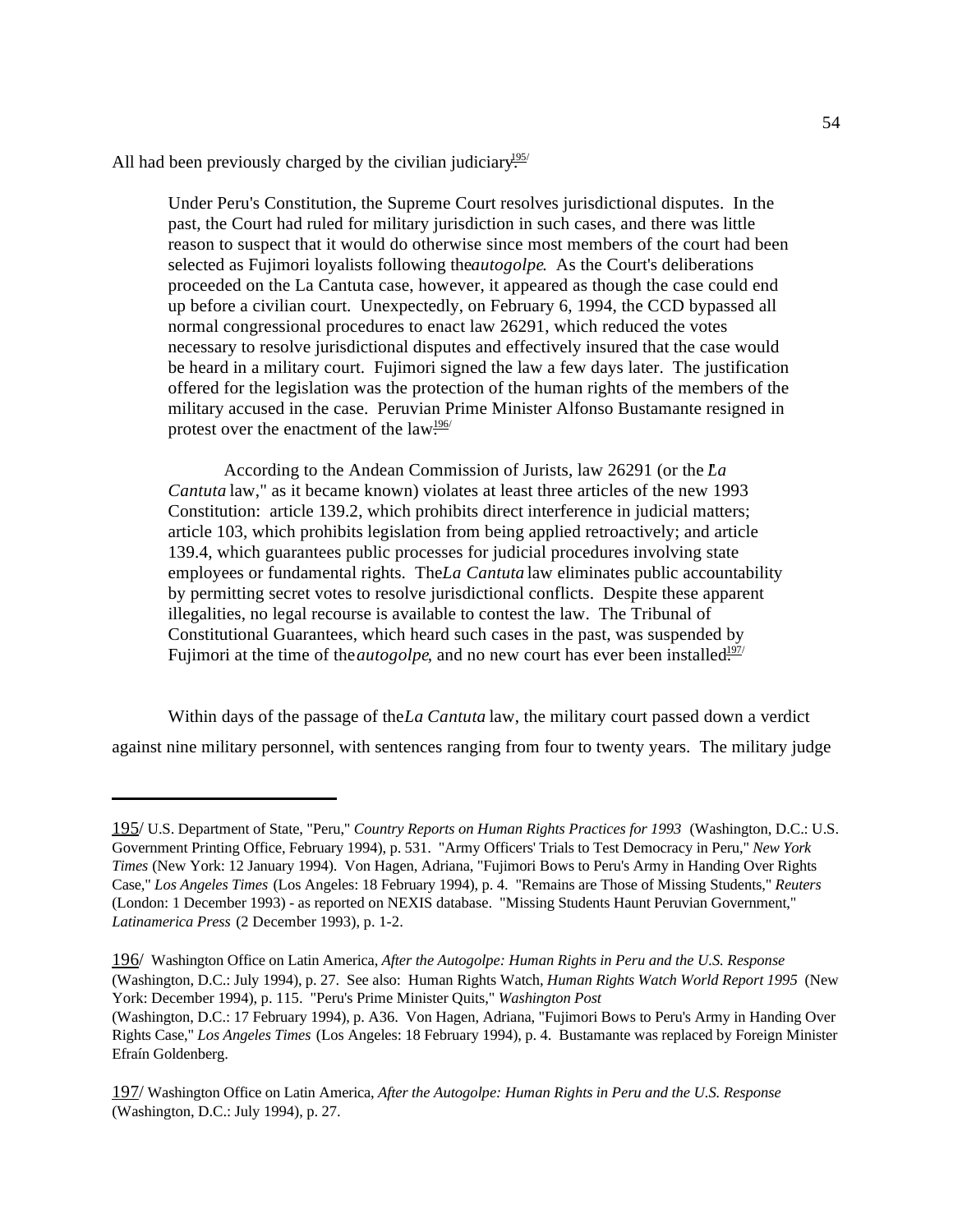accepted jurisdiction for the case since the actions took place in the context of a counter-insurgency operation, but absolved both the military high command and the one General indicted of responsibility for actions carried out by subordinates, claiming that the group operated "on its own." As indicated earlier, there are reports that those convicted continue to receive full salaries and benefits and enjoy special privileges and lenient prison conditions.<sup>198/</sup>

No case has been initiated in a military or civilian court regarding the cover-up that occurred. On the contrary, nine military personnel -- including three colonels and two lieutenants -- are under military investigation for leaking the information on the military operation that led to the La Cantuta killings. $\frac{199}{2}$ 

The unwillingness of any branch of the Peruvian government to exercise effective oversight of the military in the La Cantuta case illustrates the lack of independence of the Attorney General's Office, the judiciary, and Congress. Indeed, the contortion of the legislative process and the 1993 Constitution (in order to assure the ultimate transfer of the case to a military court) demonstrates the strength of military interests within the executive branch and over Congress and the judiciary. The government and military conducted an active campaign to cover up and discredit the facts of the case. According to the Washington Office on Latin America, "[t]he La Cantuta case [took] on great symbolic importance in measuring the Peruvian government's political will to rein in human rights violators, given the overwhelming evidence pointing to high-level military and intelligence services' involvement in that case." Following the promulgation of the special law giving a military court jurisdiction over the politically sensitive case, Alexander Watson, the U.S. Assistant Secretary of State for Inter-American Affairs, commented that President Fujimori's handling of the La Cantuta case constituted a "major setback" to efforts to end military impunity and foster judicial integrity in Peru. The Commission of International Jurists labeled the La Cantuta case Peru's most recent manifestation of "institutionalized impunity."200/

<sup>198/</sup> Washington Office on Latin America, *After the Autogolpe: Human Rights in Peru and the U.S. Response* (Washington, D.C.: July 1994), p. 26-7. Human Rights Watch, *Human Rights Watch World Report 1995* (New York: December 1994), p. 115-116.

<sup>199/</sup> Washington Office on Latin America, *After the Autogolpe: Human Rights in Peru and the U.S. Response* (Washington, D.C.: July 1994), p. 27-8.

<sup>200/</sup> Washington Office on Latin America, *WOLA Policy Recommendations for Peru* , Memo from George Vickers and Coletta Youngers to Dr. Richard Feinberg, Ambassador Alexander Watson and Mark Schneider (Washington, D.C.: 11 January 1994). Marquis, Christopher, "U.S. Denounces Peru's Decision to Try Rights Case in Private," *Miami Herald*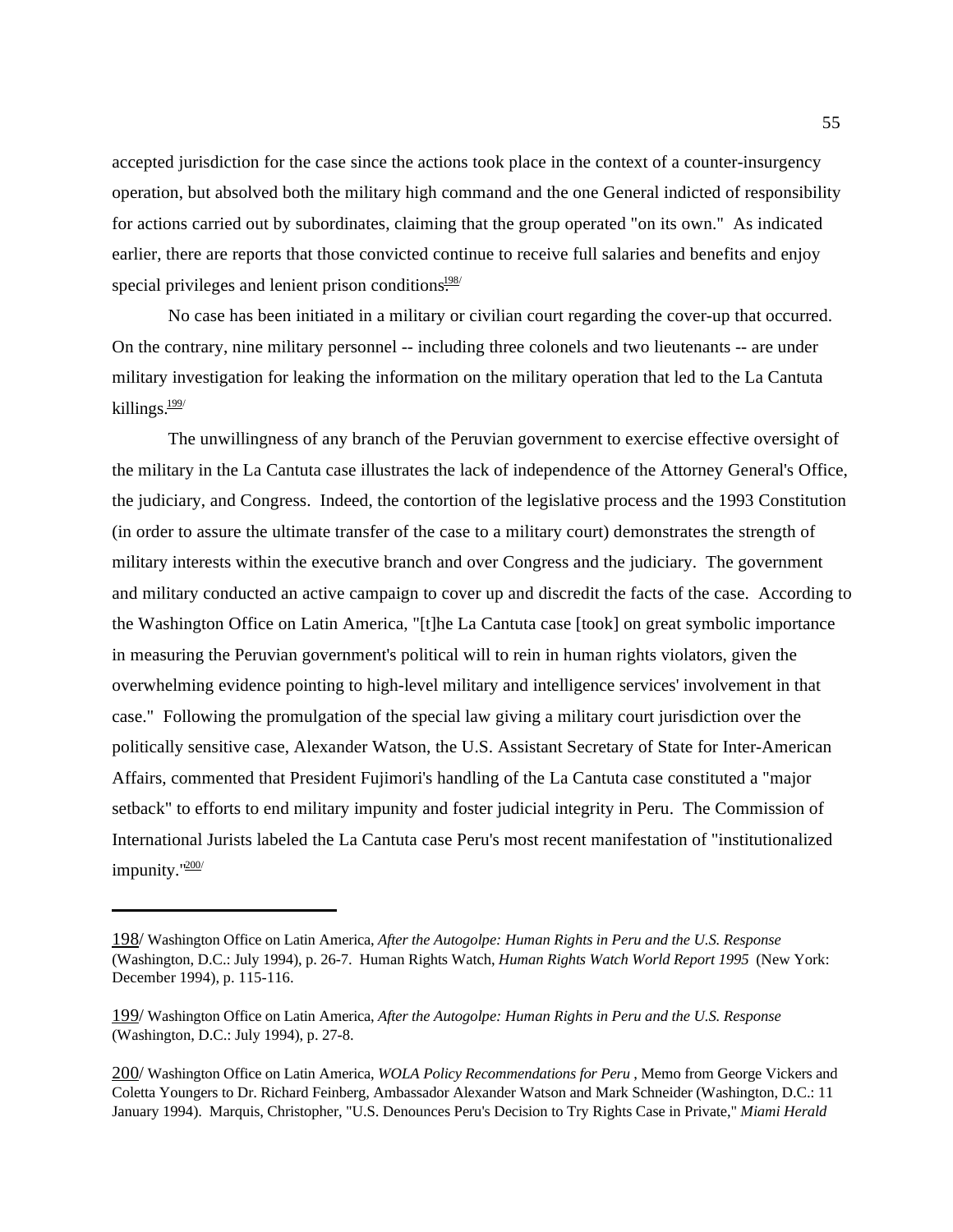## **IV. HUMAN RIGHTS ABUSES**

Governmental, intergovernmental and nongovernmental bodies have reported on and condemned human rights abuses in Peru committed by both government security forces and the armed opposition, *Sendero Luminoso* and the MRTA. The abuses fall into five main categories: (1) forced disappearance; (2) extrajudicial execution and assassination; (3) arbitrary arrest and detention, and kidnapping; (4) torture, including rape; and (5) forced enlistment in civil defense patrols and guerrilla units. The majority of abuses occur in the emergency zones. The number of the most violent forms of abuse has decreased since  $1993 \frac{201}{100}$ 

#### **A. Abuses Committed by Government Security Forces**

# **1. Forced Disappearances**

The UN Working Group on Enforced or Involuntary Disappearances considers a disappearance to have occurred when:

a clearly identified person is detained against his will by officials of any branch or level of government or by organized groups or private individuals allegedly acting on behalf or with the support, permission or acquiescence of the government. These forces then conceal the whereabouts of that person or refuse to disclose his fate or to acknowledge that the person was detained.<sup>202/</sup>

Disappearance victims are frequently tortured and killed.

<sup>(</sup>Miami: 12 February 1994), p. 25A. Commission of International Jurists on the Administration of Justice in Peru, *Press Statement of the Commission of International Jurists and Executive Summary of its Report* (Washington, D.C: 31 March 1994), p. 11.

<sup>201/</sup> U.S. Department of State, "Peru," *Country Reports on Human Rights Practices for 1994* (Washington, D.C.: U.S. Government Printing Office, February 1995), p. 481. Human Rights Watch, *Human Rights Watch World Report 1995* (New York: December 1994), p. 114-117. Amnesty International, *Peru: Amnesty International's Concerns about Torture and Ill-Treatment* (London: AMR 46/19/94, November 1994), p. 1, 17.

Organization of American States, Inter-American Commission on Human Rights, "Peru," *Annual Report of the Inter-American Commission on Human Rights 1993* (Washington, D.C.: OEA/Ser.L/V/II.85, Doc. 9 rev, 11 February 1994), p. 478-479.

<sup>202/</sup> Working Group on Enforced or Involuntary Disappearances, *Report of the Working Group on Enforced or Involuntary Disappearances* (Geneva: UN Commission on Human Rights, E/CN.4/1988/19, 1988), p. 5. The practice of covert detention and execution of persons as a deliberate policy of governments first gained international attention in Guatemala in the 1960s and then in Chile and Argentina in the 1970s. Livermore, J. Daniel; Ramcharan, B.G., "Enforced or Involuntary Disappearances: An Evaluation of a Decade of United Nations Action," *Canadian Human Rights Yearbook* (Vol. 6, 1989-90), p. 217, 218.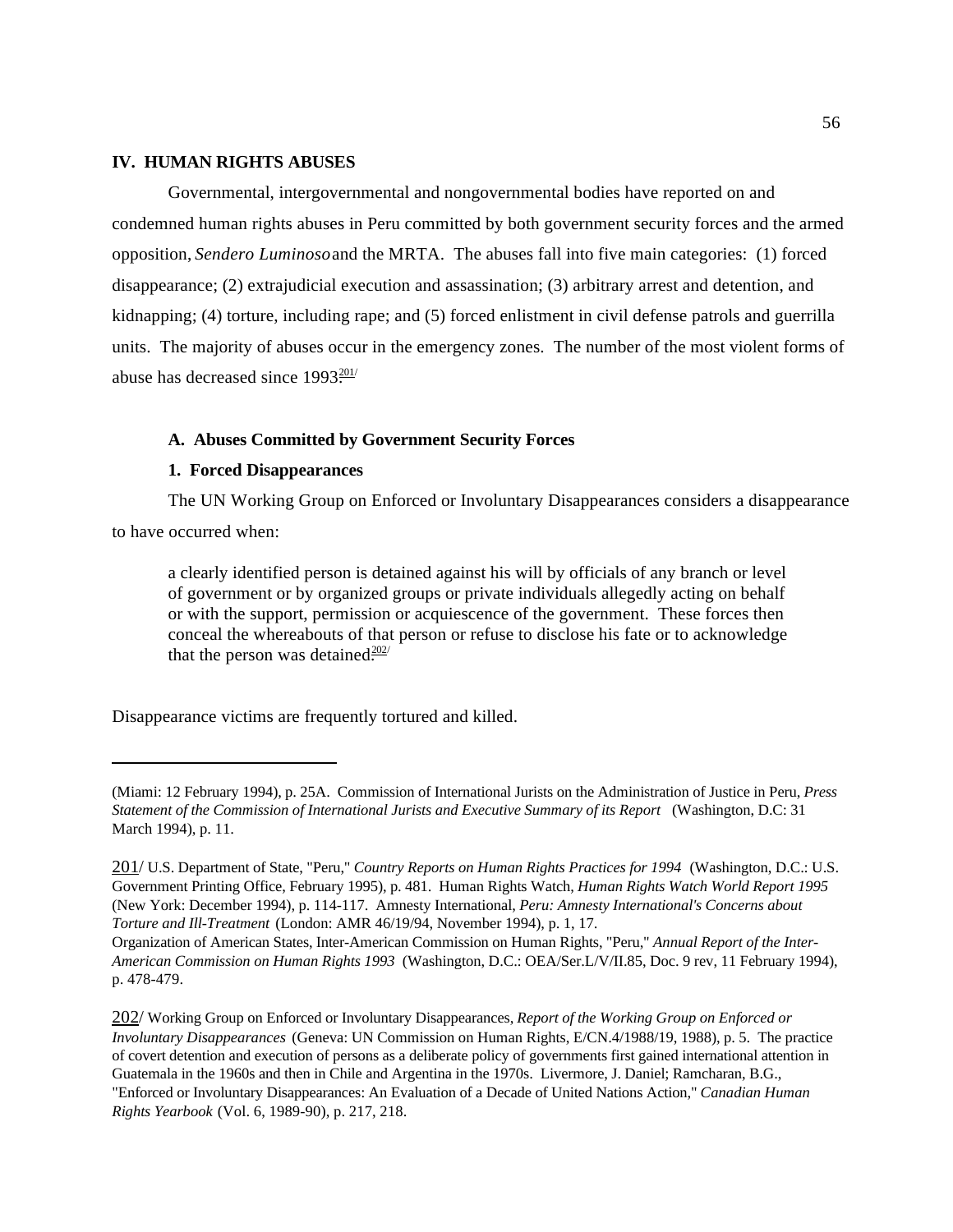The Peruvian government is accused of being responsible for thousands of disappearances since it began its counter-insurgency operations. The UN Working Group on Disappearances has received information on approximately 2,640 specific cases of disappearance linked to the Peruvian security forces between 1982 and 1992. The CNDH estimates 2,957 unresolved disappearances over the same period. Americas Watch cites 4,200 unresolved disappearances from 1980 to 199 $\frac{303}{20}$ 

Most disappearances have occurred in the rural emergency zones. The victims are predominantly peasants. More than 150 children have been disappeared. Some individuals have disappeared after being formally detained by authorities.<sup>204/</sup>

Disappearances first occurred in Peru after the security forces were deployed in the emergency zones to combat *Sendero Luminoso*<sup>205/</sup> In 1984, the District Attorney's Office in Ayacucho reported that 1,500 people had been reported missing by relatives. Later that year it was reported that disappearances in Peru were increasing at a faster rate than in any other Latin American country. Americas Watch reported that over 1,600 disappearance cases had been recorded in Peru between 1983 and 1986. When President Belaúnde left office in July 1985, the Washington Office on Latin America reported that approximately 660 disappearances occurred annually in Peru. After a decrease in the first two years of the García administration, the disappearance rate rose again in 198 $\frac{206}{10}$ 

After gaining the infamous distinction of being the country with the highest number of

<sup>203/</sup> British Broadcasting Corporation, *Summary of World Broadcasts* (10 August 1993). Americas Watch, *Peru Under Fire: Human Rights since the Return to Democracy* (New Haven and London: Yale University Press, 1992). Working Group on Enforced or Involuntary Disappearances, *Report of the Working Group on Enforced or Involuntary Disappearances* (Geneva: UN Commission on Human Rights, E/CN.4/1993/25, 7 January 1993), p. 92. U.S. Department of State, "Peru," *Country Reports on Human Rights Practices for 1993* (Washington, D.C.: U.S. Government Printing Office, February 1994), p. 532. Human Rights Watch, *Human Rights Watch World Report 1994* (New York: December 1993), p. 127.

<sup>204/</sup> Working Group on Enforced or Involuntary Disappearances, *Report of the Working Group on Enforced or Involuntary Disappearances* (Geneva: UN Commission on Human Rights, E/CN.4/1993/25, 7 January 1993), p. 92. Gonzales-Lara, Jorge, "Niños Desaparecidos en el Perú," *Informativo* (No. 12-13, 1991), p. 9-12.

<sup>205/</sup> Amnesty International, *Violations of Human Rights in the Emergency Zones* (London: AMR 46/25/88, August 1988). No cases of disappearance were reported in Peru during the first two years of *Sendero's* military activities. Díaz Canseco, Javier, "The Situation of Human Rights in Peru," *Peru Solidarity* (May 1982).

<sup>206/</sup> ECO-Andes, *A Call To Action* (February 1984). ECO-Andes, *Human Rights Week* (10 December 1984). Americas Watch, *Human Rights in Peru: After President García's First Year* (New York: Human Rights Watch, September 1986), p. 16. Americas Watch, *A Certain Passivity: Failing to Curb Human Rights Abuses in Peru* (New York: Human Rights Watch, December 1987). Amnesty International, *Violations of Human Rights in the Emergency Zones* (London: AMR 46/25/88, August 1988).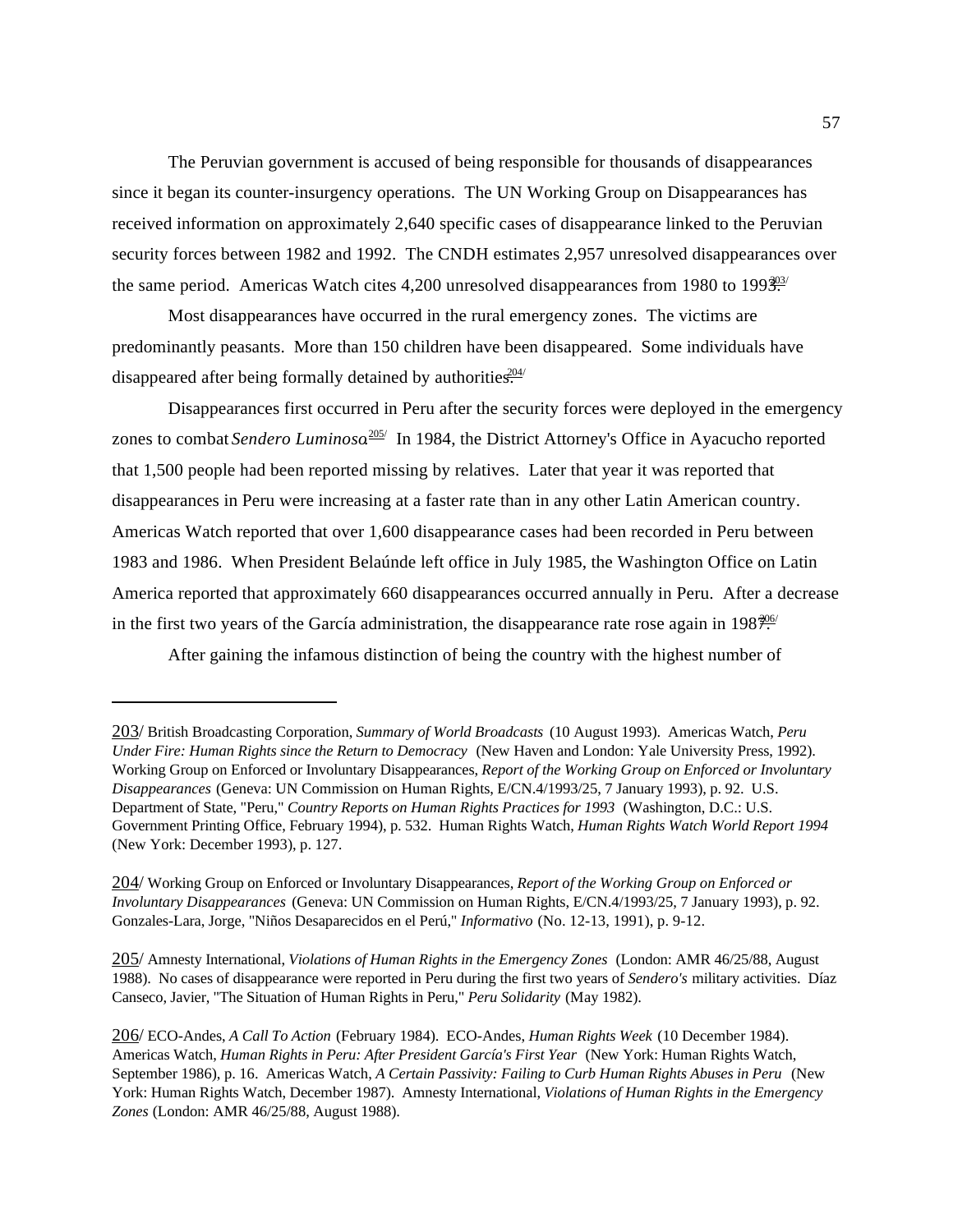disappearances worldwide from 1987 to 1989, the annual rate overall in Peru began to decrease in 1992.<sup>207/</sup> Disappearances dropped substantially in 1993 and still further in 1994<sup>08/</sup> One Peruvian human rights organization reported that after 556 disappearances in the first three years of the Fujimori administration, only 58 had been recorded in the first eight months of 199 $3.99$ . The CNDH reported 24 disappearances during the first seven months of 1993, down from 150 during the same period in 1992. $\frac{210}{}{ }$  However, the numbers for 1993 turned out to be higher than initially reported. According to the U.S. Department of State, the number of recorded disappearances rose when provincial human rights prosecutors based in the cities of Huánuco and Huancayo reported their findings to the Attorney General. Based on the new figures, the CNDH concluded that the numbers of unresolved cases may have been as many as 168 in 1993. For 1994, the "*Coordinadora* registered only 25 disappearances attributable to the security forces." Human Rights Watch/Americas, which reported 168 cases of "disappearance" in 1993, identified only eight cases in the first eight months of 1994. According to the U.S. Department of State, disappearances were more difficult to track in 1994 because the Public Ministry human rights offices were closed for most of the yea $\frac{211}{1}$ 

Despite the significant reduction, the phenomenon of disappearance persists. According to the Public Ministry, the proportion of disappearances in Lima dramatically increased following Fujimori's self-coup, from 3 per cent of all disappearances in 1991 to 15 per cent in 1992. Amnesty International

<sup>207/</sup> According to the CNDH, there were 246 disappearances reported in 1990, 301 in 1991, and 176 in 1992. Most occurred in the first nine months of each year, with a sharp drop off in the last quarter. Instituto de Defensa Legal, *Ideéle* (Lima: No. 48, March 1993), p. 28.

<sup>208/</sup> In 1993, there were 75, according to "Army Officers' Trials to Test Democracy in Peru," *New York Times* (New York: 12 January 1994). U.S. Department of State, "Peru," *Country Reports on Human Rights Practices for 1994* (Washington, D.C.: U.S. Government Printing Office, February 1995), p. 482.

<sup>209/</sup> Inter-Church Committee on Human Rights in Latin America, *Systematic Violations and a New Legal Order: Human Rights in Peru* (Toronto: December 1993), p. 26. Bowen, Sally, "Survey of Peru," *The Financial Times* (London: 27 September 1993).

<sup>210/</sup> Most of these cases (seventeen) occurred in the department of Ucayali, where the Peruvian Navy's Marine detachments had been trying to control the zone. Coordinadora Nacional de Derechos Humanos, "A pesar de la disminución, continuan produciéndose desapariciones forzadas de personas en el país," *Nota de Prensa* (Lima: 3 August 1993).

<sup>211/</sup> U.S. State Department, "Peru," *Country Reports on Human Rights Practices for 1994* (Washington, D.C.: U.S. Government Printing Office, February 1995), p. 483. British Broadcasting Corporation, *Summary of World Broadcasts* (London: 10 August 1993). Human Rights Watch, *Human Rights Watch World Report 1995* (New York: December 1994), p. 115. "Army Officers' Trials to Test Democracy in Peru," *New York Times* (New York: 12 January 1994).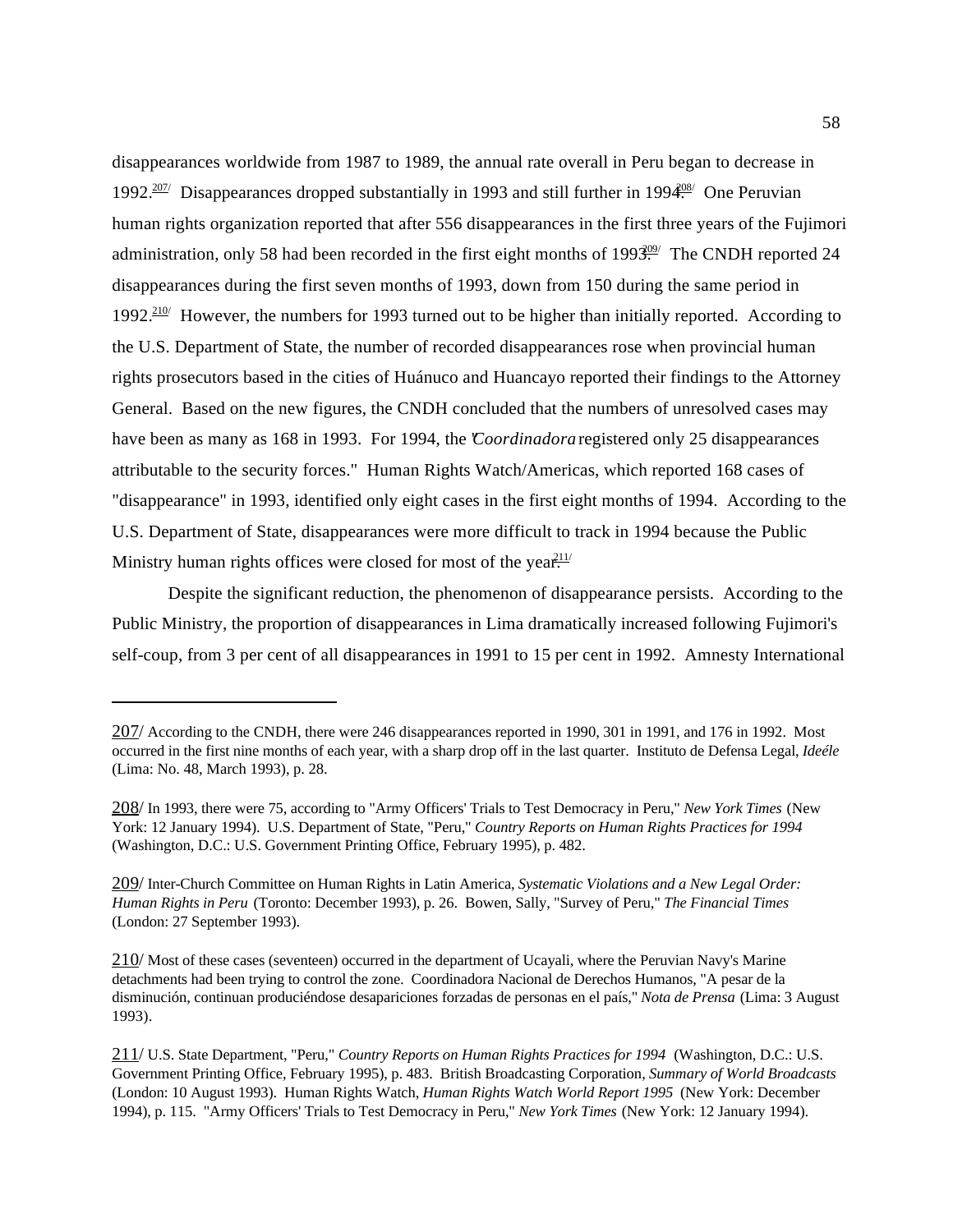reported that the departments of Huánuco and San Martín have also suffered high numbers of disappearances since the Fujimori self-coup. Many of these abuses were reported to have been carried out by soldiers stationed at the Mariscal Cáceres military base in the town of Tarapot $\frac{\partial^{12}}{\partial x^{12}}$ 

More than 36 students from the *Universidad Nacional del Centro* (National University of Central Peru), in Huancayo, Junín have disappeared since July 199 $2^{13}$  The students have been abducted by armed masked men, frequently in broad daylight. Twenty-two of the students have been found dead, with many bodies bearing signs of torture.<sup>214/</sup>

Under the post-coup Fujimori regime that gives the military broad power to detain and convict suspected terrorists, there has been a trend away from disappearances towards arbitrary arrests and prolonged detention. $215/$ 

#### **2. Extrajudicial Executions**

Both the government security forces and the guerrilla groups, *Sendero Luminoso* and the MRTA, have killed noncombatants. Most killings attributed to the security forces have occurred in emergency zones. Where the level of conflict has been the highest, civilians suspected of being subversives or of being affiliated with the guerrillas have been targeted for extrajudicial execution by both the military and the *rondas campesinas*<sup>216</sup>

The first reports of extrajudicial executions by the Peruvian security forces coincided with the first reported disappearances in 1983. Amnesty International reported that the military killed hundreds of civilians during the Belaúnde administration. The rate of extrajudicial executions decreased briefly

215/ For additional information, see Section IV.A.3., Arbitrary Arrests and Prolonged Detention, below.

<sup>212/</sup> Instituto de Defensa Legal, *Ideéle* (Lima: No. 48, March 1993), p. 28. Amnesty International, *Peru: Human Rights since the Suspension of Constitutional Government* (London: AMR 46/13/93, May 1993), p. 19.

<sup>213/</sup> Human Rights Watch, *Human Rights Watch World Report 1994* (New York: December 1993), p. 127. Amnesty International, *Peru: Human Rights since the Suspension of Constitutional Government* (London: AMR 46/13/93, May 1993), p. 22.

<sup>214/</sup> U.S. Department of State, "Peru," *Country Reports on Human Rights Practices for 1993* (Washington, D.C.: U.S. Government Printing Office, February 1994), p. 532.

<sup>216/</sup> U.S. Department of State, "Peru," *Country Reports on Human Rights Practices for 1994* (Washington, D.C.: U.S. Government Printing Office, February 1995), p. 482. U.S. Department of State, "Peru," *Country Reports on Human Rights Practices for 1993* (Washington, D.C.: U.S. Government Printing Office, February 1994), p. 531. U.S. Department of State, "Peru," *Country Reports on Human Rights Practices for 1992* (Washington, D.C.: U.S. Government Printing Office, February 1993), p. 473, 474.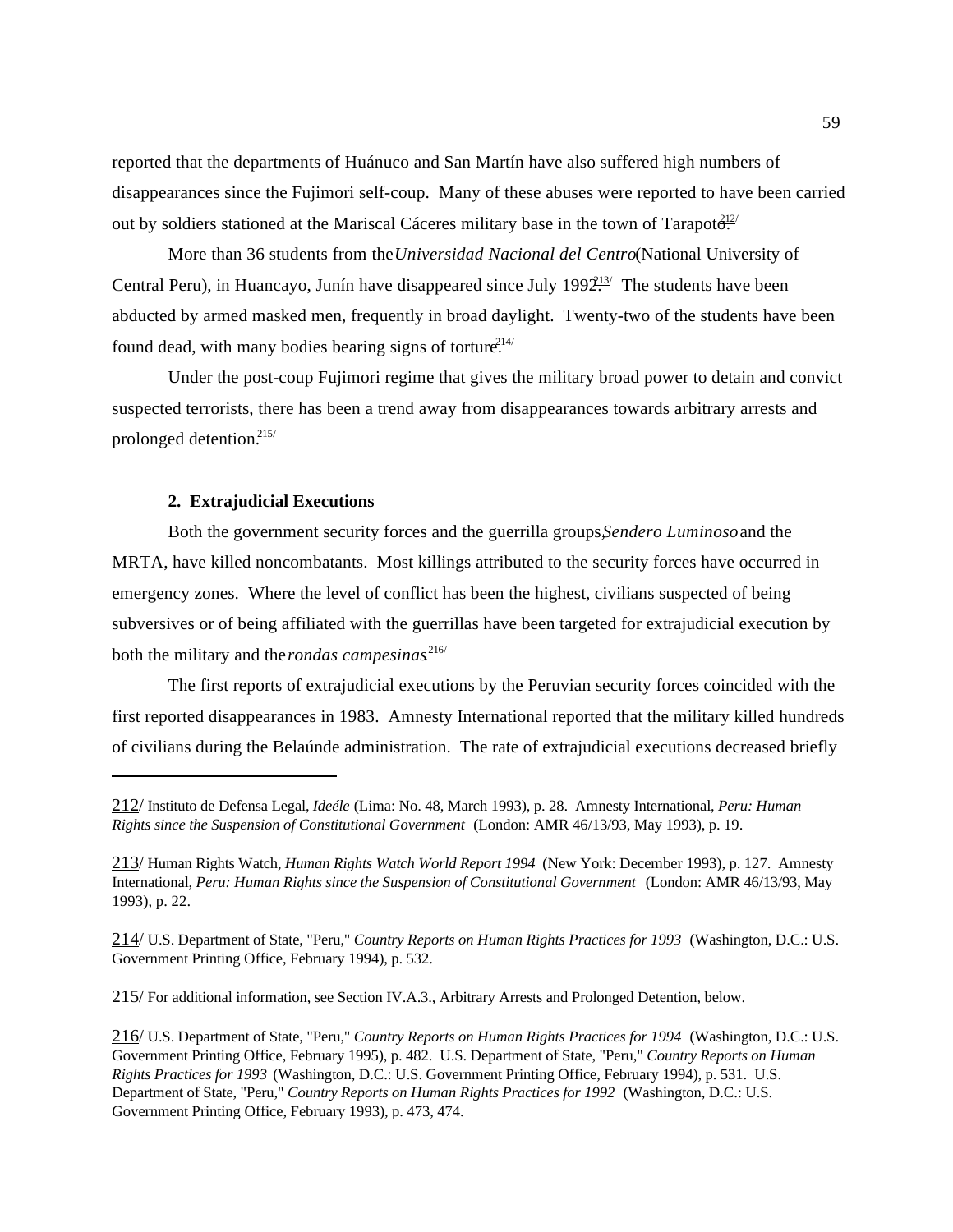in 1985, but then increased along with disappearances under García.<sup>217/</sup> In 1988, Americas Watch concluded that "while indiscriminate killings are not necessarily being used by the Peruvian government as a tactical weapon of counter-insurgency, the fate of many of the disappeared is to be killed by their captors."<sup>218/</sup>

With the success of the government's counter-insurgency campaign and the decline of guerrilla activity, the extent of extrajudicial executions by the security forces has declined substantially. The CNDH estimated that the security forces and *rondas* were responsible for 41 extrajudicial executions in 1993, down from 114 cases in 1992. The number increased again in 1994 partly due to a military sweep in Huánuco department in April, but remained less than in the years prior to  $199\frac{319}{21}$ 

Despite the reduction in such politically motivated violence, a series of massacres committed by the security forces demonstrates that extrajudicial executions continue to be a by-product of the military's counter-insurgency strategy. The government's failure to prosecute the perpetrators in these cases illustrates the official subordination of human rights to military objectives. Amnesty International has documented eighteen separate massacres attributed to government forces between 1983 and early 1993 in which a total of 500 people were killed. Eight of these occurred during the Fujimori administration $.220/$ 

In April 1994, the army mounted a large-scale action, "Operation Aries," nearTingo **María**, Huánuco. The affected region is a declared emergency zone where *Sendero* is active. When the operation concluded, according to newspaper accounts, the CNDH accused government security forces of killing 71 peasants in the villages of **Ganadería**, **Moena**, **Molluna** and **Cayumba Chico** in the **Leoncio Prado** province, during their counter-insurgency operations. The U.S. Department of State reported that the "*Coordinadora* decided to list only 25 persons as victims of the army operation -- the only

219/ U.S. Department of State, "Peru," *Country Reports on Human Rights Practices for 1994* (Washington, D.C.: U.S. Government Printing Office, February 1995), p. 482. U.S. Department of State, "Peru," *Country Reports on Human Rights Practices for 1993* (Washington, D.C.: U.S. Government Printing Office, February 1994), p. 531. The CNDH reported 99 in 1991 and 82 in 1990. Instituto de Defensa Legal, *Ideéle* (Lima: No. 48, March 1993), p. 28.

220/ Amnesty International, *Peru: Army Seeks a Cover-Up of Summary Killings* (London: AMR 46/12/93, April 1993), p. 4.

<sup>217/</sup> U.S. Department of State, "Peru," *Country Reports on Human Rights Practices for 1988* (Washington, D.C.: U.S. Government Printing Office, February 1989), p. 681-685. Amnesty International, *Violations of Human Rights in the Emergency Zones* (London: AMR 46/25/88, August 1988), p. 1, 9.

<sup>218/</sup> Americas Watch, *Tolerating Abuses: Violations of Human Rights in Peru* (New York: Human Rights Watch, October 1988), p. 48-51.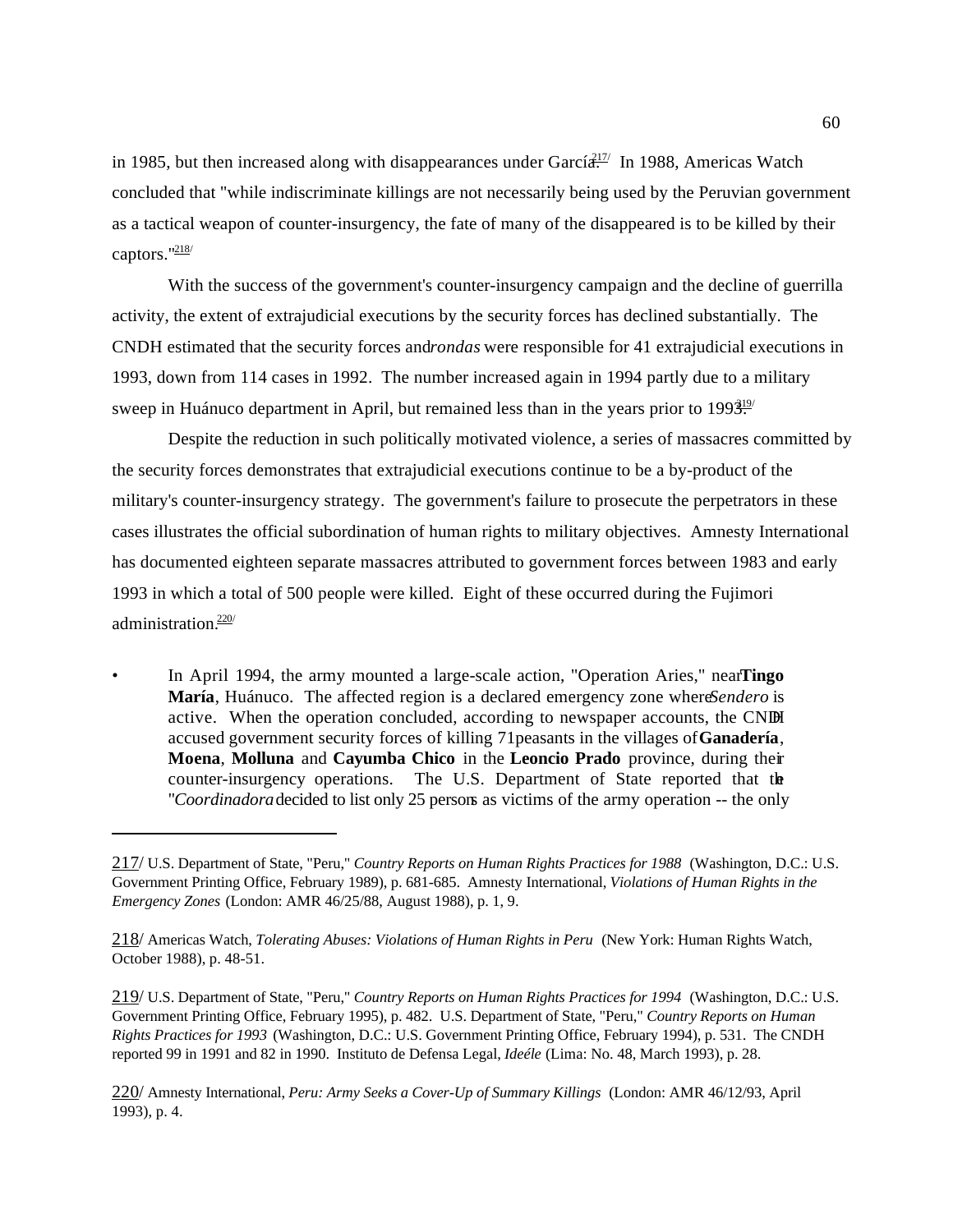ones who could be identified by name, based on eyewitness reports and identified remains." According to the Department of State, the CNDH, and Peruvian Congressman **Roger Cáceres**, soldiers raped women, burned homes, and bombed and machine-gunned villages from helicopters. The dead included elderly persons and a two-year-old child. Fifteen soldiers were reported to have gang-aped and killed a thirteen year old girl named Lourdes on April 8. The woman who testified about this incident also told the CNDH that soldiers knifed her husband to death and beheaded him. She said six others were als murdered.221/

- In September 1993, witnesses claimed police detained 17-year-old **Jessica Chávez** and her uncle, **Javier Cruz**, while they were leaving a barbecue in the north coast city  $\phi$ **Trujillo**. The following morning, police brought their bodies to the morgue, claiming the two were terrorists killed in a police shoot-out. Jessica's mother claimed there were clear signs of torture on both corpses, which the autopsy report failed to mention.<sup>222/</sup>
- On July 18, 1992, nine students and a professor were abducted from the La Cantuta teacher's college and executed at a Peruvian Army firing range. On February 21, 1994, a military court found 9 army officials guilty of the La Cantuta killings. Those convicted were part of a death squad formed in 1991 by the SIN to combat *Sendero* in Lima that has been linked to numerous other atrocities and deaths $223/$
- On May 14, 1988, twenty-nine people, including elderly persons and infants, were killed by a military unit in the village of **Cayara**, Ayacucho. Several villagers apprehended by the military, as well as a number of surviving witnesses, subsequently disappeared. **Carlos Escobar**, the special prosecutor appointed to investigate the massacre, was fired from his post in August 1989. Escobar continued to work on behalf of the surviving witnesses until the principal remaining witness was killed and Escobar himself received threats against his

<sup>221/</sup> U.S. Department of State, "Peru," *Country Reports on Human Rights Practices for 1994* (Washington, D.C.: U.S. Government Printing Office, February 1995). Human Rights Watch, *Human Rights Watch World Report 1995* (New York: December 1994), p. 115. "Access is Sought to Site of Alleged Peruvian Abuses," *Miami Herald* (Miami: 28 April 1994), p. 18A. "Peru's Army Accused of Killings, Torture," *Chicago Tribune* (Chicago: 22 April 1994), p. 17. "Peru's Army Accused of Atrocities," *San Francisco Chronicle* (San Francisco: 21 April 1994), p. A14. "Peru's Army Says it Killed 14 Rebels but Denies Harming Nearby Towns," *Miami Herald* (Miami: 21 April 1994), p. 15A.

<sup>222/</sup> U.S. Department of State, "Peru," *Country Reports on Human Rights Practices for 1993* (Washington, D.C.: U.S. Government Printing Office, February 1994), p. 531.

<sup>223/</sup> U.S. Department of State, "Peru," *Country Reports on Human Rights Practices for 1993* (Washington, D.C.: U.S. Government Printing Office, February 1994), p. 531. Washington Office on Latin America, *After the Autogolpe: Human Rights in Peru and the U.S. Response* (Washington, D.C.: July 1994), p. 26. Americas Watch, *Peru: Anatomy of a Cover-Up, the Disappearances at La Cantuta* (New York: Human Rights Watch, September 1993). Speck, Mary, "Swift Military-Court Trial Seen as Cover-Up in Peru," *Miami Herald* (Miami: 18 March 1994), p. 18A. "Army Officers' Trials to Test Democracy in Peru," *New York Times* (New York: 12 January 1994). For a detailed description of the La Cantuta killings and subsequent attempts to bring the perpetrators to justice, see Section III.E.2., The Absence of Judicial Protection, above.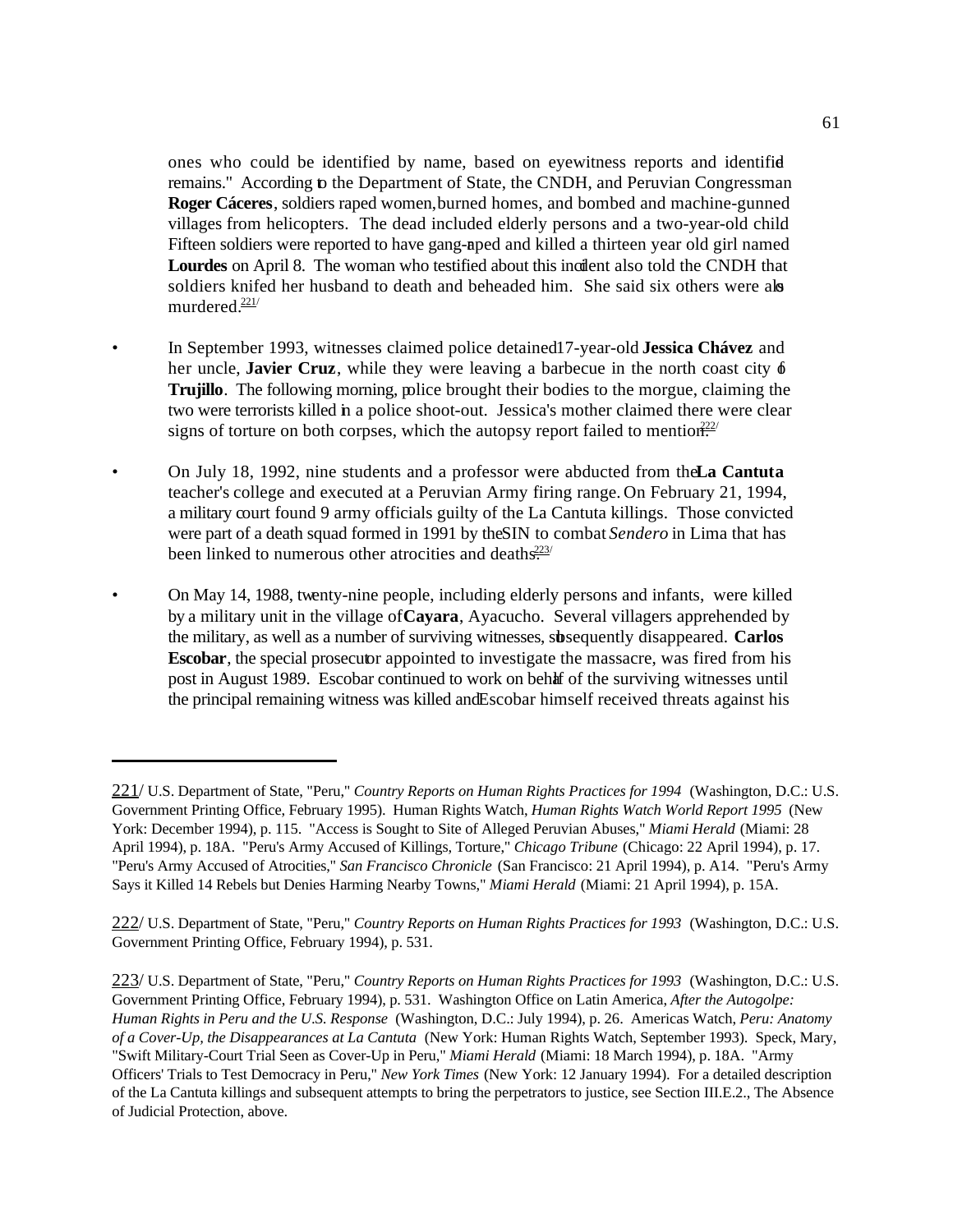life. Escobar sought political asylum in the United States in November 198 $924$ 

### **3. Arbitrary Arrests and Prolonged Detention**

The rule of law has been a casualty of political violence in Peru. The broad power given the security forces to combat terrorism has resulted in arbitrary detentions and summary trials. Many of the legal safeguards that existed to protect innocent detainees have been removed by Fujimori since the coup. According to Human Rights Watch/Americas, "though the number of disappearances fell in 1994, the number of arbitrary detentions skyrocketed. $225/$ 

The U.S. Department of State reported that 80 per cent of the Peruvian prison population, or 16,000 of the 20,000 prisoners, consists of detainees awaiting trial. In 1994, nearly 5,000 political prisoners were being held in Peru. According to Human Rights Watch/Americas, "in the twenty months after the terrorism and treason laws were implemented in mid-1992, 7,667 people were arrested." $227$  If past history is any indication, at a minimum one-third of the political prisoners currently in detention are innocent of the charges that will be brought against then.<sup>228/</sup>

The CNDH reports that anti-terrorism laws have led to an alarming number of arbitrary arrests and that these laws constitute a source of permanent human rights violations. According to the U.S. Department of State, in 1993:

many people were arrested and convicted for terrorism without due process and without provisional liberty in cases in which evidence against them was lacking; police

226/ U.S. Department of State, "Peru," *Country Reports on Human Rights Practices for 1994* (Washington, D.C.: U.S. Government Printing Office, February 1995), p. 485.

227/ Inter-Church Committee on Human Rights in Latin America, *Systematic Violations and a New Legal Order: Human Rights in Peru* (Toronto: December 1993), p. 23. Human Rights Watch, *Human Rights Watch World Report 1995* (New York: December 1994), p. 116.

<sup>224/</sup> Amnesty International, *Peru: Human Rights in a State of Emergency* (London: August 1989). Washington Office on Latin America, *Latin American Update* (Washington, D.C.: Vol. 13, No. 3, June 1988), p. 3. Washington Office on Latin America, *Latin American Update* (Washington, D.C.: Vol. 13, No. 4, July-August 1988), p. 5. Burt, Jo-Marie; Panfichi, Aldo, *Peru: Caught in the Crossfire* (Jefferson City, MO: Peru Peace Network USA, 1992), p. 31. Americas Watch, *In Desperate Straits: Human Rights in Peru after a Decade of Democracy and Insurgency* (New York: Human Rights Watch, August 1990), p. 92.

<sup>225/</sup> Human Rights Watch, *Human Rights Watch World Report 1995* (New York: December 1994), p. 116.

<sup>228/</sup> *Memo from George Vickers and Coletta Youngers, Washington Office on Latin America, to Dr. Richard Feinberg, Ambassador Alexander Watson, and Mark Schneider, U.S. Department of State* (Washington, D.C.: 11 January 1994), p. 2.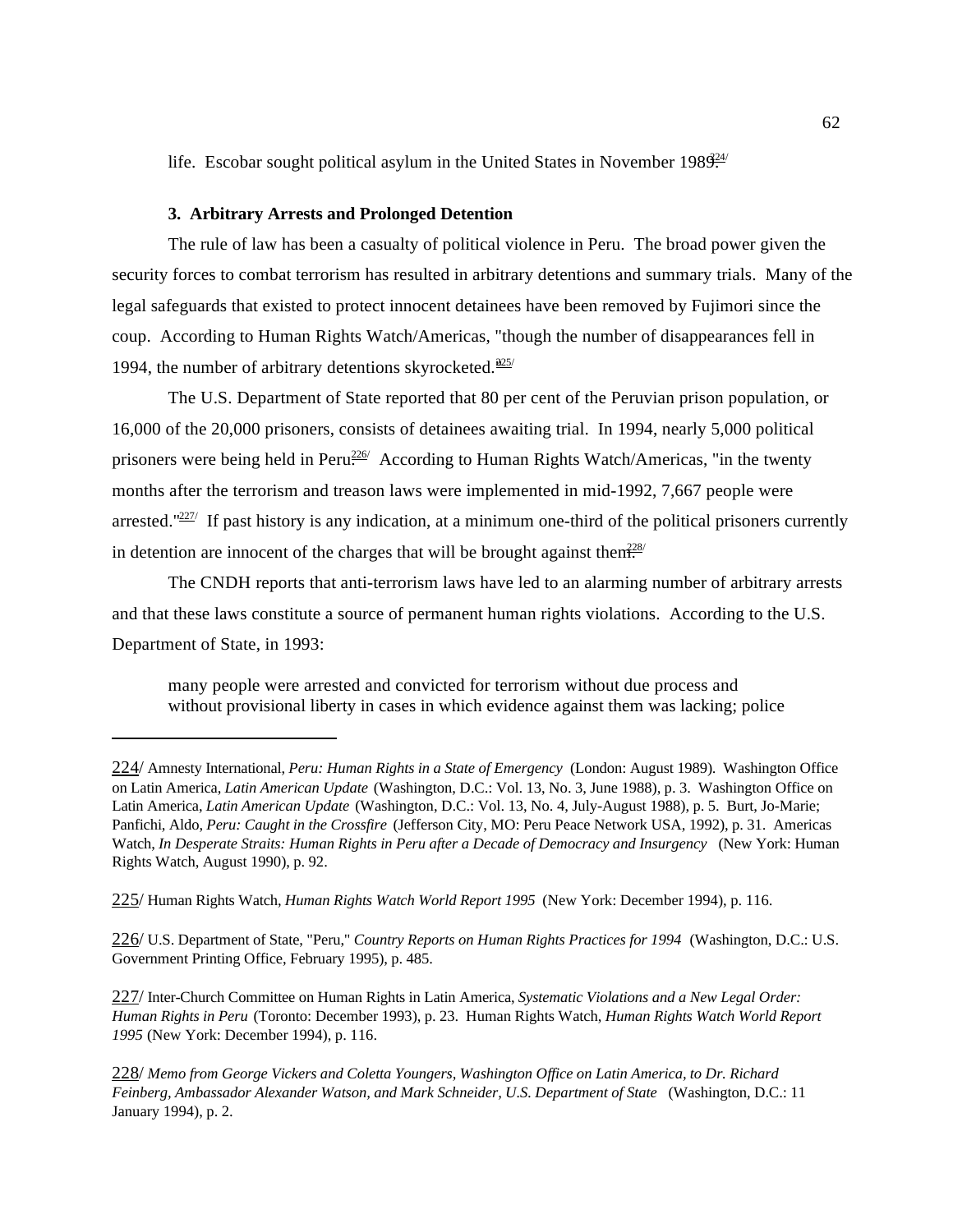or judicial errors kept innocent people in jail for lengthy periods. In some military trials, lack of due process and procedural errors led to defendants being given lengthy prison sentences under questionable circumstances.<sup>229/</sup>

Journalists, human rights defenders, lawyers, political activists, academics, environmentalists, doctors, and common citizens with no links to the armed opposition in Peru have been detained and charged with terrorism-related offenses. The CNDH received 87 reports of arbitrary arrest in 1993, of which only 20 cases have been resolved $\frac{230}{10}$ 

- **Antero Peña Peña**, a peasant leader from the department of Piura, was detained on May 27, 1993, by soldiers who claimed to have found a subversive leaflet in his home. Police tortured Peña over the course of four days. Although the public prosecutor found no merit to the case, Peña remained imprisoned for more than six month $\frac{231}{25}$
- **Juan Carlos Chuchón Zea** and **Pelagia Salcedo Pizarro** settled in Lima in 1982 after fleeing their Ayacucho village because of threats from *Sendero.* On December 11, 1992, police broke into their house. Without the prosecutor equired by law to be present, police beat the couple, forcing Salcedo to sign a declaration admitting that weapons planted in the home by the police were theirs. Chuchón refused to sign until he was taken  $\sigma$ DINCOTE headquarters and tortured with blows, electric shocks to the genitals, and death threats. Chuchón stated that before concluding their report, DINCOTE agents offered to let him go in exchange for money. Despite illegalities and the documented use of torture in the case, the couple was sentenced to thirty years in prison.<sup>232/</sup>
- **Darnilda Pardavé Trujillo** was arrested in October 1992 when she tried to leave the country; she did not know that there was an arrest warrant out for her. Although her late sister had been a high-ranking member of *Sendero Luminoso*, there was no evidence that Darnilda Pardavé ever belonged to the organization; police interrogation and a search of her house turned up nothing. Pardavé was declared innocent by the district attorneya lower court judge, and the superior court prosecutor. Nevertheless, she was not released

<sup>229/</sup> U.S. Department of State, "Peru," *Country Reports on Human Rights Practices for 1993* (Washington, D.C.: U.S. Government Printing Office, February 1994), p. 530.

<sup>230/</sup> Human Rights Watch/Americas, *Human Rights in Peru One Year after Fujimori's Coup* (New York: April 1993), p. 22-35. Amnesty International, *Peru: Human Rights since the Suspension of Constitutional Government* (London: AMR 46/13/93, May 1993), p. 13. EFE News Agency (Madrid: 13 January 1994) cited in *BBC Summary of World Broadcasts* (15 January 1994). For additional information on specific groups at risk, see Section V., Groups at Risk, below.

<sup>231/</sup> Coordinadora Nacional de Derechos Humanos, *En Nombre de los Inocentes* (Lima: October 1993), p. 104-105.

<sup>232/</sup> Human Rights Watch, *Human Rights Watch World Report 1995* (New York: December 1994), p. 116, 117.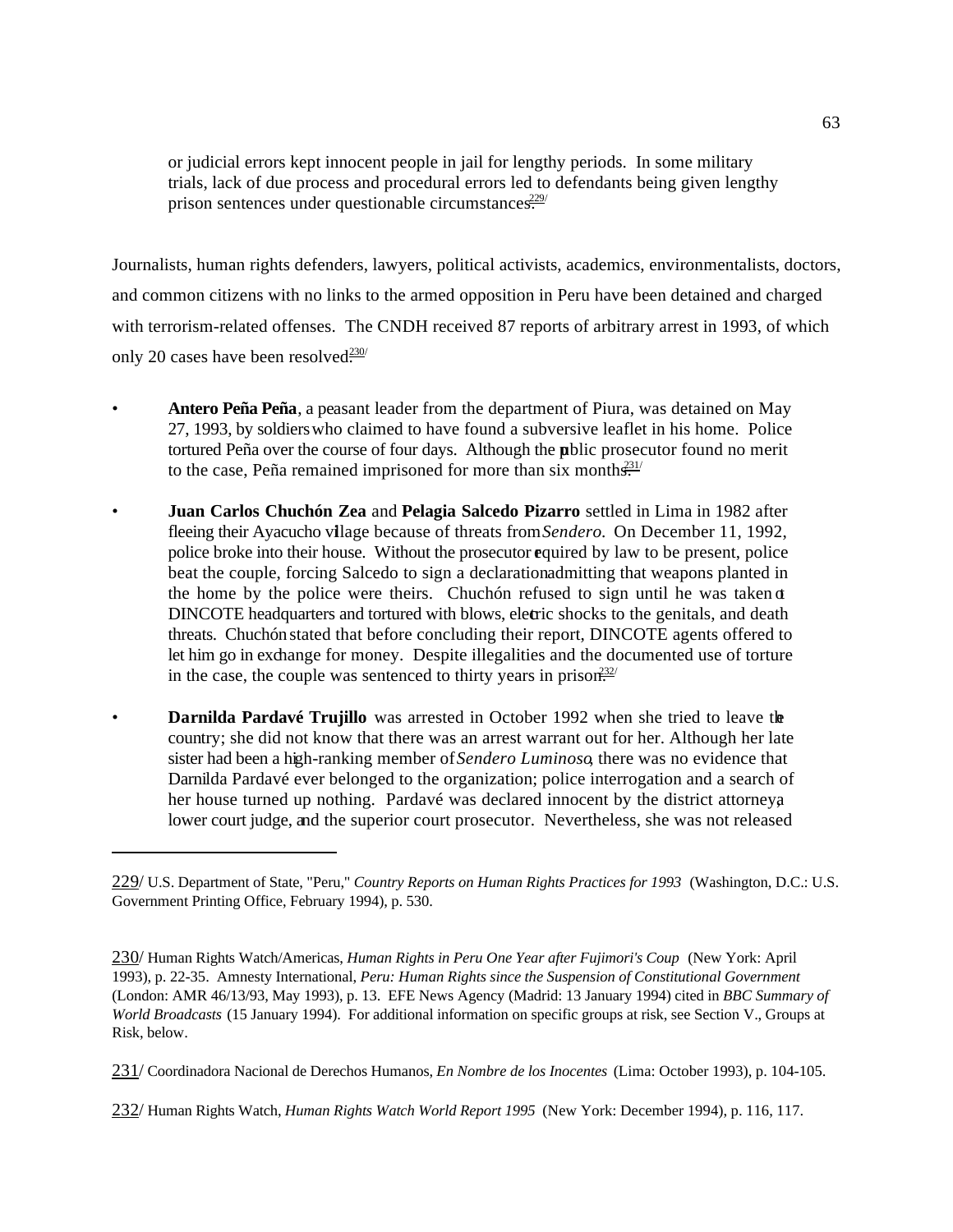until October 29, 1993, over a year after she was first arrested.<sup>33/</sup>

- **Magno Sosa Rojas**, Ayacucho correspondent for *La República*, was arrested on September 5, 1992 on charges of terrorism and imprisoned for five months before being released for insufficient evidence. Sosa was detained upon his return to Peru afte receiving a human rights award from PEN Club International (a worldwide association of writers). A letter to *Sendero* leaders allegedly typed by Sosa was not turned over to the court by the police until two months after his arrest. Following his release, Sosa left the country for Venezuela $\frac{234}{ }$
- Human rights monitor and writer on political violence, **José Manuel Ramírez García** , was detained on August 17, 1992 by police in Cuzco for having *Sendero* literature in his home. Ramírez was tried and released on December 22, 199 $2.25$

# **4. Torture**

The problems associated with escalating rates of arbitrary arrest and detention are seriously compounded by the widespread practice of torture of detainees employed by the military and police in Peru. Common methods of torture include electric shocks, water torture, asphyxiation, and being hung on a hook from a rope attached to hands tied behind the back. Methods of psychological torture include sleep deprivation, taunting, and death threats against the victim and the victim's family members. Cases in which members of the security forces have raped detainees have also been well documented. $236/$ 

<sup>233/</sup> U.S. Department of State, "Peru," *Country Reports on Human Rights Practices for 1993* (Washington, D.C.: U.S. Government Printing Office, February 1994), p. 534. Washington Office on Latin America, *After the Autogolpe: Human Rights in Peru and the U.S. Response* (Washington, D.C.: July 1994), p. 20.

<sup>234/</sup> Coordinadora Nacional de Derechos Humanos, *En Nombre de los Inocentes* (Lima: October 1993), p. 77-78. U.S. Department of State, "Peru," *Country Reports on Human Rights Practices for 1993* (Washington, D.C.: U.S. Government Printing Office, February 1994), p. 536. Americas Watch, *Human Rights in Peru One Year after Fujimori's Coup* (New York: Human Rights Watch, April 1993), p. 24. Amnesty International, *Peru: Human Rights since the Suspension of Constitutional Government* (London: AMR 46/13/93, May 1993), p. 31. U.S. Department of State, *Country Reports on Human Rights Practices for 1992* (Washington, D.C.: U.S. Government Printing Office, February 1993), p. 479.

<sup>235/</sup> Coordinadora Nacional de Derechos Humanos, *En Nombre de los Inocentes* (Lima: October 1993), p. 95-97. U.S. Department of State, "Peru," *Country Reports on Human Rights Practices for 1992* (Washington, D.C.: U.S. Government Printing Office, February 1993), p. 481. Americas Watch, *Human Rights in Peru One Year after Fujimori's Coup* (New York: Human Rights Watch, April 1993), p. 3.

<sup>236/</sup> U.S. Department of State, "Peru," *Country Reports on Human Rights Practices for 1994* (Washington, D.C.: U.S. Government Printing Office, February 1995), p. 484. U.S. Department of State, "Peru," *Country Reports on Human Rights Practices for 1993* (Washington, D.C.: U.S. Government Printing Office, February 1994), p. 532-533. Amnesty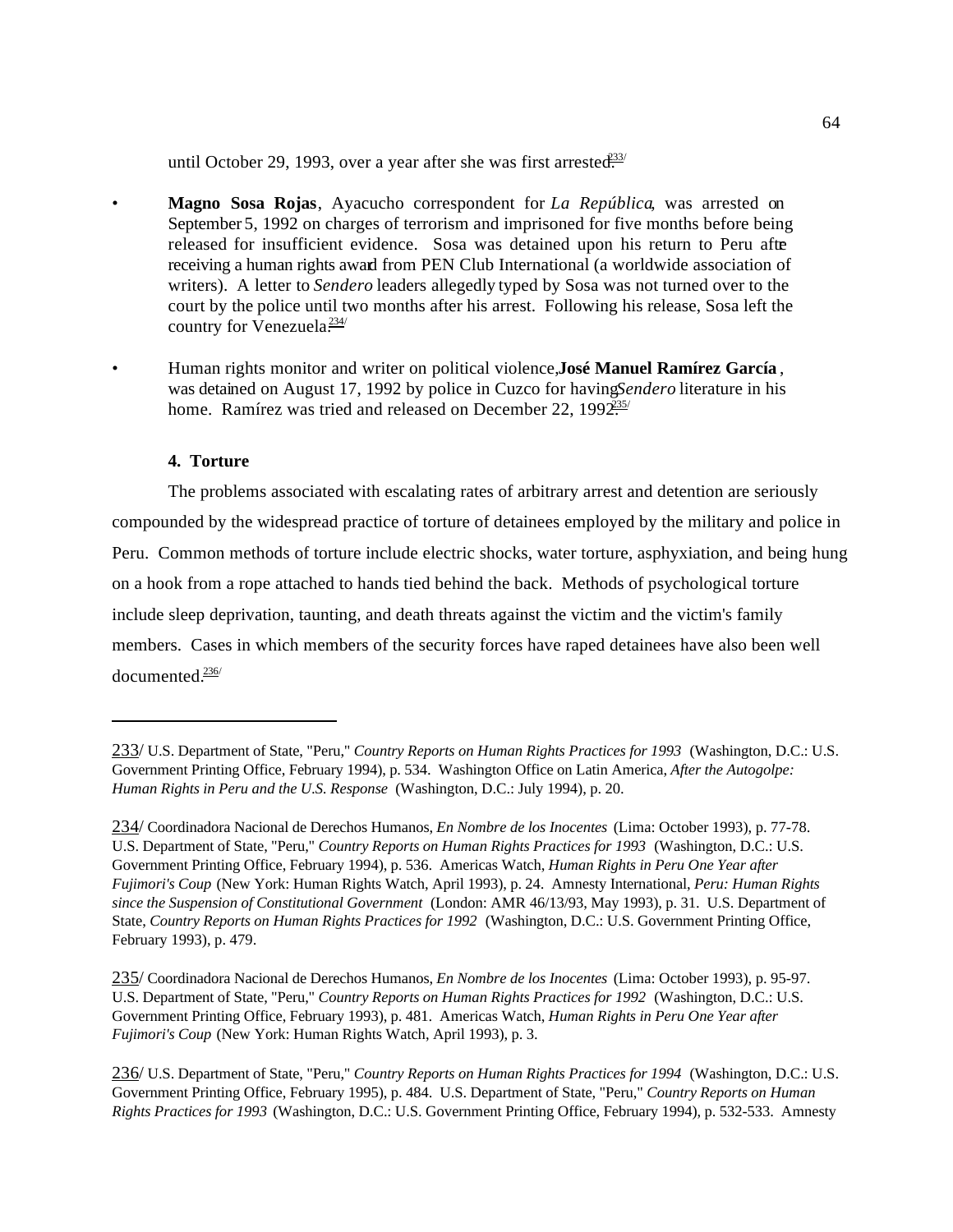Torture has been common in Peru throughout the counter-insurgency agains *Sendero*, particularly in, but by no means limited to, the emergency zones. Suspected guerrillas held by government security forces are routinely tortured at military detention centers. In 1982, a member of the CCD acknowledged evidence of torture in police interrogations. In 1988, Americas Watch reported that torture was regularly used against the disappeared. The CNDH documented 70 cases of torture in  $1992.237$ 

The United Nations Special Rapporteur on Torture reported in 1993:

Torture was used by the army and police as a tool in interrogations and as a punishment. Members of Indian communities were subjected to torture in military installations in the areas under a state of emergency. In towns, suspected criminals, suspected members of armed opposition groups, trade unionists, students and other activists were subjected to torture...In the areas where a state of emergency was in effect the military frequently resorted to rape [as a form of torture].<sup>338/</sup>

- In September 1994, **María Elena Foronda**, an environmentalist detained on suspicion of terrorism, reportedly was beaten and subjected to psychological torture in an attempt to force her to confess that she was a terrorist $\frac{239}{12}$
- In March 1994, five grassroots leaders were detained, beaten, and/or tortured. They were all released by the end of July, but Amnesty International considered their case unresolved $\frac{240}{ }$

238/ United Nations Special Rapporteur on Torture, *Report of the United Nations Special Rapporteur on Torture* (Geneva: U.N. Commission on Human Rights, E/CN.4/1993/26, 1993).

239/ U.S. Department of State, "Peru," *Country Reports on Human Rights Practice for 1994* (Washington, D.C.: U.S. Government Printing Office, February 1995), p. 483.

240/ Amnesty International, *Peru: Amnesty International's Concerns About Torture and Ill-Treatment* (London: AMR 46/19/94, November 1994), p. 32-33.

International, *Peru: Amnesty International's Concerns about Torture and Ill-Treatment* (London: AMR 46/19/94, November 1994), p. 1-6.

<sup>237/</sup> U.S. Department of State, "Peru," *Country Reports on Human Rights Practices for 1993* (Washington, D.C.: U.S. Government Printing Office, February 1994), p. 532. Díaz Canseco, Javier, "The Situation of Human Rights in Peru," *Peru Solidarity* (May 1982). Americas Watch, *Tolerating Abuses: Violations of Human Rights in Peru* (New York: Human Rights Watch, October 1988), p. 43. U.S. Department of State, "Peru," *Country Reports on Human Rights Practices for 1988* (Washington, D.C.: U.S. Government Printing Office, February 1989). Amnesty International, *Peru: Violations of Human Rights in the Emergency Zones* (London: AMR 46/25/88, August 1988), p. 18-21. Lawyer's Committee for Human Rights, *Comments on the Peruvian Government's Report to the UN Human Rights Committee* (New York: April 1983). Americas Watch, *Human Rights in Peru: One Year after Fujimori's Coup* (New York: Human Rights Watch, April 1993), p. 9.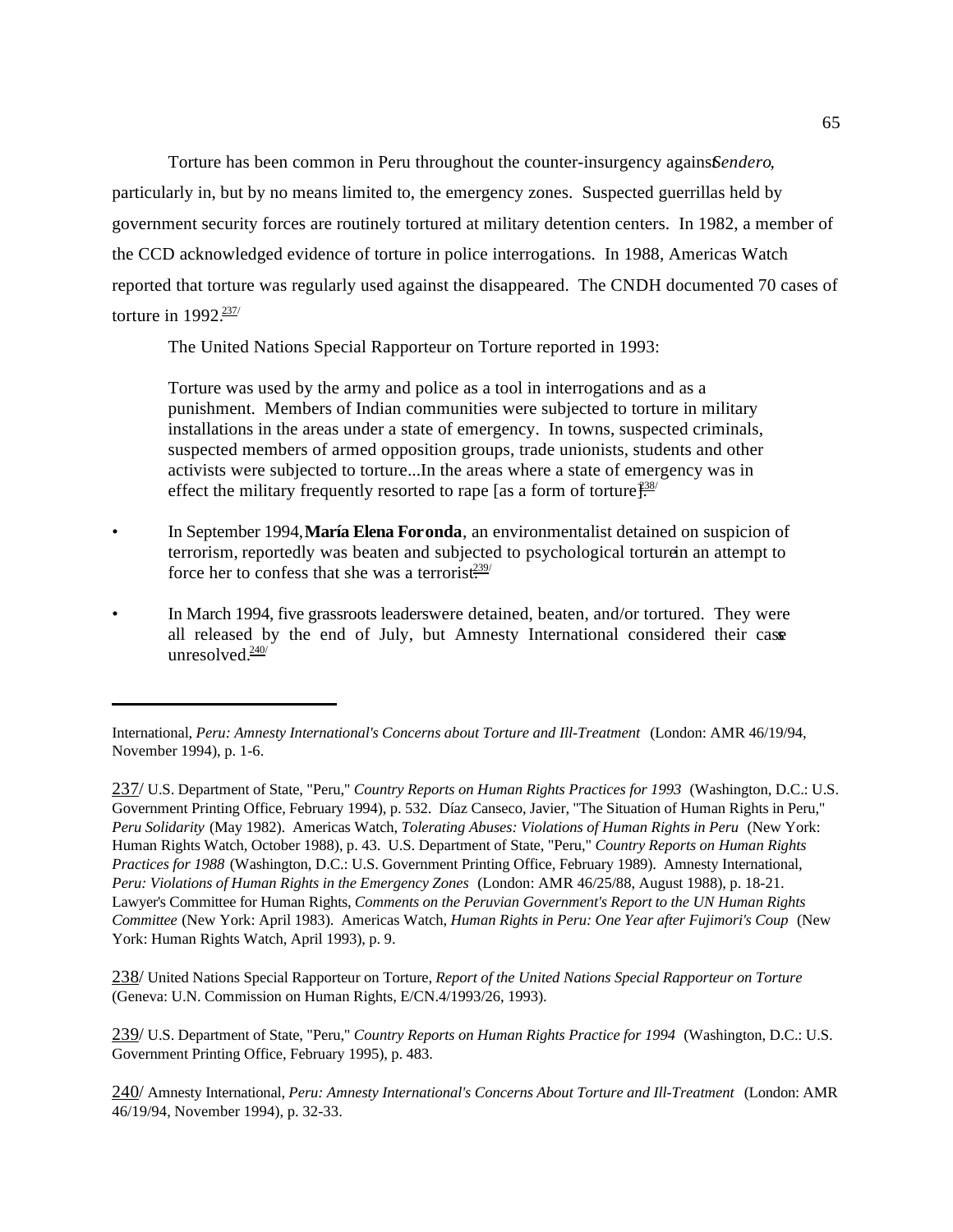- **Rafael Flores Vela**, a sixteen-year-old, claimed that, during detention in **Tarapoto** on suspicion of terrorism on September 13, 1993, police beat him with an iron bar for five hours during interrogation. The police spent the next five days, Flores charged, trying to heal his wounds with anti-inflammatory drugs. They then released him without charges. Flores had to be hospitalized immediately thereafter because both his shoulders were broken $.241/$
- On March 16, 1993, the military acknowledged that two peasants who had been detained at the **Angasmarca** military base in **Santiago de Chuco** province, La Libertad department, had died as a result of ill-treatment.<sup>242/</sup>
- Four army officers jailed following the November 1992 coup plot have claimed that they were tortured in the SIN headquarters and that **Vladimiro Montesinos** participated in their torture, which was employed to coerce them to implicate opposition political and military figures in the coup plot. $\frac{243}{4}$

#### **a. Rape as Torture in Peru**

The rape and sexual abuse of detainees in emergency zones is a common practice of the

security forces. $244/$  As Amnesty International reported in 1993:

Sexual abuse by soldiers has become common in the emergency zones: there have been many reports of soldiers having tortured women and young girls by raping them, sometimes repeatedly, in peasant communities or when detained in military bases. Many of those subsequently released were threatened with death if they reported their

<sup>241/</sup> U.S. Department of State, "Peru," *Country Reports on Human Rights Practices for 1993* (Washington, D.C.: U.S. Government Printing Office, February 1994), p. 533.

<sup>242/</sup> Amnesty International, *Peru: Human Rights since the Suspension of Constitutional Government* (London: AMR 46/13/93, May 1993), p. 26.

<sup>243/</sup> Americas Watch, *Human Rights in Peru: One Year after Fujimori's Coup* (New York: Human Rights Watch, April 1993), p. 9-10.

<sup>244/</sup> U.S. Department of State, "Peru," *Country Reports on Human Rights Practices for 1994* (Washington, D.C.: U.S. Government Printing Office, February 1995), p. 484. U.S. Department of State, "Peru," *Country Reports on Human Rights Practices for 1993* (Washington, D.C.: U.S. Government Printing Office, February 1994), p. 530, 533. Kirk, Robin, *To Build Anew: An Update on Peru's Internally Displaced People* (Washington, D.C.: U.S. Committee for Refugees, October 1993), p. 5. "Women Raped by Both Army and Rebels in Peru," *Agence-France Presse* (Paris: 7 January 1993) - as reported on NEXIS database. International League for Human Rights, *Peru: Human Rights under States of Emergency* (New York: March 1992). Gonzales-Lara, Jorge, *Human Rights Violations in Peru against Women* (1992). Americas Watch, *Untold Terror: Violence against Women in Peru's Armed Conflict* (New York: Human Rights Watch, December 1992). Amnesty International, *Peru: Human Rights in a Climate of Terror* (London: AMR 46/56/91, November 1991).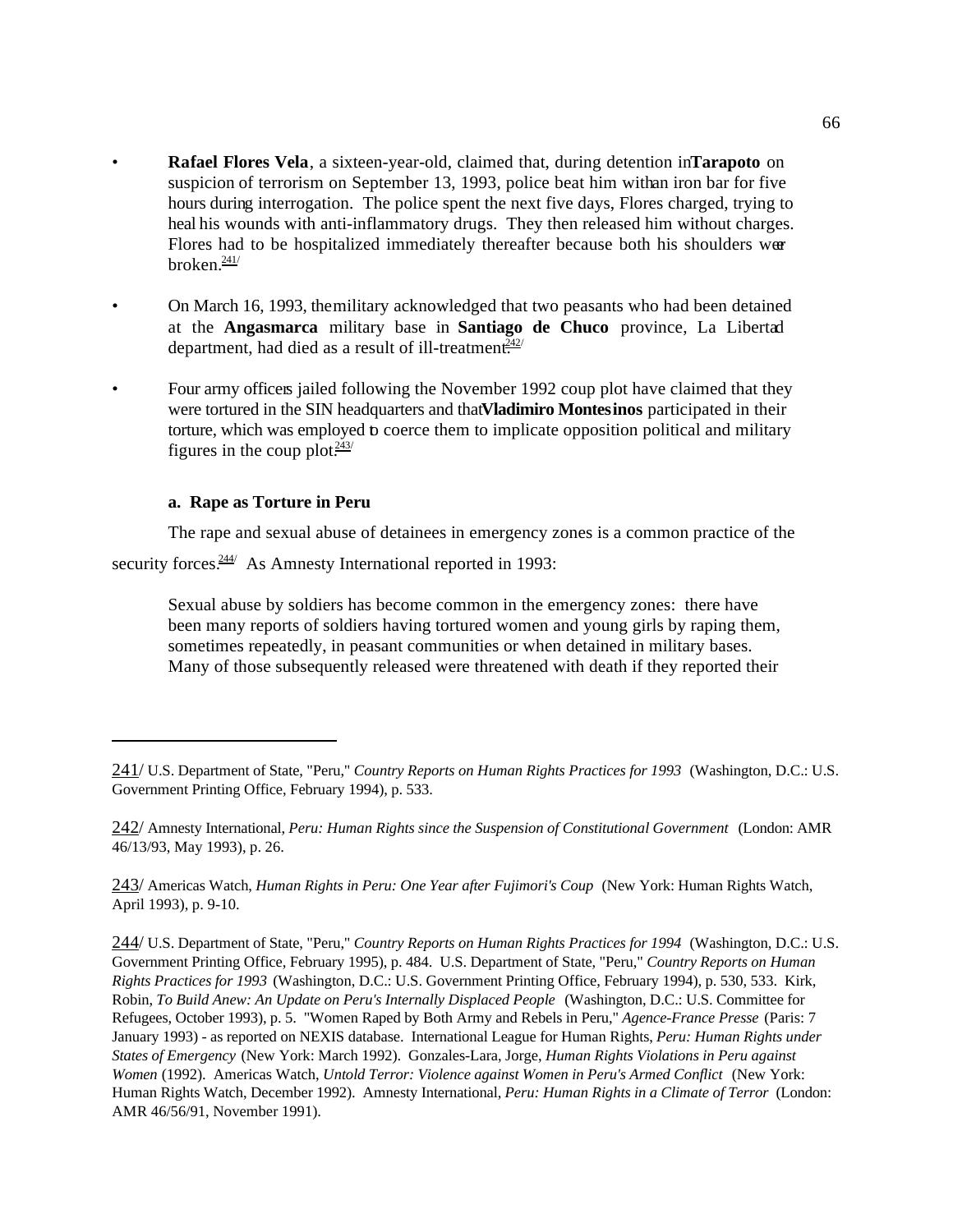experiences to the authorities. $245/$ 

Family members of suspected guerrillas are also frequent victims. Rapes go unreported for fear of further retribution by the security forces. There are no known cases in which a member of the security forces has been punished for rape $\frac{246}{1}$ 

Following the alleged army indiscriminate killings of civilians in Molluna and Moena in April [1994], survivors claimed to have witnessed army personnel committing numerous rapes of local women and girls...According to eyewitnesses, on September 22, security forces raided the village of Paraíso in San Martín department and raped a woman and a 14-year-old girl...the lieutenant who conducted the raid reportedly admitted that he ordered the rapes, but he has not been charged in this crime.<sup>447/</sup>

- In January 1993, **María de la Cruz Pari**, detained by police on terrorism charges, was taken to a beach at night and raped during the 15-day interrogation period. Forty members of DINCOTE have been implicated. When de la Cruz discoverd she was pregnant, police claimed that her cousin, also accused of terrorism, was responsible. However, highly credible sources corroborated de la Cruz's story, and the initiation of pregnancy coincided with the period of her detention $\frac{248}{1}$
- An army lieutenant and six soldiers raped 14-year-old **Froyli Mori Vela** in 1992 after searching the house in which she and her parents were staying.<sup>249/</sup>
- **Raquel Martín Castillo de Mejía**, who was raped by soldiers in 1989, has submitted her case to the Inter-American Commission of Human Rights<sup>250</sup>

247/ U.S. Department of State, "Peru," *Country Reports on Human Rights Practices for 1994* (Washington, D.C.: U.S. Government Printing Office, February 1995), p. 484.

248/ U.S. Department of State, "Peru," *Country Reports on Human Rights Practices for 1993* (Washington, D.C.: U.S. Government Printing Office, February 1994), p. 533.

249/ U.S. Department of State, "Peru," *Country Reports on Human Rights Practices for 1992* (Washington, D.C.: U.S. Government Printing Office, February 1993), p. 475.

250/ Americas Watch, *Human Rights in Peru: One Year after Fujimori's Coup* (New York: Human Rights Watch, April 1993), p. 23.

<sup>245/</sup> Amnesty International, *Peru: Human Rights since the Suspension of Constitutional Government* (London: AMR 46/13/93, May 1993), p. 25.

<sup>246/</sup> U.S. Department of State, "Peru," *Country Reports on Human Rights Practices for 1993* (Washington, D.C.: U.S. Government Printing Office, February 1994), p. 533.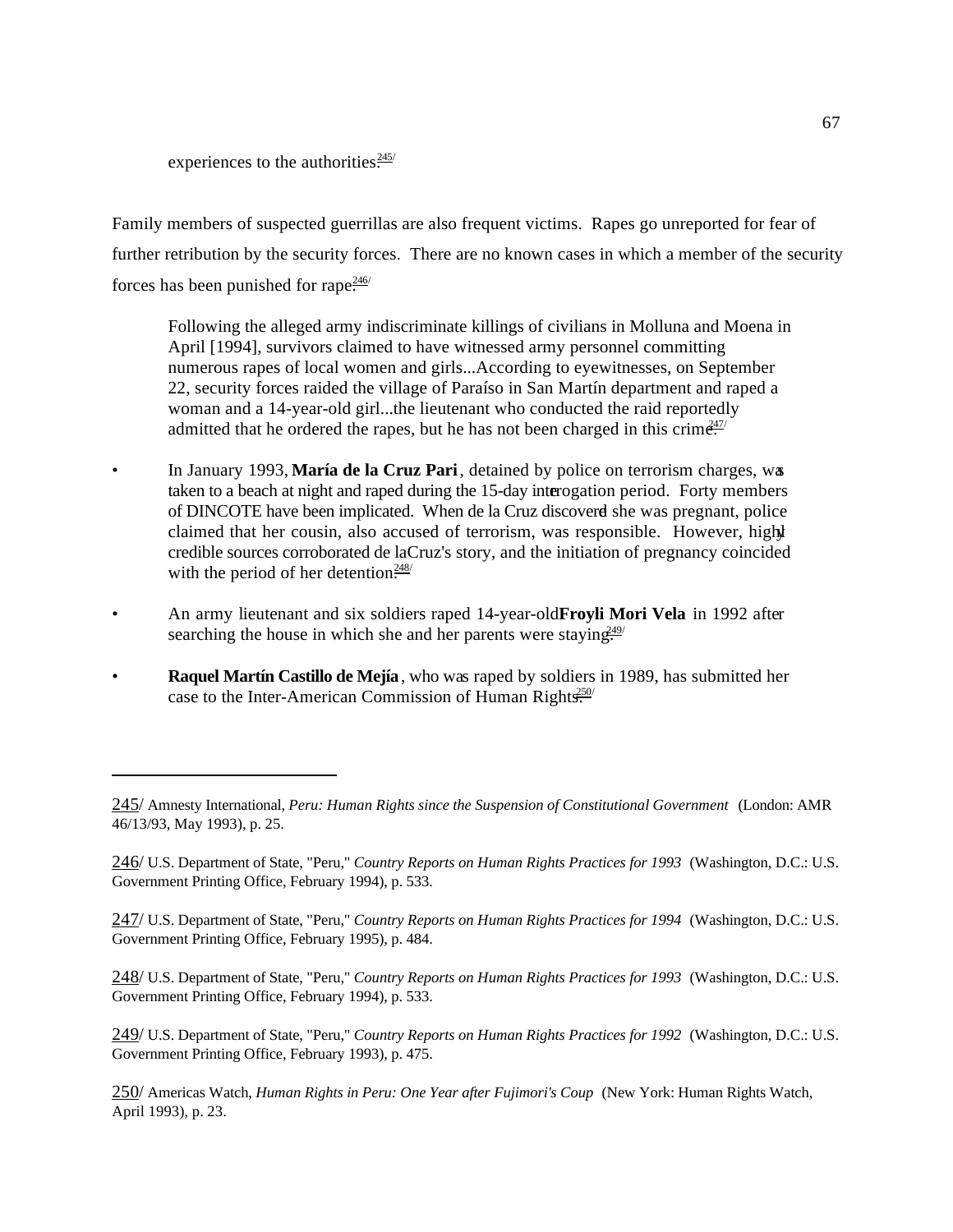## **b. Prison Conditions**

Prison conditions in Peru are appalling and have been the focus of international concern. The government restricted the access of the International Committee of the Red Cross (ICRC) to all prisons administered by the Ministry of Justice between September 1992 and February 1993. Again in April 1994, authorities prevented the ICRC from conducting its work in the Upper Huallaga, where gross human rights violations were reported during the same period. Prisoners are subjected to beatings, torture, unsanitary facilities, poor nutrition, and poor health care. Moreover, the government has a history of brutally repressing prisoner uprisings in prisons where alleged terrorists are held. Though some improvements were made in prison conditions in 1994, the U.S. Department of State reported that prisoners claim that they continue to be subjected to beatings, torture, and degrading treatment.

On May 6, 1992, when female inmates resisting transfer were aided by male prisoners, security forces launched an operation to regain control over two wings of the **Miguel Castro Castro Prison** in Lima. At that time, the prison housed approximately 530 inmates linked to *Sendero Luminoso*. The assault left two policemen and 42 inmates dead. Surviving inmates claim that at least 10 of the victims were deliberately killed after surrendering.<sup>252/</sup>

#### **5. Forced Participation in Civil Defense Patrols**

The military has often coerced peasant participation in civil defense patrols (*rondas*), in some cases forcing peasants to take part at gunpoint. While the government has insisted that the *ondas* are traditional organizations in the countryside, a significant number have been created by the Peruvian

<sup>251/</sup> U.S. Department of State, "Peru," *Country Reports on Human Rights Practices for 1994* (Washington, D.C.: U.S. Government Printing Office, February 1995), p. 484. Amnesty International, *Peru: Amnesty International's Concerns about Torture and Ill-Treatment* (London: AMR 46/19/94, November 1994), p. 9. U.S. Department of State, "Peru," *Country Reports on Human Rights Practices for 1993* (Washington, D.C.: U.S. Government Printing Office, February 1994), p. 533. U.S. Department of State, "Peru," *Country Reports on Human Rights Practices for 1992* (Washington, D.C.: U.S. Government Printing Office, February 1993), p. 475. Inter-Church Committee on Human Rights in Latin America, *Systematic Violations and a New Legal Order: Human Rights in Peru* (Toronto: December 1993), p. 25-26. Organization of American States, Inter-American Court of Human Rights, "Peruvian Prisons Case," *1992 Annual Report* (Washington, D.C.: OAS/Ser.L/V/III.27, 25 January 1993), p. 26, 27.

<sup>252/</sup> International League for Human Rights, *Peru: Human Rights under States of Emergency* (New York: March 1992), p. 7. Organization of American States, Inter-American Comission on Human Rights, *Report on the Situation of Human Rights in Peru* (Washington, D.C.: OEA/Ser.L/V/II.83, Doc. 31, 12 March 1993), p. 94.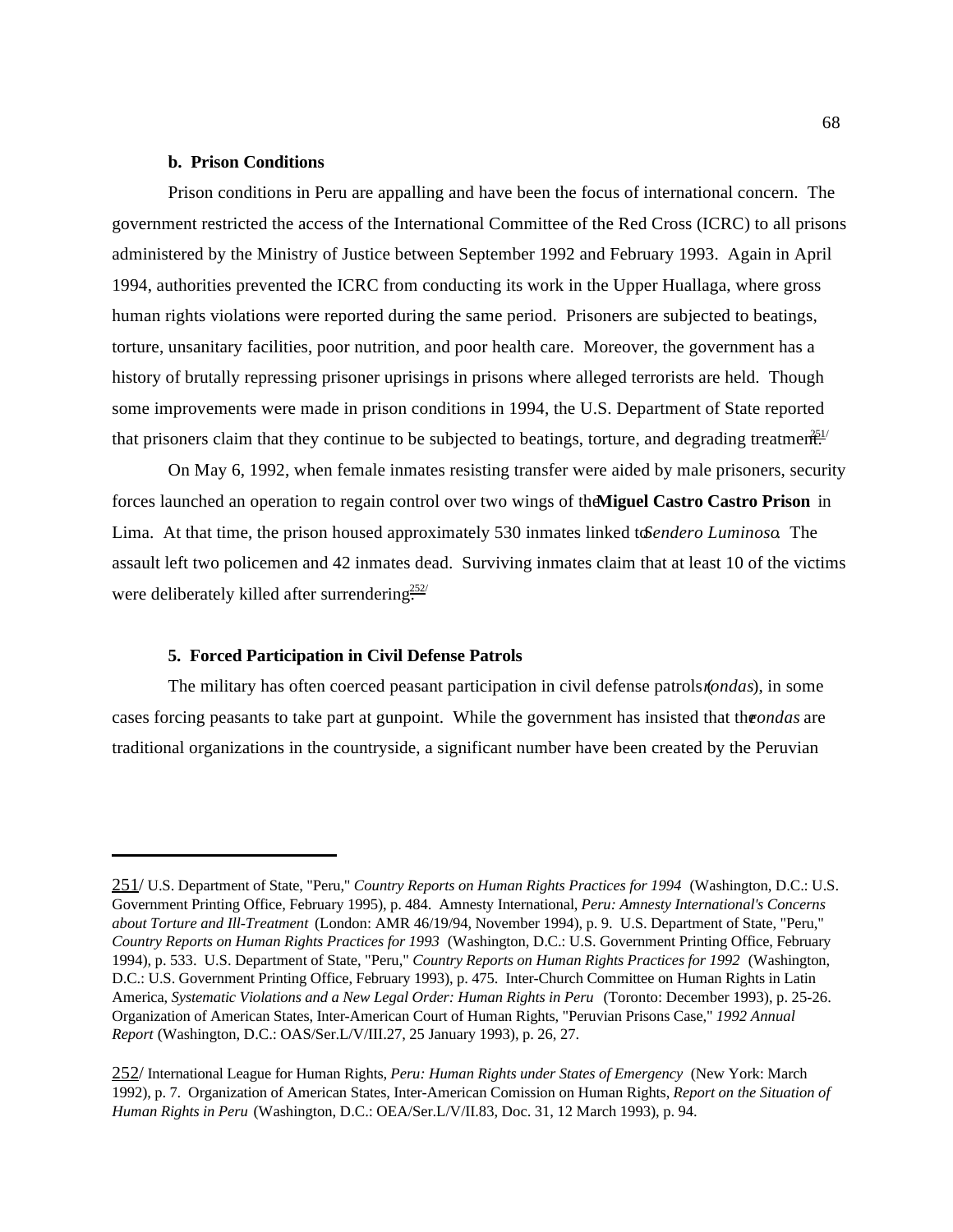armed forces as part of the government's counter-insurgency strategy.<sup> $253/$ </sup>

# **B. Abuses Committed by Guerrilla Forces**

## **1. Assassinations**

*Sendero Luminoso* and the MRTA have employed assassinations to eliminate perceived opponents. In 1993, *Sendero* was responsible for 516 assassinations of noncombatants and the killing of another 38 persons in bomb attacks. In 1994, as government forces captured more *Sendero* leaders, the number of killings by the armed group declined to 215. Eighty per cent of *Sendero's* victims have been civilians. The MRTA committed 24 political assassinations in 1993 and 22 in 1994. Both armed groups were responsible for bomb attacks in 1993 and 199 $4.54$ /

- In June 1994, *Sendero* militants killed **David Chacaliaza García** , a long-time activist in the Lima shantytown of **Huaycán**. 255/
- Between September 4 and 6, 1993, a *Sendero* column killed 25 civilians -- many of them *ronda* members -- and two policeman in several towns in Huánuco departmen<sup>256/</sup>
- More than a dozen candidates were killed by *Sendero* in the days before municipal elections in January 1993. **Humberto Pantigoso**, a municipal candidate in the Lima shantytown of **Villa El Salvador**, was killed with his wife in front of several of their eleven children.257/

255/ Human Rights Watch, "Peru," *Human Rights Watch World Report 1995* (New York: December 1994), p. 117.

256/ U.S. Department of State, "Peru," *Country Reports on Human Rights Practices for 1993* (Washington, D.C.: U.S. Government Printing Office, February 1994), p. 532.

257/ Americas Watch, *Human Rights in Peru: One Year after Fujimori's Coup* (New York: Human Rights Watch, April 1993), p. 6.

<sup>253/</sup> U.S. Department of State, "Peru," *Country Reports on Human Rights Practices for 1994* (Washington, D.C.: U.S. Government Printing Office, February 1995), p. 488. U.S. Department of State, "Peru," *Country Reports on Human Rights Practices for 1993* (Washington, D.C.: U.S. Government Printing Office, February 1994), p. 535. Kirk, Robin, *To Build Anew: An Update on Peru's Internally Displaced People* (Washington, D.C.: U.S. Committee for Refugees, October 1993), p. 5-6.

<sup>254/</sup> U.S. Department of State, "Peru," *Country Reports on Human Rights Practices for 1994* (Washington, D.C.: U.S. Government Printing Office, February 1995), p. 482. U.S. Department of State, "Peru," *Country Reports on Human Rights Practices for 1993* (Washington, D.C.: U.S. Government Printing Office, February 1994), p. 531, 532. Kirk, Robin, *To Build Anew: An Update on Peru's Internally Displaced People* (Washington, D.C.: U.S. Committee for Refugees, October 1993), p. 11.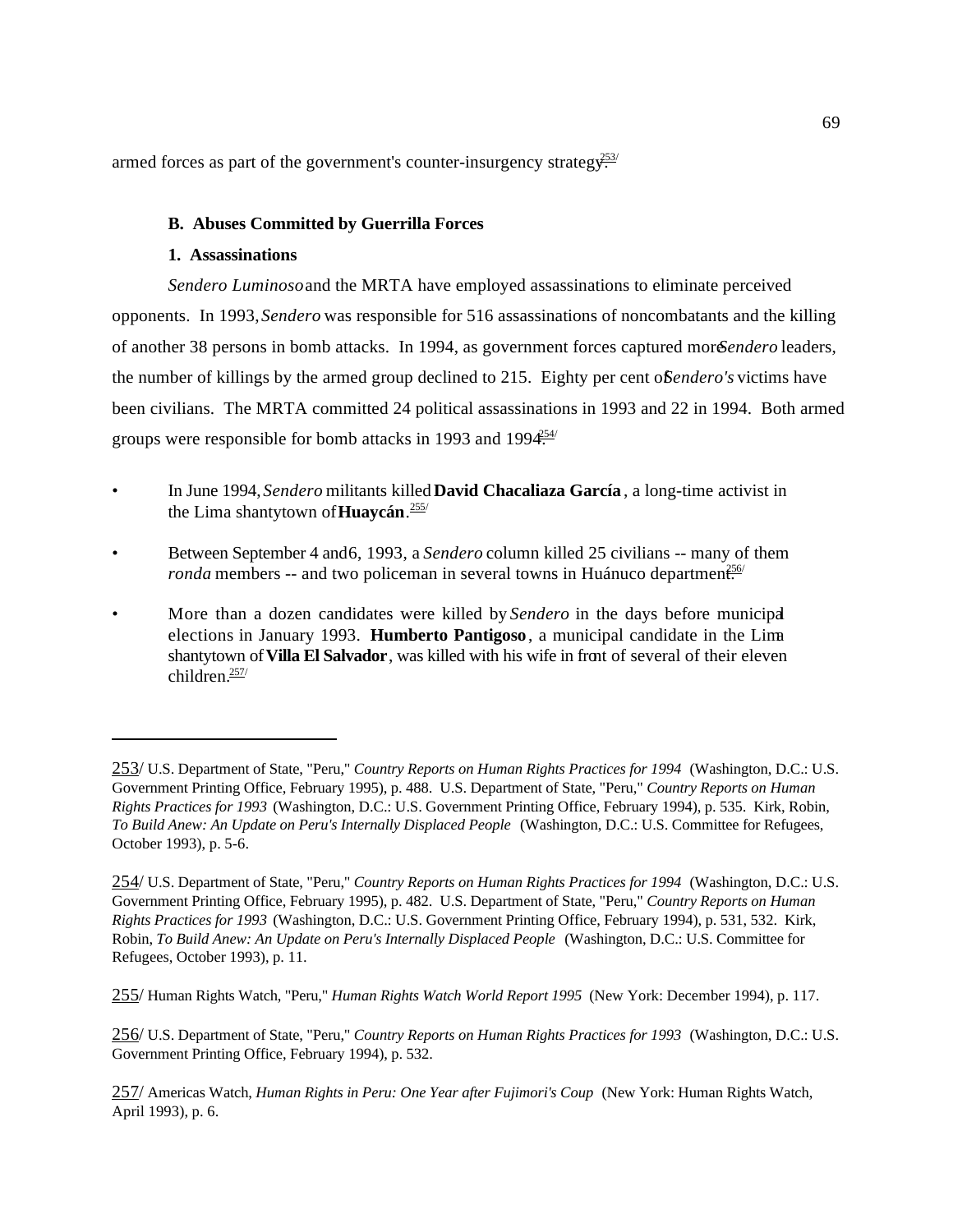- On October 10, 1992, a *Sendero* unit killed 48 peasants, including elderly persons, women, children, and infants, in the village of **Huayllao**, Ayacucho in retribution for its formation of a civil defense patrol.<sup>258/</sup>
- On February 15, 1992, **María Elena Moyano**, founder of the Lima shantytown soup kitchen movement and an advocate of peaceful opposition to *Sendero*, was shot dead and her body blown to pieces by dynamite in front of her children.<sup>259/</sup>

# **2. Torture**

According to the U.S. Department of State and Amnesty International, Sendero rarely takes prisoners or attends to the wounded in armed confrontations, and Amnesty has reported that the armed group "routinely tortured, mutilated, and murdered" captives.<sup>260/</sup>

- In August 1994, *Sendero* sympathizers tortured four people they accused of cooperating with the police in the town of **Llihuari**, Huánuco department, for three days before killing them. $\frac{261}{ }$
- On April 16, 1994, an estimated eighty members of *Sendero* took over the hamlet of **Monterrico** in the **Mazamari** district of Junín, forcing all residents from their homes in the middle of the night. The hamlet was burned and eighteen community members were tortured and beheaded. The guerrillas then cut up the bodies of their victims with machetes and  $axes.262/$
- On August 18-19, 1993, *Sendero Luminoso* killed at least 60 members of the **Asháninka**

259/ U.S. Department of State, "Peru," *Country Reports on Human Rights Practices for 1992* (Washington, D.C.: U.S. Government Printing Office, February 1993), p. 472. Americas Watch, *Untold Terror: Violence against Women in Peru's Armed Conflict* (New York: Human Rights Watch, December 1992), p. 46-57.

260/ U.S. Department of State, "Peru," *Country Reports on Human Rights Practices for 1994* (Washington, D.C.: U.S. Government Printing Office, February 1995), p. 484. Amnesty International, *Peru: Human Rights in a State of Emergency* (London: August 1989).

261/ U.S. Department of State, "Peru," *Country Reports on Human Rights Practices for 1994* (Washington, D.C.: U.S. Government Printing Office, February 1995), p. 484.

262/ U.S. Department of State, "Peru," *Country Reports on Human Rights Practices for 1994* (Washington, D.C.: U.S. Government Printing Office, February 1995), p. 484. Washington Office on Latin America, *After the Autogolpe: Human Rights in Peru and the U.S. Response* (Washington, D.C.: July 1994), p. 9, citing Instituto de Defensa Legal, "Sendero: la matanza incesante," *Ideéle* (Lima: Vol. 6, No. 63-64, May 1994), p. 63.

<sup>258/</sup> U.S. Department of State, "Peru," *Country Reports on Human Rights Practices for 1992* (Washington, D.C.: U.S. Government Printing Office, February 1993), p. 472. Americas Watch, *Human Rights in Peru: One Year after Fujimori's Coup* (New York: Human Rights Watch, April 1993), p. 16. Kirk, Robin, *To Build Anew: An Update on Peru's Internally Displaced People* (Washington, D.C.: U.S. Committee for Refugees, October 1993), p. 11.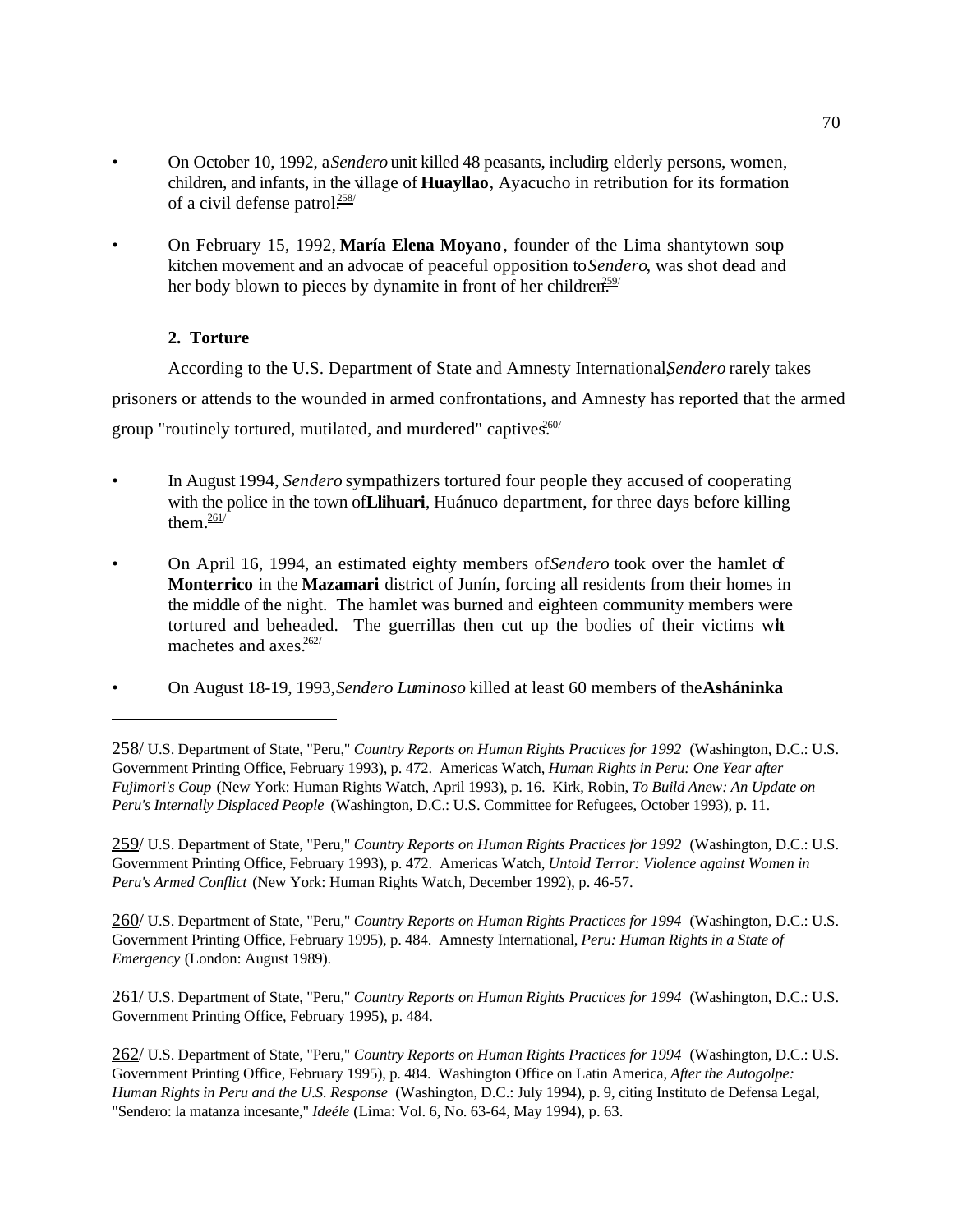tribe, an indigenous community that lives on the Ene river in the **Satipo** region of **Junín**, an area under military control. According to survivors, the guerrillas killed their victims with machetes. A local government leader, **Lucila Shinzato**, reported that 14 children were hospitalized with severe wounds, including severed ears. An estimated 700 people fled the region in fear following the attacks $\frac{363}{1}$ 

• On May 17, 1990, *Sendero* massacred 30 men, women and children who lived ina communal indigenous family house in the district of **San Martín de Pangoa, Satip o** province, Junín department. $\frac{264}{264}$ 

#### **3. Kidnapping**

On February 24, 1993, the MRTA killed businessman **David Ballón Vera**, whom they had kidnapped and held for ransom for the previous five months.<sup>265/</sup>

### **4. Forced Enlistment in Guerrilla Units**

*Sendero Luminoso* has forcibly recruited both adults and children, some as young as ten, into its military units for extended periods, and coerced their participation in guerrilla attacks and assassinations $\frac{266}{3}$ 

<sup>263/</sup> U.S. Department of State, "Peru," *Country Reports on Human Rights Practices for 1993* (Washington, D.C.: U.S. Government Printing Office, February 1994), p. 530, 532. Washington Office on Latin America, *After the Autogolpe: Human Rights in Peru and the U.S. Response* (Washington, D.C.: July 1994), p. 9. Inter-Church Committee on Human Rights in Latin America, *Systematic Violations and a New Legal Order: Human Rights in Peru* (Toronto: December 1993), p. 19. Coad, Malcolm, "Sendero Slaughters 62," *The Guardian* (London: 21 August 1993), p. 12. "Victims in the Forest," *The Economist* (London: 28 August 1993), p. 37. Reports on the number of dead vary between 60 and 63.

<sup>264/</sup> Amnesty International, *Peru: Human Rights since the Suspension of Constitutional Government* (London: AMR 46/13/93, May 1993), p. 39.

<sup>265/</sup> Inter-Church Committee on Human Rights in Latin America, *Systematic Violations and a New Legal Order: Human Rights in Peru* (Toronto: December 1993), p. 20.

<sup>266/</sup> U.S. Department of State, "Peru," *Country Reports on Human Rights Practices for 1994* (Washington, D.C.: U.S. Government Printing Office, February 1995), p. 488. U.S. Department of State, "Peru," *Country Reports on Human Rights Practices for 1993* (Washington, D.C.: U.S. Government Printing Office, February 1994), p. 535.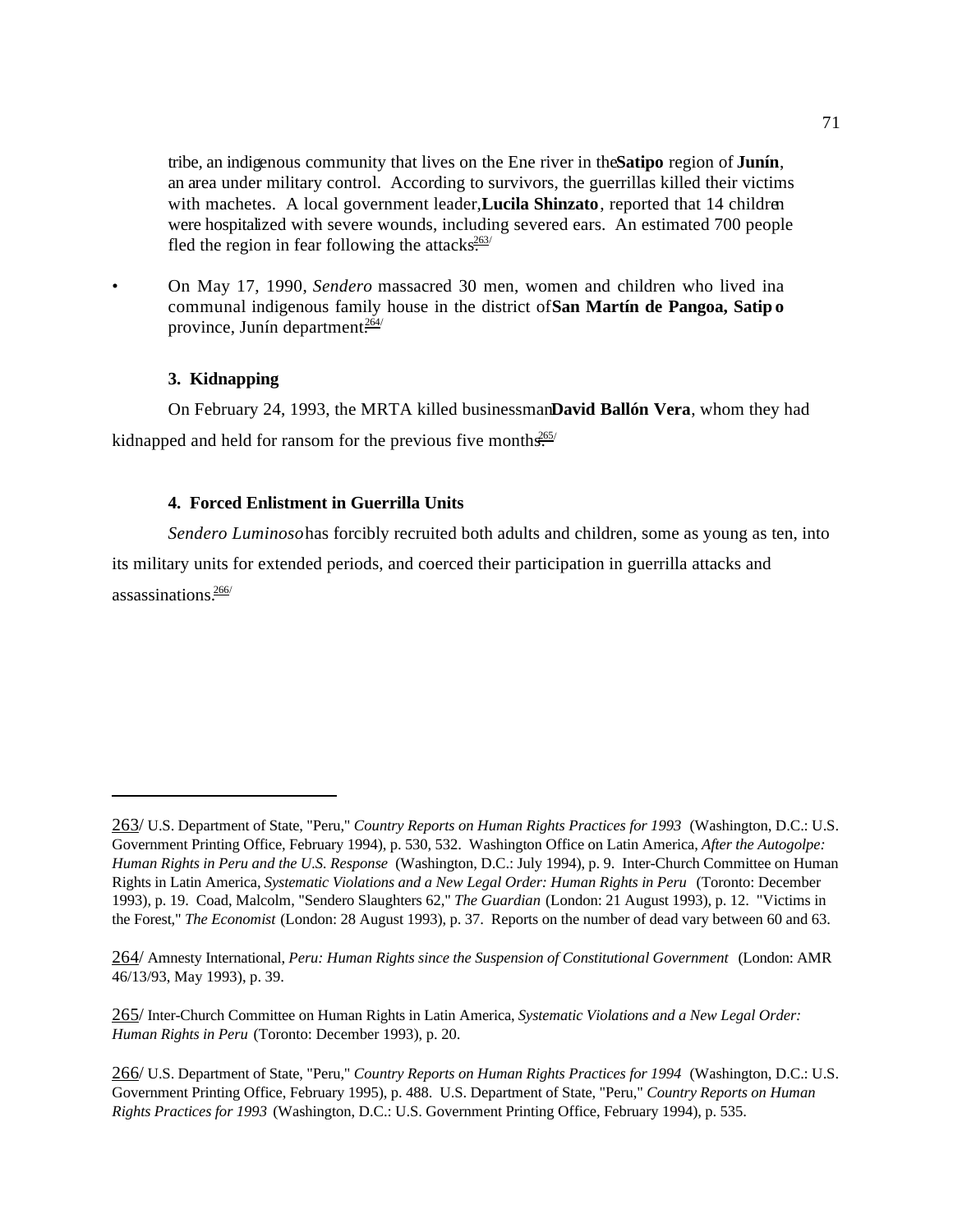# **V. GROUPS AT RISK 267/**

Perceived enemies of both sides of the violent political conflict in Peru are potential victims of human rights abuses. Many groups in Peruvian society have been specifically targeted by either *Sendero Luminoso* or the security forces -- frequently by both. Family, friends, and associates of victims frequently become targets themselves in the self-sustaining spiral of violence.  $\ddot{\epsilon}_{\text{ss}}^{88}$ 

# **A. Government Officials and Members of Political Parties**

# **1. Targeting By Guerrilla Forces**

*Sendero Luminoso* has systematically assassinated government officials and members of political parties regardless of ideology or orientation. Party members are viewed as enemies of the "people's war." Local political leaders "are systematically targeted for two fundamental reasons: to create a power vacuum, to be filled subsequently by Shining Path leaders, and to prevent the holding of local elections. $1269/$ 

- On October 14, 1993, **Domingo Sánchez**, governor of the village of **Pampash**, Huaraz, and **Eugenio Quispe**, justice of the peace of **Orurillo** District, Puno department, were killed by guerrilla units $\frac{270}{ }$
- On October 15, 1993, **Mayor Rogelio Huamán** and **Governor Aurelio Bacafuerte** were shot in **Accha** District in **Paruro** Province by a suspected *Sendero* column.<sup>271/</sup>
- According to the Washington Office on Latin America, in June 1993, a *Sendero* hit squad

268/ Americas Watch, *Human Rights in Peru: One Year after Fujimori's Coup* (New York: Human Rights Watch, April 1993), p. 29-35.

269/ U.S. Department of State, "Peru," *Country Reports on Human Rights Practices for 1994* (Washington, D.C.: U.S. Government Printing Office, February 1995), p. 481, 482, 492. Americas Watch, *Human Rights in Peru: One Year after Fujimori's Coup* (New York: Human Rights Watch, April 1993), p. 16. Americas Watch, *Peru: Civil Society and Democracy Under Fire* (New York: Human Rights Watch, August 1992), p. 29-30.

270/ *Agence France-Presse* (Paris: 16 October 1993) - as reported in *BBC Summary of World Broadcasts* (18 October 1993).

271/ *Agence France-Presse* (Paris: 16 October 1993) - as reported in *BBC Summary of World Broadcasts* (18 October 1993).

<sup>267/</sup> The order in which the groups are listed is arbitrary does not indicate the relative degree to which each is at risk of human rights abuse. The specific cases cited are intended to be illustrative and are neither comprehensive nor exhaustive. Individuals who do not fall into any of the groups listed may still be at risk if they are suspected by government security forces or armed opposition groups to be associated with the other side.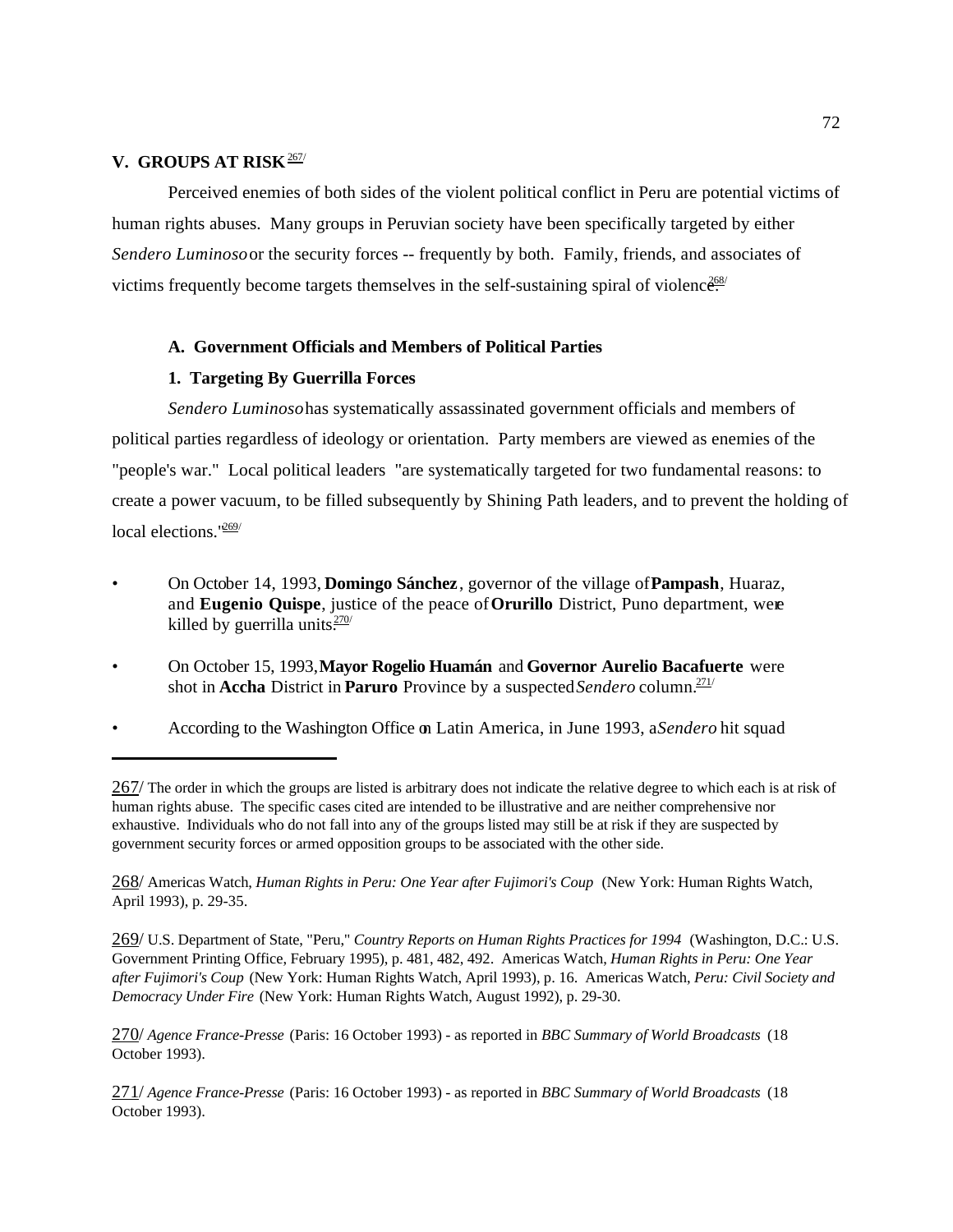attempted to assassinate the popular ex-mayor of **Villa El Salvador**, **Michel Azcueta**, who survived but was badly wounded. He continued to receive death threats after the attack and, following another attempt on his life at the hospital where he was receiving treatment, Azcueta was forced to flee the country.<sup>272/</sup>

• **Luis Rolando Galinda Echenique** , the deputy mayor of **Villa El Salvador**, was shot dead on January 11, 1993, in an attack linked to Sendero.<sup>273/</sup>

# **2. Targeting By Peruvian Security Forces**

The military and security forces have also targeted government officials and members of parties opposed to President Fujimori or the *autogolpe* which expanded his power. In particular, they are highly suspicious of and show animosity toward any form of political organization, including leftist organizations, that support neither the government nor the guerrillas<sup>714/</sup>

- **César Augusto Sosa Silupú**, a student and regional director of the leftist *Partido Unificado Mariateguista* (PUM, Mariateguist Unified Party), was arrested in Piura on August 27, 1992, and charged with "apology for terrorism" for possessing politich literature in his home.<sup>275/</sup> The "faceless" prosecutor requested a sentence of 20 years in prison. Sosa was declared not guilty by a "faceless" tribunal and released on July 27, 1993, after 11 months in detention $.276/$
- **Senator Alberto Borea** (*Partido Popular Cristiano*), an outspoken critic of the government who was elected president of the Senate after the coup, was forced to seke asylum in Costa Rica after being accused of involvement in the November 13 coup plot. At the time, Borea was serving as defense lawyer for General Jaime Salinas, one of the admitted coup plotters.<sup>277/</sup>

274/ "MRTA Activity in Huallaga Investigated," *Quehacer* (Lima: March-April 1993).

275/ Amnesty International, *Peru: Human Rights since the Suspension of Constitutional Government* (London: AMR 46/13/93, May 1993), p. 29-30. Americas Watch, *Human Rights in Peru: One Year after Fujimori's Coup* (New York: Human Rights Watch, April 1993), p. 35.

276/ Coordinadora Nacional de Derechos Humanos, *En Nombre de los Inocentes* (Lima: October 1993), p. 91-94.

277/ Americas Watch, *Human Rights in Peru: One Year after Fujimori's Coup* (New York: Human Rights Watch, April 1993), p. 36-37. Cam, Hubert, "Peruvian General Who Sentenced Guzmán Seeks Asylum," *United Press*

<sup>272/</sup> Washington Office on Latin America, *After the Autogolpe: Human Rights in Peru and the U.S. Response* (Washington, D.C.: July 1994), p. 9.

<sup>273/</sup> Amnesty International, *Peru: Human Rights since the Suspension of Constitutional Government* (London: AMR 46/13/93, May 1993), p. 40. Inter-Church Committee on Human Rights in Latin America, *Systematic Violations and a New Legal Order: Human Rights in Peru* (Toronto: December 1993), p. 19.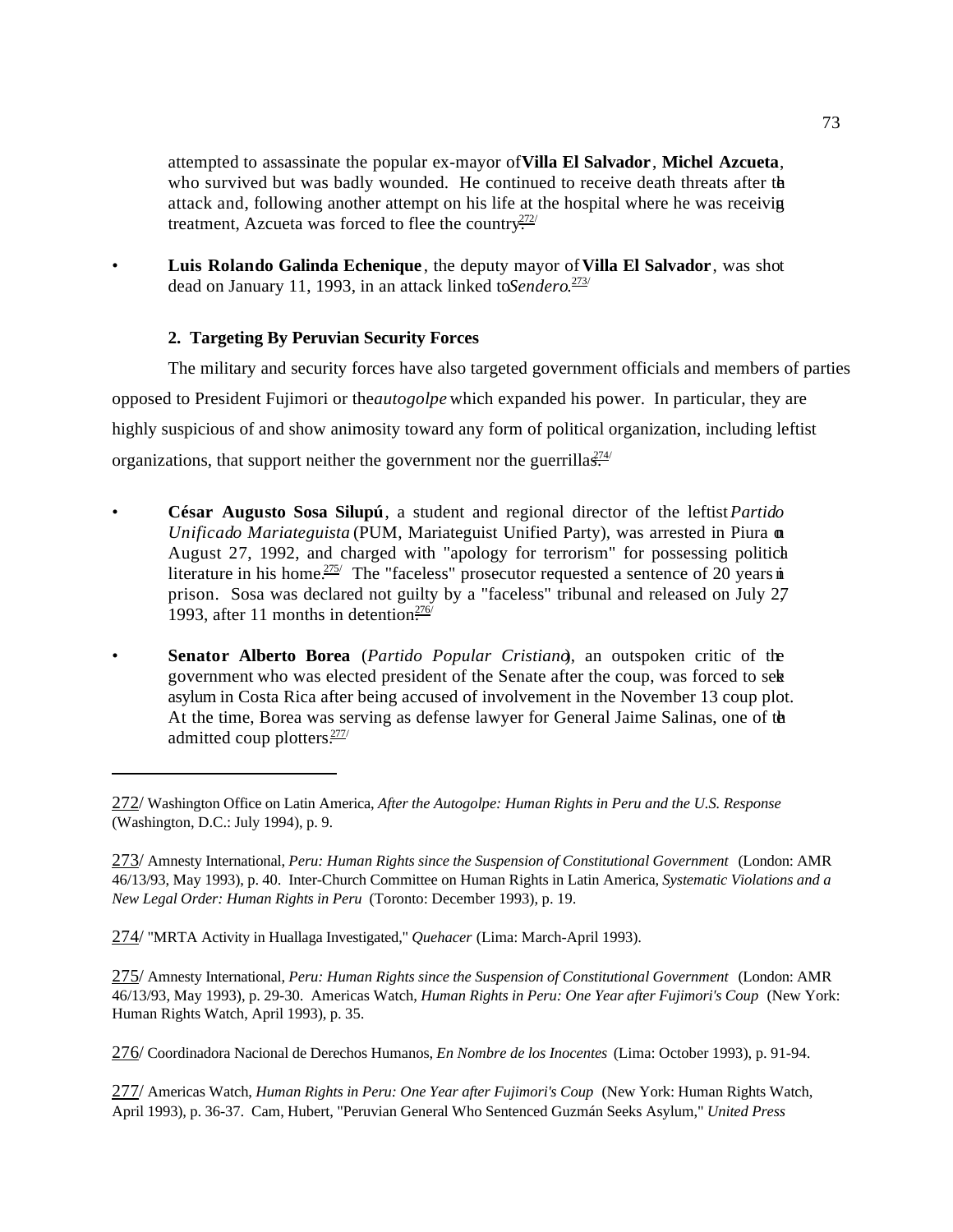- Former president **Alán García** (APRA) was pursued by the military following the April 5, 1992, coup. García sought asylum in Colombia shortly thereafter, and the Peruvian government tried to extradite him on charges of graft. The Colombian Supreme Court rejected the petition.278/
- Immediately following the April 1992 coup, a number of deputies were arrested by the military. Personal guard service was withdrawn from all dgislators who had not expressed support for the Fujimori government.<sup>279/</sup>

#### **B. Trade Unionists**

Labor organizers and trade unionists have inevitably become victims of the conflict in Peru. By seeking to organize workers to act collectively, Peru's labor movement represents a non-violent alternative to armed revolt that might sap the guerrilla movements of support. At the same time, the labor movement presents a clear challenge to the longstanding economic interests that have historically exerted great power in Peru in general, and to the Fujimori government's economic program in particular. Both government and guerrilla forces have targeted labor organizers and union officials for harassment and violence. $280/$ 

## **1. Targeting By Guerrilla Forces**

*Sendero* has harassed and assassinated union leaders. Between January and May 1989, *Sendero* shot 51 union leaders, mainly mine workers in the central highland<sup>381</sup>

Pedro Huilca, general secretary of Peru's largest trade union federation, the *Confederación General de Trabajadores del Perú* (CGTP, General Confederation of Workers of Peru), was gunned

*International* (New York: 5 January 1993) - as reported on NEXIS database.

<sup>278/</sup> Organization of American States, Inter-American Commission on Human Rights, *Report on the Situation of Human Rights in Peru* (Washington, D.C.: OEA/Ser.L/V/II.83, Doc. 31, 12 March 1993), p. 22-24.

<sup>279/</sup> Organization of American States, Inter-American Commission on Human Rights, *Report on the Situation of Human Rights in Peru* (Washington, D.C.: OEA/Ser.L/V/II.83, Doc. 31, 12 March 1993), p. 16-17, para. 54.

<sup>280/</sup> Washington Office on Latin America, *After the Autogolpe: Human Rights in Peru and the U.S. Response* (Washington, D.C.: July 1994), p. 32-34. Burt, Jo-Marie; Panfichi, Aldo, *Peru: Caught in the Crossfire* (Jefferson City, MO: Peru Peace Network-USA, 1992), p. 42-43.

<sup>281/</sup> Sulmont, Denis; Mujica, Javier; Otta, Vicente; Aramendy, Raúl, "Violencia y movimiento social," *Red Peruana de educación popular y sindicalismo* (Lima: 1989), p. 34.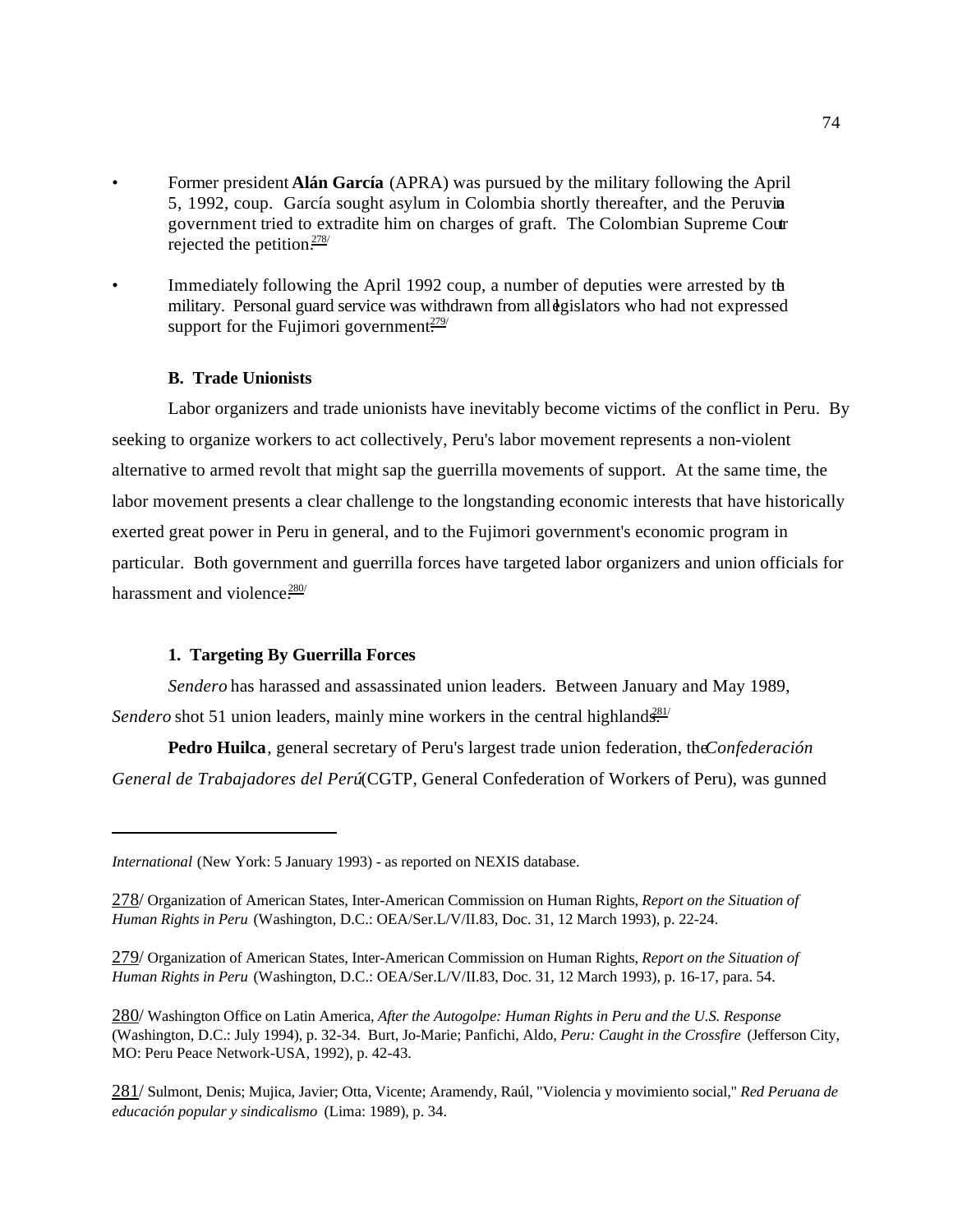down by a *Sendero* hit squad in Lima on December 18, 1992<sup>282/</sup>

#### **2. Targeting By Peruvian Security Forces**

The Fujimori government has expanded government restrictions on labor freedoms and invited increased control over union-related activity. Though the 1979 Constitution guaranteed the right to form trade unions freely and to bargain collectively, a 1992 decree law restricted these rights by expanding conditions under which a strike may be declared illegal and by mandating the procedures and certain terms of collective bargaining agreements $\frac{283}{1}$ 

Consequently, most strikes in Peru in recent years have been determined to be illegal. The police have used force to disperse demonstrations by striking public service workers. A 1992 report by the U.S. Embassy in Lima cites allegations of the arbitrary detention, kidnapping, and murder of union organizers.284/

In March 1994, **Teódulo Hernández**, president of the *Confederación General de Trabajadores del Perú* (CGTP), was warned that he would be killed if he testified as part of a delegation of labor leaders traveling to Washington, D.C. to speak about labor rights in Peru. Before, during, and after the delegation's visit, members of the Peruvian government — including Congresswoman Martha Chávez, head of the Congressional Oversight Committee and a member of Fujimori's party, and Absalón Vásquez Villanueva, Minister of Agriculture — publicly denounced the delegation, calling the participants "traitors and accomplices to terrorism." Congresswoman Chávez introduced legislation calling for anyone who "criticizes Peru before foreign governmental bodies or the international press" to be tried on the ground of treason, punishable by 20 years in prison.  $\frac{285}{10}$ 

<sup>282/</sup> Amnesty International, *Peru: Human Rights since the Suspension of Constitutional Government* (London: AMR 46/13/93, May 1993), p. 40. Americas Watch, *Human Rights in Peru: One Year after Fujimori's Coup* (New York: Human Rights Watch, April 1993), p. 15. *Agence-France Presse* (Paris: 19 December 1992) - as reported on NEXIS database.

<sup>283/</sup> Freedom House, *Freedom in the World 1993-1994* (New York: 1994), p. 455.

<sup>284/</sup> *Peru -- Economic and Trade Policy, Market Reports* (March 1992) - as reported on NEXIS database.

<sup>285/</sup> Washington Office on Latin America, *After the Autogolpe: Human Rights in Peru and the U.S. Response* (Washington, D.C.: July 1994), p. 32. "Denuncia ante E.U. es traición a la patria," *Gestión* (Lima: 9 March 1994).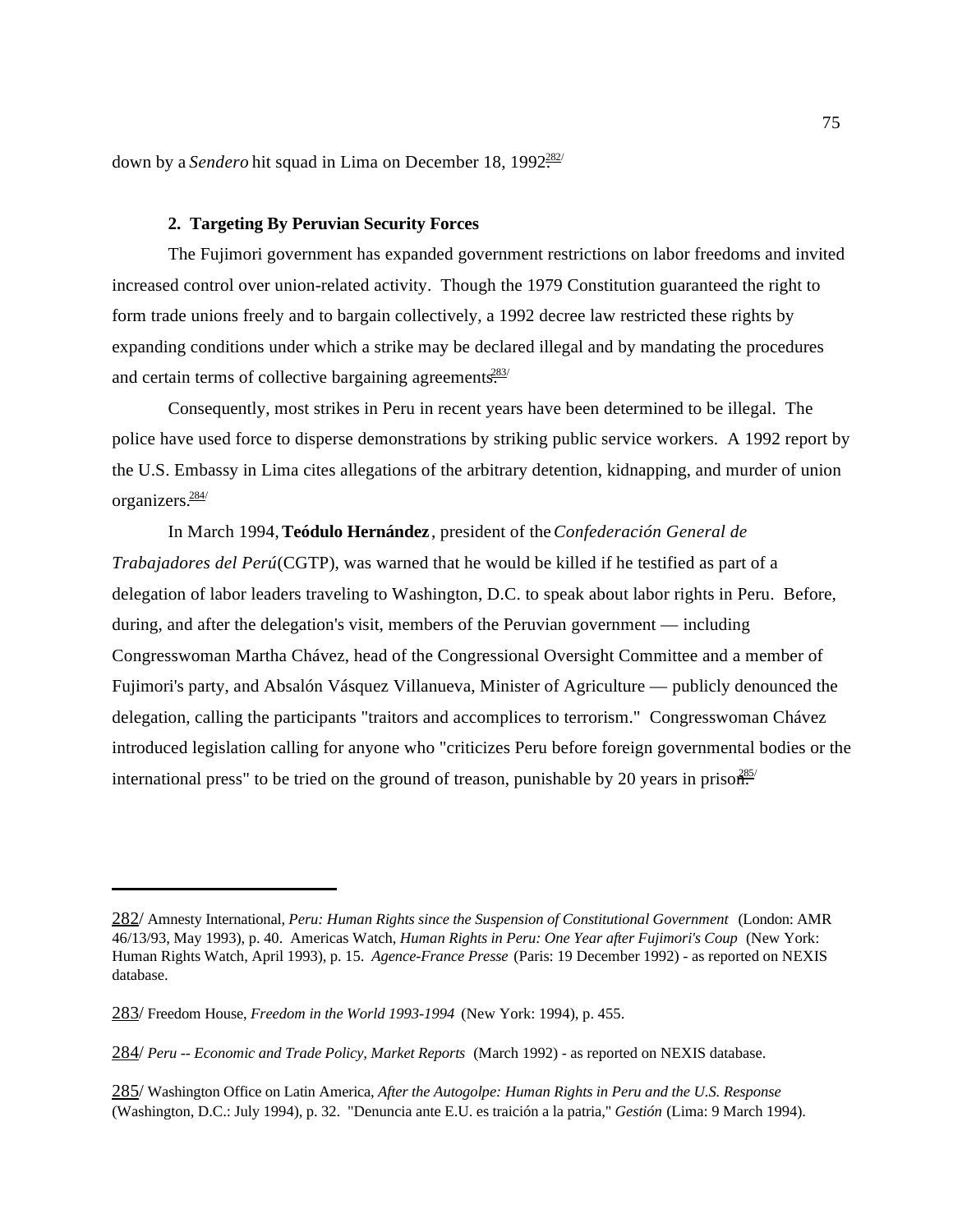### **C. Human Rights Activists and Lawyers**

Over the last decade, human rights monitors have been targeted by both guerrillas and government forces. For example, **Norma Cáceres**, of the *Vicaría de Solidaridad* in the **Ayaviri** prelature in the Puno department of the Peruvian Human Rights Education Network, survived two *Sendero* attacks targeting her. Yet on May 4, 1993, she was detained by government security forces in Calapuja for her work with the *Vicaría* and for participating "in suspicious meetings with teachers." She was eventually released $\frac{286}{1}$ 

## **1. Targeting By Guerrilla Forces**

Fear of physical attack by guerrilla forces has severely limited the work of human rights monitors.<sup>287/</sup> Sendero characterizes human rights activists as dupes of the Peruvian government and "imperialist powers." In a two-page flyer distributed in Puno in mid-May 1994, Sendero supporters delineated its positions on human rights:

For these reasons, our position is very clear. We reject and condemn human rights because they are bourgeois, reactionary, counter-revolutionary rights; today they are the arm of revisionists and imperialists, principally yankee imperialism. To hoist the human rights banner in Peru is...to support imperialism against the Peruvian nation, the large bourgeoisie and the land-owners against the popular masses...the infamous past against the brilliant future. $288/$ 

## **2. Targeting By Peruvian Security Forces**

While allowing human rights groups to function, successive Peruvian regimes have consistently equated human rights defense with subversion. Human rights lawyers and activists have long been targeted by the security forces for disappearance or detention under the anti-terrorist laws. For example, over a 12 month period (ending in December 1989), Americas Watch documented 19 cases

<sup>286/</sup> Washington Office on Latin America, *After the Autogolpe: Human Rights in Peru and the U.S. Response* (Washington, D.C.: July 1994), p. 30.

<sup>287/</sup> U.S. Department of State, "Peru," *Country Reports on Human Rights Practices for 1994* (Washington, D.C.: U.S. Government Printing Office, February 1995), p. 492.

<sup>288/</sup> *Pronuncimiento de Derechos Humanos* translated in Washington Office on Latin America, *After the Autogolpe: Human Rights in Peru and the U.S. Response* (Washington, D.C.: July 1994), p. 28.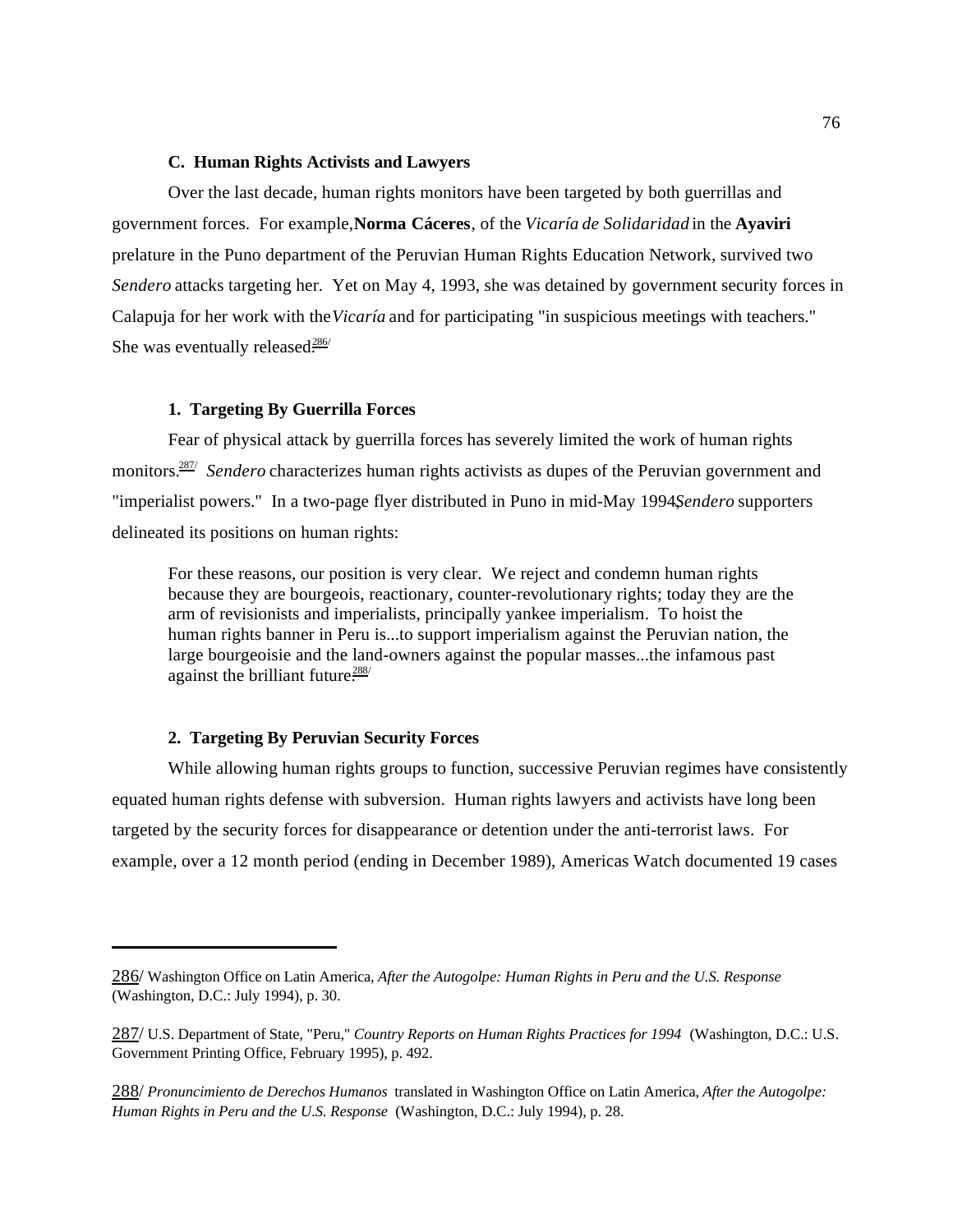of government security forces targeting Peruvians engaged in the defense of human right<sup>389/</sup>

This targeting takes many forms. The Fujimori government has portrayed human rights groups as dupes of the guerrillas. On April 28, 1994, the CCD approved a resolution condemning Peru's leading human rights coalition for its "irresponsible" reporting which "unfortunately has damaged the image and prestige of Peru." In Peru's tense political situation, "[s]uch language can be interpreted as giving a green light to the persecution of human rights monitors.<sup>260</sup> In 1993 and 1994, government forces continued to harass or detain local human rights leaders.<sup>291/</sup>

- Human Rights activist **Lily Maribel Olano Elera** was arrested for "terrorism-related" crimes by police on September 24, 1993, outside **Picsi** Prison in **Chiclayo**, Lambayeque department. She was released on September 29 following international protest $\frac{392}{52}$
- **Angélica Mendoza Almeida de Ascarza**, the founder of the Ayacuchobased **ANFASEP**, was charged with "apology for terrorism" under Decree Law 25.475 as an alleged "Shining" Path Ambassador" in France, a country she visited once for three days in 1985 as a guest of Amnesty International. While she was in hiding, her youngest daughter, **Maribel**, along with two friends, was picked up on February 3, 1993, by men they believed to be working for military intelligence at the **Los Cabitos** military base in **Huamanga**. The three were taken to Los Cabitos, where Maribel, 24, says she was forced to strip and was beaten. Some of the questions they were asked concerned Mendoza's whereabouts and the identity of her lawyer. After six hours, the three were released after signing a paper promising not to report the detention. $293/$
- **Samuel Ghia**, a Peruvian human rights activist living in the United States who organized

290/ Washington Office on Latin America, *After the Autogolpe: Human Rights in Peru and the U.S. Response* (Washington, D.C.: July 1994), p. 14, 28-29.

291/ U.S. Department of State, "Peru," *Country Reports on Human Rights Practices for 1994* (Washington, D.C.: U.S. Government Printing Office, February 1995), p. 492, 493. U.S. Department of State, "Peru," *Country Reports on Human Rights Practices for 1993* (Washington, D.C.: U.S. Government Printing Office, February 1994), p. 538.

292/ Lawyers Committee for Human Rights, "Peru," *Shackling the Defenders: Legal Restrictions on Independent Human Rights Advocacy Worldwide* (New York: March 1994), p. 80-81. Human Rights Watch, "Peru," *Human Rights Watch World Report 1994*, (New York: December 1993), p. 129. Inter-Church Committee on Human Rights in Latin America, *Systematic Violations and a New Legal Order: Human Rights in Peru* (Toronto: December 1993), p. 32.

293/ Coordinadora Nacional de Derechos Humanos, *En Nombre de los Inocentes* (Lima: October 1993), p. 74-76. Americas Watch, *Human Rights in Peru: One Year after Fujimori's Coup* (New York: Human Rights Watch, April 1993), p. 23. Kirk, Robin, *To Build Anew: An Update on Peru's Internally Displaced People* (Washington, D.C.: U.S. Committee for Refugees, October 1993), p. 10.

<sup>289/</sup> Americas Watch, *In Desperate Straits: Human Rights in Peru after a Decade of Democracy and Insurgency* (Washington, D.C.: Human Rights Watch, August 1990), p. 91-98.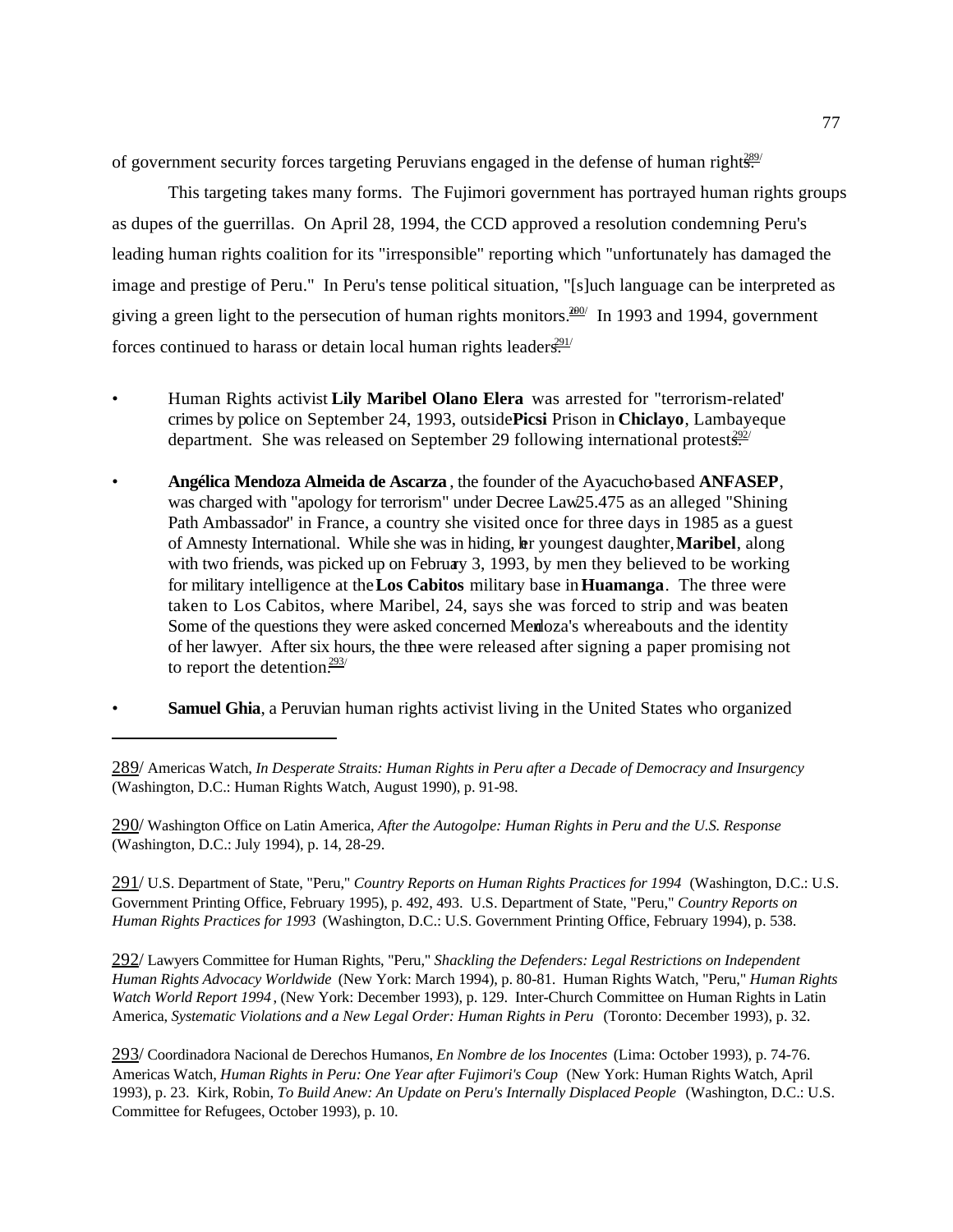a 1990 event in San Francisco to raise funds for a health clinic in a Lima shantytown and burned his voting card at the Peruvian Consulate in SanFrancisco during the April 8, 1990 presidential election, was included on the September 1992 SIN list of 67 alleged Shining Path leaders outside of Peru. On January 26, 1993, a "faceless" prosecutor accused Ghia of terrorism and requested a twenty year prison term if he were to return to the country.<sup>294/</sup>

• Human rights monitor and writer on political violence, **José Manuel Ramírez García** , was detained on August 17, 1992, by police in **Cuzco** for having *Sendero* literature in his home. Ramírez was tried and released on December 22, 199 $2.292$ .

Any lawyer who has defended accused terrorists is at risk of retribution from the security

forces.

- **Dr. Jorge Cartagena Vargas** was arrested on April 5, 1992, along with **Alfredo Crespo**, who had defended **Abimael Guzmán**, and four other lawyers. All were later released for lack of evidence. On July 20, 1992, Cartagena was shot in his office and left, serious injured, with a letter pinned to his body claiming that *Sendero* was responsible for the shooting. Paramilitary groups with ties to security forces are suspected in the assassination attempt. $2\frac{96}{9}$  On January 11, 1993, Cartagena and Crespo were arrested again and accused of treason. The case against them involved a *Sendero* "hit list" that may have been planted by the security forces as part of a plot to implicate Crespo and Cartagena. Both were tried by military courts and sentenced to life in prison.<sup>297/</sup>
- In July 1988, **Manuel Febres Cordero** , an attorney who defended accused members of *Sendero* was abducted and killed by the **Rodrigo Franco Command** . 298/

Members of the *Asociación de Abogados Democráticos* (AAD, Association of Democratic

<sup>294/</sup> Americas Watch, *Human Rights in Peru: One Year after Fujimori's Coup* (New York: Human Rights Watch, April 1993), p. 30-31.

<sup>295/</sup> Coordinadora Nacional de Derechos Humanos, *En Nombre de los Inocentes* (Lima: October 1993), p. 95-97. U.S. Department of State, "Peru," *Country Reports on Human Rights Practices for 1992* (Washington, D.C.: U.S. Government Printing Office, February 1993), p. 481.

<sup>296/</sup> Organization of American States, Inter-American Commission on Human Rights, *Report on the Situation of Human Rights in Peru* (Washington, D.C.: OEA/Ser.L/V/II.83, Doc. 31, 12 March 1993), p. 26, para. 91.

<sup>297/</sup> Lawyers Committee for Human Rights, "Peru," *In Defense of Rights: Attacks on Lawyers and Judges in 1993* (New York: 1994), p. 171-172. Americas Watch, *Human Rights in Peru: One Year after Fujimori's Coup* (New York: Human Rights Watch, April 1993), p. 28-29.

<sup>298/</sup> Americas Watch, *Human Rights in Peru: One Year after Fujimori's Coup* (New York: Human Rights Watch, April 1993), p. 28.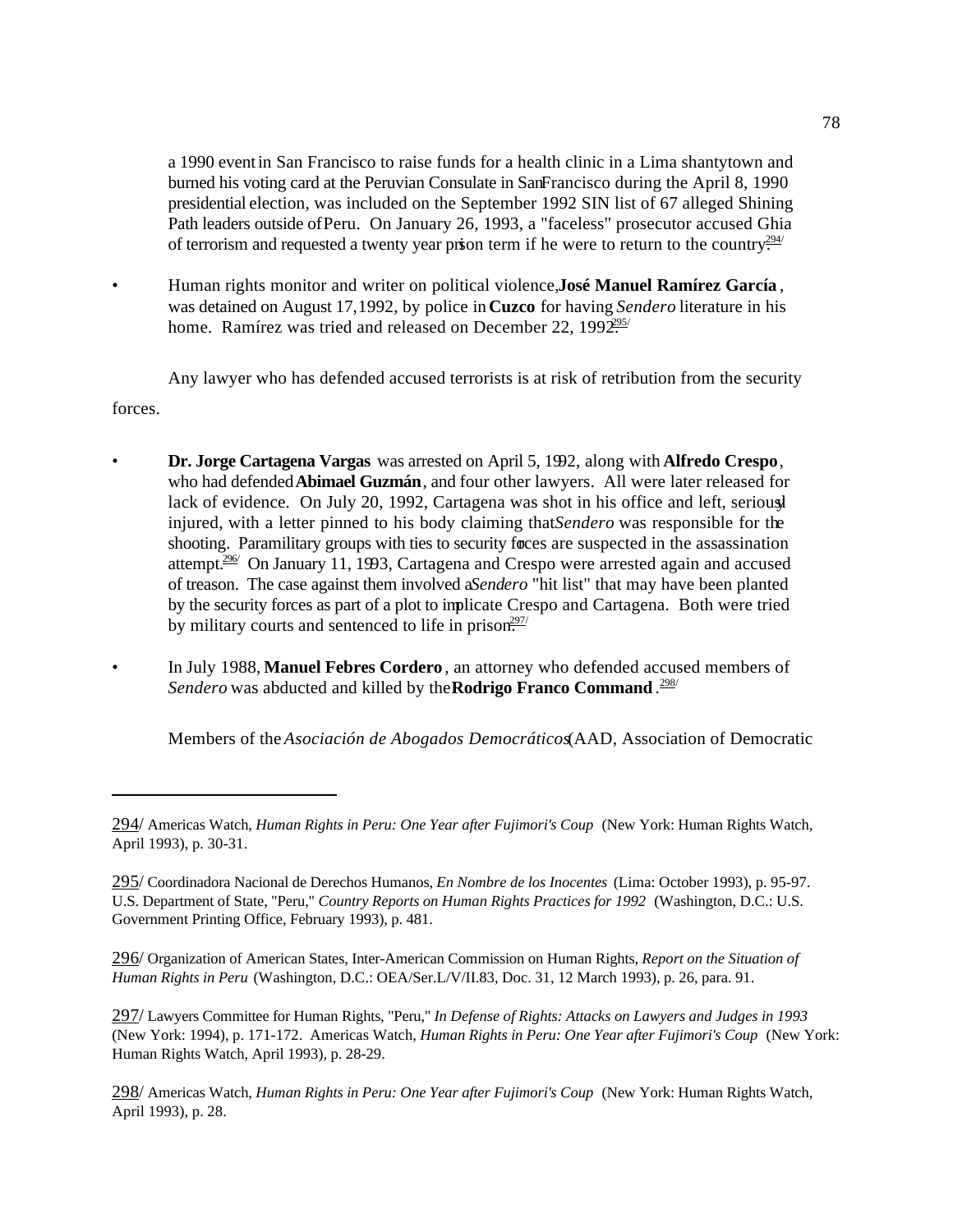Lawyers), an organization of lawyers which seeks to represent members of *Sendero Luminoso*, have also been targeted by the authorities.<sup>299/</sup>

- **Martha Huatay Ruiz**, an **AAD** lawyer and a member of *Sendero*, was detained on October 17, 1992, and reportedly tortured at **DINCOTE** headquarters prior to being sentenced to life imprisonment by a military tribunal $300/$  Four law students at the **University of San Marcos**, whose names were found on a torn-up notebook page in Huatay's office, were detained on November 18, 1992, and accused of forming part of a *Sendero* legal defense team<sup>301/</sup>
- **Dr. Wilfredo Terrones Silva**, an **AAD** attorney, was abducted on August 26, 1992<sup>302/</sup>

# **D. Witnesses to Human Rights Abuses and Family Members of Victims or Targets**

Abuses are not simply directed against suspected guerrillas or those suspected of supporting guerrilla organizations (in the case of the security forces), or against persons favoring the government or opposing *Sendero* (in the case of the guerrillas). Rather, anyone connected to the struggle, as a witness to human rights violations or as a relative of a target, can quickly become enmeshed in the violence.

#### **1. Targeting By Guerrilla Forces**

*Sendero* has pursued a clear policy of ensuring that witnesses to its violence are kept to a minimum by either enlisting them as supporters or eliminating them. The group rarely takes prisoners or attends to the wounded in armed confrontations and has "routinely tortured, mutilated, and murdered" captives. *Sendero* has forced peasants, both adults and children, to join its military ranks,

<sup>299/</sup> Amnesty International, *Peru: Human Rights since the Suspension of Constitutional Government* (London: AMR 46/13/93, May 1993), p. 14. Americas Watch, *Human Rights in Peru: One Year after Fujimori's Coup* (New York: Human Rights Watch, April 1993), p. 28-29.

<sup>300/</sup> Amnesty International, *Peru: Human Rights since the Suspension of Constitutional Government* (London: AMR 46/13/93, May 1993), p. 25-26.

<sup>301/</sup> Americas Watch, *Human Rights in Peru: One Year after Fujimori's Coup* (New York: Human Rights Watch, April 1993), p. 29-30.

<sup>302/</sup> Organization of American States, Inter-American Commission on Human Rights, *Report on the Situation of Human Rights in Peru* (Washington, D.C.: OEA/Ser.L/V/II.83, Doc. 31, 12 March 1993), p. 26, para. 90.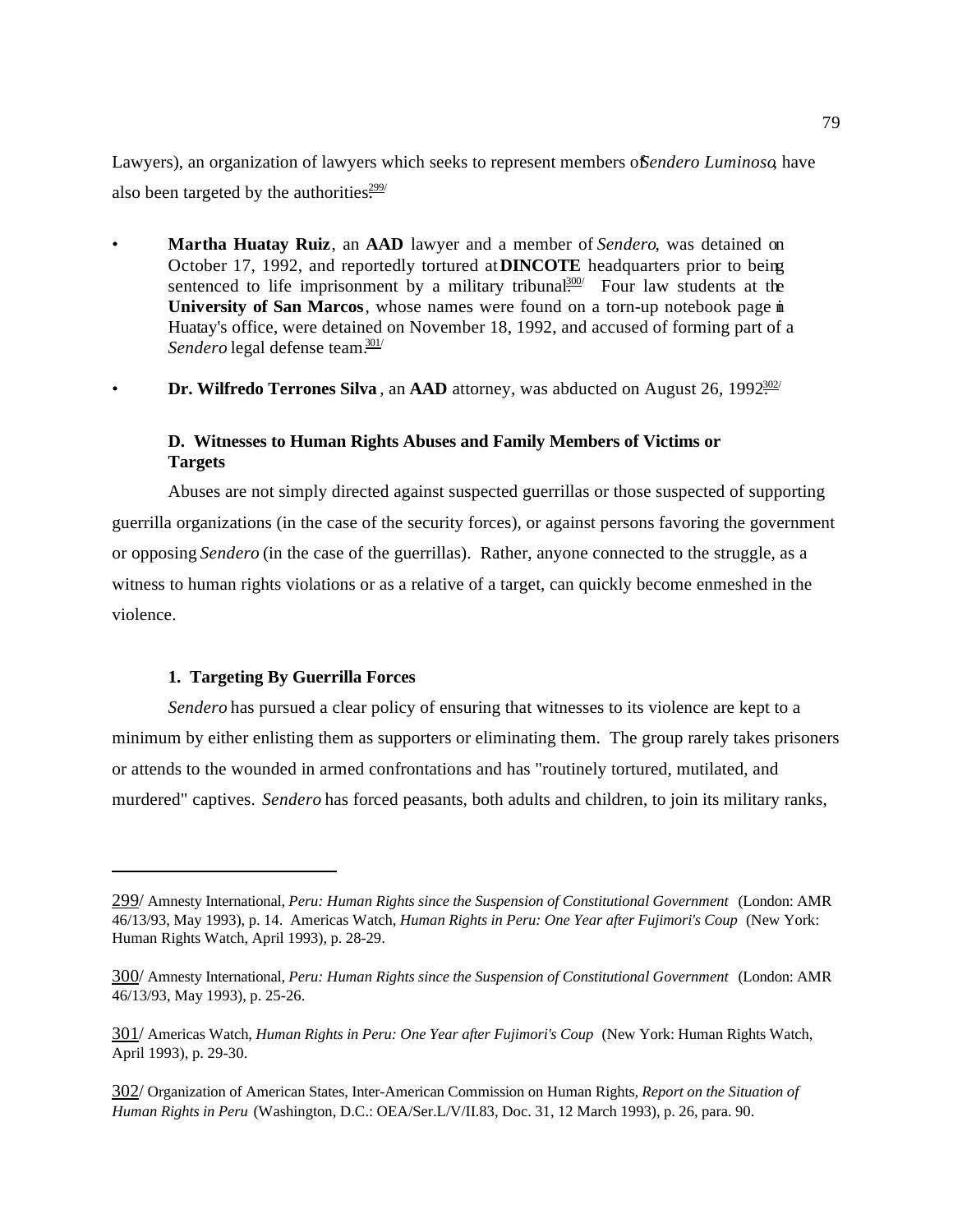often for extended periods, coercing their participation in guerrilla attacks and assassination $\frac{303}{50}$ 

Similarly, the guerrilla organization has specifically directed its violence in rural areas against communities believed to be collaborating with government authorities or participating in*rondas*; all community members -- men, women, parents, children -- are held responsible regardless of their actions. Such collective punishment inevitably injures the innocent.

In April 1994, a *Sendero* column entered the village of **Monterrico** in the **Mazamari** district of Junín department, burned down houses, and tortured and beheaded 18 residents $\frac{304}{ }$ 

- On August 18-19, 1993, *Sendero Luminoso* killed at least 60 members of the **Asháninka** tribe, an indigenous community that lives on the Ene river in the **Satipo** region of Junín, an area under military control. According to survivors, the guerrillas killed their victims with machetes. A local leader reported that  $14$  children were hospitalized with sever wounds, including severed ears. An estimated 700 people fled the region in fear following the attacks. $\frac{305}{ }$
- On October 10, 1992, a Shining Path unit killed 48 peasants, including elderly persons women, children, and infants, in the village of **Huayllao**, Ayacucho, in retribution for the latter's formation of a civil defense patrol $\frac{306}{10}$

# **2. Targeting By Peruvian Security Forces**

The taint of connection to an individual targeted by the security forces also poses a danger to

the innocent. Witnesses of human rights violations and family members of targets themselves often

<sup>303/</sup> Amnesty International, *Peru: Human Rights in a State of Emergency* (London: August 1989). U.S. Department of State, "Peru," *Country Reports on Human Rights Practices for 1993* (Washington, D.C.: U.S. Government Printing Office, February 1994), p. 533, 535.

<sup>304/</sup> U.S. Department of State, "Peru," *Country Reports for Human Rights Practices in 1994* (Washington, D.C.: U.S. Government Printing Office, February 1995), 484, 489.

<sup>305/</sup> U.S. Department of State, "Peru," *Country Reports on Human Rights Practices for 1993* (Washington, D.C.: U.S. Government Printing Office, February 1994), p. 530, 532. Washington Office on Latin America, *After the Autogolpe: Human Rights in Peru and the U.S. Response* (Washington, D.C.: July 1994), p. 9. Inter-Church Committee on Human Rights in Latin America, *Systematic Violations and a New Legal Order: Human Rights in Peru* (Toronto: December 1993), p. 19. Coad, Malcolm, "Sendero Slaughters 62," *The Guardian* (London: 21 August 1993), p. 12. "Victims in the Forest," *The Economist* (London: 28 August 1993), p. 37. Reports on the number of dead vary between 60 and 63.

<sup>306/</sup> U.S. Department of State, "Peru," *Country Reports on Human Rights Practices for 1992* (Washington, D.C.: U.S. Government Printing Office, February 1993), p. 472. Americas Watch, *Human Rights in Peru One Year after Fujimori's Coup* (New York: Human Rights Watch, April 1993), p. 16. Kirk, Robin, *To Build Anew: An Update on Peru's Internally Displaced People* (Washington, D.C.: U.S. Committee for Refugees, October 1993), p. 11.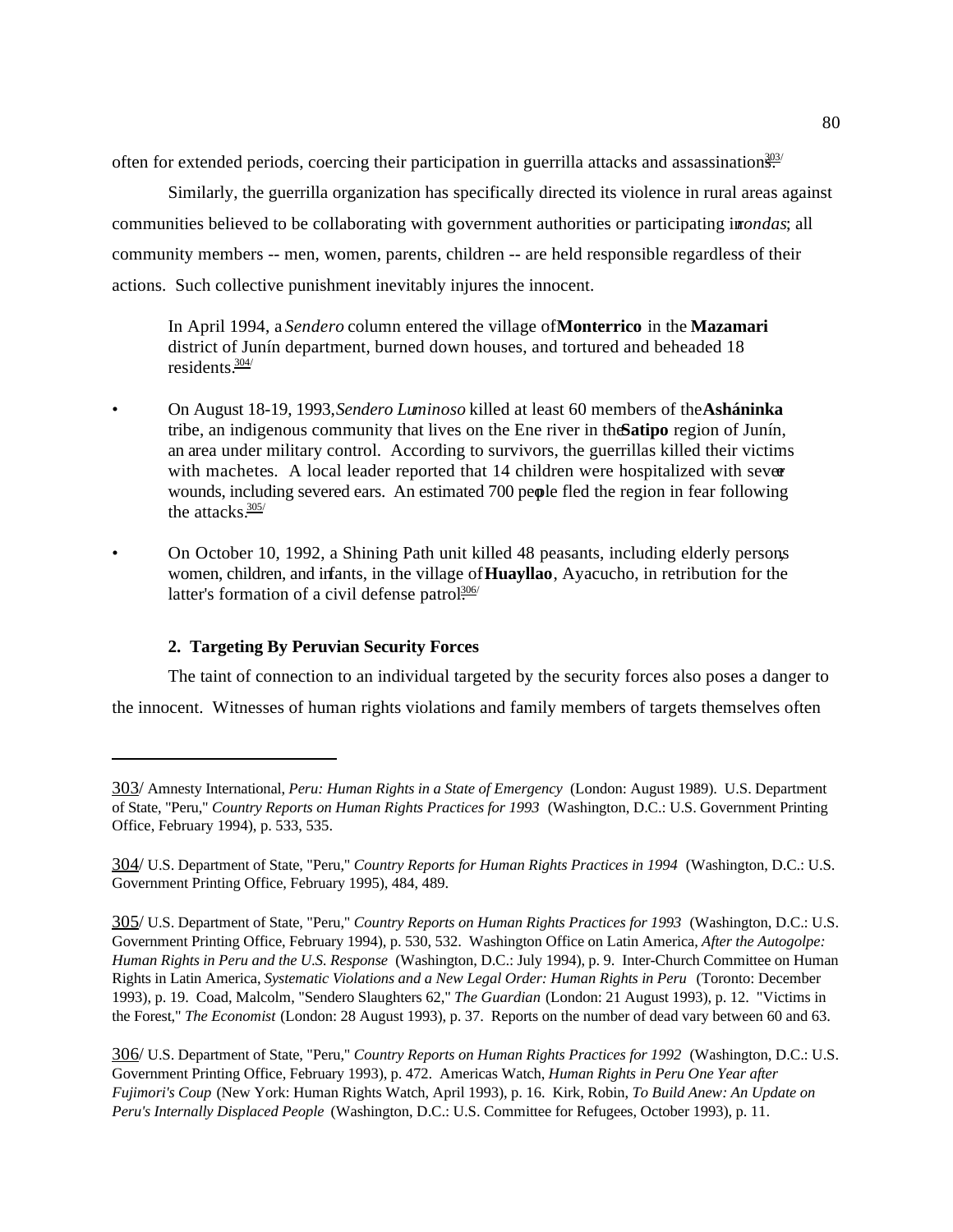become victims in their own right, regardless of their interest or involvement in the armed struggle. In several cases, family members seeking information from government authorities about disappearance victims have become victims of disappearance themselves.<sup>307/</sup>

- On October 5, 1993, student leader **Martín Javier Roca Casas** was disappeared. He had reportedly been under surveillance by Navy intelligence following an incident at a student protest march the previous August at the **National Technical University** in **Callao** in which he destroyed a video tape of student leaders which a presumed Navy intelligence officer was filming. In Mid-May, a civilian court initiated proceedings against two Navy officials for his disappearance. A friend of Roca's, fellow student **Kenneth Ney Ansulado Castro**, was also disappeared on December 16, 1993, just days after agreeing to present testimony on Roca's behalf in the case being prepared by the Peruvian human rights group, the *Asociación Peruana Pro Derechos Humanos* (APRODEH).<sup>308/</sup>
- **Cruz Velásquez**, from **Santa**, Ancash, had two sons, **Roberto** and **Carlos Barrientos Velásquez**, who were disappeared on May 2, 1992. On November 17, her daughter, **Maribel**, was arrested and charged under the treason law. In January 1993, a third son, **Edwin**, was also arrested and charged with treason. As a result of the disappearances and arrests, Velásquez has been forced to support ten grandchildren on the salary of her one remaining daughter and that of a daughter-in-law<sup>309/</sup>
- **Raquel Martín Castillo de Mejía's** husband, a human rights lawyer, was murdered by soldiers in 1989. The soldiers raped Martín, and she has submitted the case to the **Inter-American Commission on Human Rights**. On January 26, 1993, a "faceless" prosecutor formally charged Martín, who is living in exile in Sweden, with terrorism.<sup>310/</sup>
- On May 14, 1988, twenty-nine people, including elderly persons and infants, were killed by a military unit in the village of **Cayara**, Ayacucho. Several villagers apprehended by the military, as well as a number of surviving witnesses, subsequently disappeared.<sup>11/</sup> **Carlos Escobar**, the special prosecutor appointed to investigate the massacre, was fired

310/ Americas Watch, *Human Rights in Peru: One Year after Fujimori's Coup* (New York: Human Rights Watch, April 1993), p. 23.

311/ Amnesty International, *Peru: Human Rights in a State of Emergency* (London: August 1989). Washington Office on Latin America, *Latin American Update* (Washington, D.C.: Vol. 13, No. 3, June 1988), p. 13. Washington Office on Latin America, *Latin American Update* (Washington, D.C.: Vol. 13, No. 4, July-August 1988), p. 5.

<sup>307/</sup> Amnesty International, *Peru: Human Rights in a State of Emergency* (London: August 1989).

<sup>308/</sup> Washington Office on Latin America, *After the Autogolpe: Human Rights in Peru and the U.S. Response* (Washington, D.C.: July 1994), p. 11-12.

<sup>309/</sup> Americas Watch, *Human Rights in Peru: One Year after Fujimori's Coup* (New York: Human Rights Watch, April 1993), p. 13.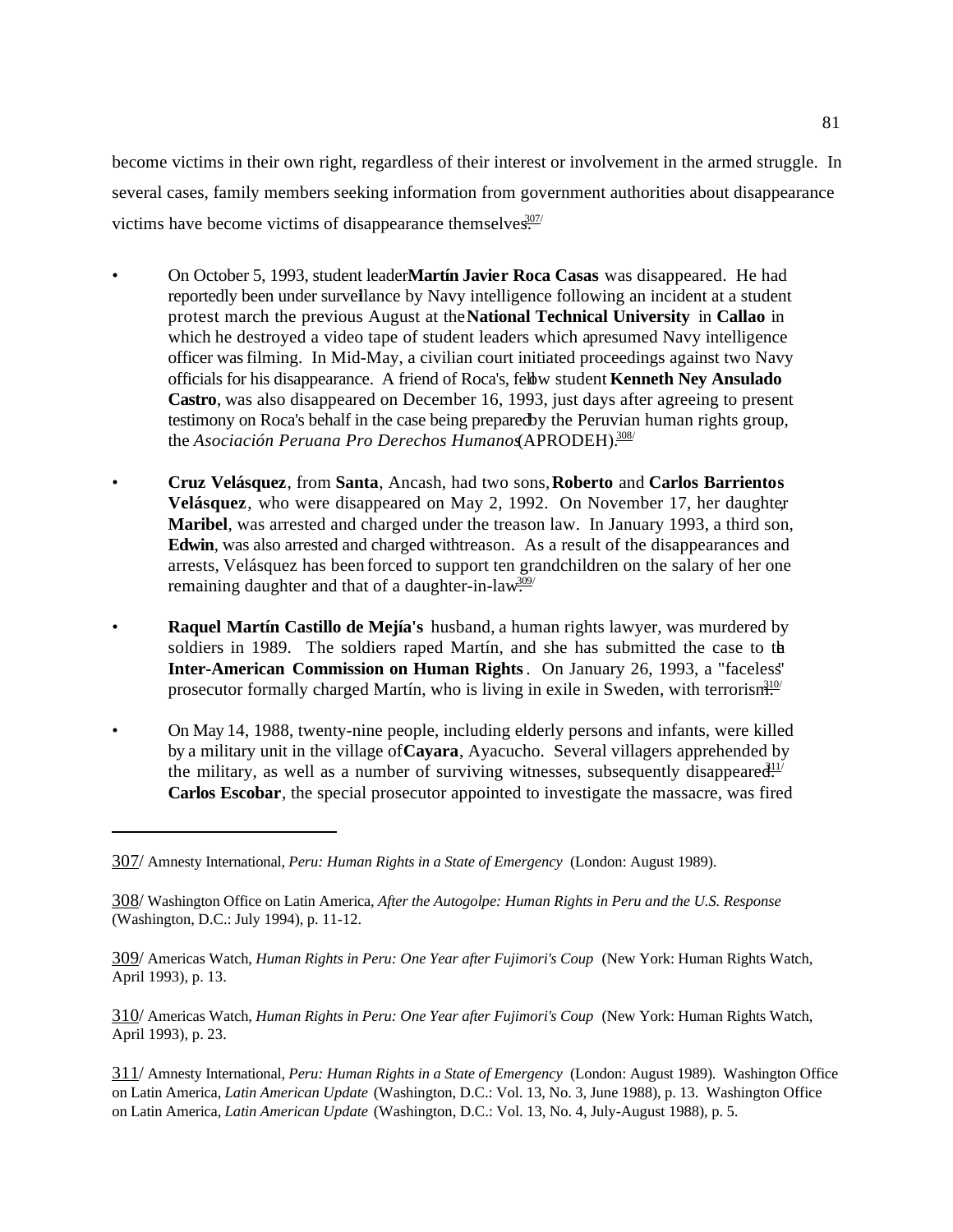from his post in August 1989. Escobar continued to work on behalf of the surviving witnesses until the principal remaining witness was killed and Escobar himself receive threats against his life. Escobar sought political asylum in the United States in November  $1989.312$ 

• Individuals with any knowledge of the facts surrounding the disappearances of nine students and a professor carried out by a military death squad at La Cantuta University in 1992 were harassed, threatened, and forced into exile. Perhaps the most prominent was **Rodolfo Robles**, the third-ranking general in the Peruvian army, and members of his family who remained in the country following his departure.<sup>313/</sup>

#### **E. Community Leaders and Active Members of Non-Governmental Organizations**

Non-governmental organizations which are engaged in rural and urban development and other activities like human rights, education, communication, and environmental issues are frequently targeted by both *Sendero* and the security forces. *Sendero Luminoso* has targeted such community leaders in the countryside as well as in the cities.<sup>314/</sup>

### **1. Targeting By Guerrilla Forces**

Rather than making alliances with other groups and individuals who oppose the government, *Sendero* seeks to destroy independent organizations, leaving the population with no choices other than the military or *Sendero*. *Sendero* routinely threatens civilians deemed "ideological enemies," including grassroots leaders and community activists. At least five community leaders from shantytown districts in the city of Huancayo, Junín department have been summarily killed by *Sendero*. In 1993, guerrilla threats forced Pascuala Rosado, the elected leader of the Lima shantytown of Huaycán, to flee the

<sup>312/</sup> Burt, Jo-Marie; Panfichi, Aldo, *Peru: Caught in the Crossfire* (Jefferson City, MO: Peru Peace Network USA, 1992), p. 31. Americas Watch, *In Desperate Straits: Human Rights in Peru after a Decade of Democracy and Insurgency* (Washington, D.C.: Human Rights Watch, August 1990), p. 92.

<sup>313/</sup> Washington Office on Latin America, *After the Autogolpe: Human Rights in Peru and the U.S. Response* (Washington, D.C.: July 1994), p. 25. Americas Watch, *Peru: Anatomy of a Cover-Up, the Disappearances at La Cantuta* (New York: Human Rights Watch, September 1993), p. 9-11. "Army Officers' Trials to Test Democracy in Peru," *New York Times* (New York: 12 January 1994). For a detailed description of the La Cantuta killings, and subsequent attempts to bring the perpetrators to justice, see Section III.E.2., The Absence of Judicial Protection, above.

<sup>314/</sup> U.S. Department of State, "Peru," *Country Reports on Human Rights Practices for 1994* (Washington, D.C.: U.S. Government Printing Office, February 1995). Amnesty International, *Peru: Human Rights since the Suspension of Constitutional Government* (London: AMR 46/13/93, May 1993), p. 23-24. Americas Watch, *Human Rights in Peru: One Year after Fujimori's Coup* (New York: Human Rights Watch, April 1993), p. 15. Smith, Michael L., *Rural Development in the Crossfire* (Ottawa: International Development Research Centre, 1991), p. 23-25.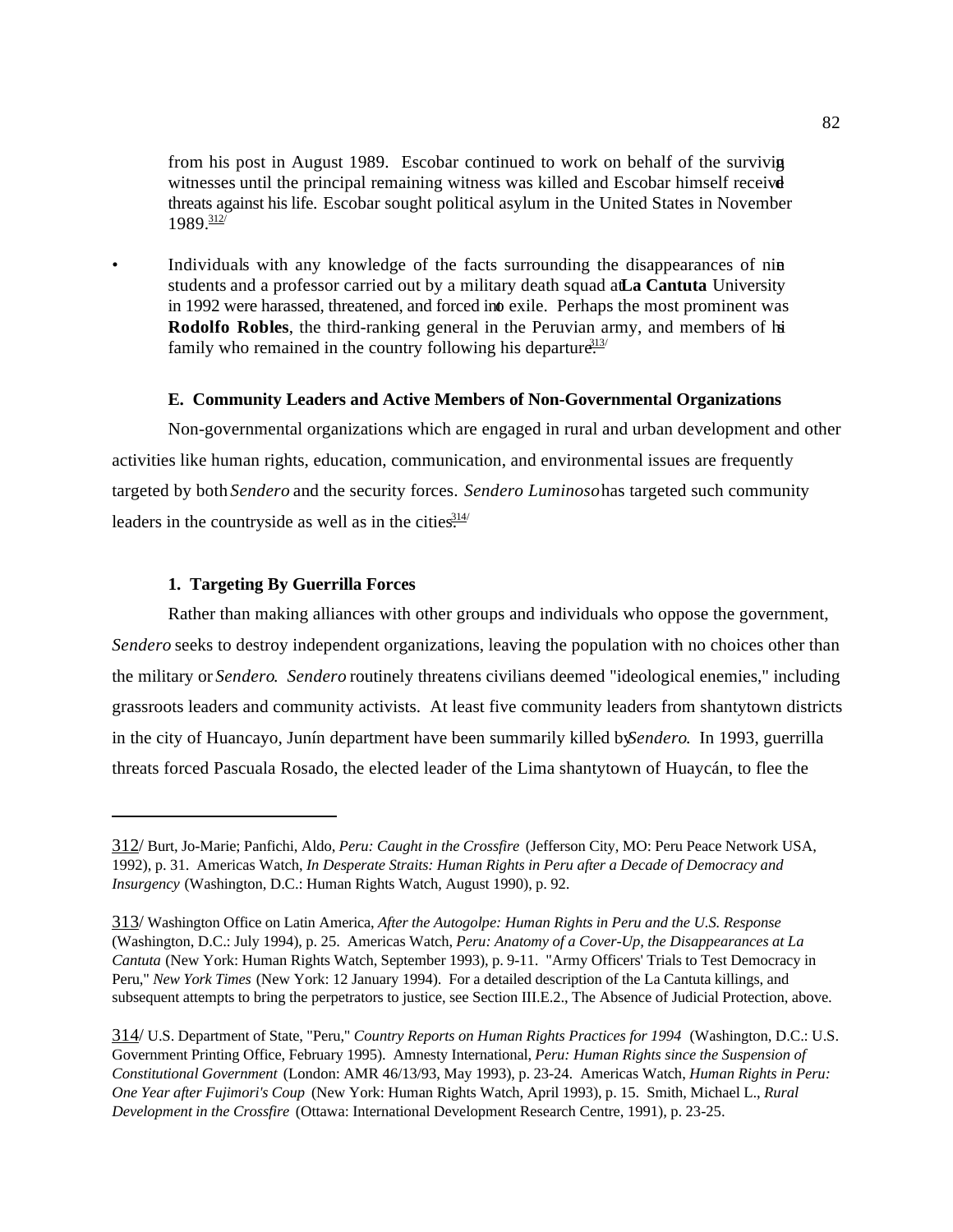country for exile in Sweden. $\frac{315}{10}$ 

- The offices of the *Centro de Promoción de Desarrollo Poblacional* (CEPRODEP, Center for Promotion of Population Development), a Lima-based organization working to solve war-related problems, were bombed on December 29, 1993. CEPRODEP officials have publicly opposed *Sendero*. 316/
- **Bernardina Maldonado Quispe**, an organizer for the "Glass of Milk" program in the Lima shantytown of **El Agostino**, was assassinated by *Sendero Luminoso* on July 21, 1992.317/
- As deputy mayor and founder of the soup kitchen movement in **Villa El Salvador**, **María Elena Moyano** was a prominent women's leader in the southern shantytowns of Lima. She became an outspoken adversary of *Sendero*, organizing opposition to the guerrilla movement. She was killed by *Sendero* in February 1992, in the presence of her children. $\frac{318}{ }$

# **2. Targeting By Peruvian Security Forces**

The broad anti-terrorism laws can be used against any form of government opposition, regardless of whether there is any clear connection with the legitimate military or political objectives related to counter-insurgency. Environmentalists and leaders of peasant groups and community development organizations have all fallen victim to broad interpretations of treason and terrorism as interpreted and enforced by the security forces.

• In September 1994, **María Elena Foronda**, an environmentalist, was detained on suspicion of terrorism, beaten, and subjected to psychological orture in an attempt to force

<sup>315/</sup> Americas Watch, *Human Rights in Peru: One Year after Fujimori's Coup* (New York: Human Rights Watch, April 1993), p. 15. Amnesty International, *Peru: Human Rights since the Suspension of Constitutional Government* (London: AMR 46/13/93, May 1993), p. 39-40. Kirk, Robin, *To Build Anew: An Update on Peru's Internally Displaced People* (Washington, D.C.: U.S. Committee for Refugees, October 1993), p. 12.

<sup>316/</sup> Washington Office on Latin America, *After the Autogolpe: Human Rights in Peru and the U.S. Response* (Washington, D.C.: July 1994), p. 9. Human Rights Watch, *Human Rights Watch World Report 1995* (New York: December 1994), p. 117. "Shining Path Shows it Can Still Strike Despite Setbacks," *Reuters* (London: 30 December 1993) - as reported on NEXIS database.

<sup>317/</sup> Americas Watch, *Human Rights in Peru: One Year after Fujimori's Coup* (New York: Human Rights Watch, April 1993), p. 15.

<sup>318/</sup> Americas Watch, *Untold Terror: Violence against Women in Peru's Armed Conflict* (Washington, D.C.: Human Rights Watch, 1992), p. 46-57.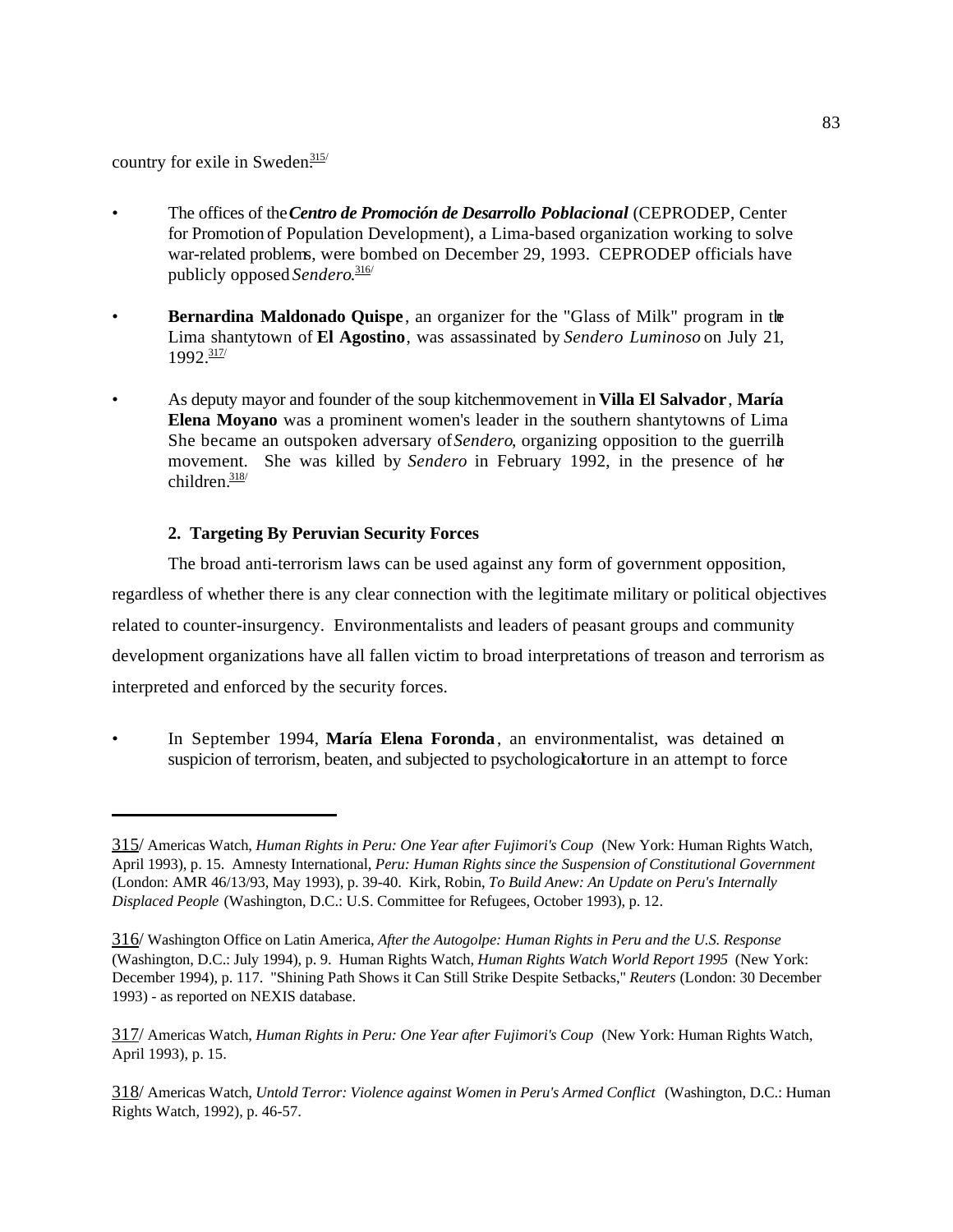her to confess that she was a terrorist $\frac{319}{10}$ 

- In late June 1992, eleven members of a **"Forest Defense Front"** opposed to logging in the **El Chaupe** forest, were arrested in **San Ignacio**, Cajamarca as suspected "terrorists." They were held in detention until March 1993, when they were acquitted following international protests $\frac{320}{1}$
- **Segundo Centurión Pérez** and **Lorenzo Izquierdo Regalado** , peasant activist leaders of the San Martín branch of the *Federación Agraria de la Selva Maestra* (FASMA, Selva Maestra Agrarian Federation), were called to the **Morales** army base in **Tarapoto** and arrested in September 1992. They were charged with "apology for terrorism" under Decree Law  $25.475 \frac{321}{121}$  They were still in prison six months later. Any connection with this organization has become risky for local leaders.<sup>322/</sup>
- **Antero Peña Peña**, a peasant leader from the department of Piura, was detained on May 27, 1993, by soldiers who claimed to have found a subversive leaflet in his home. Police tortured Peña over the course of four days. Although the public prosecutor found no merit to the case, Peña remained imprisoned for more than six months $\frac{323}{1}$
- Eleven peasant community leaders from the department of Cajamarca, who (according to Americas Watch) had been falsely charged with terrorism-related crimes, were finall released on March 4,  $1993\frac{324}{1}$

321/ Amnesty International, *Peru: Human Rights since the Suspension of Constitutional Government* (London: AMR 46/13/93, May 1993), p. 30. Americas Watch, *Human Rights in Peru: One Year after Fujimori's Coup* (New York: Human Rights Watch, April 1993), p. 25.

322/ "MRTA Activity in Huallaga Investigated," *Quehacer* (Lima: March-April 1993).

323/ Human Rights Watch, *Human Rights Watch World Report 1994* , (New York: December 1993), p. 126. Coordinadora Nacional de Derechos Humanos, *En Nombre de los Inocentes* (Lima: October 1993), p. 104-105.

324/ Americas Watch, *Human Rights in Peru: One Year after Fujimori's Coup* (New York: Human Rights Watch, April 1993), p. 3. Amnesty International, *Peru: Human Rights since the Suspension of Constitutional Government* (London: AMR 46/13/93, May 1993), p. 17.

<sup>319/</sup> U.S. Department of State, "Peru," *Country Reports on Human Rights Practices for 1994* (Washington, D.C.: U.S. Government Printing Office, February 1995), p. 483.

<sup>320/</sup> Americas Watch, *Human Rights in Peru: One Year after Fujimori's Coup* (New York: Human Rights Watch, April 1993), p. 26. Instituto de Defensa Legal, *Ideéle* (Lima: April 1993), p. 35. Amnesty International, *Peru: Community Leaders are Prisoners of Conscience* (London: AMR 46/04/93, April 1993), p. 2.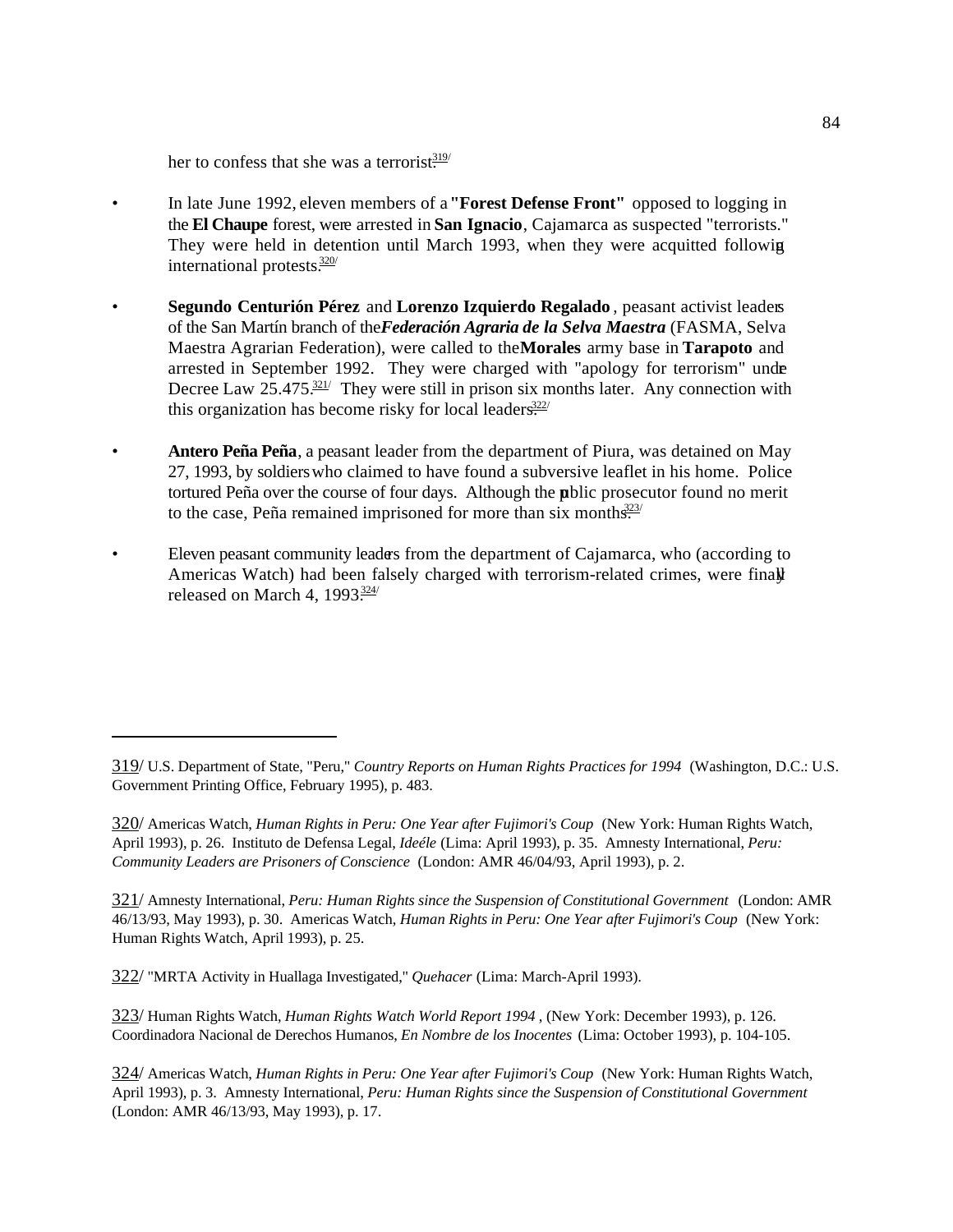## **F. Civil Defense Patrols (***Rondas Campesinas***)**

The original Peruvian *rondas* (civilian defense patrols) were formed at the initiative of local residents in the northern departments of Cajamarca and Piura in order to control cattle rustling and robbery. In 1983, the Peruvian army implemented a "fortified hamlet" strategy agains *Sendero* in the emergency zones. Peasants were relocated and forced to stand duty in local patrols. In 1989, many communities began to form *rondas* in response to guerrilla attacks. *Rondas* now function under the supervision of military commands $\frac{325}{125}$ 

The formation of a *ronda* may result in *Sendero* retribution against the members of the *ronda*, their families, or the community as a whole. According to the CNDH, there were 215 such killings in 1992. While killings by *Sendero* diminished somewhat in 1993, and considerably more in 1994, the numbers are thought to be under-reported "because of the remoteness of many of the incidents and widespread distrust of the authorities and the judicial system. $\frac{306}{ }$ 

- On August 15, 1993, twelve peasants, including six children, were killed by *Sendero* in the **Matucana Alta** community in **La Mar**, Ayacucho. The massacre was in retaliation for activity in the area by *rondas.* Thirty-two homes were burned in the attack, along with the school, health clinic, and a Protestant church. $327/$
- Five members of a rural *ronda* were shot dead by a *Sendero* column in the village of **Chuquibamba**, Cajamarca on October 14, 1993 $\frac{328}{12}$

<sup>325/</sup> U.S. Department of State, "Peru," *Country Reports on Human Rights Practices for 1993* (Washington, D.C.: U.S. Government Printing Office, February 1994), p. 530, 531, 535. U.S. Department of State, "Peru," *Country Reports on Human Rights Practices for 1992* (Washington, D.C.: U.S. Government Printing Office, February 1993), p. 475-78. Americas Watch, *Peru Under Fire: Human Rights since the Return to Democracy* (New Haven and London: Yale University Press, 1992), p. 104. Bowen, Sally, "Reign of Terror Over in Seat of Peru's Maoist Revolution," *Christian Science Monitor* (Boston: 29 April 1993), p. 7. Instituto de Defensa Legal, "Militarizan rondas sin consultar a campesinos," *Ideéle* (Lima: February 1993), p. 21.

<sup>326/</sup> U.S. Department of State, "Peru," *Country Reports on Human Rights Practices for 1994* (Washington, D.C.: U.S. Government Printing Office, February 1995), p. 482. U.S. Department of State, "Peru," *Country Reports on Human Rights Practices for 1993* (Washington, D.C.: U.S. Government Printing Office, February 1994), p. 530. U.S. Department of State, "Peru," *Country Reports on Human Rights Practices for 1992* (Washington, D.C.: U.S. Government Printing Office, February 1993), p. 473. Kirk, Robin, *To Build Anew: An Update on Peru's Internally Displaced People* (Washington, D.C.: U.S. Committee for Refugees, October 1993), p. 5.

<sup>327/</sup> Washington Office on Latin America, *After the Autogolpe: Human Rights in Peru and the U.S. Response* (Washington, D.C.: July 1994), p. 9.

<sup>328/</sup> *Agence-France Presse* (Paris: 16 October 1993) - as reported in *BBC Summary of World Broadcasts* (London: 18 October 1993).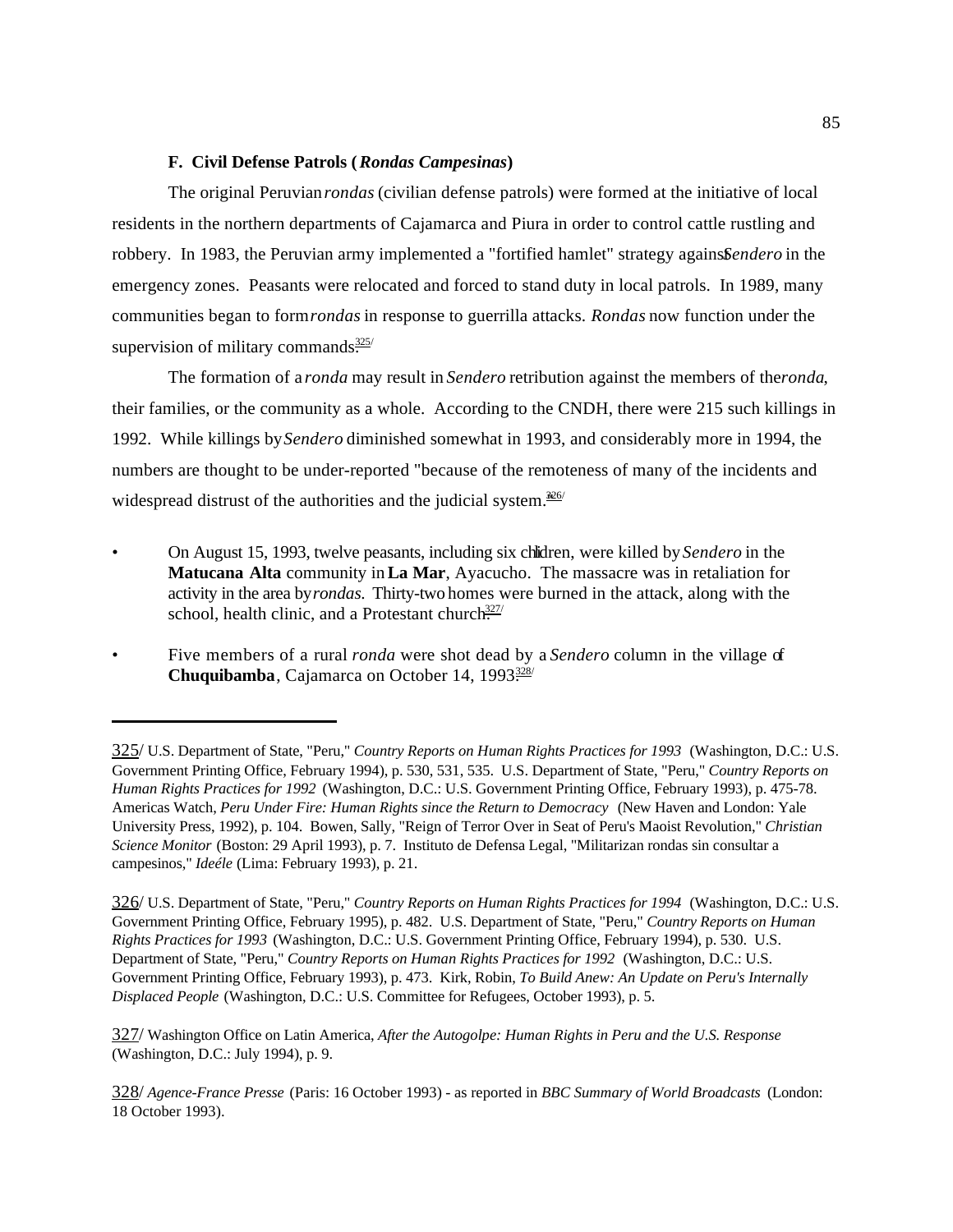• Forty-seven members of the peasant community of **Huayllao** were massacred by a *Sendero* unit on October 10, 1992, in retribution for forming a civil defense patro $\frac{\partial^{29}}{\partial}$ 

#### **G. Academics and Students**

The security forces have targeted academics and students. For nearly 15 years, Abimael Guzmán, the founder of *Sendero Luminoso*, taught at the Education Department of the National University of Huamanga (Ayacucho). Guzmán helped train several generations of public school teachers in the central highlands of Peru and pedagogy was an important element of his political strategy.

Since the start of its insurrection, *Sendero* has been associated with the public education system. This linkage has meant that all public school teachers find themselves under extreme pressure both from *Sendero*, to slip its alternative curriculum and recruiting into the classroom, and from security forces to prove that they do not belong to *Sendero*.<sup>330/</sup> Academics were included in an SIN list of suspects accused of "apology for terrorism. $\frac{331}{1}$ 

- **Rony Guerra Blancas** and **Milagros Flor Túpac González** were disappeared on February 11 and 12, 1993, respectively. Both had recently been elected as student representatives to the University's 1993 admissions commission. They were abducted in similar fashion by men dressed in plain clothes and believed to be linked to the security forces.332/
- **Alvaro Villavicencio Whittembury** , a university professor, was arrested on December 12, 1992, under Decree Law 25.475. A "faceless" prosecutorasked for a 20-year sentence for terrorism based on the fact that Villavicencio's name appeared on **DINCOTE** list.

331/ For further information, see Section II.A.1., Security Forces, above.

<sup>329/</sup> Americas Watch, *Human Rights in Peru: One Year after Fujimori's Coup* (New York: Human Rights Watch, April 1993), p. 16.

<sup>330/</sup> Ansión, Juan; del Castillo, Daniel; Piqueras, Manuel; Zegarra, Isaura, *La escuela en tiempos de guerra: Una mirada a la educación desde la crisis y la violencia* (Lima: Centro de Estudios y Acción para la Paz, TAREA and Instituto Peruano de Educación en Derechos Humanos y Paz, 1992). Portocarrera, Gonzalo; Oliarte, Patricia, *El Perú desde la escuela* (Lima: Instituto de Apoyo Agrario, 1989). Biondi, Juan; Zapata, Eduardo, *El discurso de Sendero Luminoso: Contratexto educativo* (Lima: Consejo Nacional de Ciencia y Tecnología, 1989).

<sup>332/</sup> Amnesty International, *Peru: Human Rights since the Suspension of Constitutional Government* (London: AMR 46/13/93, May 1993), p. 22. Americas Watch, *Human Rights in Peru: One Year after Fujimori's Coup* (New York: Human Rights Watch, April 1993), p. 11. Inter-Church Committee on Human Rights in Latin America, *Systematic Violations and a New Legal Order: Human Rights in Peru* (Toronto: December 1993), p. 27.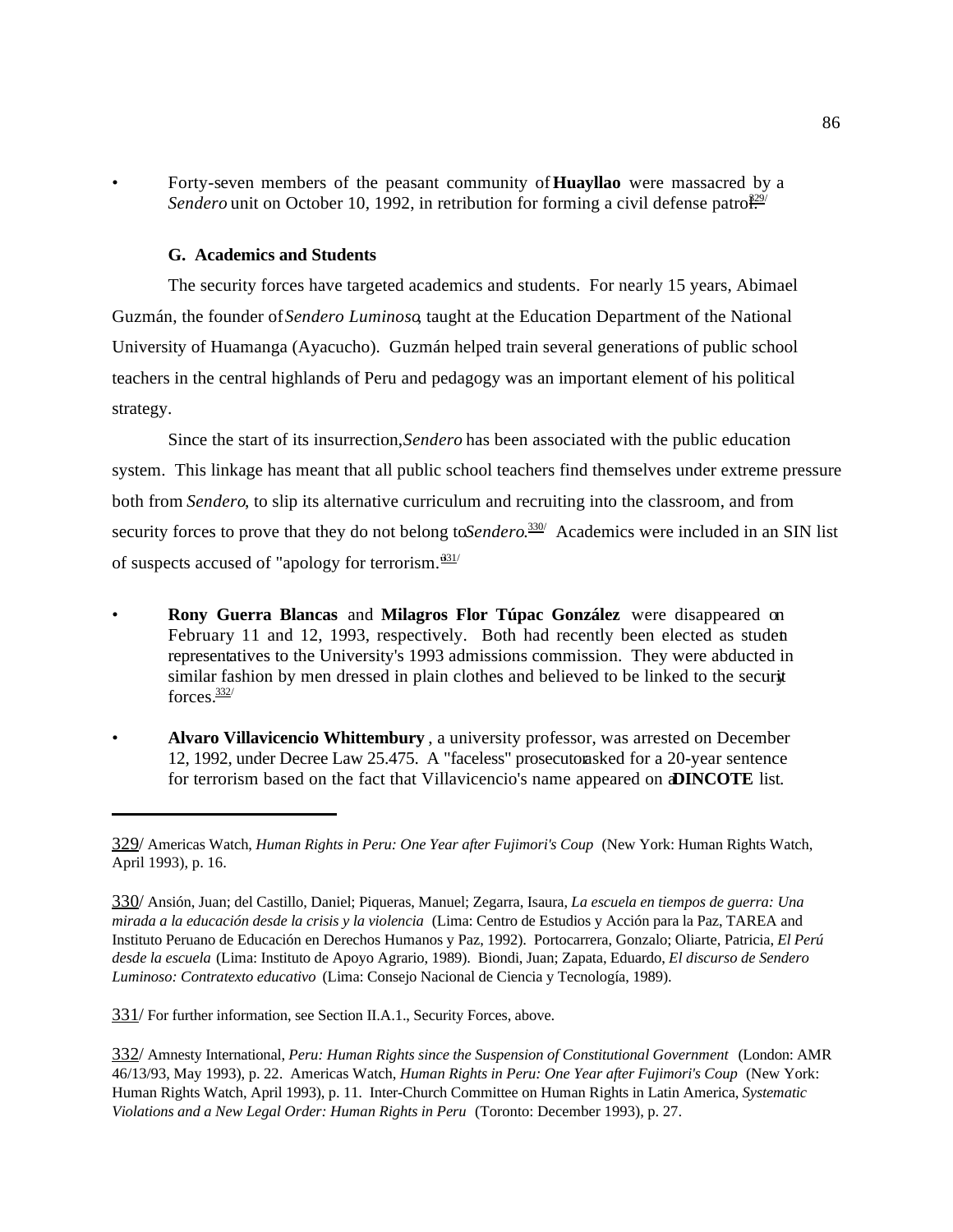Villavicencio taught with the captured *Sendero* leader, Abimael Guzmán, between 1961 and 1965.<sup>333/</sup> He has opposed *Sendero Luminoso*, and his land in Cajabamba has been attacked by Sendero units.<sup>334/</sup> Villavicencio remained in detention until December 12 1993, when a civilian "faceless" court ordered that he be released for insufficient evidence.<sup>335/</sup>

- **Nancy Luz Pimentel Cuéllar**, a student, was detained on October 10, 1992, and tortured at **DINCOTE** headquarters by members of the police before being driven blindfolded and left in **Miraflores** on November 2, 1992<sup>336/</sup>
- Between April and October 1992, at least twenty-six students were reported to have been abducted from the **National University of Central Peru** in **Huancayo**, Junín department. Twenty-two of these students were later found dead, some with signs of torture.<sup>337/</sup>
- **Professor Teresa Díaz Aparicio** of the *Universidad Mayor de San Marcos* was reportedly abducted by army troops on August 18,  $1992\cdot^{338}$
- On July 18, 1992, nine students and a professor were abducted from the La Cantuta teacher's college and executed at a Peruvian Army firing range. On February 21, 1994, a military court found 9 army officials guilty of the La Cantuta killings. Those convicted were part of a death squad formed in 1991 by the SIN to combat *Sendero* in Lima that has been linked to numerous other atrocities and deaths.<sup>339/</sup>

334/ Coordinadora Nacional de Derechos Humanos, *En Nombre de los Inocentes* (Lima: October 1993), p. 65-67.

335/ Manuel, Anne, Research Associate, Human Rights Watch/Americas, personal interview, 10 September 1994. Committee to Protect Journalists, *Attacks on the Press in 1993: A Worldwide Survey* (New York: March 1994), p. 144.

336/ Amnesty International, *Peru: Human Rights since the Suspension of Constitutional Government* (London: AMR 46/13/93, May 1993), p. 25. Americas Watch, *Human Rights in Peru: One Year after Fujimori's Coup* (New York: Human Rights Watch, April 1993), p. 12.

337/ U.S. Department of State, "Peru," *Country Reports on Human Rights Practices for 1992* (Washington, D.C.: U.S. Government Printing Office, February 1993), p. 473. Amnesty International, *Peru: Human Rights since the Suspension of Constitutional Government* (London: AMR 46/13/93, May 1993), p. 23. Americas Watch, *Human Rights in Peru: One Year after Fujimori's Coup* (New York: Human Rights Watch, April 1993), p. 10-11. Washington Office on Latin America, *After the Autogolpe: Human Rights in Peru and the U.S. Response* (Washington, D.C.: July 1994), p. 11.

338/ Organization of American States, Inter-American Commission on Human Rights, *Report on the Situation of Human Rights in Peru* (Washington, D.C.: OEA/Ser.L/V/II.83, Doc. 31, 12 March 1993), p. 26, para. 90.

339/ U.S. Department of State, "Peru," *Country Reports on Human Rights Practices for 1993* (Washington, D.C.: U.S. Government Printing Office, February 1994), p. 531. Washington Office on Latin America, *After the Autogolpe: Human Rights in Peru and the U.S. Response* (Washington, D.C.: July 1994), p. 26. Americas Watch, *Peru: Anatomy*

<sup>333/</sup> Americas Watch, *Human Rights in Peru: One Year after Fujimori's Coup* (New York: Human Rights Watch, April 1993), p. 24-25.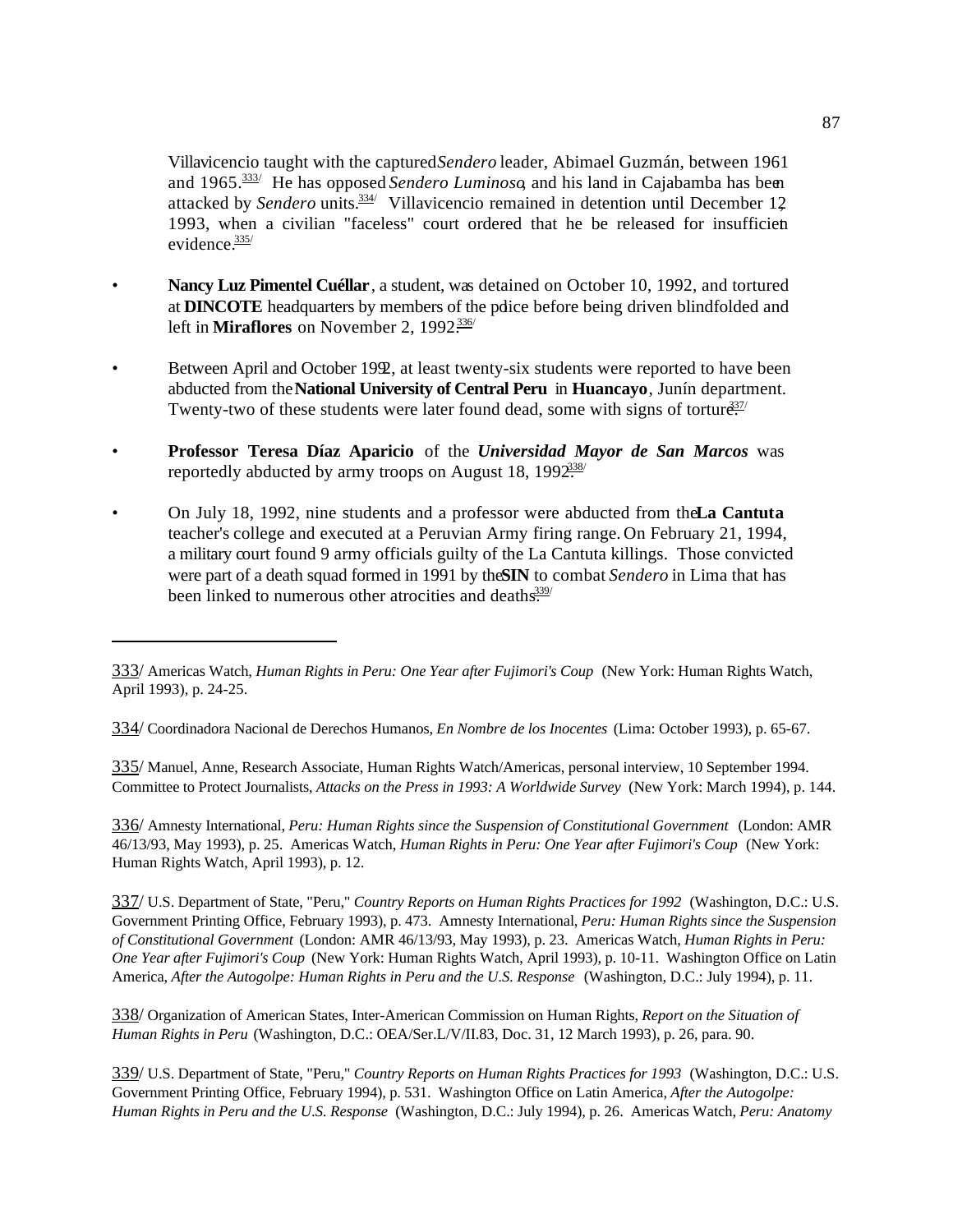• Police used force to disperse a student protest against the 1993 Constitution at San Marcos University in Lima on September 18, 1993<sup>340/</sup> and again on October 26, 1993, to disperse a student demonstration against the constitutional referendum.<sup>341/</sup>

### **H. Journalists**

### **1. Targeting By Guerrilla Forces**

- On March 14, 1994, a bomb exploded outside of the home of **Patricio Ricketts**, editor of *Expresso*, a Lima daily newspaper. The explosion killed one person and wounded more than thirty others, including Ricketts' daughter. The night before the attack, Ricketts had published an article entitled, "The Shining Path, Annihilated," about the defeat of the guerrilla movement. He had previously received written death threats from Sendero.<sup>342/</sup>
- **Sendero attacked the Channel Two** broadcasting station with a truck car bomb in June 1992, killing a news producer and two security guards. Another 20 people were injured by the explosion. $\frac{343}{ }$
- In 1991, **Mónica Chang**, a well-known television correspondent, was forced to flee the country following death threats by *Sendero*, which accused her of responsibility for the death of one of its members $\frac{344}{7}$

*of a Cover-Up, the Disappearances at La Cantuta* (New York: Human Rights Watch, September 1993), 20 p. Speck, Mary, "Swift Military-Court Trial Seen as Cover-Up in Peru," *Miami Herald* (Miami: 18 March 1994), p. 18A. "Army Officers' Trials to Test Democracy in Peru," *New York Times* (New York: 12 January 1994). For a detailed description of the La Cantuta killings and subsequent attempts to bring the perpetrators to justice, see Section III.E.2., The Absence of Judicial Protection, above.

<sup>340/</sup> *Televisión Global* (Lima: 18 September 1993) - as reported in *BBC Summary of World Broadcasts* (London: 21 September 1993).

<sup>341/</sup> British Broadcasting Corporation, *Summary of World Broadcasts* (London: 29 October 1993).

<sup>342/</sup> Washington Office on Latin America, *After the Autogolpe: Human Rights in Peru and the U.S. Response* (Washington, D.C.: July 1994), p. 9. Human Rights Watch, *Human Rights Watch World Report 1995* (New York: December 1994), p. 117.

<sup>343/</sup> Americas Watch, *Peru: Civil Society and Democracy Under Fire* (New York: Human Rights Watch, August 1992), p. 31.

<sup>344/</sup> Washington Office on Latin America, *Peru Under Scrutiny: Human Rights and U.S. Drug Policy* , WOLA Briefing Series: Issues in International Drug Policy (Washington, D.C.: Issue Brief #5, 13 January 1992), p. 14-15.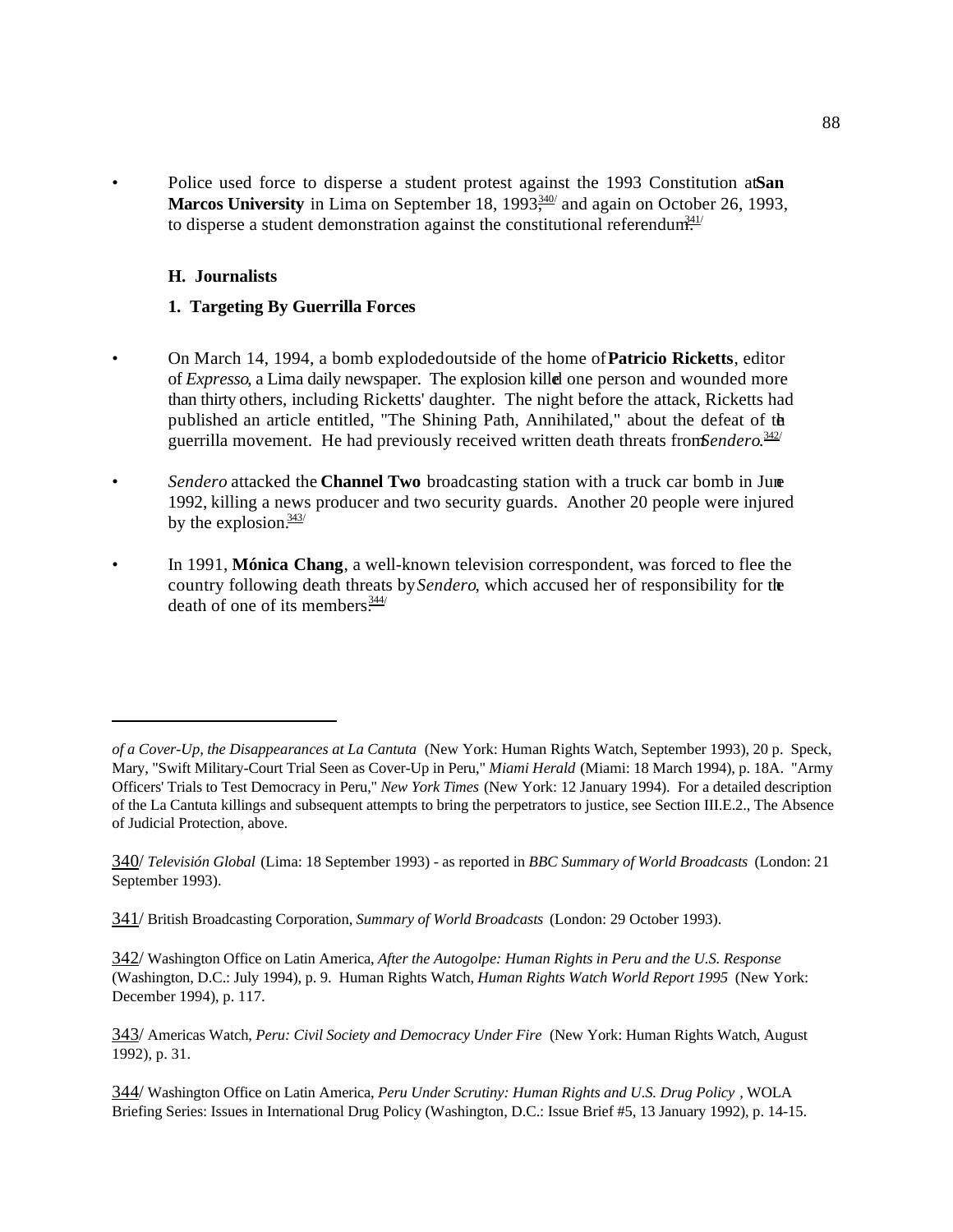## **2. Targeting By Peruvian Security Forces**

The 1993 Constitution provides for freedom of speech and the press. Many sources of information are available in Peru, yet the government and military have exerted forceful control over the Peruvian media. $\frac{345}{345}$ 

Many journalists have been disappeared or imprisoned under Peru's anti-terrorism laws. According to the *Centro de Estudios y Acción por la Paz* (CEAPAZ, Center for Study and Action on Peace), 14 journalists were detained and charged with "apology for terrorism" in 199 $\frac{346}{12}$ 

Following the coup, the government occupied broadcast and media offices, closed a radio station and newspaper, and briefly jailed 24 journalists. While these measures were withdrawn within 48 hours, members of the press have expressed concern over these actions, unidentified threatening phone calls, and a decree law promulgated in 1992 that would criminally prosecute journalists for assisting "seditious forces. $1847/$ 

- **Oscar Tercero Cárdenas Bartra**, director of the regional weekly *Selva*, was detained by police while waiting to board a flight at Lima airport on July 17, 1994. The arrest order accused Cárdenas of "contempt." He is currently being held in a Lima prison and is said to be fearful for his safety because of his vehement public criticism of official corruption. $\frac{348}{ }$
- On April 30, 1994, army personnel arrested and beat radio journalist César Flores in **Huanta**, Ayacucho department, after he denounced the army's mistreatment of another journalist. He was detained for six days on false charges that he had not fulfilled his military duty.<sup>349/</sup>
- Beginning on March 25, 1994, **Mariano Paliza Mendoza**, host of **"Urgent Action,"** a radio program sponsored by the human rights group **APRODEH**, began receiving death threats. Over the same period, the show, which offers air time to human rights activists

<sup>345/</sup> U.S. Department of State, "Peru," *Country Reports on Human Rights Practices for 1994* (Washington, D.C.: U.S. Government Printing Office, February 1995), p. 489.

<sup>346/</sup> Human Rights Watch, *Human Rights Watch World Report 1994* (New York: December 1993), p. 129.

<sup>347/</sup> U.S. Department of State, "Peru," *Country Reports on Human Rights Practices for 1992* (Washington, D.C.: U.S. Government Printing Office, February 1993), p. 478-79. Committee to Protect Journalists, "Peru," *Attacks on the Press 1992* (New York: 1992), p. 119-122.

<sup>348/</sup> "Peru," *Index on Censorship* (London: No. 4/5, September/October 1994), p. 246.

<sup>349/</sup> U.S. Department of State, "Peru," *Country Reports on Human Rights Practices for 1994* (Washington, D.C.: U.S. Government Printing Office, February 1995), p. 490.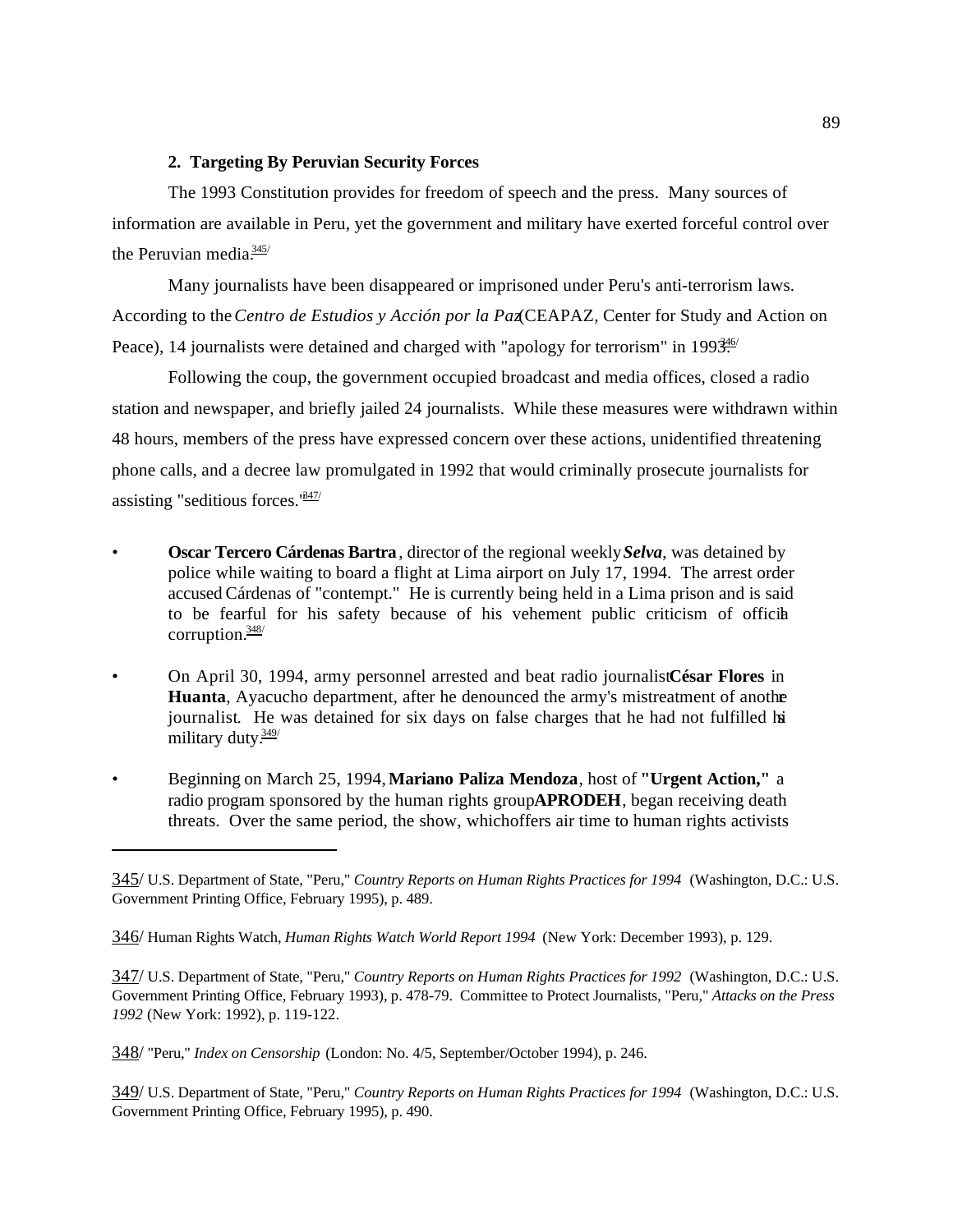and the relatives of victims of violations, suffered persistent electronic interference with the apparent purpose of stopping its transmission.<sup>350/</sup>

- **María Carlin Fernández**, former anchorwoman for a local TV channel, died after being shot in the back 11 times in a restaurant in **Chimbote**. She had received threats in connection with her investigation of a cousin's death involving an army intelligene officer $\frac{351}{ }$
- **Danilo Quijano Silva**, journalist and economist, was arrested on May 13, 1992, for alleged links to the **MRTA**. Quijano was convicted and sentenced to five years imprisonment and a one million *soles* fine. The Supreme Court overturned the decision in May 1993. Human rights groups claim that Silva was detained solely because of his former business relationship with **Mari Luisa Benza**, who was subsequently arrested for operating a computer center for the guerrillas $\frac{352}{10}$
- Free-lance journalist and writer **Gustavo Gorriti** has been an outspoken critic of both Fujimori and security advisor **Vladimiro Montesinos**. Gorriti was detained by **SIN** agents on April 5, 1992, and held for 48 hours. Strong international pressure from the U.S. and Spanish governments gained his prompt release. Gorriti has lived in the United States since mid-1992 $\frac{353}{10}$
- **Francisco Reyes**, a journalist with *La República* who uncovered connections between Peruvian drug traffickers and the security forces, was arrested on September 19, 1993, by members of the **Peruvian Air Force**, who allegedly tortured him in custody. Reyes was subsequently turned over to the police and released.<sup>354/</sup>
- **Juan Guerra Cruz**, a journalist for *Radio Vecinal* in **Piura**, was detained and allegedly beaten by police for 13 days in June 1993, following his reports on police brutality in Piura

353/ U.S. Department of State, "Peru," *Country Reports on Human Rights Practices for 1992* (Washington, D.C.: U.S. Government Printing Office, February 1993), p. 478. Committee to Protect Journalists, "Peru," *Attacks on the Press 1992* (New York: 1992), p. 120.

<sup>350/</sup> Human Rights Watch, *Human Rights Watch World Report 1995* (New York: December 1994), p. 118.

<sup>351/</sup> Committee to Protect Journalists, "Peru," *Attacks on the Press in 1993* (New York: March 1994), p. 144.

<sup>352/</sup> Committee to Protect Journalists, "Peru," *Attacks on the Press in 1993* (New York: March 1994), p. 141. Coordinadora Nacional de Derechos Humanos, *En Nombre de los Inocentes* (Lima: October 1993), p. 102-103. Americas Watch, *Human Rights in Peru: One Year after Fujimori's Coup* (New York: Human Rights Watch, April 1993), p. 24. *Resumen Semanal* (Lima: Vol. 16, No. 719), p. 6.

<sup>354/</sup> Human Rights Watch, *Human Rights Watch World Report 1994* (New York: December 1993), p. 129. Inter-Church Committee on Human Rights in Latin America, *Systematic Violations and a New Legal Order: Human Rights in Peru* (Toronto: December 1993), p. 32. "Arrested Peruvian Journalist Beaten by Military," *United Press International* (21 September 1993) - as reported on NEXIS database.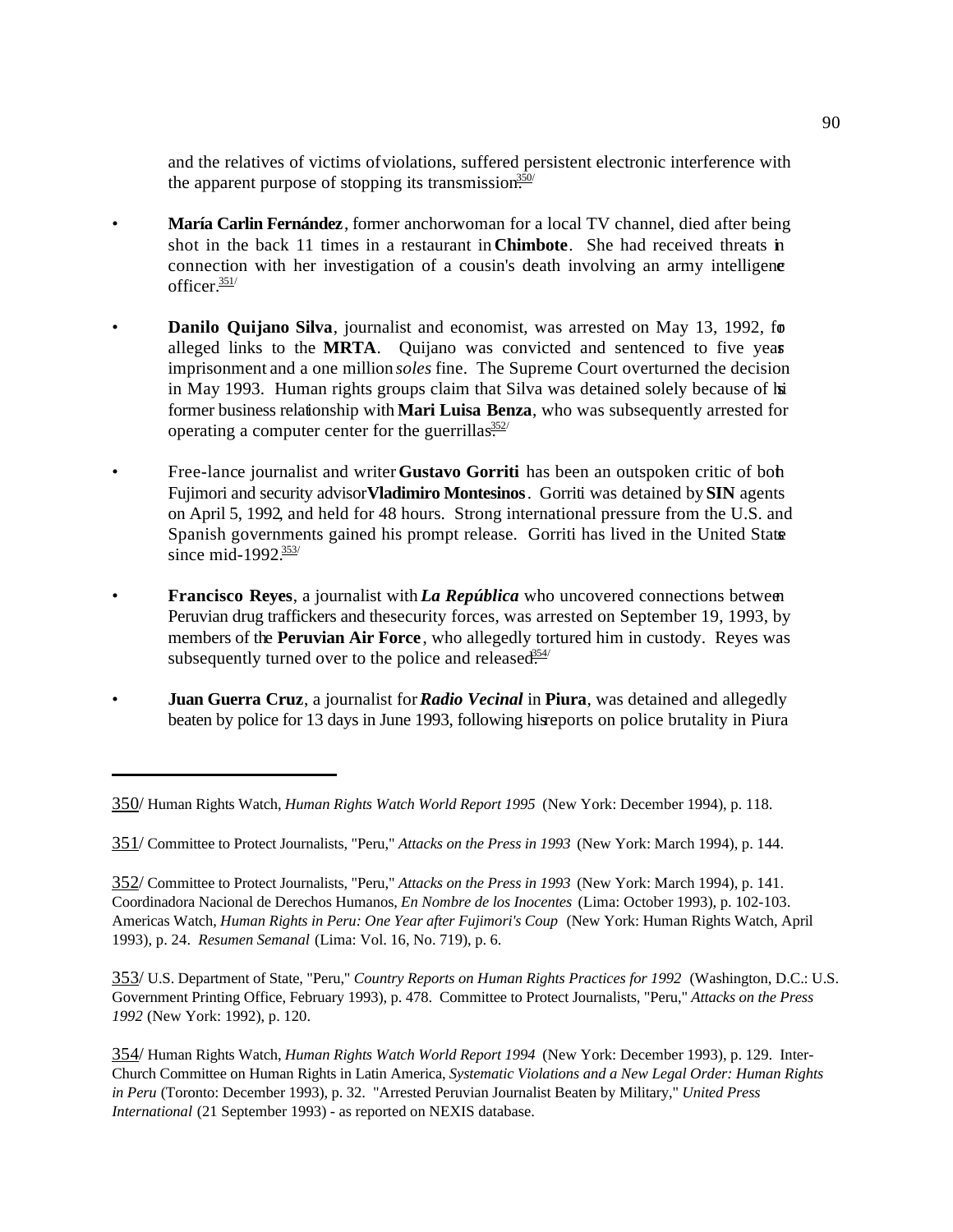department.355/

- **Magno Sosa Rojas**, Ayacucho correspondent for *La República*, was arrested on September 5, 1992, on charges of terrorism, imprisoned for five months, and tortured before being released for insufficient evidence. Sosa was detained upon his return to Peru after receiving a human rights award from PEN Club International (a worldwid association of writers). A letter to *Sendero* leaders allegedly typed by Sosa was not turned over to the court by the police until two months after his arrest. Following his release Sosa left the country for Venezuela $\frac{356}{10}$
- The June 24, 1992, disappearance of **Pedro Yauri Bustamante** , a left-wing radio journalist, in **Huacho**, Lima department, has been linked to an anti-terrorist death squad that operated within the **SIN**. 357/
- Soldiers and police attacked a peaceful march convened by the **Peruvian College of Journalists** on September 10, 1993. When the march was violently dispersed, several people were wounded, including **Miguel Calderón Paz** , **Juan Carlos Hernánde z Caycho**, and **Carlos Ramosa Nique** . 358/

### **I. Judges, Prosecutors, and Court Officials**

The civilian justice system has also been a casualty of the ongoing struggle between the guerrillas and the military. Apart from the institutional weakness perpetuated by military control over

<sup>355/</sup> Human Rights Watch, *Human Rights Watch World Report 1994* (New York: December 1993), p. 129. Inter-Church Committee on Human Rights in Latin America, *Systematic Violations and a New Legal Order: Human Rights in Peru* (Toronto: December 1993), p. 31. Committee to Protect Journalists, *Attacks on the Press in 1993: A Worldwide Survey* (New York: March 1994), p. 142.

<sup>356/</sup> Coordinadora Nacional de Derechos Humanos, *En Nombre de los Inocentes* (Lima: October 1993), p. 77-78. U.S. Department of State, "Peru," *Country Reports on Human Rights Practices for 1993* (Washington, D.C.: U.S. Government Printing Office, February 1994), p. 536. Amnesty International, *Peru: Human Rights since the Suspension of Constitutional Government* (London: AMR 46/13/93, May 1993), p. 31. Americas Watch, *Human Rights in Peru One Year after Fujimori's Coup* (New York: Human Rights Watch, April 1993), p. 24. U.S. Department of State, "Peru," *Country Reports on Human Rights Practices for 1992* (Washington, D.C.: U.S. Government Printing Office, February 1993), p. 479.

<sup>357/</sup> U.S. Department of State, "Peru," *Country Reports on Human Rights Practices for 1992* (Washington, D.C.: U.S. Government Printing Office, February 1993), p. 475. Americas Watch, *Human Rights in Peru One Year after Fujimori's Coup* (New York: Human Rights Watch, April 1993), p. 14. Organization of American States, Inter-American Commission on Human Rights, *Report on the Situation of Human Rights in Peru* (Washington, D.C.: OEA/Ser.L/V/II.83, Doc. 31, 12 March 1993), p. 26, para. 90. Committee to Protect Journalists, "Peru," *Attacks on the Press 1992* (New York: 1992), p. 121.

<sup>358/</sup> Inter-Church Committee on Human Rights in Latin America, *Systematic Violations and a New Legal Order: Human Rights in Peru* (Toronto: America, December 1993), p. 31.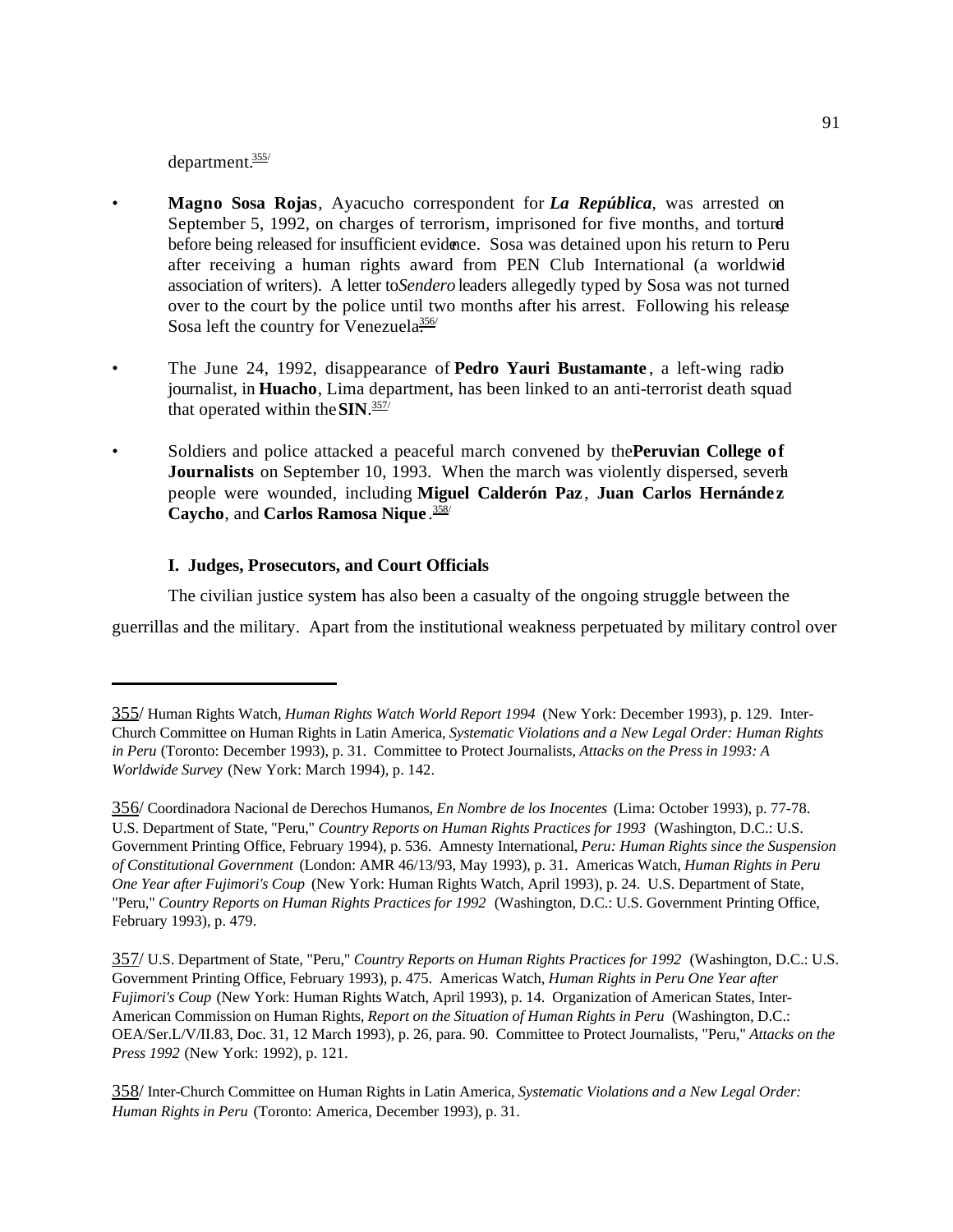emergency zones, Fujimori's reorganization of the judiciary has reinforced the impunity enjoyed by members of the security forces. All judicial officials must cope with the fear that by doing their job, they are challenging the authority of the military or inviting retribution by the guerrillas.

## **1. Targeting By Guerrilla Forces**

In 1992, Supreme Court Justice **Guillermo Cabala** claimed that the biggest danger to the judiciary stemmed from threats made by insurgent groups. A case in point is that of Judgenturo **Zapata Carvajal**, one of the judges assigned responsibility for handling the cases of prisoners in Lima's Miguel Castro Castro Prison. He claimed that his house had been under machine gun fire and that he had received death threats from the insurgents. Zapata Carvajal later became notorious for granting freedom to more than 100 detainees accused of terrorism or involvement in drug trafficking.360/

## **2. Targeting By Peruvian Security Forces**

- **General Alberto Arciniega**, President of the **Supreme Court of Military Justice** , was indicted by a military court for defamation and dismised from the army after he expressed concerns regarding the treatment of military officers involved in the November 1992 coup plot. He sought asylum in Argentina in January 1993. Arciniega served on the tribunal which convicted *Sendero* leader Abimael Guzmán and previously had gained notoriety in 1989 as a commander of counter-insurgency operations in the Upper Huallaga Valley.<sup>361/</sup>
- The most prominent case of government harassment of a civilian judicial official is that of **Carlos Escobar**, a special prosecutor who investigated the **Cayara** massacre committed by government security forces in the department of Ayacucho. After being fired from his post in August 1989, Escobar continued to work on behalf of the surviving witnesses of the massacre. Escobar sought political asylum in the United States in November 1989 after the principal remaining witness was killed and Escobar himself received threat

<sup>359/</sup> For further information, see Section III., Legal Structure and Constitutional Developments, above.

<sup>360/</sup> Andean Commission of Jurists, *Andean Newsletter* (Lima: No. 64, 9 March 1992), p. 4-6.

<sup>361/</sup> Inter-Church Committee on Human Rights in Latin America, *Systematic Violations and a New Legal Order: Human Rights in Peru* (Toronto: December 1993), p. 8. González, Raúl, "Las Heridas del Ejercito Peruano," *Quehacer* (Lima: Vol. 81, January-February 1993), p. 8-15.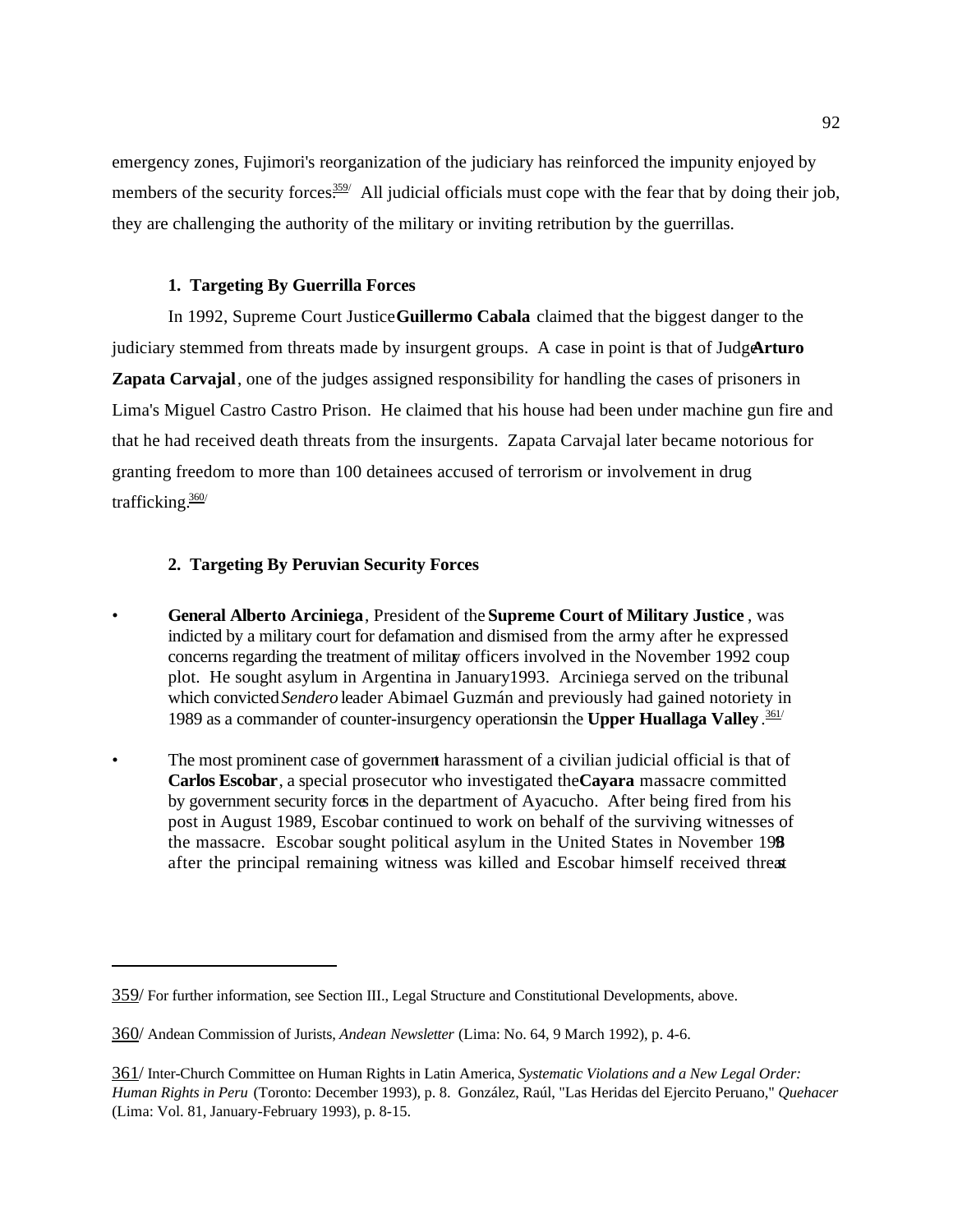against his life. $362/$ 

# **J. Members of the Security Forces Who Criticize Military Impunity and Their Families**

Members of the Peruvian security forces are also targets for abuse. Military officials who have challenged the continued authority of the military, either legally or illegally, or the notion of impunity for human rights abuses, have faced reprisals at the hands of their colleagues. Military officers who have opposed or criticized the government have been detained or forced to flee the country.

- In May 1993, **General Rodolfo Robles Espinoza** sought asylum in Argentina after implicating **General Nicolás de Bari Hermoza** and **Vladimiro Montesinos** in death squad activities. General Robles and his family allegedly received death threats. Family members who remained in Peru after the General fled the country continued to receive threats $\frac{363}{ }$
- In early 1993, **Retired Army General Luis Cisneros** was convicted of offending the armed forces and insulting a superior officer because he publicly criticized the government and the military command. Cisneros was cleared of the charges later that yea $\frac{364}{10}$
- **General Alberto Arciniega**, President of the **Supreme Court of Military Justice** , was indicted by a military court for defamation and dismised from the army after he expressed concerns regarding the treatment of military officers involved in the coup. He sough asylum in Argentina in January 1993. Arciniega served on the tribunal which convicted *Sendero* leader Abimael Guzmán. Arciniega gained notoriety in 1989 as commander of counter-insurgency operations in the **Upper Huallaga Valley** . 365/

<sup>362/</sup> Burt, Jo-Mari; Panfichi, Aldo, *Peru: Caught in the Crossfire* (Jefferson City, MO: Peru Peace Network USA, 1992), p. 31. Americas Watch, *In Desperate Straits: Human Rights in Peru after a Decade of Democracy and Insurgency* (New York: Human Rights Watch, August 1990), p. 92.

<sup>363/</sup> Human Rights Watch, *Human Rights Watch World Report 1995* (New York: December 1994), p. 118. Nash, Nathaniel C., "Fugitive General Accuses Peruvian Army, Saying Officers Run Hit Squad," *New York Times* (New York: 12 May 1993), p. A10. Bowen, Sally, "Peru's President Faces Challenge on Rights Abuses," *Christian Science Monitor* (Boston: 18 May 1993), p. 1.

<sup>364/</sup> U.S. Department of State, "Peru," *Country Reports on Human Rights Practices for 1993* (Washington, D.C.: U.S. Government Printing Office, February 1994), p. 536. Americas Watch, *Human Rights in Peru: One Year after Fujimori's Coup* (New York: Human Rights Watch, April 1993), p. 43.

<sup>365/</sup> Inter-Church Committee on Human Rights in Latin America, *Systematic Violations and a New Legal Order: Human Rights in Peru* (Toronto: December 1993), p. 8. González, Raúl, "Las Heridas del Ejercito Peruano," *Quehacer* (Lima: Vol. 81, January-February 1993), p. 8-15.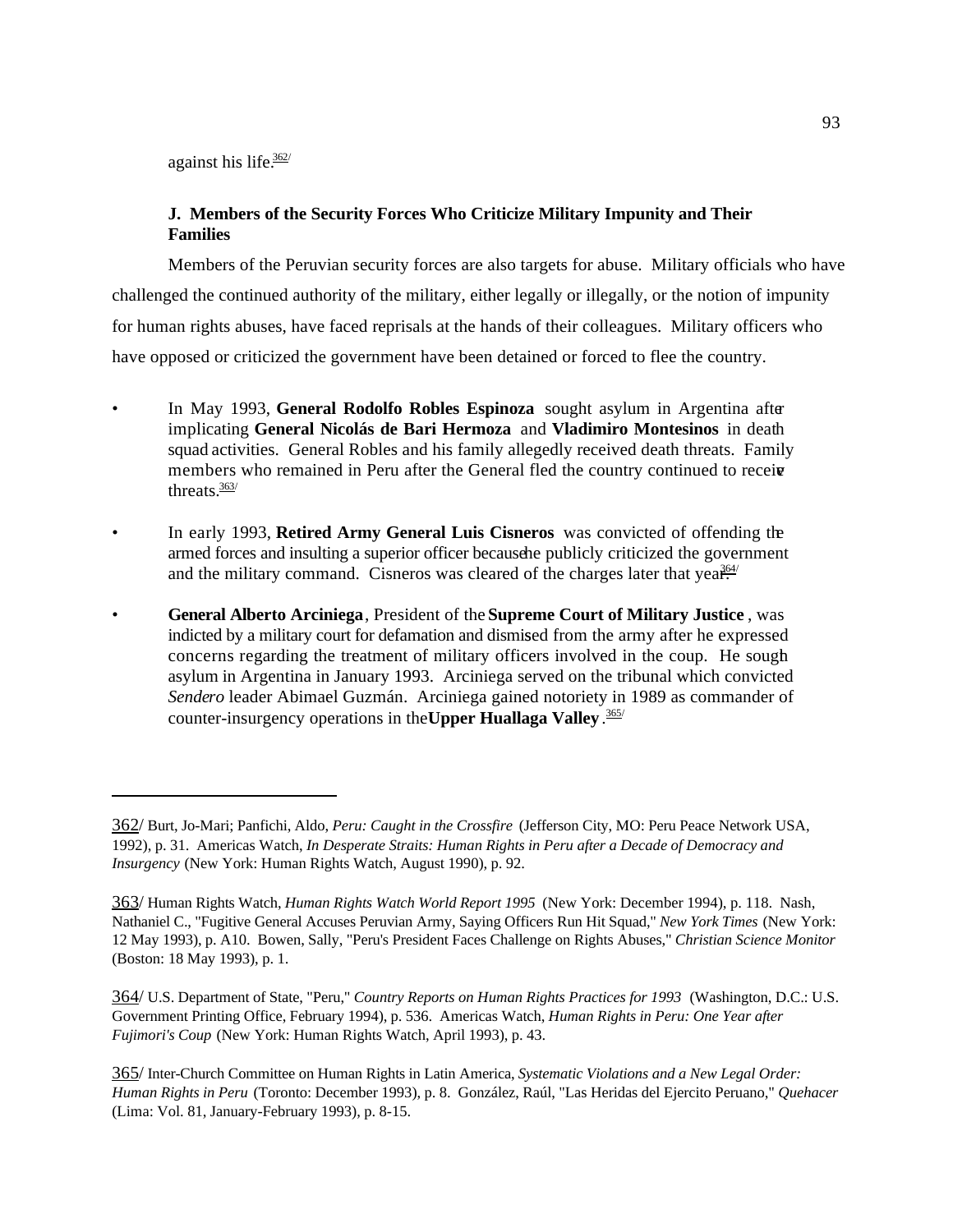### **K. Displaced People and Forced Migrants**

In 1993, there were an estimated 600,000 internally displaced Peruvians. At least 90 per cent of these came from the four departments of Ayacucho, Huancavelica, Apurímac, and Juní<sup>366/</sup>

Once relocated, internal refugees come under severe pressures. On the one hand, they are suspected by security forces of being guerrilla sympathizers because they come from "red zones." They frequently do not have identification documents and are forced to scrape a livelihood from the streets. On the other hand, *Sendero* has consistently targeted refugees as a recruitment pool because they are frequently repressed by government security forces.<sup>367/</sup>

In 1993, some internal refugees tentatively began to return to rural areas. The government has cited this as another sign that it has gained the upper hand against *Sendero* and the MRTA. However, this trend may also result from increased government harassment of the internally displaced. Since the coup, the government has stepped up security force sweeps through shantytowns. Displaced persons without voting cards are automatically labelled "suspicious" and are at risk of arrest under Decree Law 25.475 (terrorism). $\frac{368}{1}$ 

#### **L. Members of Religious Groups**

Freedom of religion is guaranteed by the Peruvian constitution. Both the 1979 and 1993 Constitutions recognize Catholicism as important in the historical, cultural, and moral development of Peru, but also establish the separation of church and state. More than 90 per cent of Peruvians are Roman Catholic. Protestant groups, such as the Methodist and Anglican churches, and other religious faiths, such as the Baha'i, are active in Peru and have small followings. Some members of religious groups, however, have suffered abuses by government forces and the guerrillas, usually because of a

<sup>366/</sup> Inter-Church Committee on Human Rights in Latin America, *Systematic Violations and a New Legal Order: Human Rights in Peru* (Toronto: December 1993), p. 20. Kirk, Robin, *To Build Anew: An Update on Peru's Internally Displaced People* (Washington, D.C.: U.S. Committee for Refugees, October 1993), p. 2.

<sup>367/</sup> Kirk, Robin, *To Build Anew: An Update on Peru's Internally Displaced People* (Washington, D.C.: U.S. Committee for Refugees, October 1993), p. 1, 3.

<sup>368/</sup> U.S. Department of State, "Peru," *Country Reports on Human Rights Practices for 1993* (Washington, D.C.: U.S. Government Printing Office, February 1994), p. 535. "Peru's Peasants Head Home to Ruins of Hardscrabble Life," *Miami Herald* (Miami: 22 November 1993), p. 1A. Kirk, Robin, *To Build Anew: An Update on Peru's Internally Displaced People* (Washington, D.C.: U.S. Committee for Refugees, October 1993), p. 8. Burt, Jo-Marie, "The Dispossessed Look Homeward: Peru's Internal Refugees Organize for Return," *Report on the Americas* (July/August 1993), p. 8-11.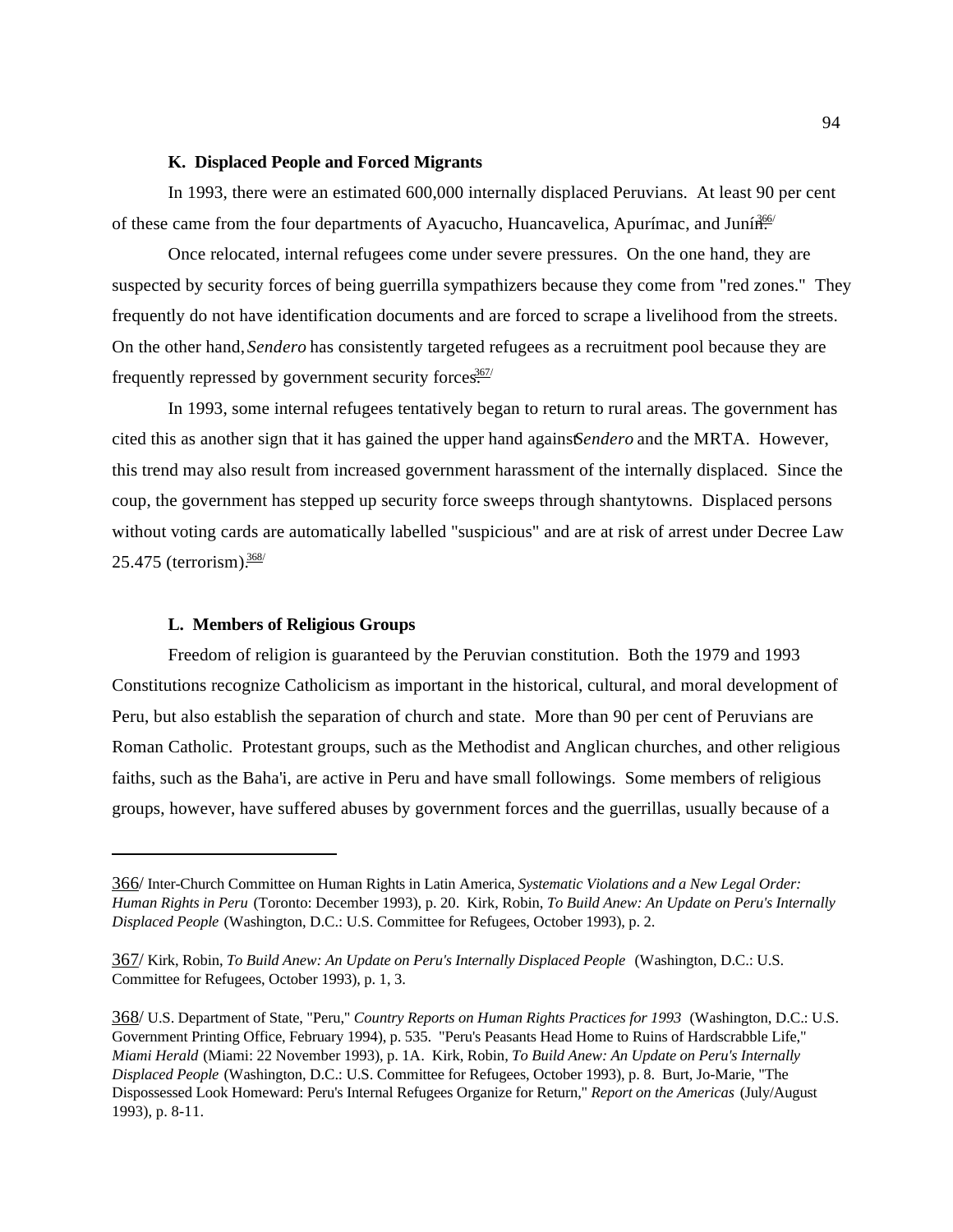perceived political opinion or affiliation<sup>369/</sup>

# **1. Targeting By Guerrilla Forces**

*Sendero Luminoso* has targeted church groups, threatened priests and other religious workers, and destroyed church property.

- *Sendero*used small explosives to bomb Mormon churches in **Cuzco** in February 1993.370/
- Italian lay missionary **Giuliani Rocca Oriana** was kidnapped and killed by *Sendero* in the **Jangas** community near **Huaraz**, Ancash on October 2, 1992<sup>311/</sup>

# **2. Targeting By Peruvian Security Forces**

 According to the U.S. State Department, religious rights are respected by the Peruvian government in practice.<sup> $372/$ </sup> Nonetheless, when church leaders or organizations become involved in what government officials might view as political activity, they have been targeted for abuse.

• Protestant Pastor **Juan Mallea** was arrested in July 1993 and charged with collaborating with *Sendero*; he was accused of drawing a map which led reporters to the bodies of some of the victims of the **La Cantuta** massacre. President Fujimori publicly declared his guilt. Although handwriting experts verified that  $\mathbf{E}$  could not have drawn and written the words on the map, and though both a judge and two prosecutors declared his innocence ad recommended that he be released, a "faceless" court ruled against him in March. Mallea was finally freed in late April 1994, after spending 10 months in prison.<sup>373/</sup>

371/ Americas Watch, *Human Rights in Peru: One Year after Fujimori's Coup* (New York: Human Rights Watch, April 1993), p. 16. U.S. Department of State, "Peru," *Country Reports on Human Rights Practices for 1992* (Washington, D.C.: U.S. Government Printing Office, February 1993), p. 474.

372/ U.S. Department of State, "Peru," *Country Reports on Human Rights Practices for 1993* (Washington, D.C.: U.S. Government Printing Office, February 1994), p. 537.

373/ Washington Office on Latin America, *After the Autogolpe: Human Rights in Peru and the U.S. Response* (Washington, D.C.: July 1994), p. 20. U.S. Department of State, "Peru," *Country Reports on Human Rights Practices for 1994* (Washington, D.C.: U.S. Government Printing Office, February 1995), p. 485. For a detailed description of the La Cantuta killings and the attempts to bring the perpetrators to justice, see Section III.E.2., The Absence of Judicial

<sup>369/</sup> U.S. Department of State, "Peru," *Country Reports on Human Rights Practices for 1994* (Washington, D.C.: U.S. Government Printing Office, February 1995), p. 491. "Peru," *The Europa World Yearbook* (London: Europa Publications Ltd., 1991), p. 2138-2139.

<sup>370/</sup> U.S. Department of State, "Peru," *Country Reports on Human Rights Practices for 1993* (Washington, D.C.: U.S. Government Printing Office, February 1994), p. 537.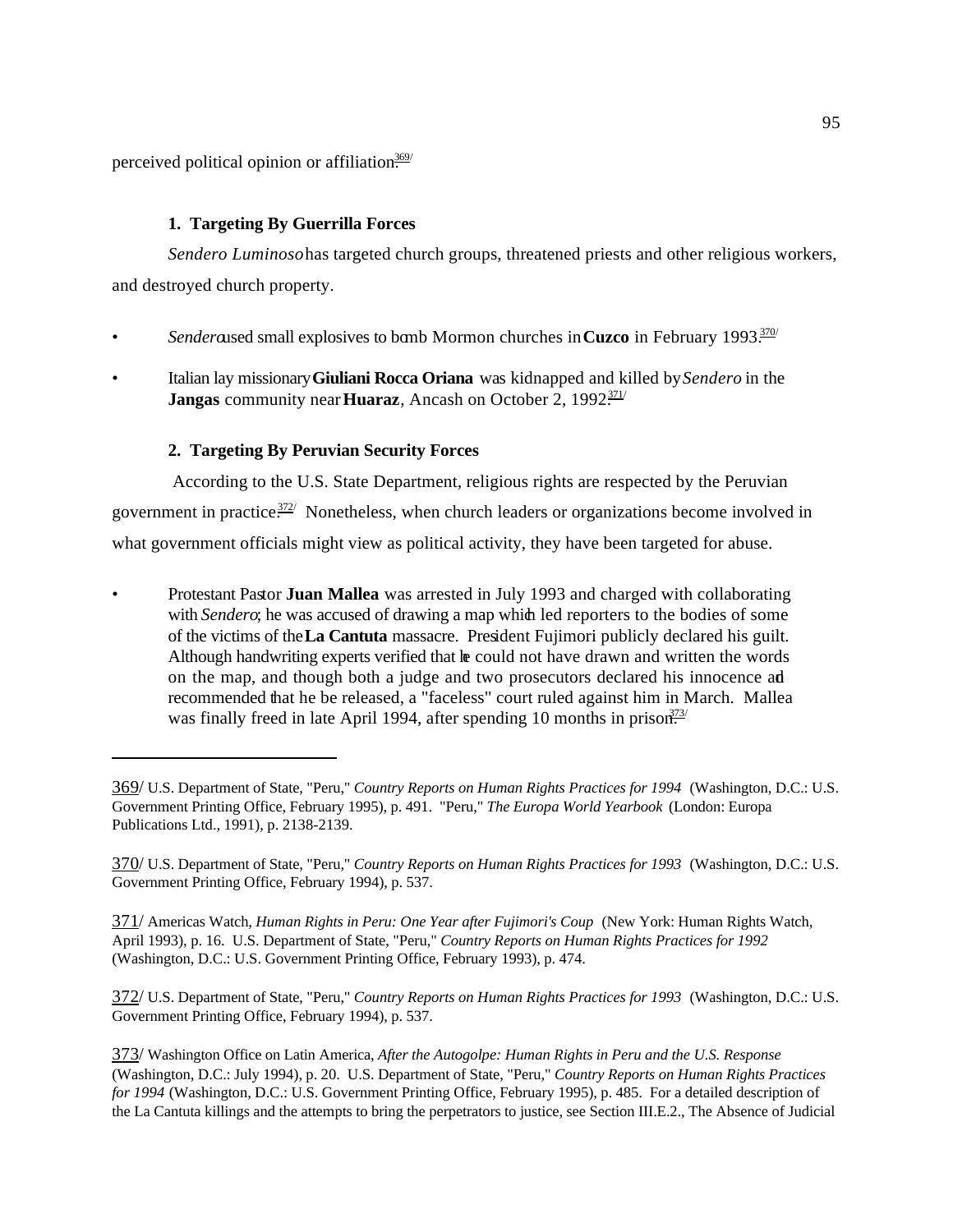• **Father José Manuel Miranda**, a Spanish Catholic priest and member of the **CNDH**'s board of directors, was listed in a report by the **Interior Ministry** as "the *Sendero Luminoso* coordinator in Ica department." Police reportedly tried to implicate Father Miranda in subversive activities in Ica, where he regularly visits prisoners in his capacity as both priest and human rights activist. The Spanish Embassy protested the government's treatment of Father Miranda, and the CNDH equested that the government and the police specify what evidence or charges they had against Miranda<sup>374/</sup>

## **M. Health Professionals**

Decree Law 25.475 has been applied to doctors who assist wounded guerrillas. Health professionals who provide emergency assistance to wounded combatants can be charged with voluntary collaboration with terrorism, a crime that carries a twenty-year prison sentence.<sup>375/</sup>

- Doctors **Alberto Figueroa Gutarra, Santiago Chalán Murillo, Víctor Manue l Resurrección Sánchez, Claudio Enrique Guevara, Nicolás Sánchez Caballero, Jaime Walter Cotos Reyes**, and nurse **Virginia Orfelinda Carhuas Capcha** were arrested in late 1992/early 1993 and accused of terrorism for treating wounded guerrillas. Although they were threatened into performing this treatment, a "faceless" court sentenced them each to twenty years in prison. Their convictions were overturned on appeal, and the were released in March 1993, over a year after their arrest.<sup>376/</sup>
- **Dr. Ricardo Bautista Palomino**, **Lina Mori Mendoza** (nurse), **Wagner Manuel Cruz Mori**, and **Rómulo Mori Zavaleta** were arrested on May 22, 1992, in **Chachapoyas**, Amazonas and accused of voluntary collaboration with terrorism for having given emergency medical aid to an **MRTA** combatant. The detained individuals had been threatened with death unless they cooperated with the guerrillas. Dr. Bautista and Lin Mori Mendoza were released a year later when they were found innocent. Rómulo Mori

Protection, above.

<sup>374/</sup> U.S. Department of State, "Peru," *Country Reports on Human Rights Practices for 1993* (Washington, D.C.: U.S. Government Printing Office, February 1994), p. 538. Washington Office on Latin America, *After the Autogolpe: Human Rights in Peru and the U.S. Response* (Washington, D.C.: July 1994), p. 30. Human Rights Watch, *Human Rights Watch World Report 1994* (New York: December 1993), p. 64.

<sup>375/</sup> Americas Watch, *Human Rights in Peru: One Year after Fujimori's Coup* (New York: Human Rights Watch, April 1993), p. 26-28.

<sup>376/</sup> Washington Office on Latin America, *After the Autogolpe: Human Rights in Peru and the U.S. Response* (Washington, D.C.: July 1994), p. 21.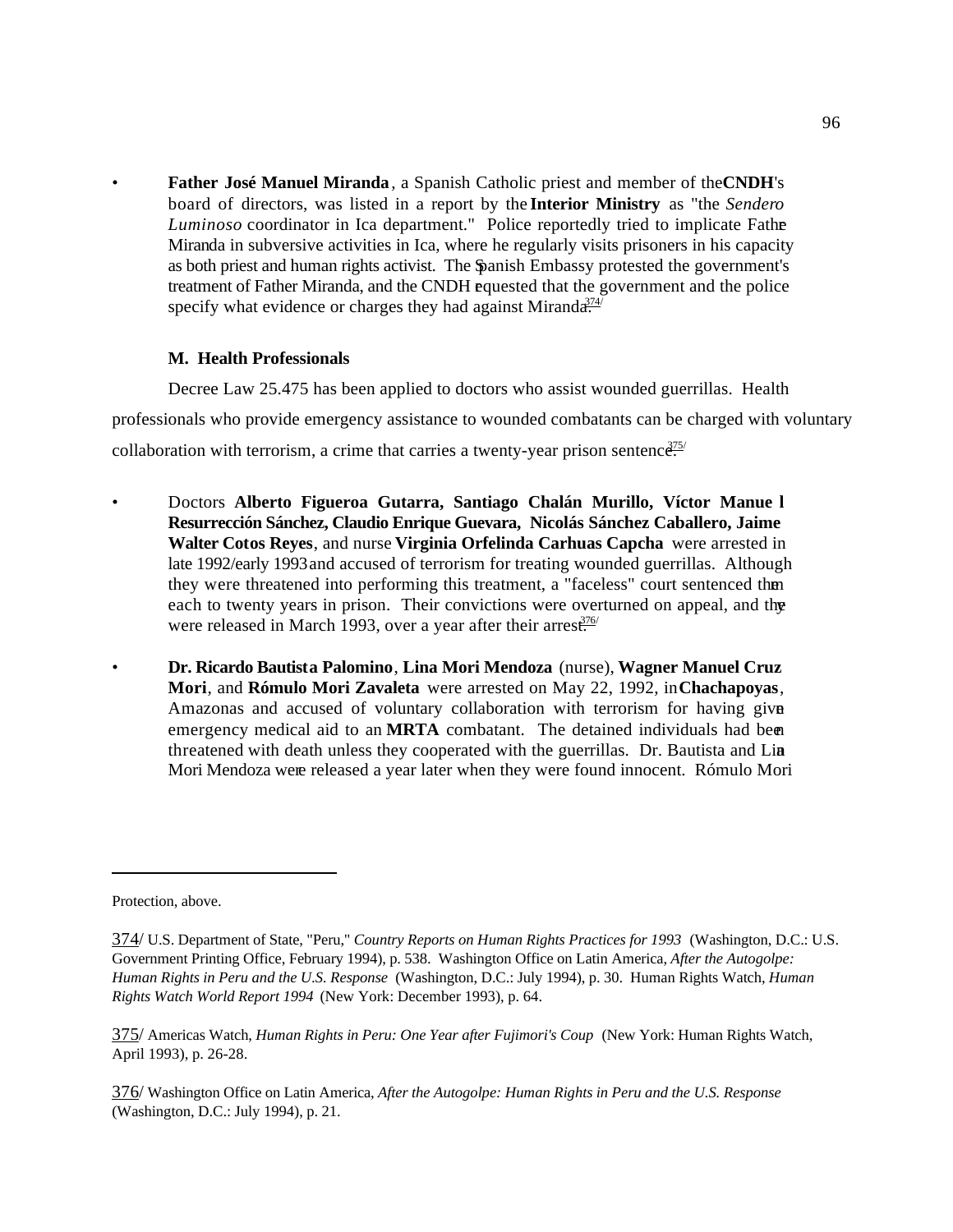and Wagner Cruz Mori were each sentenced to twenty years in prison.<sup>377/</sup>

- **Dr. Alberto Figueroa Gutarra** was arrested on February 10, 1993, and accused of collaborating with *Sendero* by treating four wounded combatants between 1985 and 1987. Dr. Figueroa insists that he was forced todo so because of death threats made against him and his family. $\frac{378}{ }$
- **Dr. Luis Williams Polo Rivera**, a surgeon suspected of belonging to a medical organization attached to *Sendero Luminoso* and accused of amputating the leg of *Sendero* member **Blas Ccori Bustamante Polo** , was detained on November 4, 1992, and sentenced on November 26 to life imprisonment for treason by a military tribunal after being given 10 minutes to present a defense. Bustamante has affirmed in writing that the police pressured him into falsely implicating the doctor.<sup>379/</sup>

### **N. Women**

Both guerrilla and security forces have targeted women for abuse. Americas Watch and the Women's Rights Project have characterized rape as a weapon of war in the Peruvian armed conflict. A study by the two groups indicates that, while many women may be at risk, being poor, brown-skinned, young, and belonging to suspect groups puts women at a greater risk of being targeted.<sup>880</sup>

#### **1. Targeting by Guerrilla Forces**

*Sendero Luminoso* has targeted women's organizations, claiming that they have links with the government and act as oppressive forces. Women are induced to abandon their feminist or community improvement goals and join the guerrillas. If they refuse, they are threatened and risk rape, other torture, and possibly death. Although *Sendero's* code of conduct forbids sexual molestation, rape of

<sup>377/</sup> Americas Watch, *Human Rights in Peru: One Year after Fujimori's Coup* (New York: Human Rights Watch, April 1993), p. 27-28. Inter-Church Committee on Human Rights in Latin America, *Systematic Violations and a New Legal Order: Human Rights in Peru* (Toronto: December 1993), p. 24-25.

<sup>378/</sup> Americas Watch, *Human Rights in Peru: One Year after Fujimori's Coup* (New York: Human Rights Watch, April 1993), p. 27.

<sup>379/</sup> Americas Watch, *Human Rights in Peru: One Year after Fujimori's Coup* (New York: Human Rights Watch, April 1993), p. 27. Caretas, *Casos Dudosos* (Lima: 21 January 1993), p. 40-48. "Jailed Peruvian Officers Defend Coup," *Miami Herald* (Miami: 28 June 1993), p. 4A. Amnesty International, *Peru: Human Rights since the Suspension of Constitutional Government* (London: AMR 46/13/93, May 1993), p. 28.

<sup>380/</sup> U.S. Department of State, "Peru," *Country Reports on Human Rights Practices for 1994* (Washington, D.C.: U.S. Government Printing Office, February 1995), p. 484, 493. Americas Watch/Women's Rights Project, *Untold Terror: Violence Against Women in Peru's Armed Conflict* (New York: Human Rights Watch, 1992), p. 16.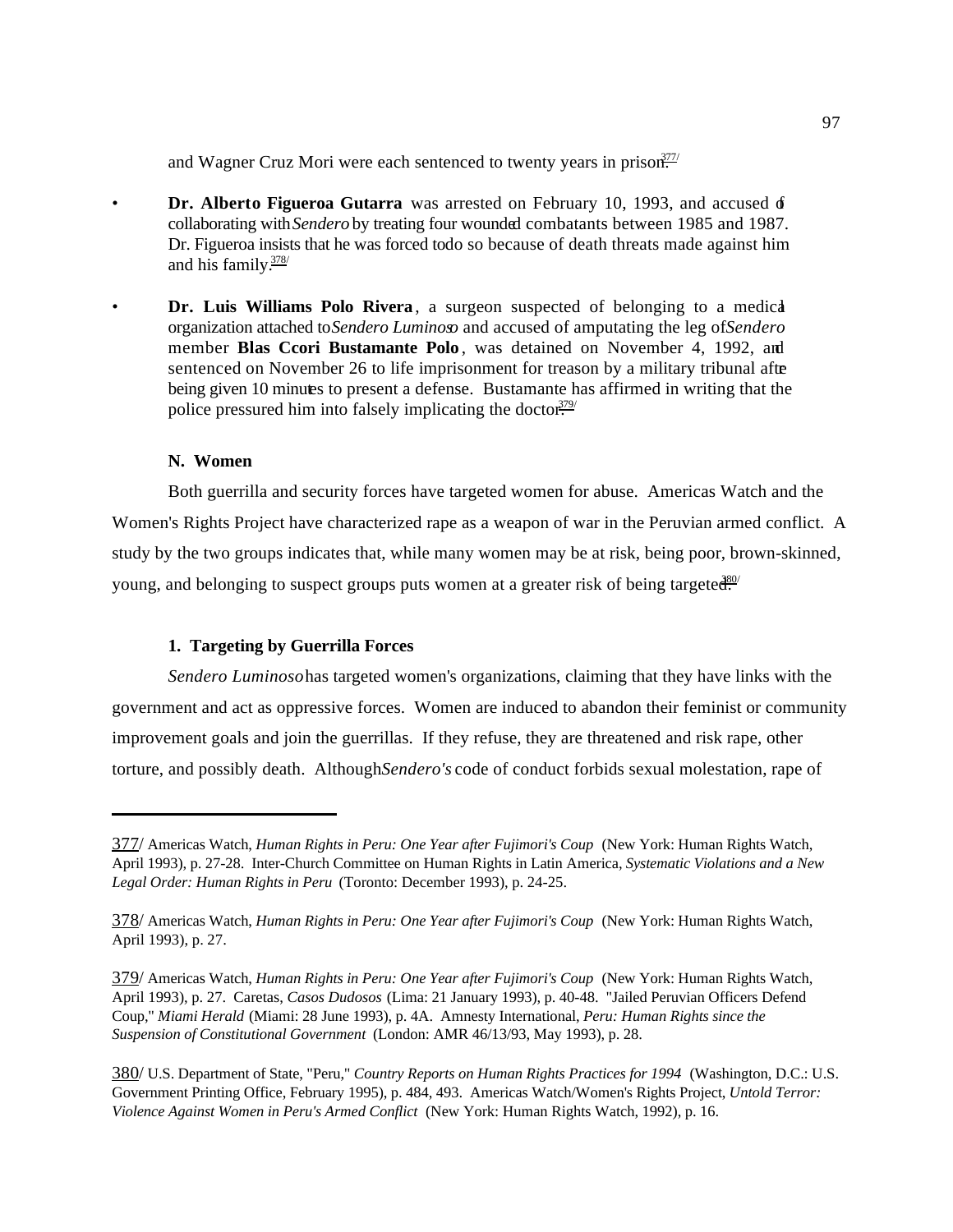female civilians by male cadres has been documented.<sup>881/</sup>

- In 1992, guerrillas murdered **Marina Oroña Barbarán**, a "Glass of Milk" committee president from **Saños Grande**, **El Tambo**, Junín; **Verónica Pérez de Mantari** , president of a neighborhood group in **Chilca**, **Huancayo**; and **Rebeca Fernández Cartagena** , the secretary general of Lima's **"Villa Solidaridad."**382/
- In September 1991, guerrillas reportedly bombed a food warehouse administered by the **Popular Federation of Women of Villa El Salvador** and again in October, guerrillas bombed the **"Ana Jarvis" Mothers' Club** in **El Agostino**. 383/

### **2. Targeting by Peruvian Security Forces**

The security forces have employed rape and other forms of sexual abuse against female detainees and female relatives of suspected guerrillas. Women who live in the emergency zones are particularly at risk of suffering sexual violence perpetrated by state agent<sup>384/</sup> As Amnesty International reported in 1993:

Sexual abuse by soldiers has become common in the emergency zones: there have been many reports of soldiers having tortured women and young girls by raping them, sometimes repeatedly, in peasant communities or when detained in military bases. Many of those subsequently released were threatened with death if they reported their

383/ Americas Watch/Women's Rights Project, *Untold Terror: Violence against Women in Peru's Armed Conflict* (New York: Human Rights Watch, 1992), p. 53.

384/ U.S. Department of State, "Peru," *Country Reports on Human Rights Practices for 1993* (Washington, D.C.: U.S. Government Printing Office, February 1994), p. 533. U.S. Department of State, "Peru," *Country Reports on Human Rights Practices for 1992* (Washington, D.C.: U.S. Government Printing Office, February 1993), p. 475. Kirk, Robin, *To Build Anew: An Update on Peru's Internally Displaced People* (Washington, D.C.: U.S. Committee for Refugees, October 1993), p. 5. "Women Raped by Both Army and Rebels in Peru," *Agence-France Presse* (Paris: 7 January 1993) - as reported on NEXIS database. International League for Human Rights, *Peru: Human Rights under States of Emergency* (New York: March 1992). Gonzales-Lara, Jorge, *Human Rights Violations in Peru against Women* (1992). Americas Watch/Women's Rights Project, *Untold Terror: Violence against Women in Peru's Armed Conflict* (New York: Human Rights Watch, December 1992), 62 p. Amnesty International, *Peru: Human Rights in a Climate of Terror* (London: AMR 46/56/91, November 1991), p. 39-41.

98

<sup>381/</sup> U.S. Department of State, "Peru," *Country Reports on Human Rights Practices for 1994* (Washington, D.C.: U.S. Government Printing Office, February 1995), p. 494. Americas Watch/Women's Rights Project, *Untold Terror: Violence against Women in Peru's Armed Conflict* (New York: Human Rights Watch, 1992), p. 44.

<sup>382/</sup> Americas Watch/Women's Rights Project, *Untold Terror: Violence against Women in Peru's Armed Conflict* (New York: Human Rights Watch, 1992), p. 56.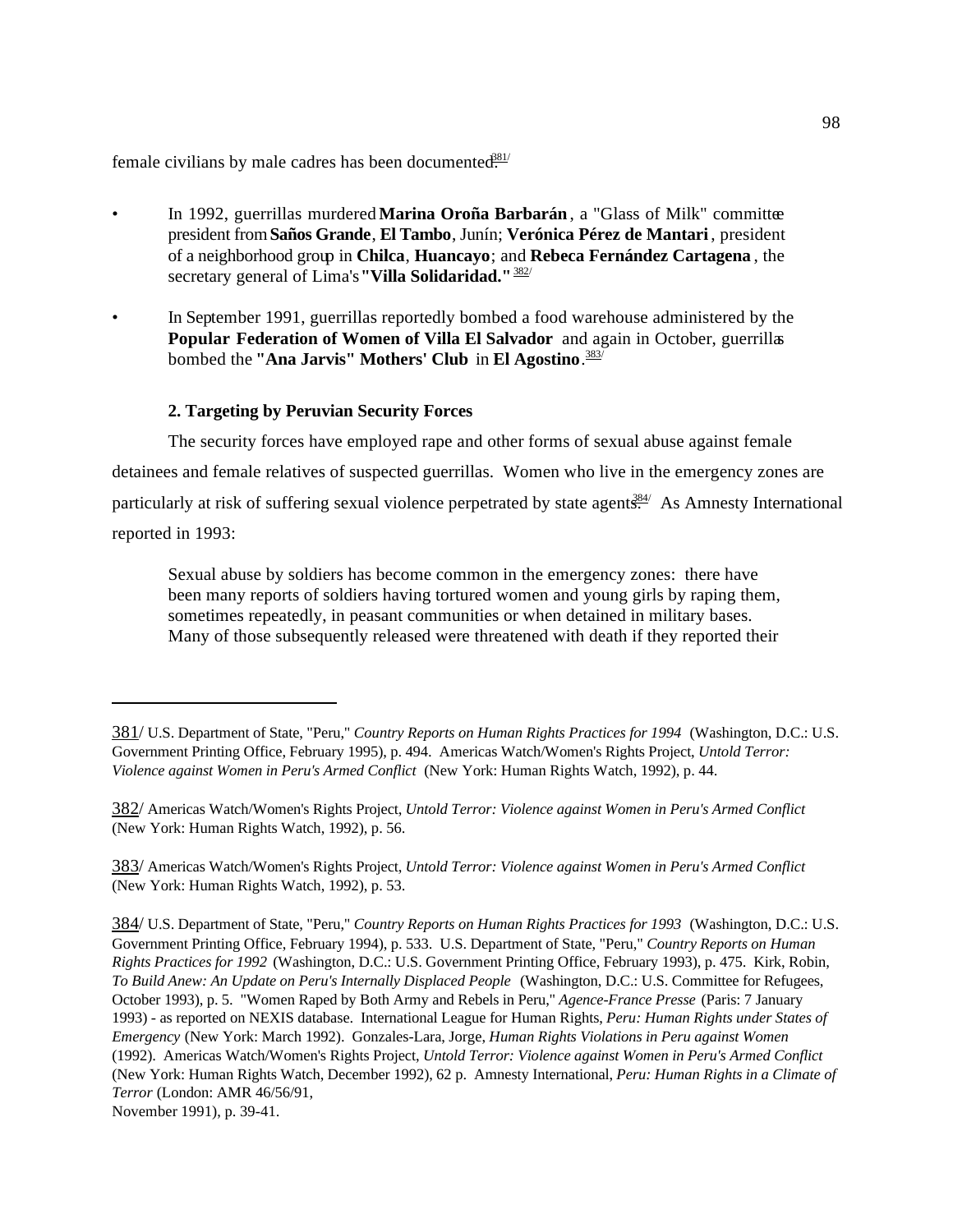experiences to the authorities. $\frac{385}{100}$ 

Rapes go unreported for fear of further retribution by the security forces. There are no known cases in which a member of the security forces has been punished for rape.<sup>386/</sup>

- In January 1993, **María de la Cruz Pari**, detained by police on terrorism charges, was taken to a beach at night and raped during the 15-day interrogation period. Forty members of **DINCOTE** have been implicated. When de la Cruz discovered she was pregnant, police claimed that her cousin, also accused of terrorism, was responsible. However highly credible sources corroborated de la Cruz's story, and the initiation of pregnany coincided with the period of her detention.<sup>387/</sup>
- An army lieutenant and six soldiers reportedly raped fourteen-year-old **Froyli Mori Vela** outside her home in **La Unión**, **Bellavista** province, San Martín department on the night of June 7, 1992, after searching the house in which she and her parents were staying.<sup>388</sup>
- **Raquel Martín Castillo de Mejía**, who was raped by soldiers in 1989, has submitted her case to the **Inter-American Commission of Human Rights** . 389/

The Peruvian government has also failed to protect women from what appears to be widespread domestic violence. Sexual violence, including spouse abuse, is a chronic problem in Peru. A survey by a women's rights group in San Martín department indicated that 94 per cent of adult women there had been battered. There were over 10,000 official complaints of mistreatment of

<sup>385/</sup> Amnesty International, *Peru: Human Rights since the Suspension of Constitutional Government* (London: AMR 46/13/93, May 1993), p. 25.

<sup>386/</sup> Americas Watch/Women's Rights Project, *Untold Terror: Violence against Women in Peru's Armed Conflict* (New York: Human Rights Watch, 1992), p. 10.

<sup>387/</sup> U.S. Department of State, "Peru," *Country Reports on Human Rights Practices for 1993* (Washington, D.C.: U.S. Government Printing Office, February 1994), p. 533. Human Rights Watch, *Human Rights Watch World Report 1994* (New York: December 1993), p. 359.

<sup>388/</sup> U.S. Department of State, "Peru," *Country Reports on Human Rights Practices for 1992* (Washington, D.C.: U.S. Government Printing Office, February 1993), p. 475. Amnesty International, *Peru: Human Rights since the Suspension of Constitutional Government* (London: AMR 46/13/93, May 1993), p. 25.

<sup>389/</sup> Americas Watch, *Human Rights in Peru: One Year after Fujimori's Coup* (New York: Human Rights Watch, April 1993), p. 23.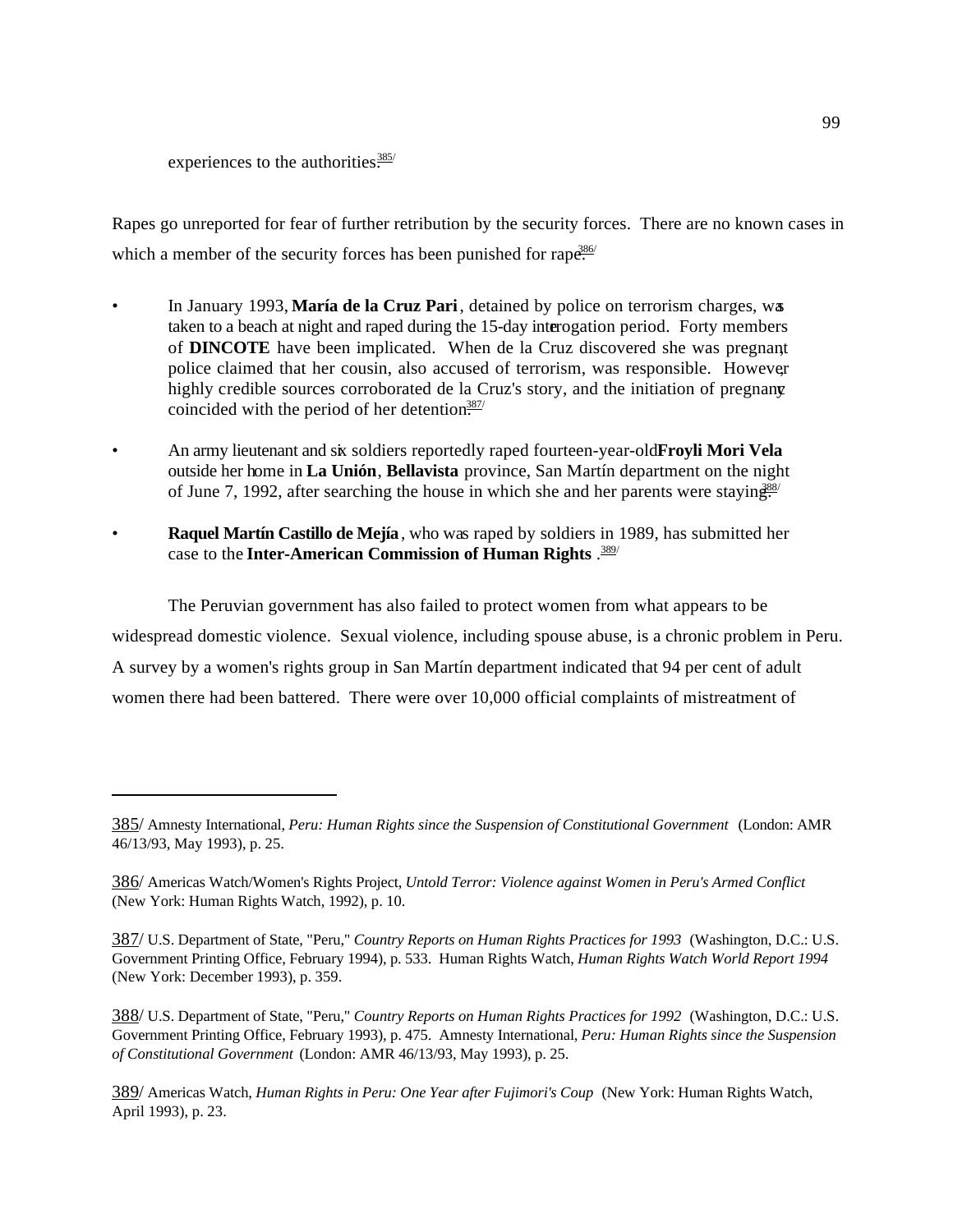women in Arequipa, Peru's second-largest city, during the first seven months of  $1993.09$ 

Judicial authorities do take action against perpetrators of domestic violence; however, special women's police stations were established because policemen often do not take seriously accusations by women against their husbands. Police in Lima estimate that less than 10 per cent of rapes are reported. Of the 2,800 rape cases tried in Lima in 1991, only 340 resulted in convictions. Reports indicate that "approximately half of all rapes are perpetrated against minors. $301/$ 

### **O. Residents of the Emergency Zones**

Because of the *de facto* suspension of all guaranteed rights, the severe anti-terrorism decree laws, and the impunity government forces enjoy for human rights violations, every resident of an emergency zone is potentially at risk of suffering abuses at the hands of the security forces. Emergency zones correspond to areas of guerrilla activity, and emergency zone residents are therefore also likely victims of abuses committed by *Sendero* and the MRTA.<sup>392/</sup>

#### **1. Targeting By Guerrilla Forces**

- In April 1994, *Sendero Luminoso* tortured and murdered 19 residents of the village of **Monterrico** in the **Mazamari** district of Junín department.<sup>393/</sup>
- On October 10, 1992, a Shining Path unit killed 48 peasants in the village of **Huayllao**, Ayacucho as retribution for its formation of a civil defense patrol. The victims included elderly persons, women, children, and infants. Eleven people in nearby **Rumi-Rumi**,

392/ Amnesty International, *Violations of Human Rights in the Emergency Zones* (London: AMR 46/25/88, August 1988), 21 p.

393/ U.S. Department of State, "Peru," *Country Reports on Human Rights Practices for 1994* (Washington, D.C.: U.S. Government Printing Office, February 1995), p. 489.

<sup>390/</sup> U.S. Department of State, "Peru," *Country Reports on Human Rights Practices for 1993* (Washington, D.C.: U.S. Government Printing Office, February 1994), p. 539.

<sup>391/</sup> U.S. Department of State, "Peru," *Country Reports on Human Rights Practices for 1994* (Washington, D.C.: U.S. Government Printing Office, February 1995), p. 494. U.S. Department of State, "Peru," *Country Reports on Human Rights Practices for 1993* (Washington, D.C.: U.S. Government Printing Office, February 1994), p. 539. U.S. Department of State, "Peru," *Country Reports on Human Rights Practices for 1992* (Washington, D.C.: U.S. Government Printing Office, February 1993), p. 481;. Americas Watch/Women's Rights Project, *Untold Terror: Violence against Women in Peru's Armed Conflict* (New York: Human Rights Watch, 1992), p. 10.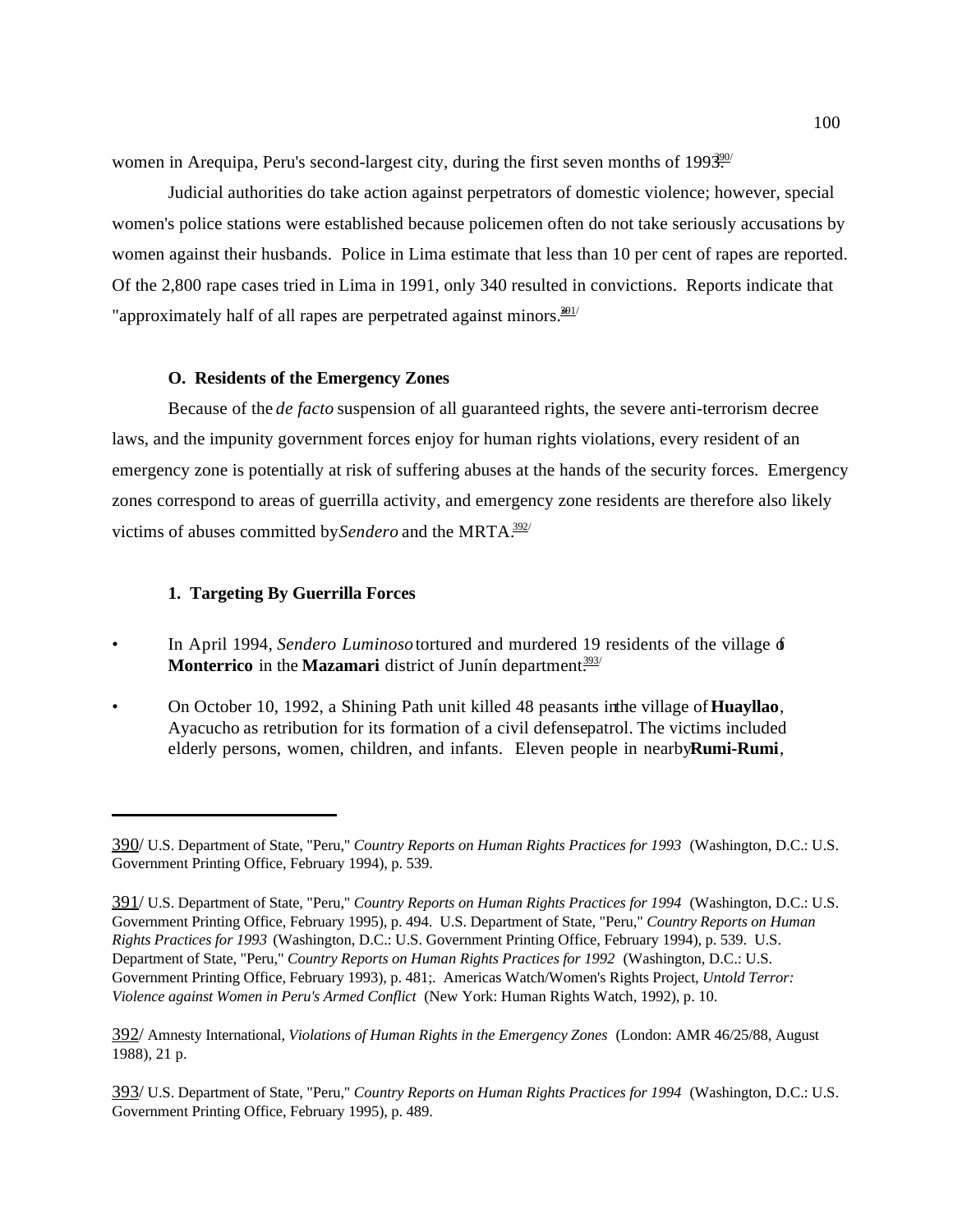which had also formed a *ronda*, were killed by a *Sendero* unit two weeks later.<sup>394/</sup>

# **2. Targeting By Peruvian Security Forces**

- The *Coordinadora* accused government security forces of killing 71 peasants in the villages of **Ganadería**, **Moena**, **Molluna**, and **Cayumba Chico** in the **Leoncio Prado** province, department of Huánuco during counter-insurgency operations in April 1994. According to the **CNDH** and Peruvian Congressman **Roger Cáceres**, soldiers raped women, burned homes, and bombed and machine-gunned villages from helicopters. The affected region is a declared emergency zone where *Sendero* is active.<sup>395/</sup>
- Fourteen peasants were tortured and killed on July 4, 1991, in **Rodeopampa**, Huancavelica by members of an army patrol operating in the emergency zon $\frac{396}{10}$
- On May 14, 1988, 29 people, including elderly persons and infants, were killed by a military unit in the village of **Cayara**, Ayacucho, within an emergency zone. Several villagers apprehended by the military, as well as a number of surviving witnesses, subsequently disappeared. $\frac{397}{2}$

# **P. Homosexuals**

Governmental and guerrilla forces have been charged with targeting homosexuals for abuse, harassment, and discrimination. Officially, homosexual behavior is not illegal in Peru; however the U.S. Department of State has reported that discrimination based on sexual orientation is pervasive, and

396/ U.S. Department of State, "Peru," *Country Reports on Human Rights Practices for 1992* (Washington, D.C.: U.S. Government Printing Office, February 1993), p. 474. "Model Sentence," *Andean Newsletter* (Lima: 22 February 1993), p. 5.

<sup>394/</sup> U.S. Department of State, "Peru," *Country Reports on Human Rights Practices for 1992* (Washington, D.C.: U.S. Government Printing Office, February 1993), p. 472. Americas Watch, *Human Rights in Peru One Year after Fujimori's Coup* (New York: Human Rights Watch, April 1993), p. 16. Kirk, Robin, *To Build Anew: An Update on Peru's Internally Displaced People* (Washington, D.C.: U.S. Committee for Refugees, October 1993), p. 11.

<sup>395/</sup> "Access is Sought to Site of Alleged Peruvian Abuses," *Miami Herald* (Miami: 28 April 1994), p. 18A. "Peru's Army Accused of Killings, Torture," *Chicago Tribune* (Chicago: 22 April 1994), p. 17. "Peru's Army Accused of Atrocities," *San Francisco Chronicle* (San Francisco: 21 April 1994), p. A14. "Peru's Army Says it Killed 14 Rebels but Denies Harming Nearby Towns," *Miami Herald* (Miami: 21 April 1994), p. 15A.

<sup>397/</sup> Organization of American States, Inter-American Commission on Human Rights, *Report on the Situation of Human Rights in Peru* (Washington, D.C.: OEA/Ser.L/V/II.83, Doc. 31, 12 March 1993), p. 3, para. 10. Amnesty International, *Peru: Human Rights in a State of Emergency* (London: August 1989). Washington Office on Latin America, *Latin American Update* (Washington, D.C.: Vol. 13, No. 3, June 1988) p. 13. Washington Office on Latin America, *Latin American Update* (Washington, D.C.: Vol. 13, No. 4, July-August 1988), p. 5.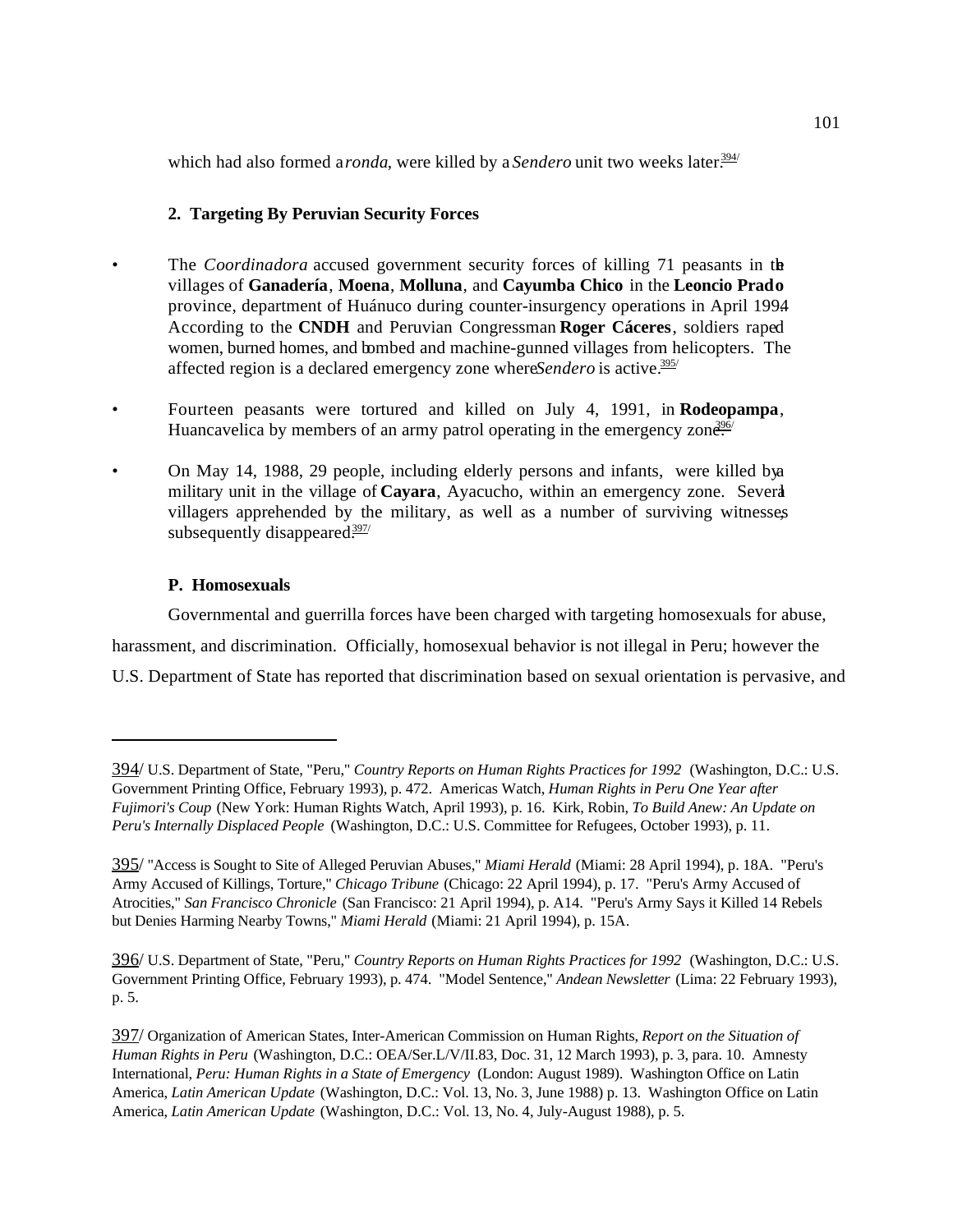that the general attitude toward homosexual men and women is hostile. In 1993, the president of Peru, Alberto Fujimori, fired 117 top civil servants because of their alleged homosexuality.

Although homosexual behavior cannot be tried as a criminal offense, laws referring to public morality have been used against gays and lesbians. For those in the military, "dishonorable acts of carnal knowledge against the order of nature" can be punished with sixty days' to twenty years' imprisonment, and in some cases with discharge from the forces (Section 269 of the Military Penal Code of  $1980$ . $\frac{400}{ }$ 

# **1. Targeting by Guerrilla Forces**

*Sendero Luminoso* and the *Movimiento Revolucionario Túpac Amaru* (MRTA) have threatened and killed homosexuals. Both groups claim they are upholding public morals by their actions, helping clean up society, and/or preventing the corruption of youth. The MRTA's leader, Víctor Polay, was reported to have said that homosexuals represent a danger to societ $\frac{401}{2}$  MRTA distributed flyers in the cities of Tarapoto and Pucallpa threatening death to all homosexuals, drug addicts, and prostitutes, and during the summer of 1990, allegedly assassinated seven homosexuals in Tarapoto and Pucallpa $\frac{402}{1}$  On September 11, 1992, the MRTA threatened to bomb the offices of the *Movimiento Homosexual de Lima* (MHOL, Homosexual Movement of Lima). The threat was never carried out, but is an indication of the harassment faced by homosexuals in Pert $\mathbb{H}^{3/2}$ 

400/ Hendriks, Aart; Tielman, Rob,; van der Veen, Evert, *The Third Pink Book* (Buffalo, NY: Prometheus Books, 1993), p. 315.

<sup>398/</sup> U.S. Department of State, "Peru," *Country Reports on Human Rights Practices for 1993* (Washington, D.C.: U.S. Government Printing Office, February 1994), p. 539.

<sup>399/</sup> Hendriks, Aart; Tielman, Rob; van der Veen, Evert, *The Third Pink Book* (Buffalo, NY: Prometheus Books, 1993), p. 315.

<sup>401/</sup> Amnesty International, *Breaking the Silence: Human Rights Violations Based on Sexual Orientation* (New York: February 1994), p. 37. Hendriks, Aart; Tielman, Rob; van der Veen, Evert, *The Third Pink Book* (Buffalo, NY: Prometheus Books, 1993), p. 315. Chauvin, Lucien, "Struggling in Peru: A Steady Diet of Oppression Fails to Extinguish the Gay and Lesbian Movement in Peru," *Gay Community News* (18-24 March 1991), p. 8.

<sup>402/</sup> Immigration and Refugee Board, Documentation, Information, and Research Branch, *Peru: Information on Who is at Risk from Political Violence* , Response to Information Request (Ottawa, Canada: PER14377, 16 June 1993) - as reported on the UNHCR/CDR database. Chauvin, Lucien, "Struggling in Peru: A Steady Diet of Oppression Fails to Extinguish the Gay and Lesbian Movement in Peru," *Gay Community News* (18-24 March 1991), p. 8.

<sup>403/</sup> "Gays in Peru Threatened," *San Francisco Bay Times* (San Francisco: Vol. 13, No. 27, 24 September 1992).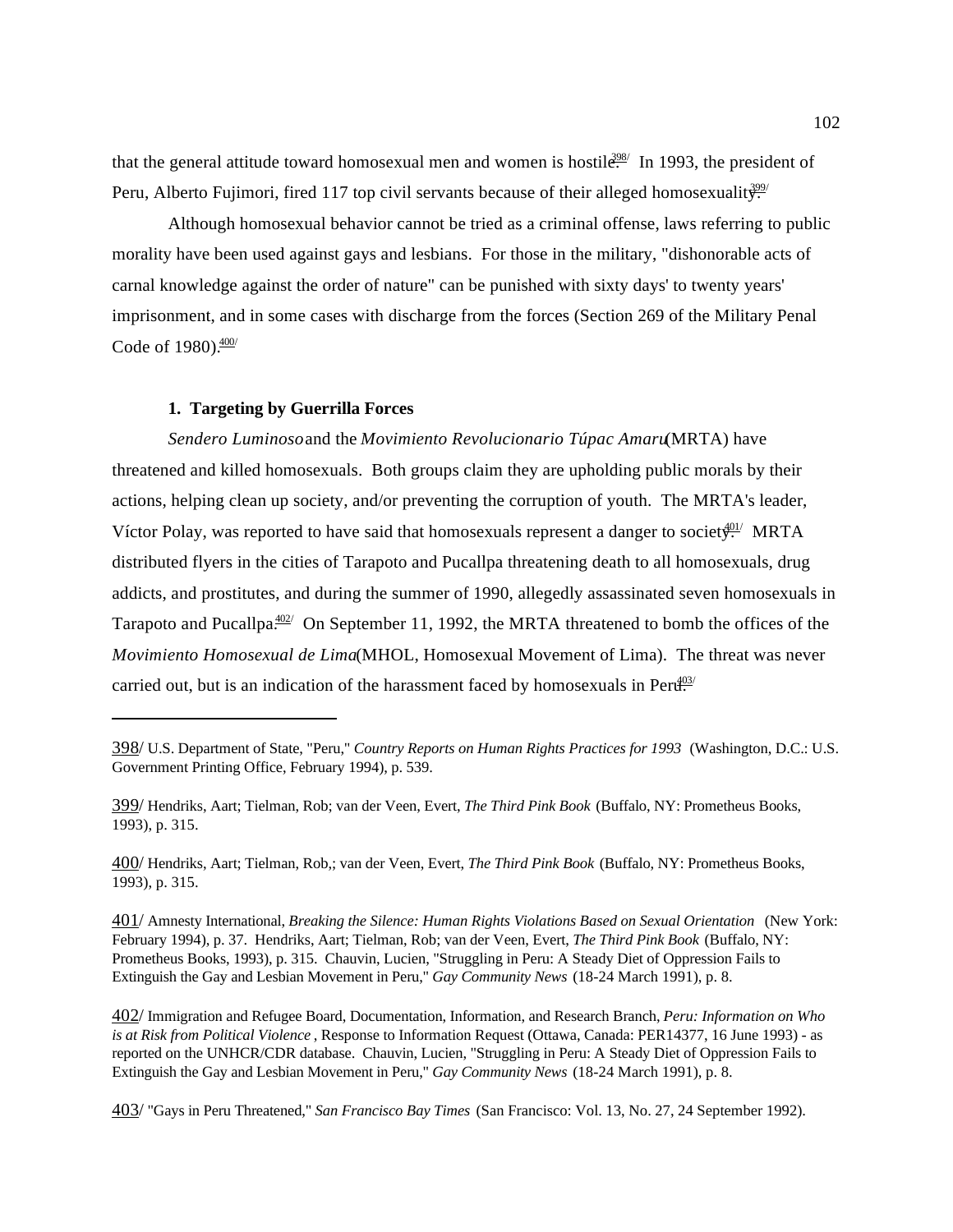### **2. Targeting by Peruvian Security Forces**

The small but active gay and lesbian rights group called *Movimiento Homosexual de Lima* (MHOL, Homosexual Movement of Lima), organized in 1983, has claimed that gays and lesbians are often targeted by police and that hate crimes against them are rarely investigated. According to Oscar Ugarteche, one of the founders of the MHOL, police regularly surround homosexual bars in the capital and demand money for free passage from the patrons. Gay bars can be closed because they are considered immoral by authorities.<sup>405/</sup>

<sup>404/</sup> U.S. Department of State, "Peru", *Country Reports on Human Rights Practices for 1994* (Washington, D.C.: U.S. Government Printing Office, February 1995), p. 493.

<sup>405/</sup> "Activists: Peru Police are Blackmailing Gays," *The Washington Blade* (Washington, D.C.: Vol. 24, No. 38, 3 September 1993), p. 7.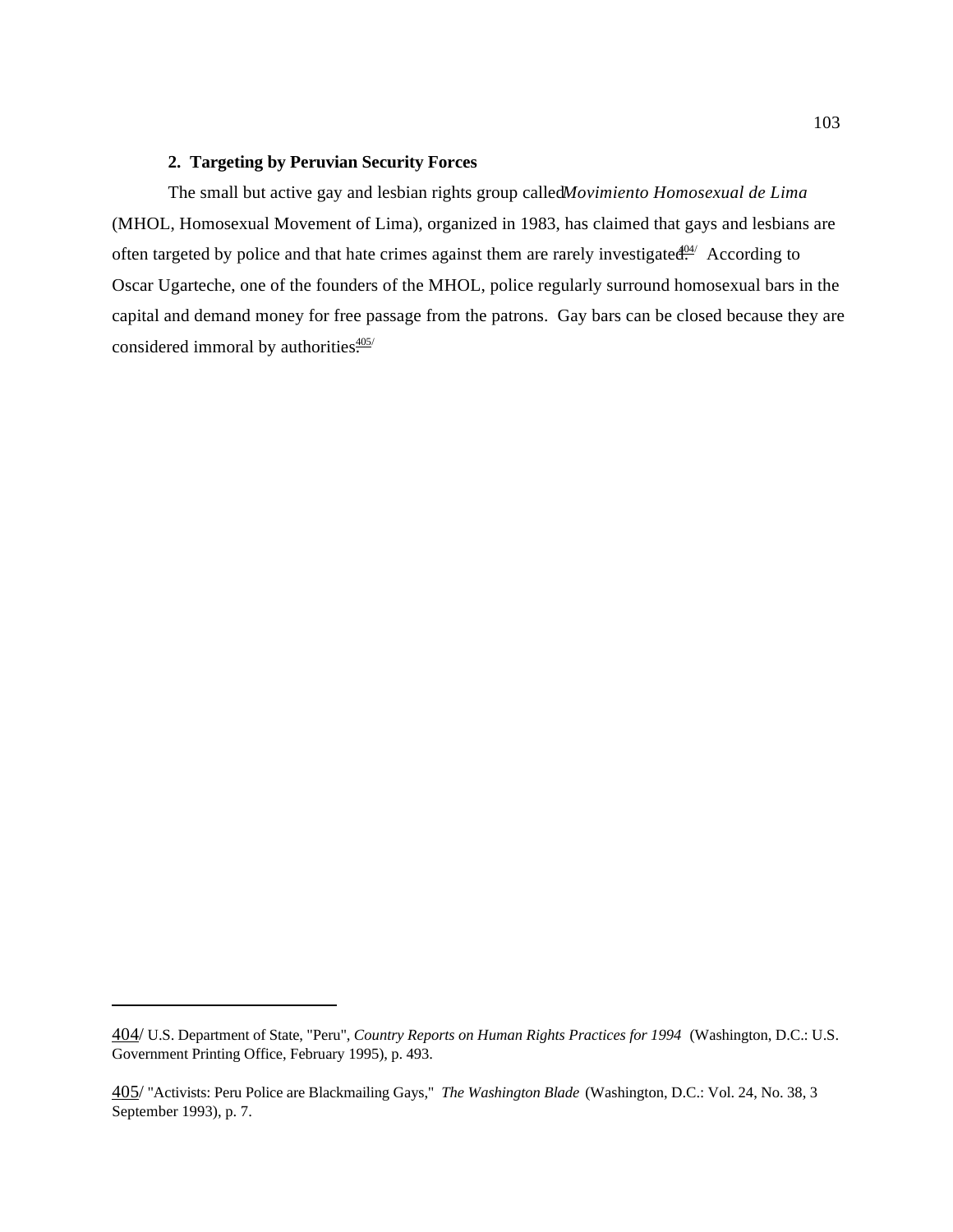# **VI. INDEX**

|                                                                                 | 44, 46, 50-52, 54-56, 58-73, 75               |
|---------------------------------------------------------------------------------|-----------------------------------------------|
|                                                                                 | 77-80, 82-85, 87-100, 102-108                 |
|                                                                                 |                                               |
|                                                                                 |                                               |
|                                                                                 |                                               |
|                                                                                 |                                               |
|                                                                                 |                                               |
|                                                                                 |                                               |
|                                                                                 |                                               |
|                                                                                 |                                               |
|                                                                                 |                                               |
|                                                                                 |                                               |
|                                                                                 |                                               |
| APRODEH (Asociación Peruana Pro Derechos Humanos) 22, 87, 96                    |                                               |
|                                                                                 |                                               |
|                                                                                 |                                               |
|                                                                                 | 91, 93, 96-98, 102-104, 106                   |
|                                                                                 |                                               |
|                                                                                 |                                               |
|                                                                                 |                                               |
|                                                                                 | 47-60, 62-66, 68-74, 76, 77, 79, 83-86, 88-91 |
|                                                                                 | 94-100, 104-106, 108, 109                     |
| implicated in human rights violations 15, 22, 24, 25, 27, 38, 39, 43, 45, 49-57 |                                               |
|                                                                                 | 59-61, 63-74, 77, 79-85, 87, 88, 90, 91       |
|                                                                                 | 93-100, 102, 103-108                          |
|                                                                                 |                                               |
|                                                                                 |                                               |
|                                                                                 |                                               |
|                                                                                 |                                               |
|                                                                                 |                                               |
|                                                                                 |                                               |
|                                                                                 |                                               |
|                                                                                 |                                               |
|                                                                                 |                                               |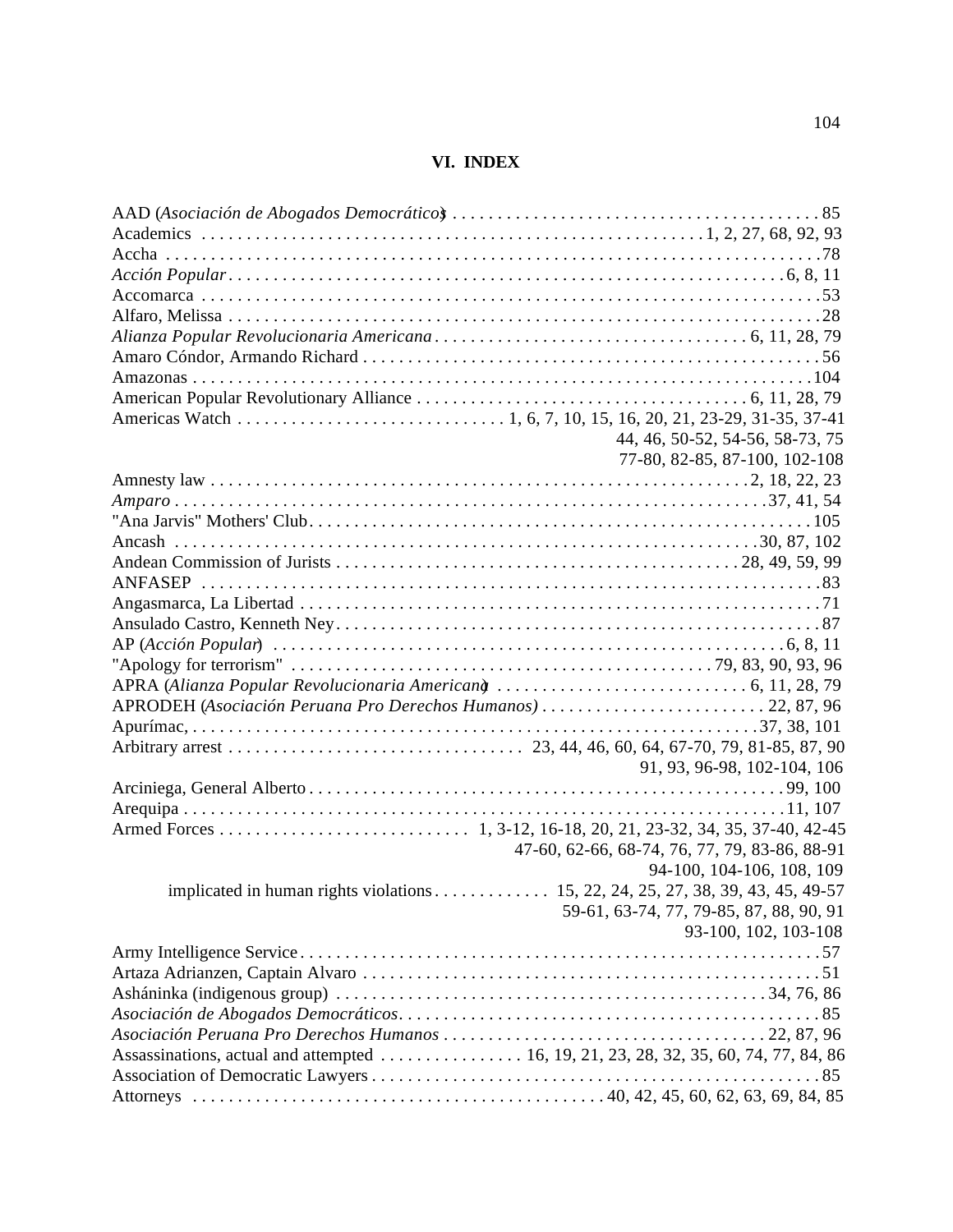| 69, 75, 83, 86, 88, 92, 96, 98, 99, 101, 108 |
|----------------------------------------------|
|                                              |
|                                              |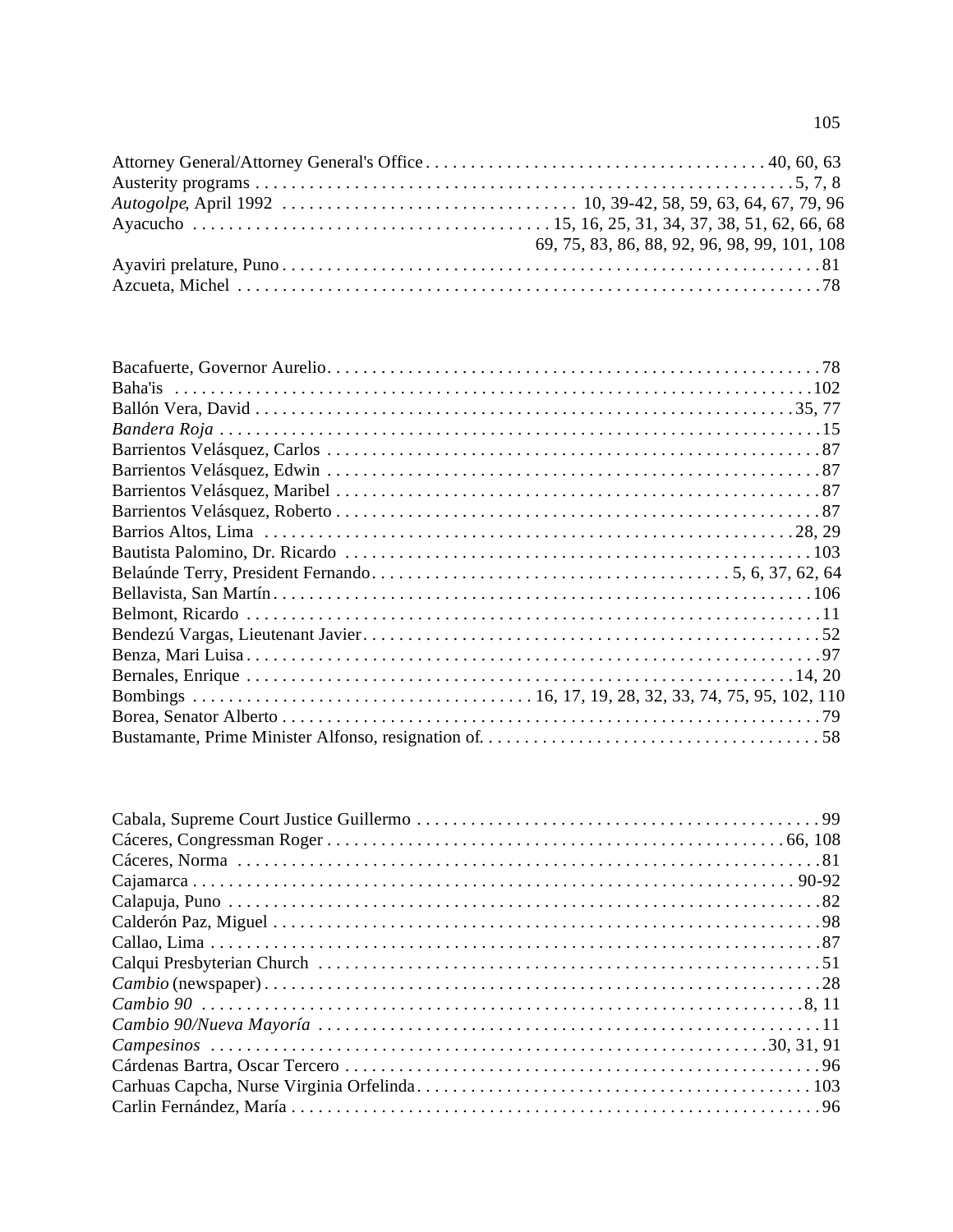| CCD (Congreso Constituyente Democrátic)  11, 12, 29, 41, 43, 48, 56-58, 70, 83            |                                  |
|-------------------------------------------------------------------------------------------|----------------------------------|
|                                                                                           |                                  |
|                                                                                           |                                  |
|                                                                                           |                                  |
|                                                                                           |                                  |
|                                                                                           |                                  |
|                                                                                           |                                  |
|                                                                                           |                                  |
|                                                                                           |                                  |
| CEPRODEP (Centro de Promoción de Desarrollo Poblaciona) 32,89                             |                                  |
|                                                                                           |                                  |
|                                                                                           |                                  |
|                                                                                           |                                  |
|                                                                                           |                                  |
|                                                                                           |                                  |
|                                                                                           |                                  |
|                                                                                           |                                  |
|                                                                                           |                                  |
|                                                                                           |                                  |
|                                                                                           |                                  |
|                                                                                           |                                  |
|                                                                                           |                                  |
|                                                                                           |                                  |
|                                                                                           |                                  |
|                                                                                           |                                  |
|                                                                                           |                                  |
|                                                                                           |                                  |
|                                                                                           |                                  |
|                                                                                           |                                  |
|                                                                                           |                                  |
|                                                                                           |                                  |
|                                                                                           |                                  |
|                                                                                           |                                  |
| CNDH (Coordinadora Nacional de Derechos Humano)  21, 22, 32, 38, 41, 42, 61-63, 65-70, 79 |                                  |
|                                                                                           | 83, 84, 91, 93, 97, 98, 103, 108 |
|                                                                                           |                                  |
|                                                                                           |                                  |
|                                                                                           |                                  |
|                                                                                           |                                  |
|                                                                                           |                                  |
| Congreso Constituyente Democrático  11, 12, 29, 41, 43, 48, 56-58, 70, 83                 |                                  |
|                                                                                           |                                  |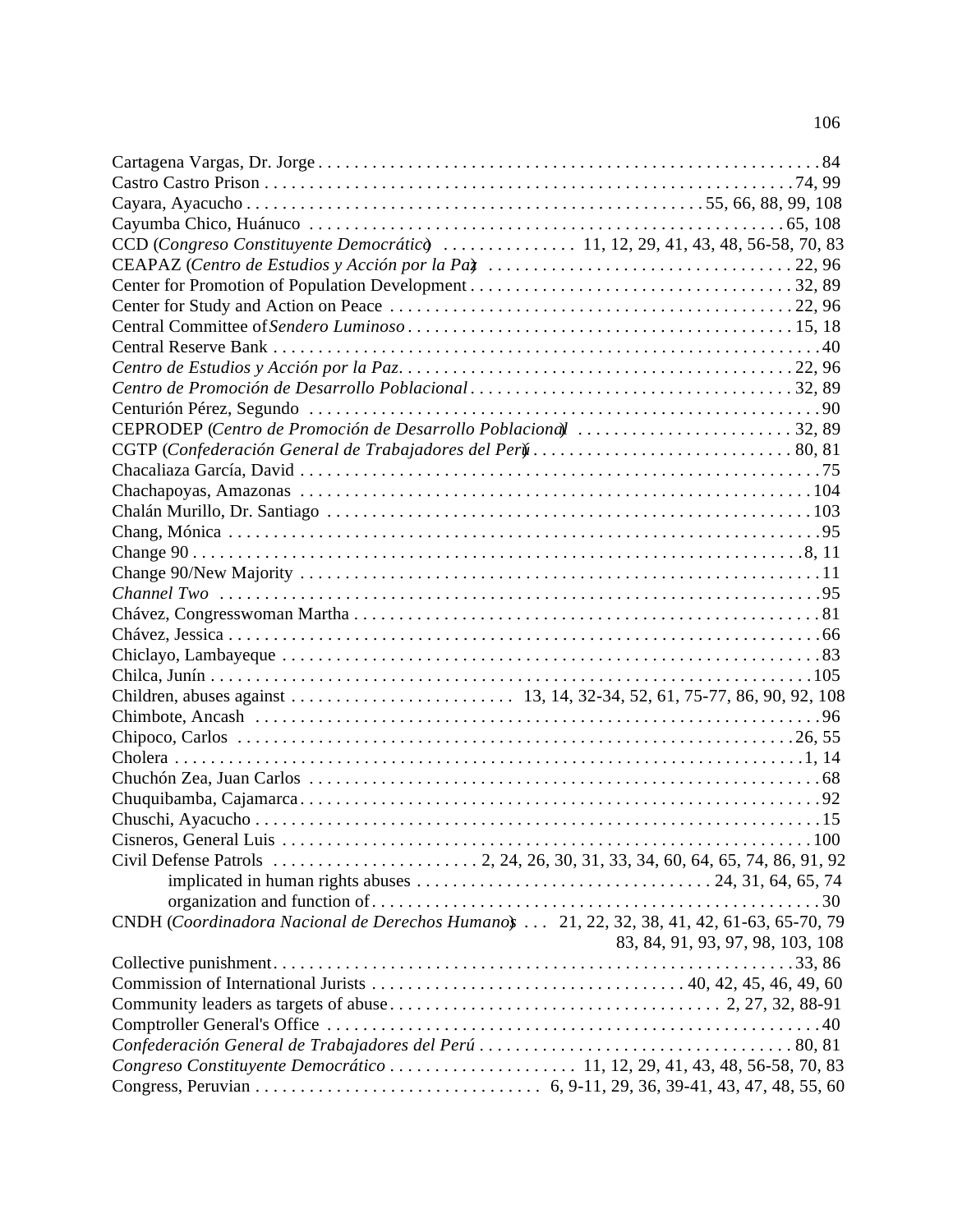|                                                                                     | 58-60, 81, 94, 95, 101               |
|-------------------------------------------------------------------------------------|--------------------------------------|
|                                                                                     |                                      |
|                                                                                     |                                      |
|                                                                                     |                                      |
|                                                                                     |                                      |
| Coordinadora Nacional de Derechos Humanos  21, 22, 32, 38, 41, 42, 61-63, 65-70, 79 |                                      |
|                                                                                     | 83, 84, 91, 93, 97, 98, 103, 108     |
|                                                                                     |                                      |
|                                                                                     | 59, 61, 65, 70, 74, 90, 99, 100, 108 |
|                                                                                     |                                      |
|                                                                                     |                                      |
|                                                                                     |                                      |
|                                                                                     |                                      |
|                                                                                     |                                      |
|                                                                                     |                                      |
|                                                                                     |                                      |

| DINCOTE (Dirección Nacional Contra el Terrorismo  27, 42, 44, 45, 68, 73, 85, 93, 106 |                                                |
|---------------------------------------------------------------------------------------|------------------------------------------------|
|                                                                                       |                                                |
|                                                                                       |                                                |
| Dirección Nacional Contra el Terrorismo27, 42, 44, 45, 68, 73, 85, 93, 106            |                                                |
|                                                                                       |                                                |
|                                                                                       | 55, 56, 60-63, 66, 82, 85, 87, 88, 94, 98, 108 |
|                                                                                       |                                                |
|                                                                                       |                                                |
|                                                                                       | 56, 61-67, 70, 87, 88, 93-5, 109               |
|                                                                                       |                                                |
|                                                                                       | 87, 89, 92, 101, 105, 108                      |
|                                                                                       |                                                |
|                                                                                       |                                                |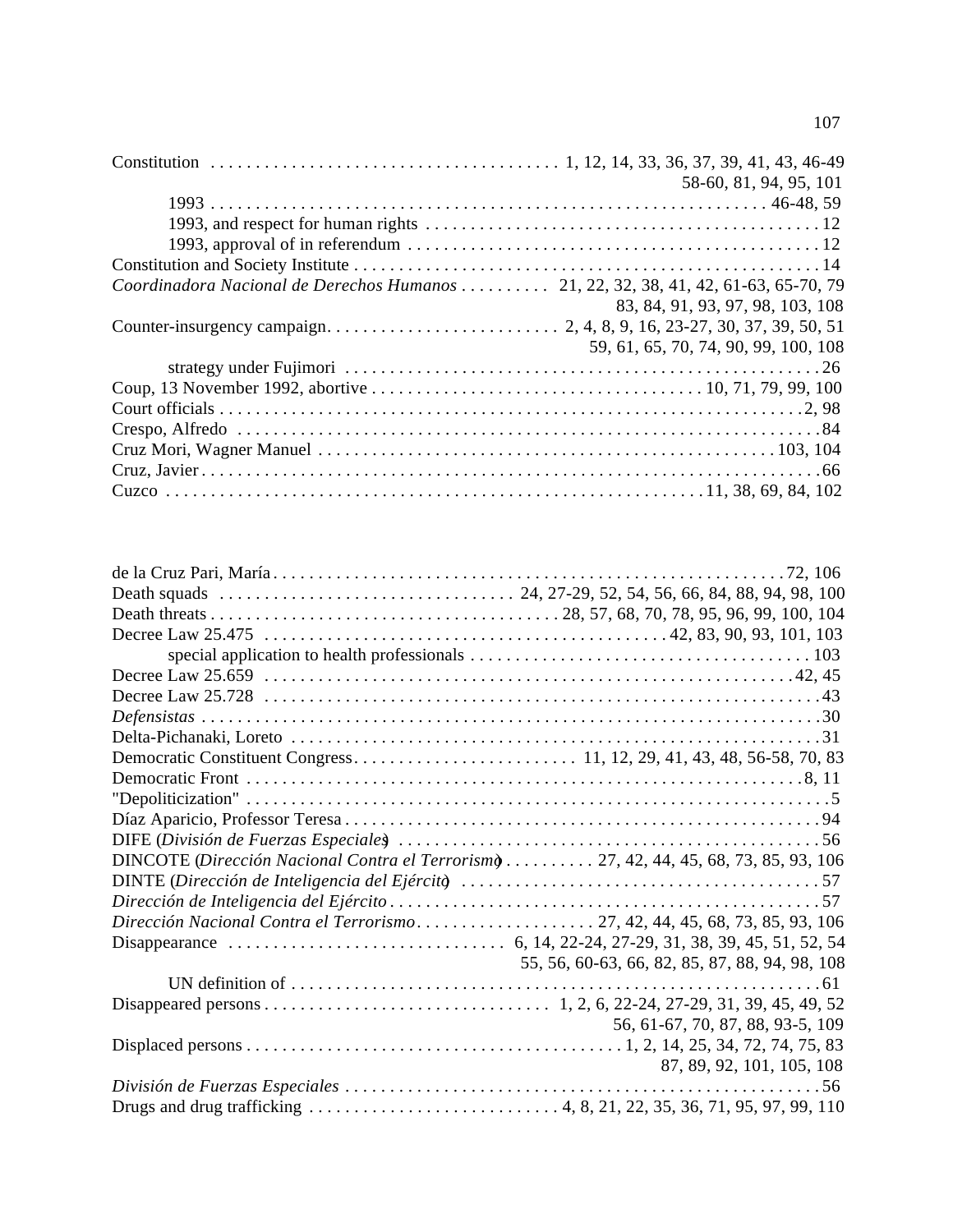|--|--|--|--|--|--|--|

| 88, 94, 102, 103                            |
|---------------------------------------------|
|                                             |
|                                             |
|                                             |
| $Expresso \dots 0.11111$                    |
|                                             |
| 56, 59-61, 64-66, 71, 72, 74-78, 80, 81, 85 |
| 86, 88-90, 92, 94, 96, 102, 105, 108        |

| Family members of victims of abuse $\dots \dots \dots \dots \dots \dots \dots \dots \dots \dots \dots \dots$ 2, 25, 70, 72, 85, 87, 100 |                                                        |
|-----------------------------------------------------------------------------------------------------------------------------------------|--------------------------------------------------------|
|                                                                                                                                         |                                                        |
|                                                                                                                                         |                                                        |
|                                                                                                                                         |                                                        |
|                                                                                                                                         |                                                        |
|                                                                                                                                         |                                                        |
|                                                                                                                                         |                                                        |
|                                                                                                                                         |                                                        |
|                                                                                                                                         |                                                        |
|                                                                                                                                         |                                                        |
|                                                                                                                                         |                                                        |
|                                                                                                                                         |                                                        |
|                                                                                                                                         |                                                        |
|                                                                                                                                         |                                                        |
|                                                                                                                                         |                                                        |
|                                                                                                                                         |                                                        |
|                                                                                                                                         | 52, 54, 55, 57-60, 63-65, 67-71, 73, 75, 77, 78, 79-85 |
|                                                                                                                                         | 87-94, 97, 98, 100, 102-104, 106, 108, 109             |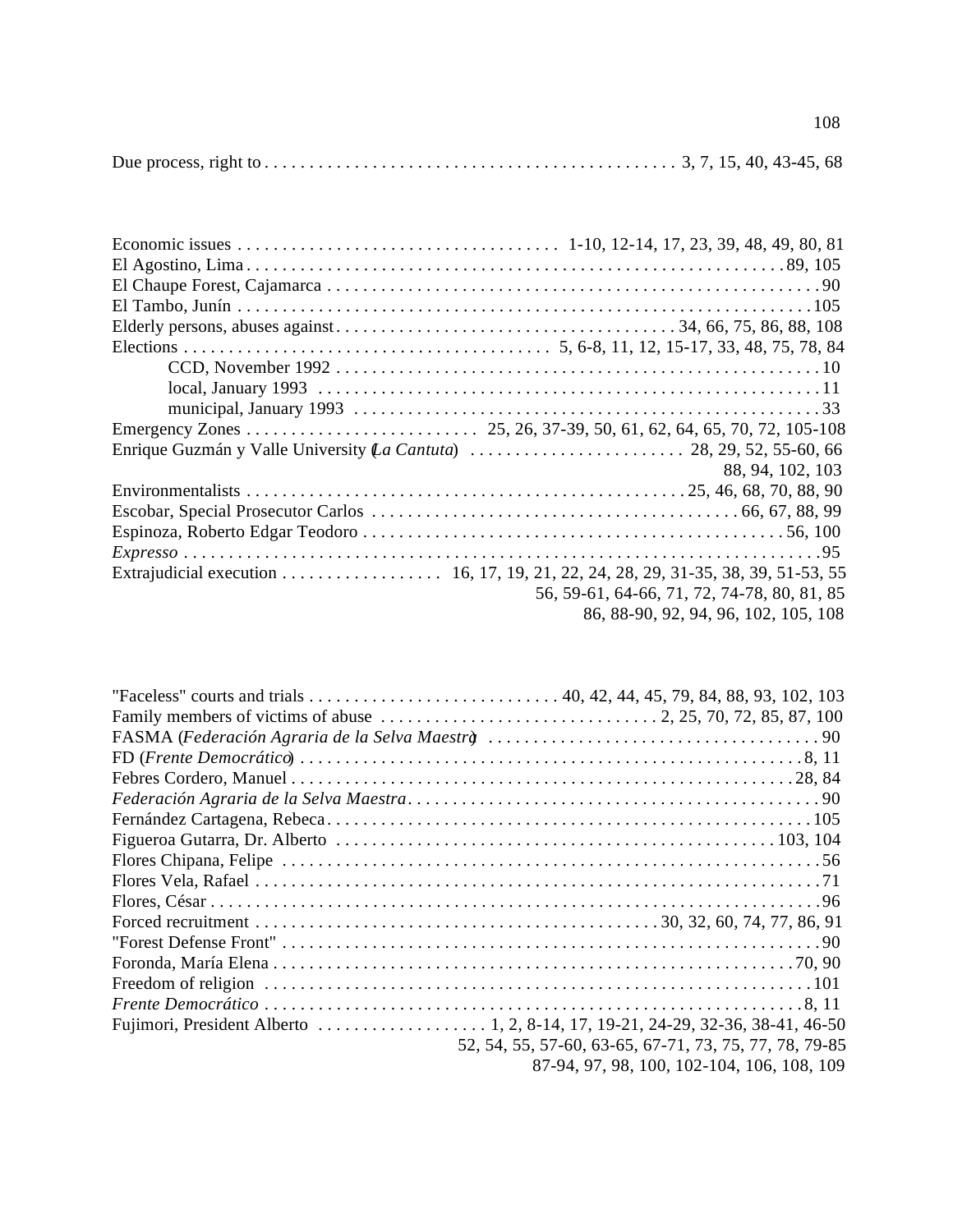| Health professionals, as targets for abuse $\ldots \ldots \ldots \ldots \ldots \ldots \ldots \ldots$ 2, 25, 46, 73, 84, 92, 103 |                                          |
|---------------------------------------------------------------------------------------------------------------------------------|------------------------------------------|
|                                                                                                                                 |                                          |
|                                                                                                                                 |                                          |
|                                                                                                                                 |                                          |
|                                                                                                                                 |                                          |
|                                                                                                                                 |                                          |
|                                                                                                                                 |                                          |
|                                                                                                                                 |                                          |
|                                                                                                                                 |                                          |
|                                                                                                                                 |                                          |
|                                                                                                                                 |                                          |
|                                                                                                                                 |                                          |
|                                                                                                                                 |                                          |
|                                                                                                                                 |                                          |
|                                                                                                                                 |                                          |
|                                                                                                                                 |                                          |
|                                                                                                                                 |                                          |
|                                                                                                                                 |                                          |
|                                                                                                                                 |                                          |
|                                                                                                                                 |                                          |
|                                                                                                                                 | 89, 90, 96, 103, 110                     |
| Human Rights Watch 1, 6, 7, 10, 15, 16, 20, 21, 23-29, 31-35, 37-41, 44, 46, 50-52, 54-56,                                      |                                          |
|                                                                                                                                 | 58-73, 75, 77-80, 82-85, 87-100, 102-108 |
|                                                                                                                                 |                                          |
|                                                                                                                                 |                                          |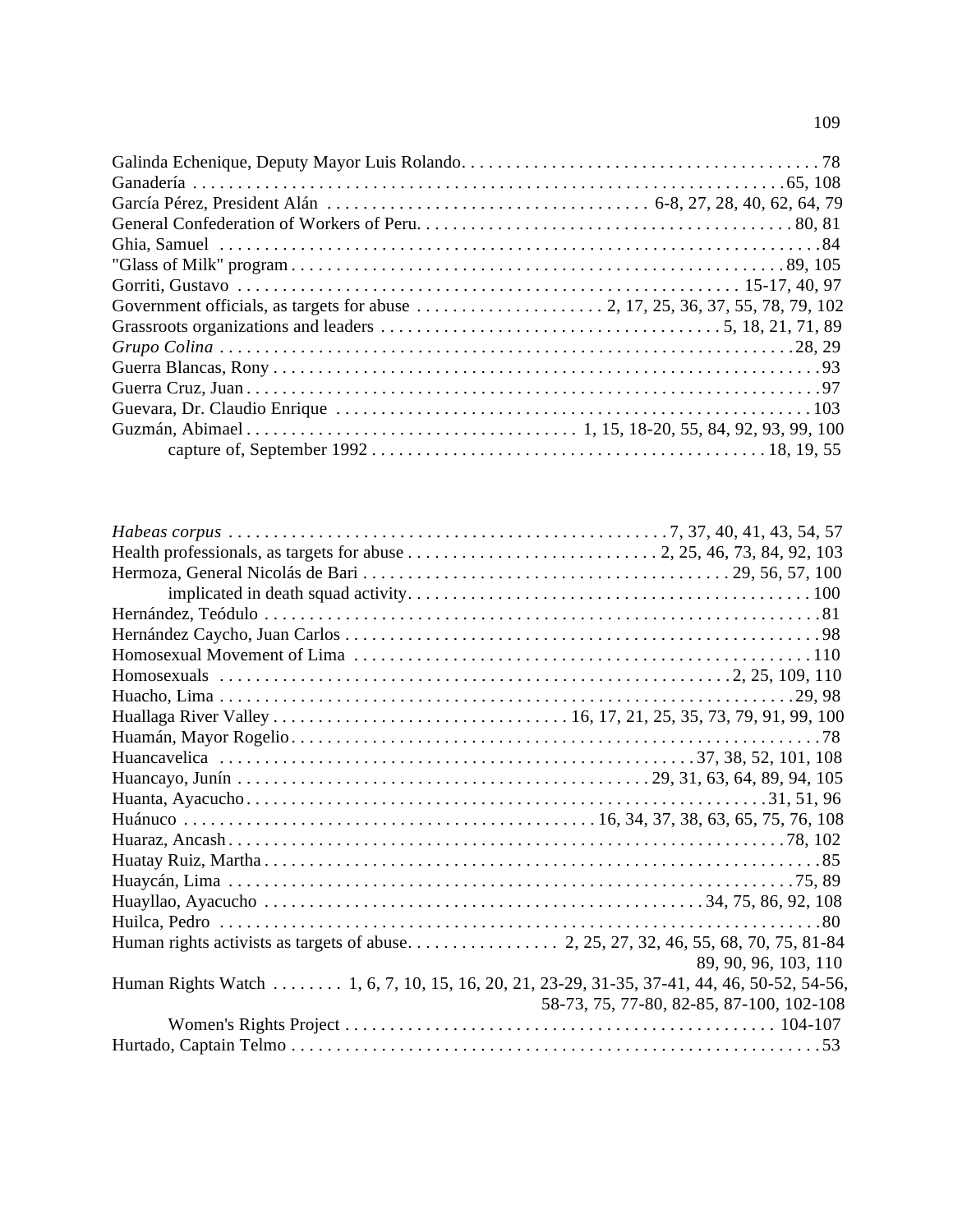|                                                                                          | 91, 93, 95-98, 102-104, 106 |
|------------------------------------------------------------------------------------------|-----------------------------|
|                                                                                          |                             |
|                                                                                          |                             |
|                                                                                          | 65, 72, 98, 100, 106, 107   |
|                                                                                          |                             |
|                                                                                          |                             |
|                                                                                          |                             |
|                                                                                          |                             |
|                                                                                          |                             |
| Inter-American Commission on Human Rights 26, 29, 40-42, 44, 54, 55, 61, 79, 80, 84, 85, |                             |
|                                                                                          | 88, 94, 98, 109             |
|                                                                                          |                             |
|                                                                                          |                             |
|                                                                                          |                             |
|                                                                                          |                             |
|                                                                                          |                             |
|                                                                                          |                             |
|                                                                                          |                             |

| 51, 57, 68, 93, 95-98       |
|-----------------------------|
|                             |
| 57, 59, 69, 84, 98, 99, 102 |
|                             |
|                             |
|                             |

|--|--|--|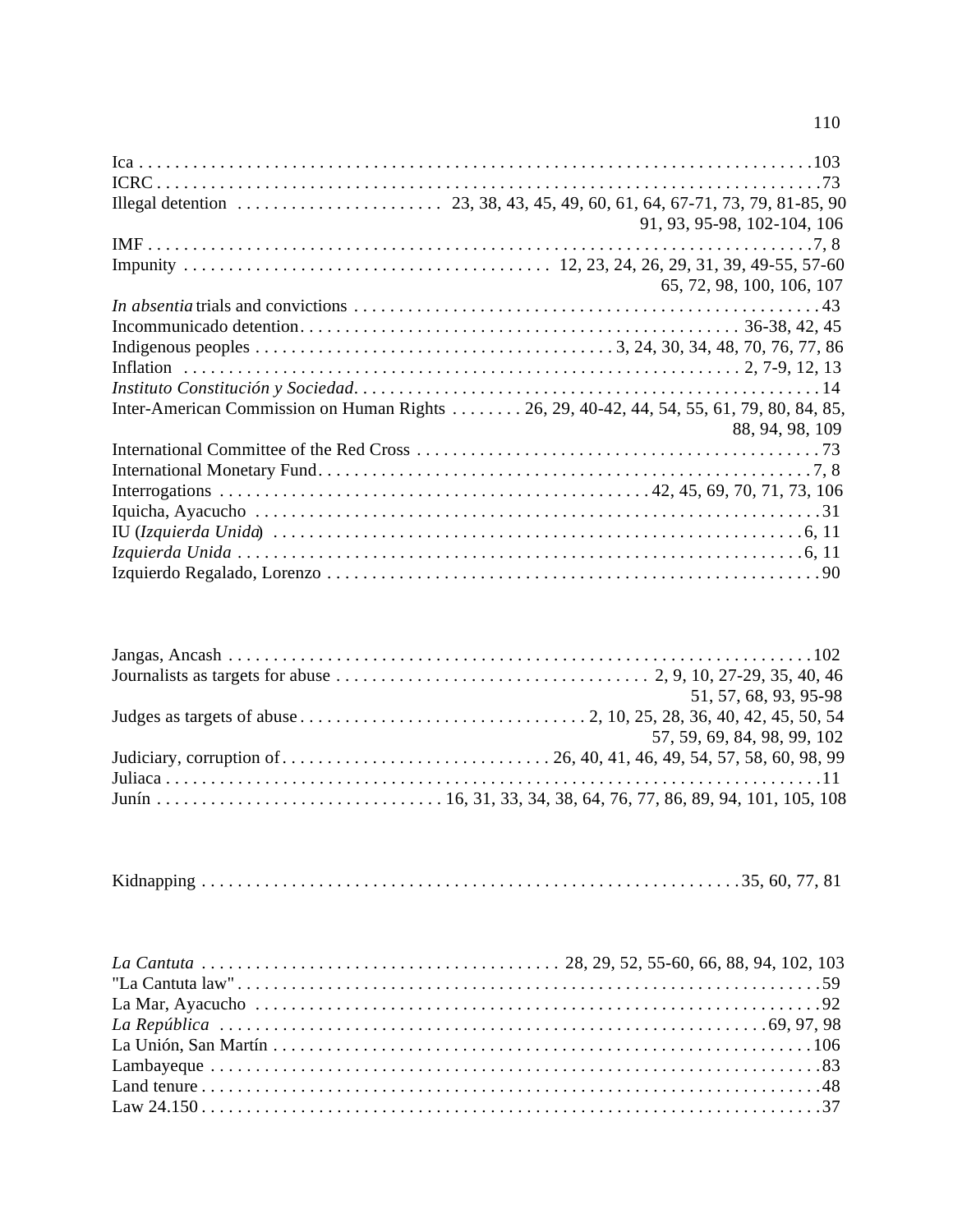| 47-49, 51, 54, 56, 57, 62, 63, 65, 66, 68, 69, 74-76, 79-81 |
|-------------------------------------------------------------|
| 83, 84, 89-91, 93-100, 104, 105, 107, 108, 110              |
|                                                             |
|                                                             |
|                                                             |
|                                                             |
|                                                             |

|                                                                                 | 47-60, 62-66, 68-74, 76, 77, 79, 83-86, 88-91 |
|---------------------------------------------------------------------------------|-----------------------------------------------|
|                                                                                 | 94-100, 104-106, 108, 109                     |
| implicated in human rights violations 15, 22, 24, 25, 27, 38, 39, 43, 45, 49-57 |                                               |
|                                                                                 | 59-61, 63-74, 77, 79-85, 87, 88, 90, 91       |
|                                                                                 | 93-100, 102, 103-108                          |
|                                                                                 |                                               |
|                                                                                 | 66, 84, 85, 94, 99, 100, 104                  |
|                                                                                 |                                               |
|                                                                                 |                                               |
|                                                                                 |                                               |
|                                                                                 |                                               |
|                                                                                 |                                               |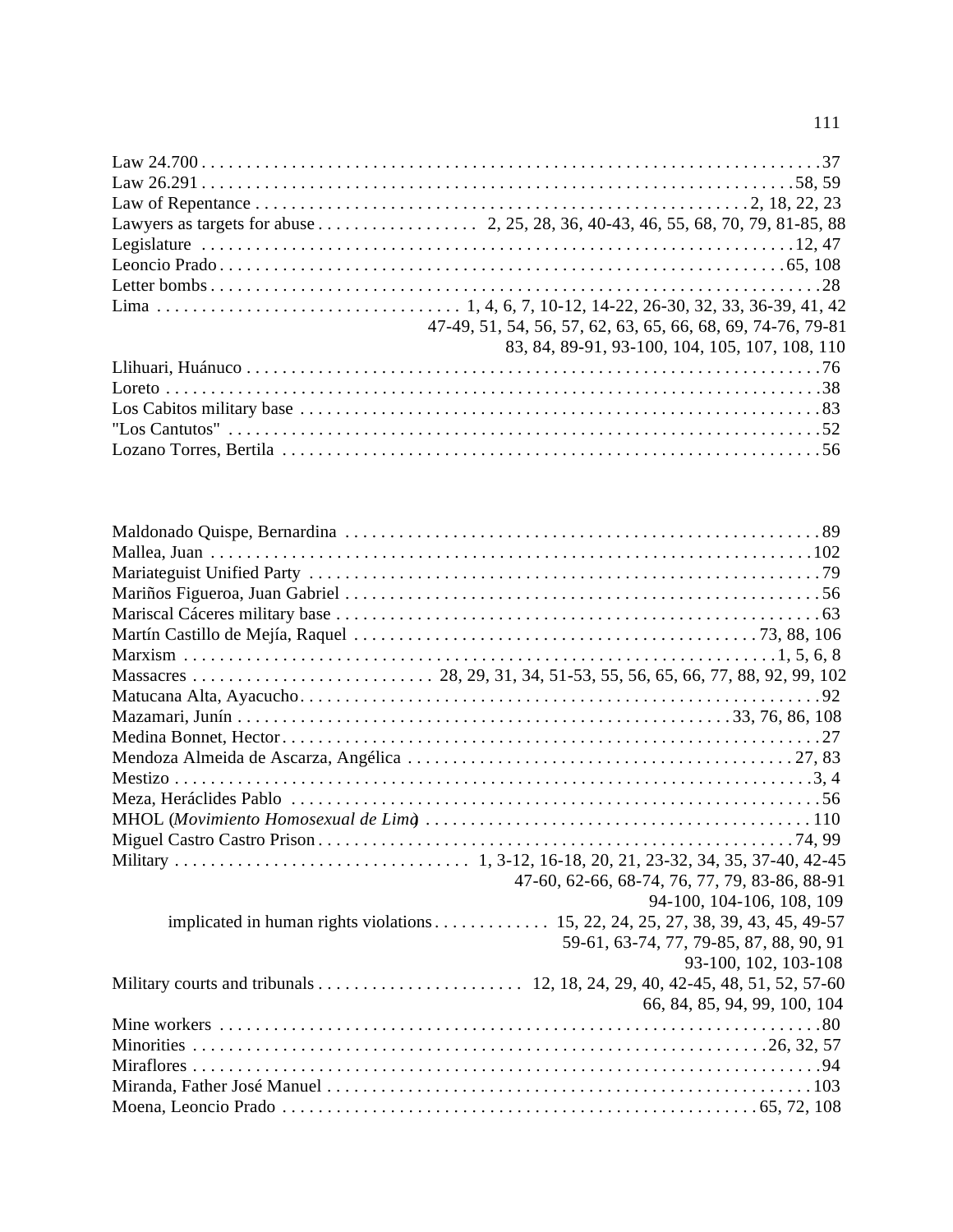| Movimiento Revolucionario Túpac Amaru 14, 18, 21, 22, 24, 25, 35, 60, 64, 74, 77 |                                                                            |
|----------------------------------------------------------------------------------|----------------------------------------------------------------------------|
|                                                                                  | 79, 91, 97, 101, 104, 107, 109, 110                                        |
|                                                                                  |                                                                            |
|                                                                                  | implicated in human rights abuses 21, 22, 35, 49, 60, 64, 74, 77, 107, 109 |
|                                                                                  |                                                                            |
|                                                                                  |                                                                            |
| MRTA (Movimiento Revolucionario Túpac Amary  14, 18, 21, 22, 24, 25, 35, 60, 64  |                                                                            |
|                                                                                  | 74, 77, 79, 91, 97, 101, 104, 107, 109, 110                                |
|                                                                                  |                                                                            |
|                                                                                  | implicated in human rights abuses 21, 22, 35, 49, 60, 64, 74, 77, 107, 109 |
|                                                                                  |                                                                            |

| 83, 84, 91, 93, 97, 98, 103, 108                                                                                                             |
|----------------------------------------------------------------------------------------------------------------------------------------------|
|                                                                                                                                              |
|                                                                                                                                              |
|                                                                                                                                              |
| Non-governmental organizations $\dots \dots \dots \dots \dots \dots \dots \dots \dots \dots \dots \dots \dots \dots \dots \dots \dots \dots$ |
|                                                                                                                                              |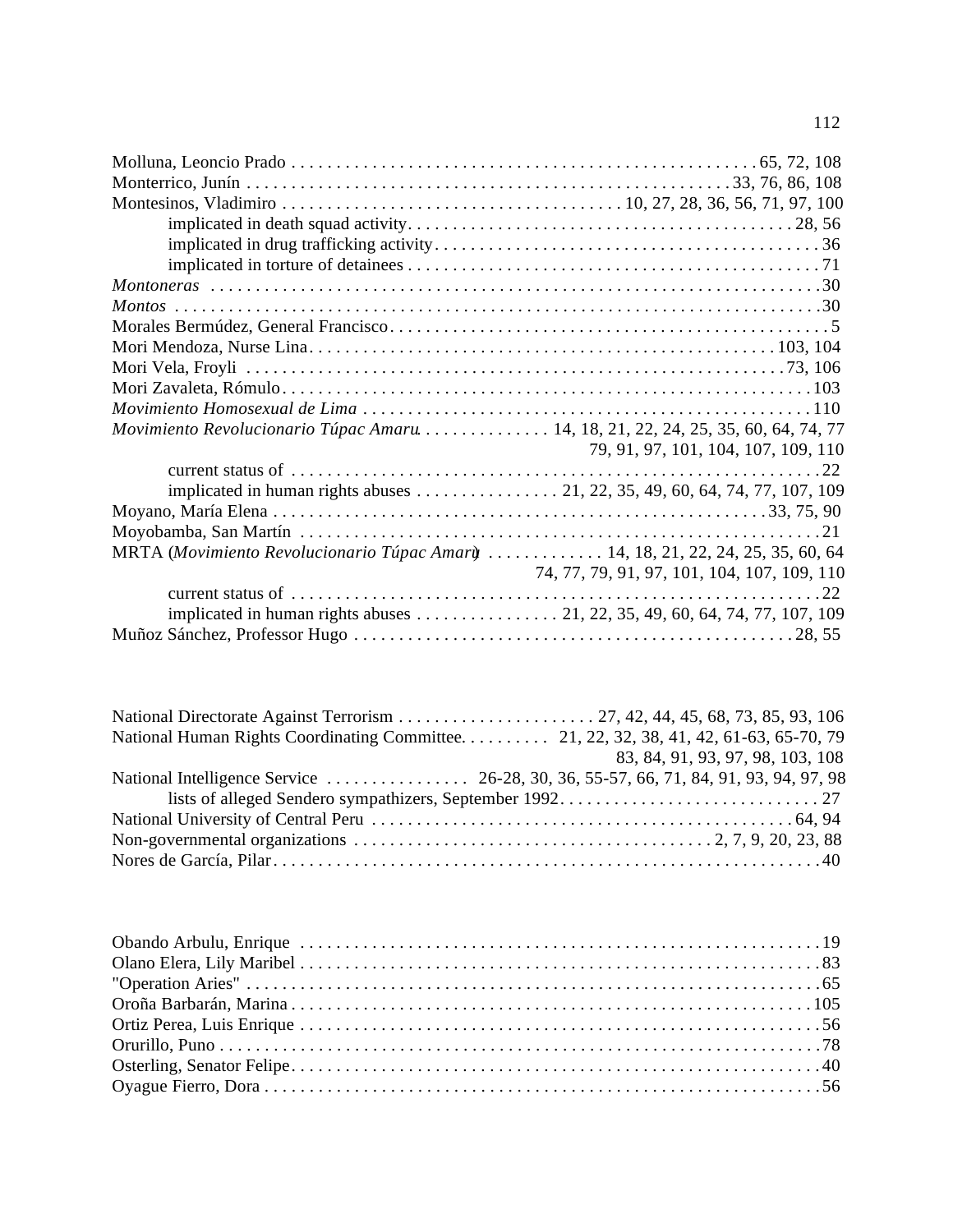| 51, 66, 68-73, 76, 81, 83, 84, 91, 93, 94 |
|-------------------------------------------|
| 96-98, 103, 104, 106, 107, 110            |
|                                           |
|                                           |
|                                           |
|                                           |
|                                           |
|                                           |
|                                           |
|                                           |
|                                           |
|                                           |
|                                           |
|                                           |
|                                           |
| 69, 79, 84, 88, 91, 93, 98, 99, 102       |
|                                           |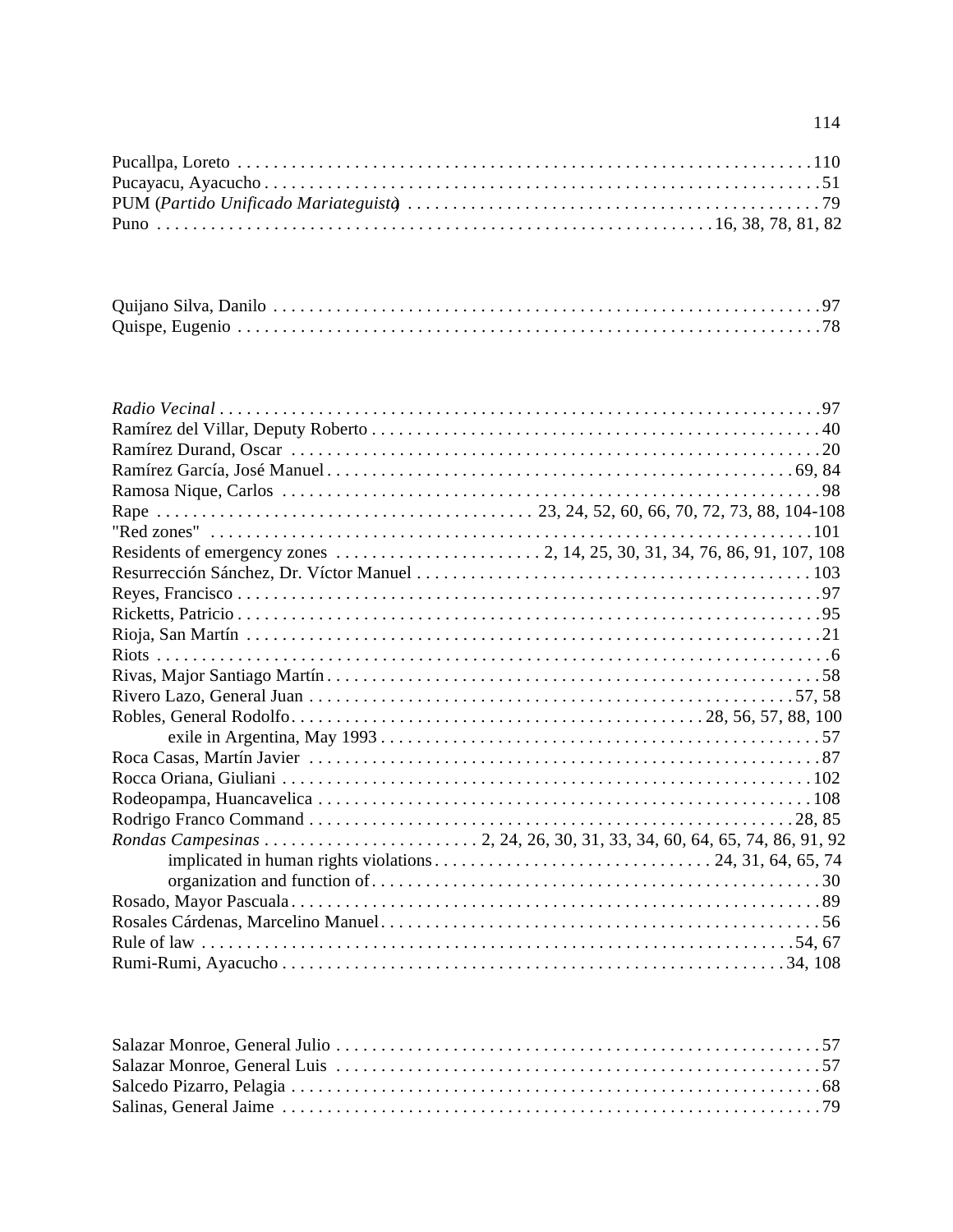| 47-60, 62-66, 68-74, 76, 77, 79, 83-86, 88-91                                         |                                           |
|---------------------------------------------------------------------------------------|-------------------------------------------|
|                                                                                       | 94-100, 104-106, 108, 109                 |
| implicated in human rights violations 15, 22, 24, 25, 27, 38, 39, 43, 45, 49-57       |                                           |
|                                                                                       | 59-61, 63-74, 77, 79-85, 87, 88, 90, 91   |
|                                                                                       | 93-100, 102, 103-108                      |
|                                                                                       |                                           |
|                                                                                       |                                           |
|                                                                                       |                                           |
|                                                                                       |                                           |
|                                                                                       |                                           |
|                                                                                       | 64-66, 68-70, 74-78, 80, 82, 84-86, 88-95 |
|                                                                                       | 98, 99, 100-105, 107-109                  |
|                                                                                       |                                           |
|                                                                                       |                                           |
| implicated in human rights violations 24, 15-17, 22, 32-34, 49, 60, 64, 74-78, 80-82, |                                           |
|                                                                                       | 86, 89, 90, 92, 95, 99, 102, 105, 107-109 |
|                                                                                       |                                           |
|                                                                                       |                                           |
|                                                                                       | 91, 93, 94, 97, 98                        |
|                                                                                       |                                           |
|                                                                                       |                                           |
|                                                                                       |                                           |
|                                                                                       | 64-66, 68-70, 74-78, 80, 82, 84-86, 88-95 |
|                                                                                       | 98, 99, 100-105, 107-109                  |
|                                                                                       |                                           |
|                                                                                       |                                           |
| implicated in human rights violations 24, 15-17, 22, 32-34, 49, 60, 64, 74-78, 80-82, |                                           |
|                                                                                       | 86, 89, 90, 92, 95, 99, 102, 105, 107-109 |
|                                                                                       |                                           |
|                                                                                       |                                           |
|                                                                                       |                                           |
|                                                                                       | 91, 93, 94, 97, 98                        |
|                                                                                       |                                           |
|                                                                                       |                                           |
|                                                                                       |                                           |
|                                                                                       |                                           |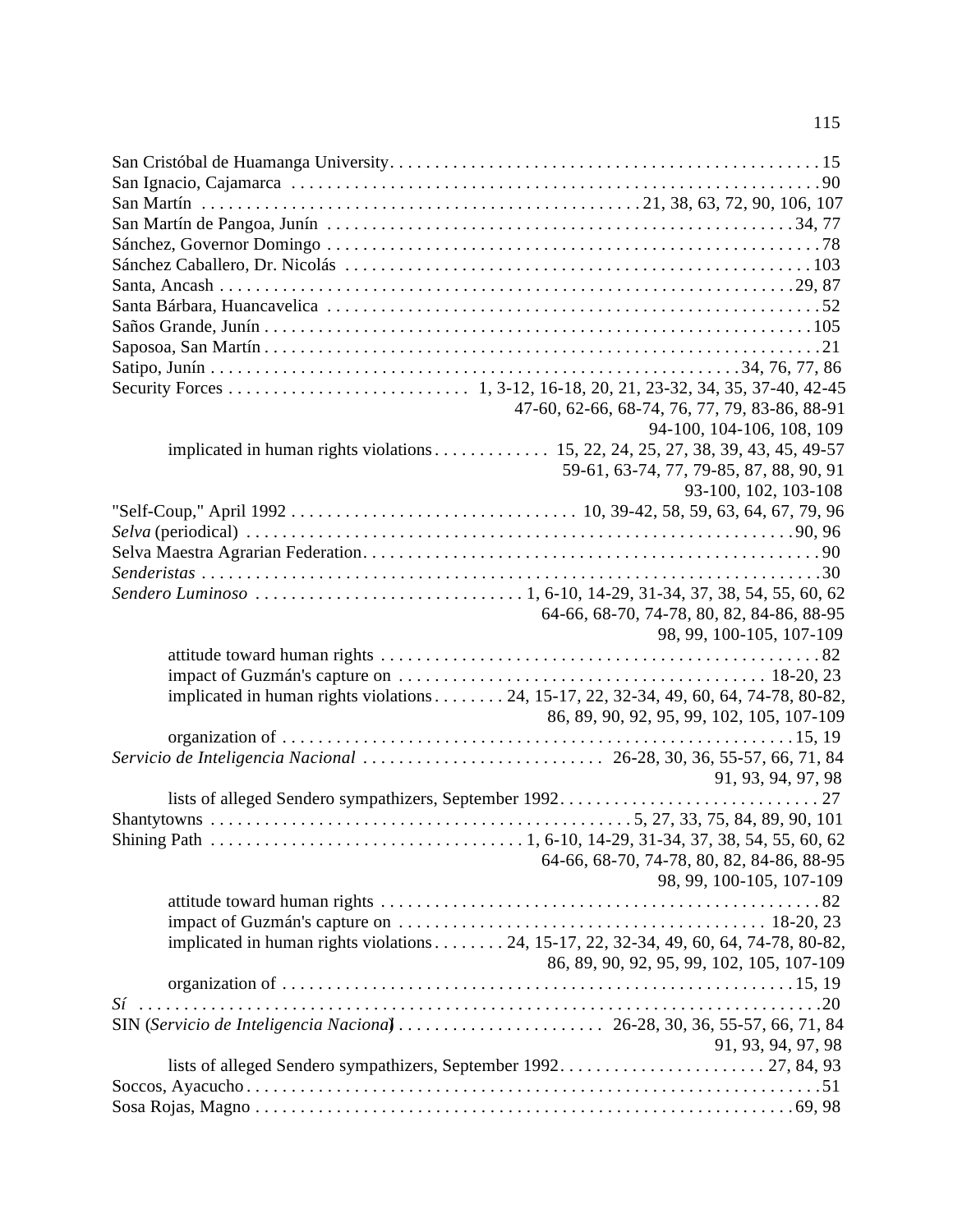| 70, 79, 85, 87, 88, 92-95 |
|---------------------------|
|                           |
|                           |

| 84, 88, 90, 91, 93, 95, 96, 98, 99,                                        |
|----------------------------------------------------------------------------|
| 103, 104, 106, 107                                                         |
|                                                                            |
|                                                                            |
|                                                                            |
| 64, 66, 68-73, 76, 85, 86, 90, 91, 93, 94                                  |
| 96-98, 105, 106, 108                                                       |
|                                                                            |
|                                                                            |
|                                                                            |
|                                                                            |
|                                                                            |
|                                                                            |
|                                                                            |
|                                                                            |
|                                                                            |
| 74, 77, 79, 91, 97, 101, 104, 107, 109, 110                                |
|                                                                            |
| implicated in human rights abuses 21, 22, 35, 49, 60, 64, 74, 77, 107, 109 |
|                                                                            |

| U.S. Department of State 1, 4, 6, 14, 15, 20, 22-24, 26, 28-34, 37-39, 41-45, 47, 50-58, |  |                                                     |
|------------------------------------------------------------------------------------------|--|-----------------------------------------------------|
|                                                                                          |  | 60-78, 82-84, 86, 87, 89-92, 94, 95, 96-98, 100-110 |
|                                                                                          |  |                                                     |
|                                                                                          |  |                                                     |
|                                                                                          |  |                                                     |
|                                                                                          |  |                                                     |
|                                                                                          |  |                                                     |
|                                                                                          |  |                                                     |
|                                                                                          |  |                                                     |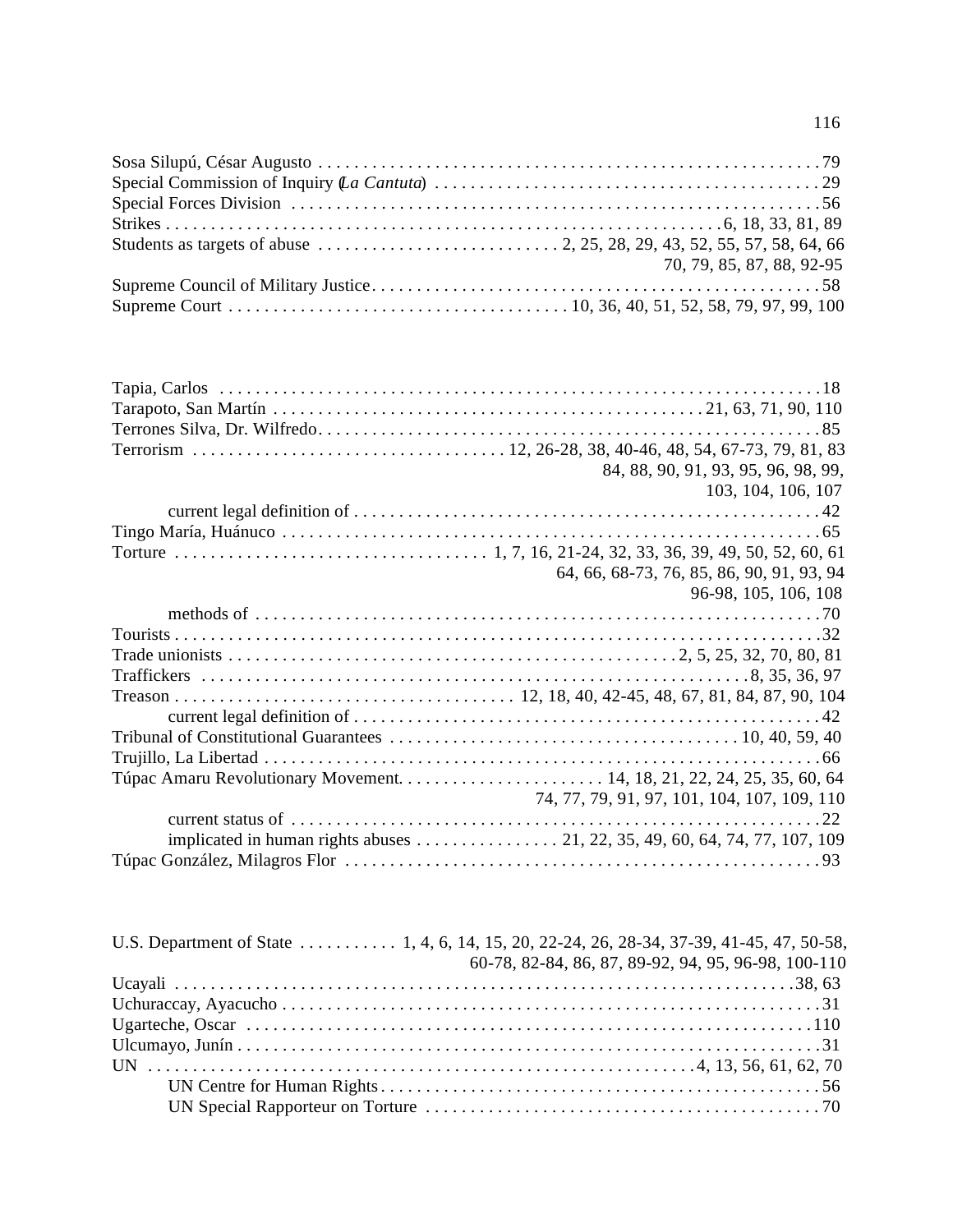| Washington Office on Latin America 3, 7, 8, 10, 12, 20, 21, 24-27, 29, 30, 35, 47, 49, 52, |  |
|--------------------------------------------------------------------------------------------|--|
| 55-60, 62, 66, 67, 69, 76, 78, 80-83, 86, 87                                               |  |
| 88, 89, 92, 94, 95, 103, 109                                                               |  |
|                                                                                            |  |
|                                                                                            |  |
|                                                                                            |  |
| 55-60, 62, 66, 67, 69, 76, 78, 80-83, 86, 87                                               |  |
| 88, 89, 92, 94, 95, 103, 109                                                               |  |
|                                                                                            |  |
|                                                                                            |  |

|--|--|--|